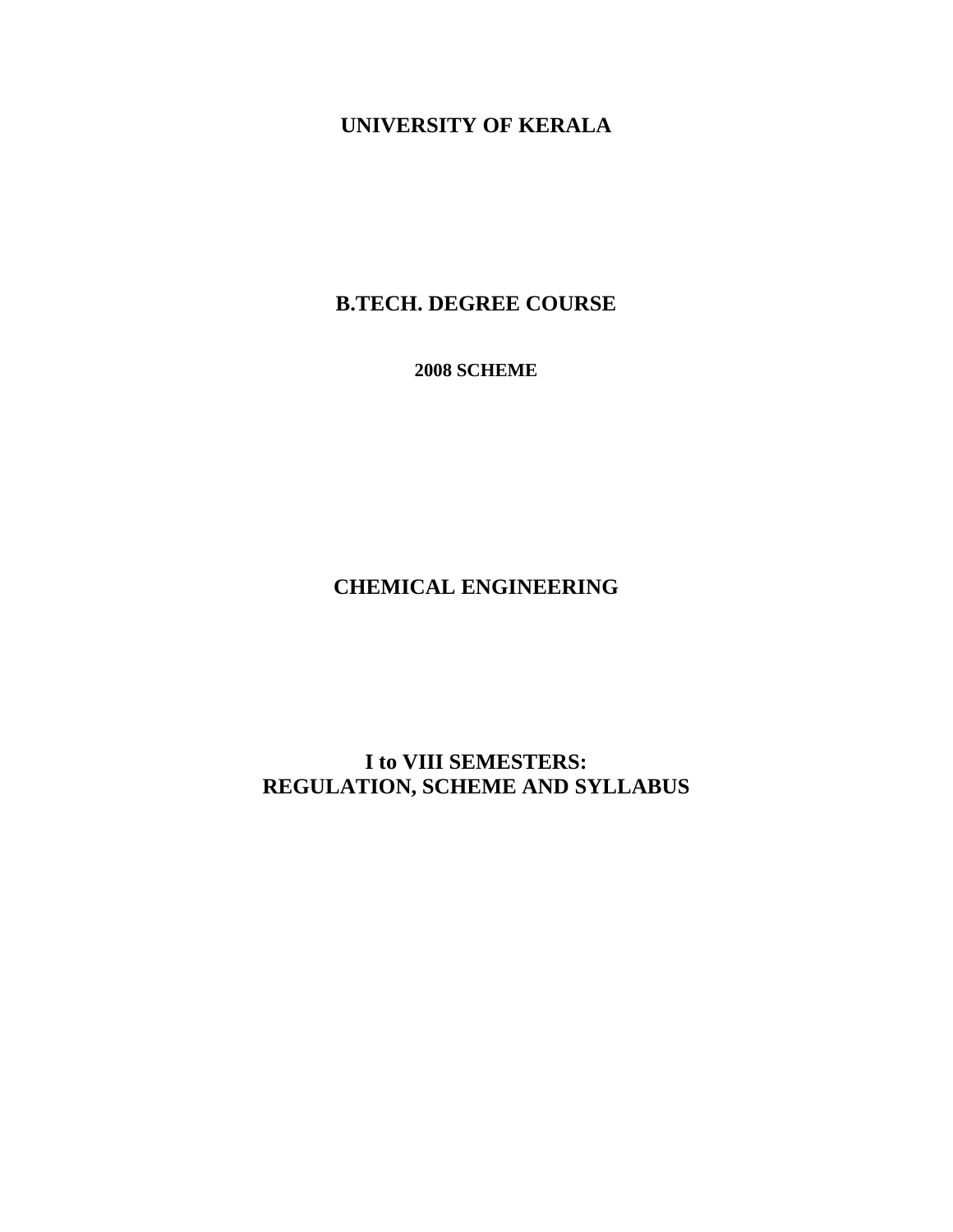# **UNIVERSITY OF KERALA**

**B. Tech. Degree Course – 2008 Scheme** 

# **REGULATIONS**

#### **1. Conditions for Admission**

Candidates for admission to the B.Tech degree course shall be required to have passed the Higher Secondary Examination, Kerala or  $12^{th}$  Standard V.H.S.E., C.B.S.E., I.S.C. or any examination accepted by the university as equivalent thereto obtaining not less than 50% in Mathematics and 50% in Mathematics, Physics and Chemistry/ Bio- technology/ Computer Science/ Biology put together, or a diploma in Engineering awarded by the Board of Technical Education, Kerala or an examination recognized as equivalent thereto after undergoing an institutional course of at least three years securing a minimum of 50 % marks in the final diploma examination subject to the usual concessions allowed for backward classes and other communities as specified from time to time.

#### **2. Duration of the course**

i) The course for the B.Tech Degree shall extend over a period of four academic years comprising of eight semesters. The first and second semester shall be combined and each semester from third semester onwards shall cover the groups of subjects as given in the curriculum and scheme of examination

ii) Each semester shall ordinarily comprise of not less than 400 working periods each of 60 minutes duration

iii) A candidate who could not complete the programme and pass all examinations within Ten (10) years since his first admission to the B.Tech programme will not be allowed to continue and he has to quit the Programme. However he can be readmitted to the first year of the programme if he/she satisfies the eligibility norms applicable to the regular candidates prevailing at the time of readmission.

# **3. Eligibility for the Degree**

Candidates for admission to the degree of bachelor of technology shall be required to have undergone the prescribed course of study in an institution maintained by or affiliated to the University of Kerala for a period of not less than four academic years and to have passed all the examinations specified in the scheme of study

#### **4. Subjects of Study**

The subjects of study shall be in accordance with the scheme and syllabi prescribed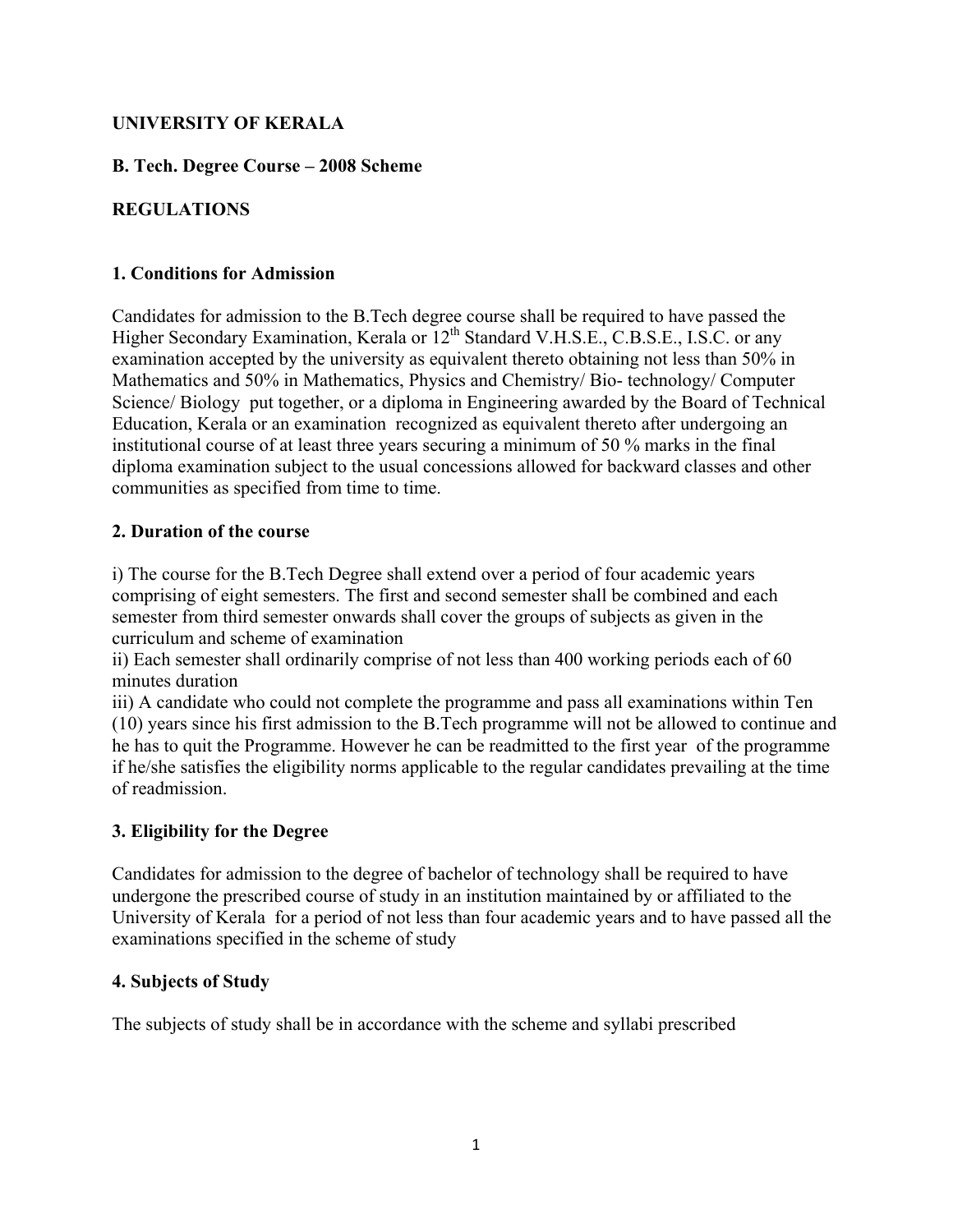# **5. Evaluation**

Candidates in each semester will be evaluated both by continuous assessment and end semester University examination. The individual maximum marks allotted for continuous assessment and University examination for each subject is as prescribed by the scheme of study.

# **5.1 Continuous Assessment (C.A)**

The marks awarded for the continuous assessment will be on the basis of the day-to-day work, periodic tests (minimum two in a semester) and assignments (minimum of three – one each from each module). The faculty member concerned will do the continuous assessment for each semester. The C.A. marks for the individual subjects shall be computed by giving weight age to the following parameters.

| <b>Subject</b>         | <b>Attendance</b>              | <b>Tests</b> | Assignments/<br><b>Class Work</b>                            |
|------------------------|--------------------------------|--------------|--------------------------------------------------------------|
| <b>Theory Subjects</b> | 20%                            | 50%          | 30%                                                          |
| Drawing                | 20%                            | 40%          | 40%                                                          |
| Practical              | 20%                            | 40%          | 40%                                                          |
| Project Work           | Work Assessed by Guide $-50\%$ |              |                                                              |
|                        |                                |              | Assessed by a three member committee out of which one member |
|                        | is the guide $-50\%$           |              |                                                              |

The C.A. marks for the attendance (20%) for each theory, practical and drawing shall be awarded in full only if the candidate has secured 90% attendance or above in the subject. Proportionate reduction shall be made in the case of subjects in which he/she gets below 90% of the attendance for a subject. The CA marks obtained by the student for all subjects in a semester is to be published at least 5 days before the commencement of the University examinations. Anomalies if any may be scrutinized by the department committee and the final CA marks are forwarded to the university within the stipulated time.

# **5.2. End Semester University Examinations**

- i) There will be University examinations at the end of the first academic year and at the end of every semester from third semester onwards in subjects as prescribed under the respective scheme of examinations. Semester classes shall be completed at least 10 working days before the commencement of the University examination.
- ii) The examination will be held twice in an year April/May session (for even semester) and October/November session (for odd semester). The combined  $1<sup>st</sup>$  and  $2<sup>nd</sup>$  semester is reckoned as equivalent to an even semester for the purpose of conduct of examination and the University examination will be held during April/May. However VII and VIII Semester examination will be conducted in both the sessions. This schedule will not be changed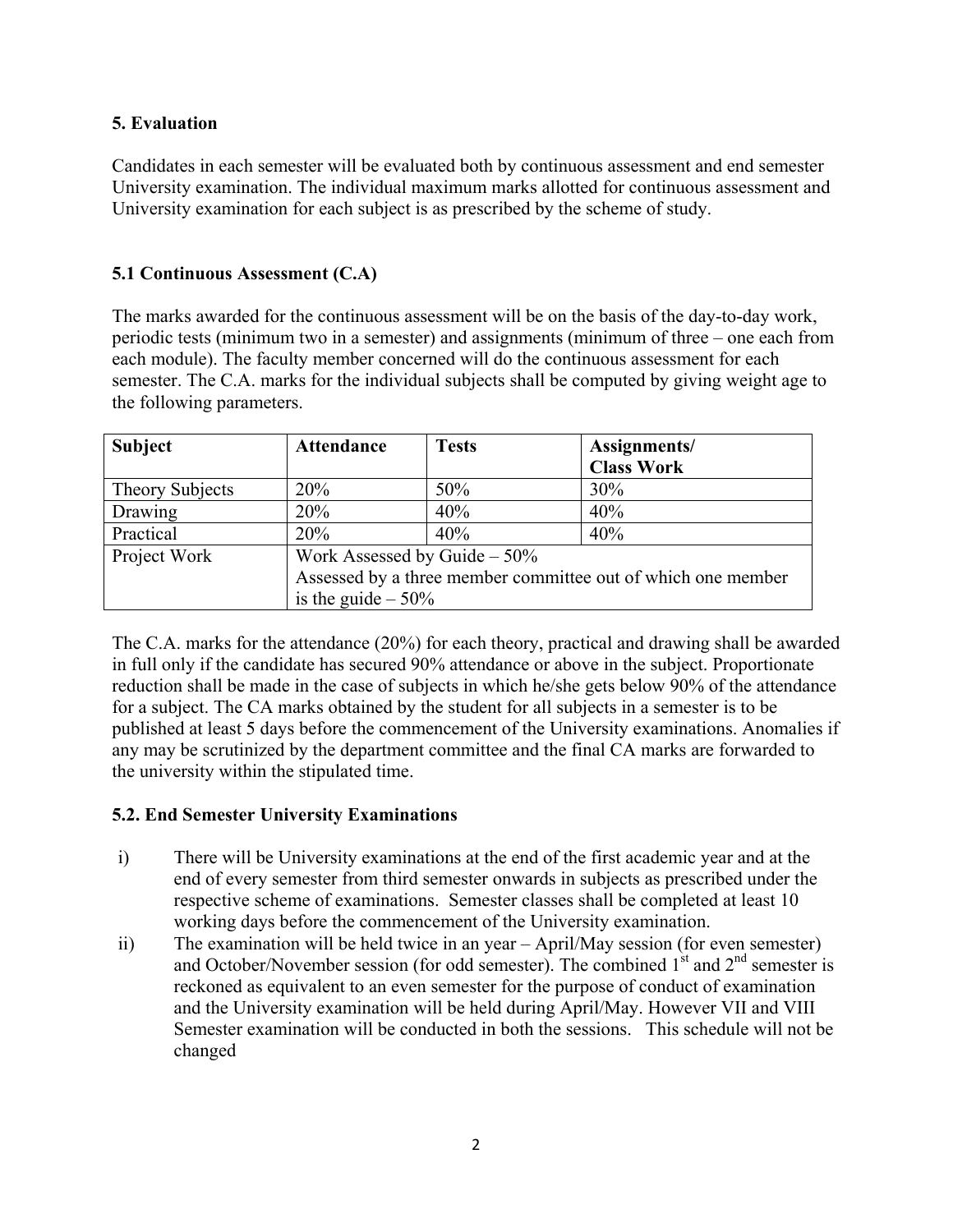- iii) A student will be permitted to appear for the university examination only if he/she satisfies the following requirements
	- a. He/she must secure not less than 75% attendance in the total number of working periods during the first year and in each semester thereafter and shall be physically present for a minimum of 60% of the total working periods. In addition, he/she also shall be physically present in at least 50% of total working periods for each subject
	- b. He must earn a progress certificate from the head of the institution of having satisfactorily completed the course of study in the semester as prescribed by these regulations
	- c. It shall be open to the Vice-Chancellor to grant condonation of shortage of attendance on the recommendation of the head of the institution in accordance with the following norms
	- d. The attendance shall not be less than 60% of the total working periods
	- e. He/she shall be physically present for a minimum of 50% of the total working periods
	- f. The shortage shall not be condoned more than twice during the entire course
	- g. The condonation shall be granted subject to the rules and procedures prescribed by the university from time to time.
	- h. The condonation for combined  $1<sup>st</sup>$  and  $2<sup>nd</sup>$  semesters will be reckoned as a single condonation for attendance purposes.
- iv) A student who is not permitted to appear for the University examinations for a particular semester due to the shortage of attendance and not permitted by the authorities for condonation of shortage of attendance shall repeat the semester when it is offered again. This provision is allowed only once for a semester.
- v) The university will conduct examinations for all subjects (Theory, Drawing & Practical)
- vi) The scheme of valuation will be decided by the chief examiner for theory / drawing subjects
- vii) For practical examinations, the examiners together will decide the marks to be awarded. The student shall produce the certified record of the work done in the laboratory during the examination. The evaluation of the candidate should be as per the guidelines given in the syllabus for the practical subject.

# **6. Letter Grades**

For each subject in a semester, based on the total marks obtained by the student in the University examination and Continuous assessment put together a letter grade (S,A+, A, B+, B, C+, C, D, E and F) will be awarded. *All letter grades except 'F' will be awarded if the marks for the University examination is 40 % or above and the total mark (C.A marks + University Exam mark) is 50 % or above.* No absolute mark will be indicated in the grade card. Letter grade corresponding to total marks (C.A marks+ University Exam mark) and the corresponding grade point in a ten-point scale is described below.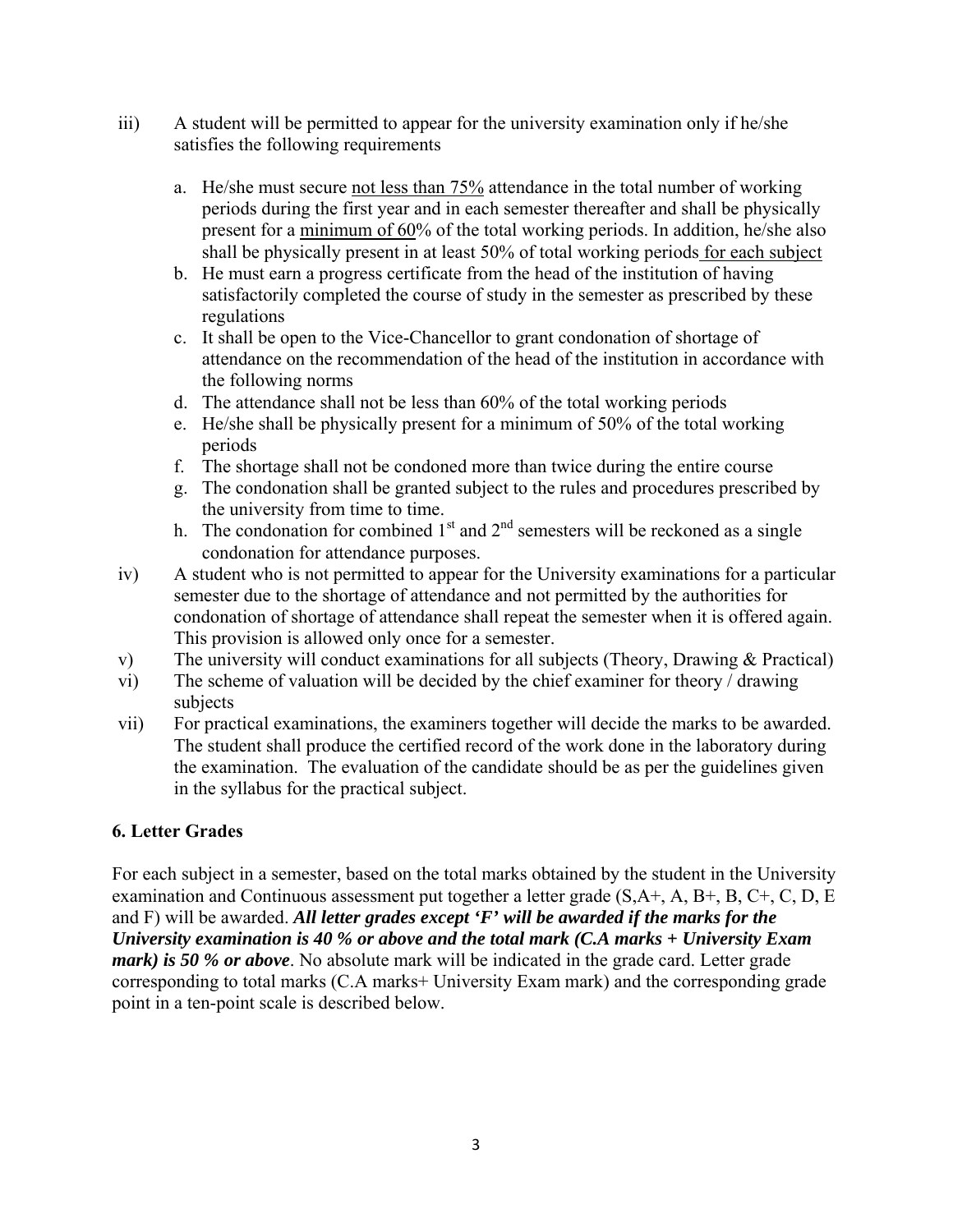| % of Total marks                           | Letter | <b>Grade Point</b> | <b>Remarks</b> |
|--------------------------------------------|--------|--------------------|----------------|
| $(C.A \ marks + University \ Exam \ mark)$ | Grade  | (G.P)              |                |
| 90 % and above                             | S      | 10                 | Excellent      |
| 85 % and above but less than 90%           | $A+$   | 9                  |                |
| 80 % and above but less than 85%           | A      | 8.5                |                |
| 75 % and above but less than 80%           | $B+$   | 8                  |                |
| 70 % and above but less than 75%           | B      | 7.5                |                |
| 65 % and above but less than 70%           | $C+$   |                    |                |
| $60\%$ and above but less than $65\%$      | C      | 6.5                |                |
| 55 % and above but less than 60%           | D      | 6                  |                |
| 50 % and above but less than 55%           | E      | 5.5                |                |
| Below 50% (C.A + U.E) or                   | F      | $\theta$           | Failed         |
| below 40 $\%$ for U.E only                 |        |                    |                |

# **7. Grade Point Average (GPA) and Cumulative Grade Point Average (CGPA)**

Grade point average is the semester wise average points obtained by each student in a 10-point scale. GPA for a particular semester is calculated as per the calculation shown below.

$$
GPA = \frac{\sum Credit \times GP obtained for the subject}{\sum credit for subject}
$$

Cumulative Grade point Average (CGPA) is the average grade points obtained by the students till the end of any particular semester. CGPA is calculated in a 10-point scale as shown below.

# $=\frac{\sum \text{Credits for semester} \times \text{GPA obtained for the semester}}{\sum \text{credits for the semester}}$ **CGPA**

GPA and CGPA shall be rounded to two decimal points. The Grade card issued to the students shall contain subject number and subject name, credits for the subject, letter grades obtained, GPA for the semester and CGPA up to that particular semester. In addition to the grade cards for each semester all successful candidate shall also be issued a consolidated statement grades. On specific request from a candidate and after remitting the prescribed fees the University shall issue detailed mark to the individual candidate.

#### **8. Minimum for a pass**

- a) A candidate shall be declared to have passed a semester examination in full in the first appearance if he/she secures not less than 5.5 GPA with a minimum of 'E' grade for the all individual subject in that semester.
- b) A candidate shall be declared to have passed in an individual subject of a semester examination if he/she secures grade 'E' or above.
- c) A candidate who does not secure a full pass in a semester examination as per clause (a) above will have to pass in all the subjects of the semester examination as per clause (b) above before he is declared to have passed in that semester examination in full.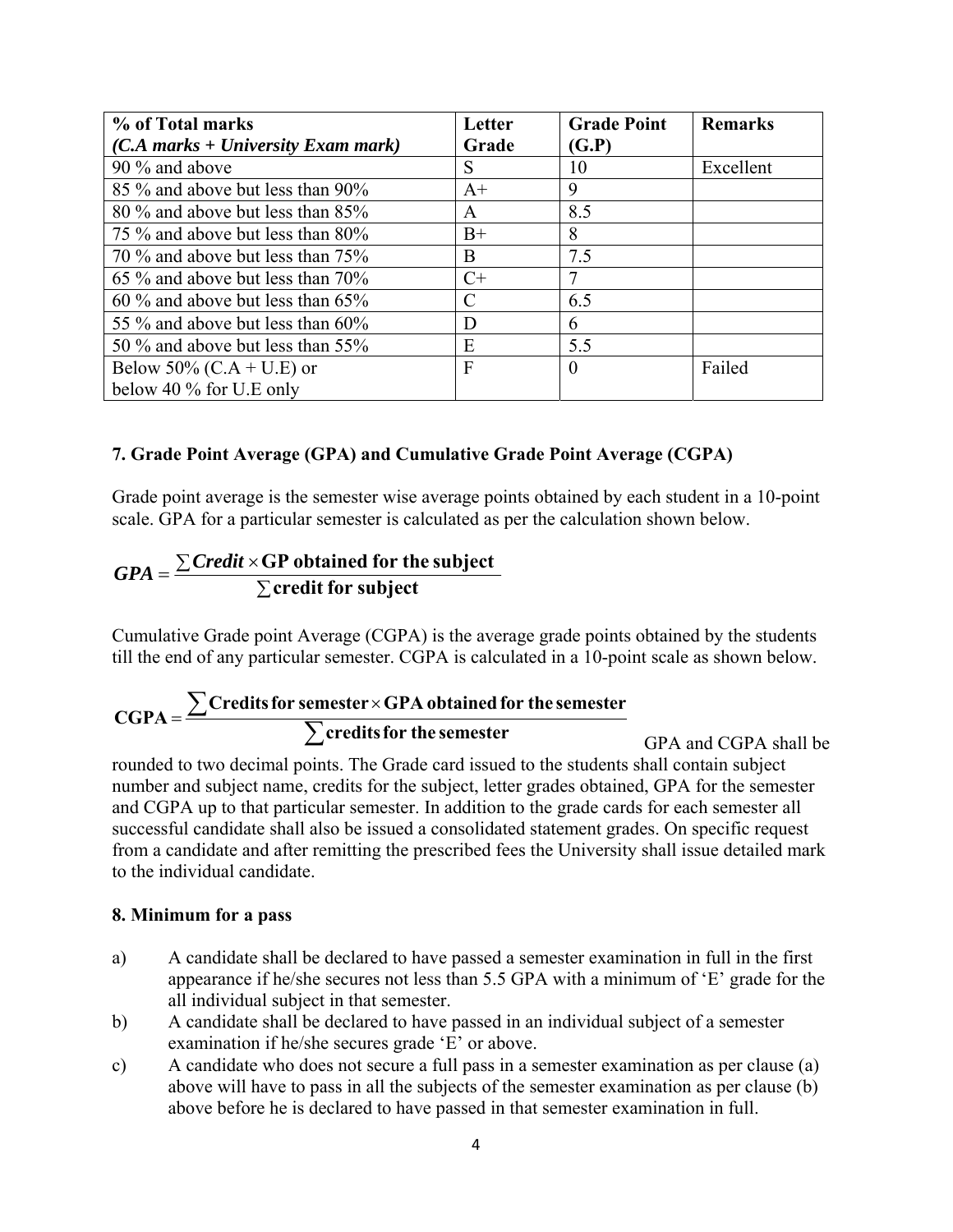# **9. Improvement of Grades**

i) A candidate shall be allowed to re-appear for a maximum of two subjects of a semester examination in order to improve the marks and hence the grades already obtained subject to the following conditions

- a) The candidate shall be permitted to improve the examination only along with next available chance.
- b) The candidate shall not be allowed to appear for an improvement examination for the subjects of the VII & VIII semesters
- c) The grades obtained by the candidate for each subject in the improvement chance he has appeared for or the already existing grades – whichever is better will be reckoned as the grades secured.
- d) First & Second semester will be counted as a single chance and they can improve a maximum of three subjects
- ii) A candidate shall be allowed to repeat the course work in one or more semesters in order
- to better the C.A. marks already obtained, subject to the following conditions

a) He/she shall repeat the course work in a particular semester only once and that too at the earliest opportunity offered to him/her.

b) He/she shall not combine this course work with his/her regular course work

c) He/she shall not be allowed to repeat the course work of any semester if he has already passed that semester examination in full

d) The C.A marks obtained by the repetition of the course work will be considered for all purposes

iii) A candidate shall be allowed to withdraw from the whole examination of a semester in accordance with the rules for cancellation of examination of the University of Kerala.

# **10. Classification of Successful candidates**

- i) A candidate who qualifies for the degree passing all the subjects of the eight semesters within five academic years ( ten consecutive semesters after the commencement of his/her course of study) and secures not less than 8 CGPA up to and including eighth semester (overall CGPA) shall be declared to have passed the B.Tech degree examination in FIRST CLASS WITH DISTINCTION
- ii) A candidate who qualifies for the degree passing all the subjects of the eight semesters within five academic years ( ten consecutive semesters after the commencement of his/her course of study) and secures less than 8 CGPA but not less than 6.5 CGPA up to and including eighth semester shall be declared to have passed the B.Tech degree examination in FIRST CLASS.

iii) All other successful candidates shall be declared to have passed the B.Tech Degree examination in SECOND CLASS

iv) Successful candidates who complete the examination in four academic years (Eight consecutive semesters after the commencement of the course of study shall be ranked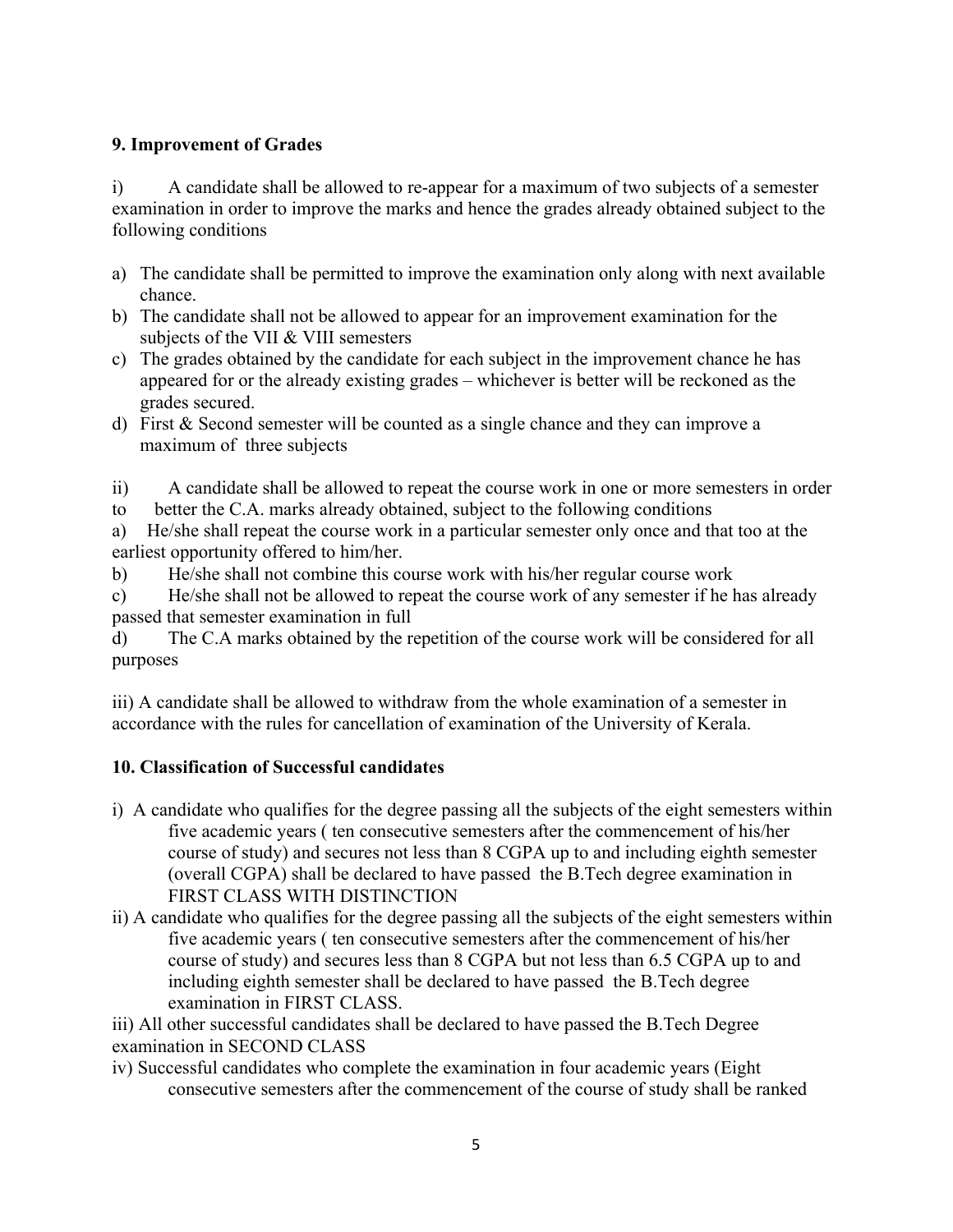branch-wise on the basis of the CGPA in all eight semesters put together. In the case of a tie in the CGPA the total marks of the students who have got same CGPA shall be considered for finalizing the rank. Students who pass the examination in supplementary examination are also covered under this clause

#### **11. Educational Tour**

- a) The students may undertake one educational tour preferably after fourth semester of the course and submit a tour report
- b) The tour may be conducted during the vacation / holidays taking not more than 5 working days, combined with the vacation / holidays if required. Total number of Tour days shall not exceed 15 days.
- c) The tour period shall be considered as part of the working periods of a semester

#### **12. Revision of Regulations**

The university may from time to time revise, amend or change the regulations, curriculum, scheme of examinations and syllabi. These changes unless specified otherwise, will have effect from the beginning of the academic year / semester following the notification of the University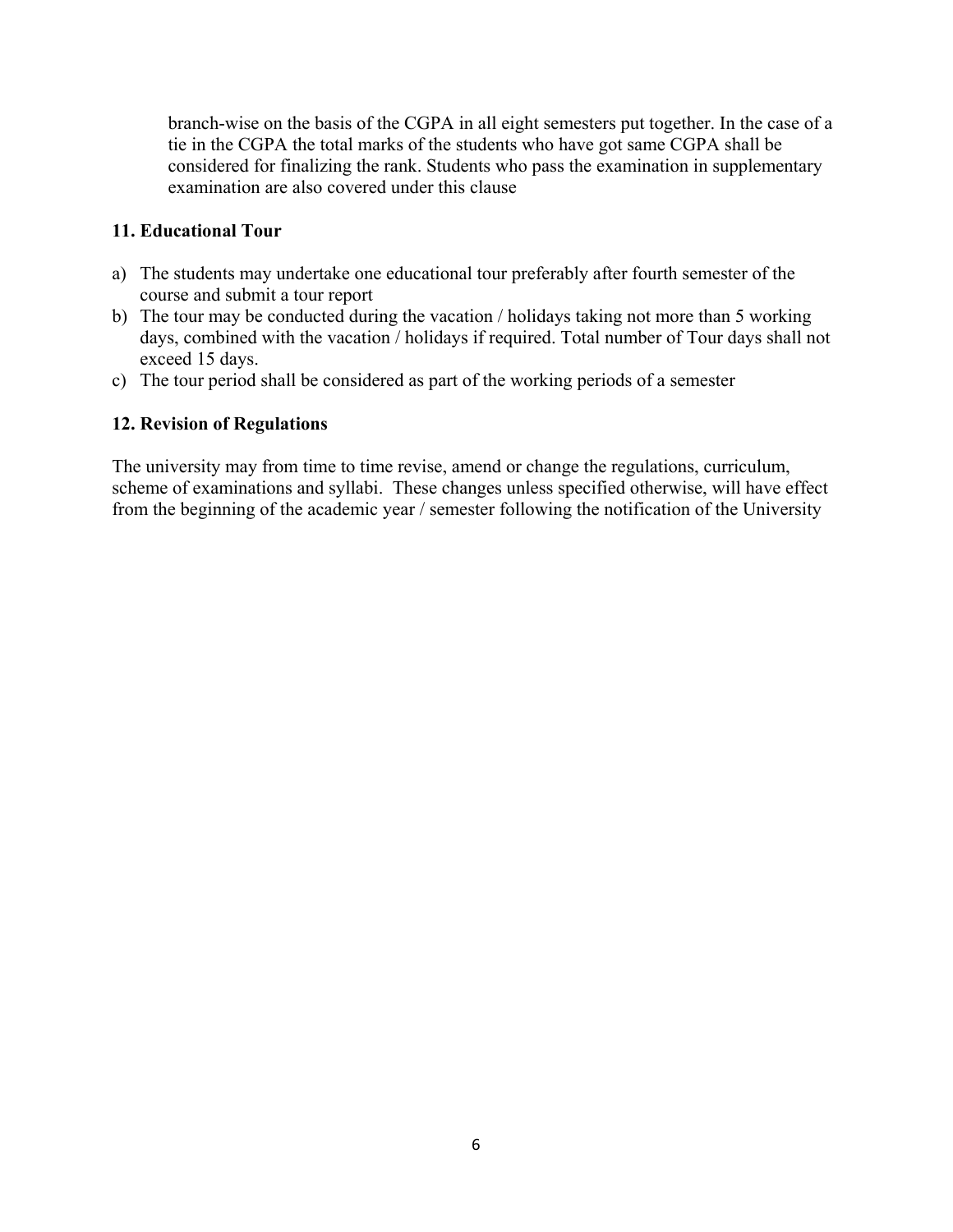#### **UNIVERSITY OF KERALA CHEMICAL ENGINEERING SCHEME OF STUDIES AND EXAMINATION FOR B.TECH DEGREE I to VIII SEMESTERS 2008 SCHEME**

| Course<br>No. | Name of Subject                                           | Weekly load,<br>hours |          |                | Max.<br>sessional<br>marks | Uni.<br>Exa<br>m<br>Dur.<br>(Hrs) | Uni.<br>Exam<br>max<br>marks | Credits |
|---------------|-----------------------------------------------------------|-----------------------|----------|----------------|----------------------------|-----------------------------------|------------------------------|---------|
|               |                                                           |                       | Т        | D/P            |                            |                                   |                              |         |
| 08.101        | <b>Engineering Mathematics</b>                            | 2                     | 1        | 0              | 50                         | 3                                 | 100                          | 6       |
| 08.102        | <b>Engineering Physics</b>                                | 2                     | 1        | $\Omega$       | 50                         | 3                                 | 100                          | 6       |
| 08.103        | <b>Engineering Chemistry</b>                              | 2                     | 1        | $\Omega$       | 50                         | 3                                 | 100                          | 6       |
| 08.104        | <b>Engineering Graphics</b>                               | 1                     | 0        | $\overline{2}$ | 50                         | 3                                 | 100                          | 6       |
| 08.105        | <b>Engineering Mechanics</b>                              | 2                     | 1        | $\Omega$       | 50                         | 3                                 | 100                          | 6       |
| 08.106        | <b>Basic Civil Engineering</b>                            | 2                     | 1        | $\Omega$       | 50                         | 3                                 | 100                          | 6       |
| 08.107        | <b>Basic Mechanical Engineering</b>                       | $\overline{2}$        | 1        | $\Omega$       | 50                         | 3                                 | 100                          | 6       |
| 08.108        | <b>Basic Electrical and Electronics</b><br>Engineering    | 2                     | 1        | $\Omega$       | 50                         | 3                                 | 100                          | 6       |
| 08.109        | <b>Basic Communication and</b><br>Information Engineering | $\overline{2}$        | 1        | $\Omega$       | 50                         | 3                                 | 100                          | 6       |
| 08.110        | <b>Engineering Workshops</b>                              | 0                     | $\Omega$ | $\overline{2}$ | 50                         | 3                                 | 100                          | 4       |
|               | TOTAL                                                     | 17                    | 8        | 4              | 500                        |                                   | 1000                         | 58      |

#### **Combined I & II SEMESTERS (Common for all branches)**

The subject 08.109 will be handled by the Department of Electronics and Communication Engineering,

#### **SEMESTER III**

| Course<br>No. | Name of Subject                                       | Weekly load,<br>hours |          |          | Max.<br>sessional<br>marks | Uni.<br>Exam<br>Dur.<br>(Hrs) | Uni.<br>Exam<br>max<br>marks | Credits |
|---------------|-------------------------------------------------------|-----------------------|----------|----------|----------------------------|-------------------------------|------------------------------|---------|
|               |                                                       |                       |          | D/P      |                            |                               |                              |         |
|               | <b>Engineering Mathematics II</b>                     |                       |          |          |                            |                               |                              |         |
| 08.301        | (CMPUNERFHBTA)                                        | 3                     | 1        | $\Omega$ | 50                         | 3                             | 100                          | 4       |
| 08.302        | Physical & Analytical Chemistry (H)                   | 3                     | 1        | $\Omega$ | 50                         | 3                             | 100                          | 4       |
| 08.303        | Process Calculations(H)                               | 3                     | 1        | $\Omega$ | 50                         | 3                             | 100                          | 4       |
| 08.304        | Machine Drawing (H)                                   | 0                     | $\Omega$ | 3        | 50                         | 3                             | 100                          | 3       |
| 08.305        | Computer Programming in C++(H)                        | $\overline{2}$        | 2        | $\Omega$ | 50                         | 3                             | 100                          | 4       |
| 08.306        | Particle Technology (H)                               | 3                     | 1        | $\Omega$ | 50                         | 3                             | 100                          | 4       |
| 08.307        | Chemistry Lab I (H)                                   | 0                     | $\Omega$ | 3        | 50                         | 4                             | 100                          | 3       |
| 08.308        | <b>Chemical &amp; Instrumental Analysis</b><br>Lab(H) | 0                     | $\Omega$ | 3        | 50                         | 4                             | 100                          | 3       |
|               | TOTAL                                                 | 14                    | 6        | 9        | 400                        | 26                            | 800                          | 29      |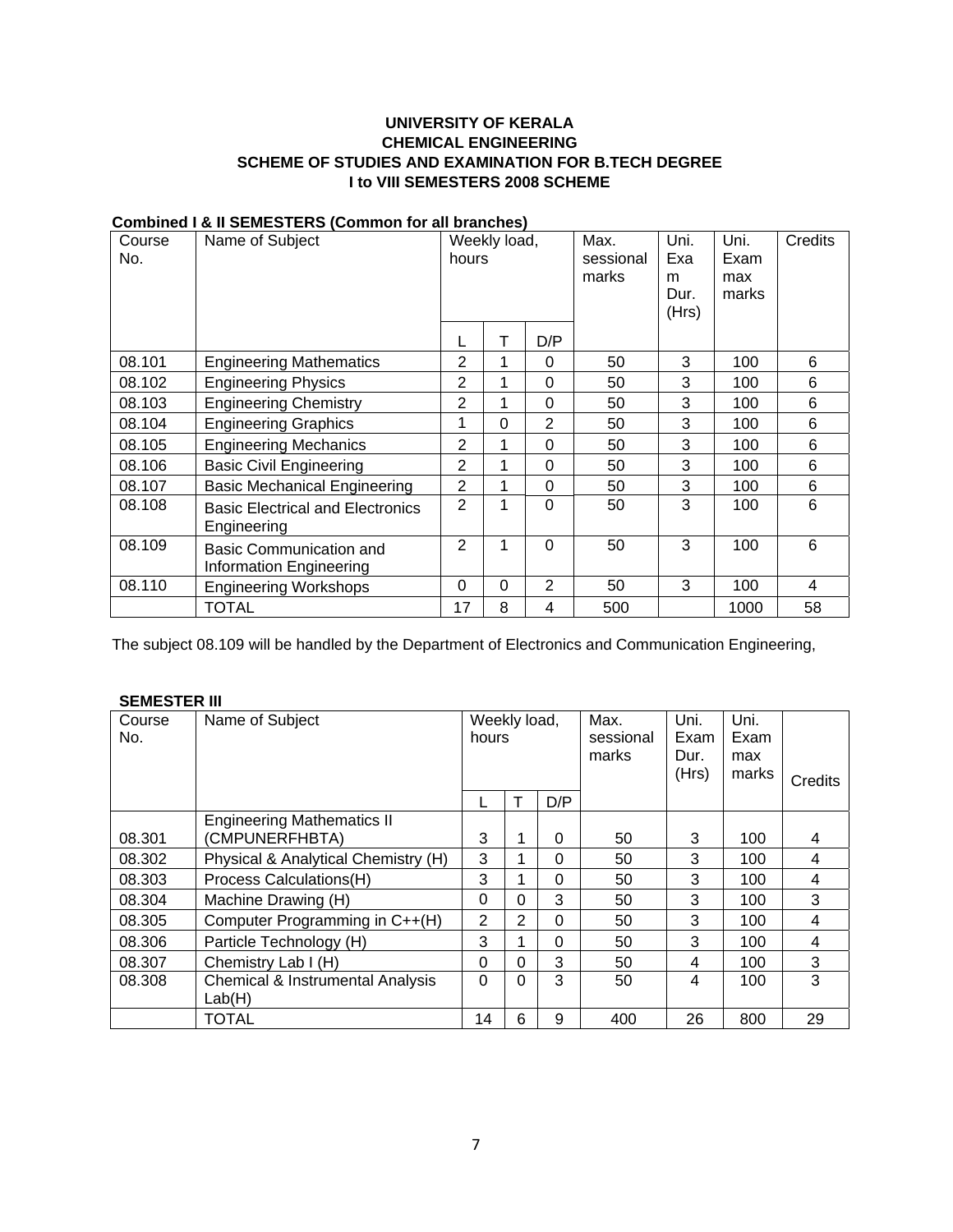#### **SEMESTER IV**

| Course<br>No. | Name of Subject                                    | Weekly load,<br>hours |          |          | Max.<br>sessional<br>marks | Uni.<br>Exam<br>Dur.<br>(Hrs) | Uni.<br>Exam<br>max<br>marks | Credits |
|---------------|----------------------------------------------------|-----------------------|----------|----------|----------------------------|-------------------------------|------------------------------|---------|
|               |                                                    |                       | т        | D/<br>P  |                            |                               |                              |         |
| 08.401        | <b>Engineering Mathematics III</b><br>(CMPUNERFHB) | 3                     | 1        | $\Omega$ | 50                         | 3                             | 100                          | 4       |
| 08.402        | Humanities (CTAFRHB)                               | 2                     |          | 0        | 50                         | 3                             | 100                          | 3       |
| 08.403        | Organic Chemistry(H)                               | 3                     |          | $\Omega$ | 50                         | 3                             | 100                          | 4       |
| 08.404        | Fluid Flow Operations I(H)                         | 3                     |          | $\Omega$ | 50                         | 3                             | 100                          | 4       |
| 08.405        | Electrical Technology(H)                           | 3                     |          | $\Omega$ | 50                         | 3                             | 100                          | 4       |
| 08.406        | Heat Transfer Operations I(H)                      | 3                     |          | $\Omega$ | 50                         | 3                             | 100                          | 4       |
| 08.407        | Chemistry Lab II(H)                                | $\Omega$              | $\Omega$ | 3        | 50                         | 4                             | 100                          | 3       |
| 08.408        | Electrical Lab(H)                                  | $\Omega$              | 0        | 3        | 50                         | 4                             | 100                          | 3       |
|               | <b>TOTAL</b>                                       | 17                    | 6        | 6        | 400                        | 26                            | 800                          | 29      |

# **SEMESTER V**

| Course<br>No. | Name of Subject                                      | Weekly load,<br>hours |   |          | Max.<br>sessional<br>marks | Uni.<br>Exam<br>Dur.<br>(Hrs) | Uni.<br>Exam<br>max<br>marks | Credits |
|---------------|------------------------------------------------------|-----------------------|---|----------|----------------------------|-------------------------------|------------------------------|---------|
|               |                                                      |                       | т | D/<br>P  |                            |                               |                              |         |
| 08.501        | <b>Engineering Mathematics IV</b><br>(E, R, H, B, F) | 3                     |   | $\Omega$ | 50                         | 3                             | 100                          | 4       |
| 08.502        | Fluid Flow Operations II(H)                          | 2                     |   | $\Omega$ | 50                         | 3                             | 100                          | 4       |
| 08.503        | Heat Transfer Operations II(H)                       | 3                     |   | $\Omega$ | 50                         | 3                             | 100                          | 4       |
| 08.504        | Industrial Management(H)                             | 2                     |   | $\Omega$ | 50                         | 3                             | 100                          | 3       |
| 08.505        | Mass Transfer Operations I(H)                        | 3                     |   | $\Omega$ | 50                         | 3                             | 100                          | 4       |
| 08.506        | <b>Chemical Engineering</b><br>Thermodynamics(H)     | 3                     |   | 0        | 50                         | 3                             | 100                          | 4       |
| 08.507        | Particle Technology and Mineral<br>Processing Lab(H) | 0                     | 0 | 3        | 50                         | 4                             | 100                          | 3       |
| 08.508        | Fluid Mechanics Lab(H)                               | $\Omega$              | 0 | 3        | 50                         | 3                             | 100                          | 3       |
|               | TOTAL                                                | 17                    | 6 | 6        | 400                        | 25                            | 800                          | 29      |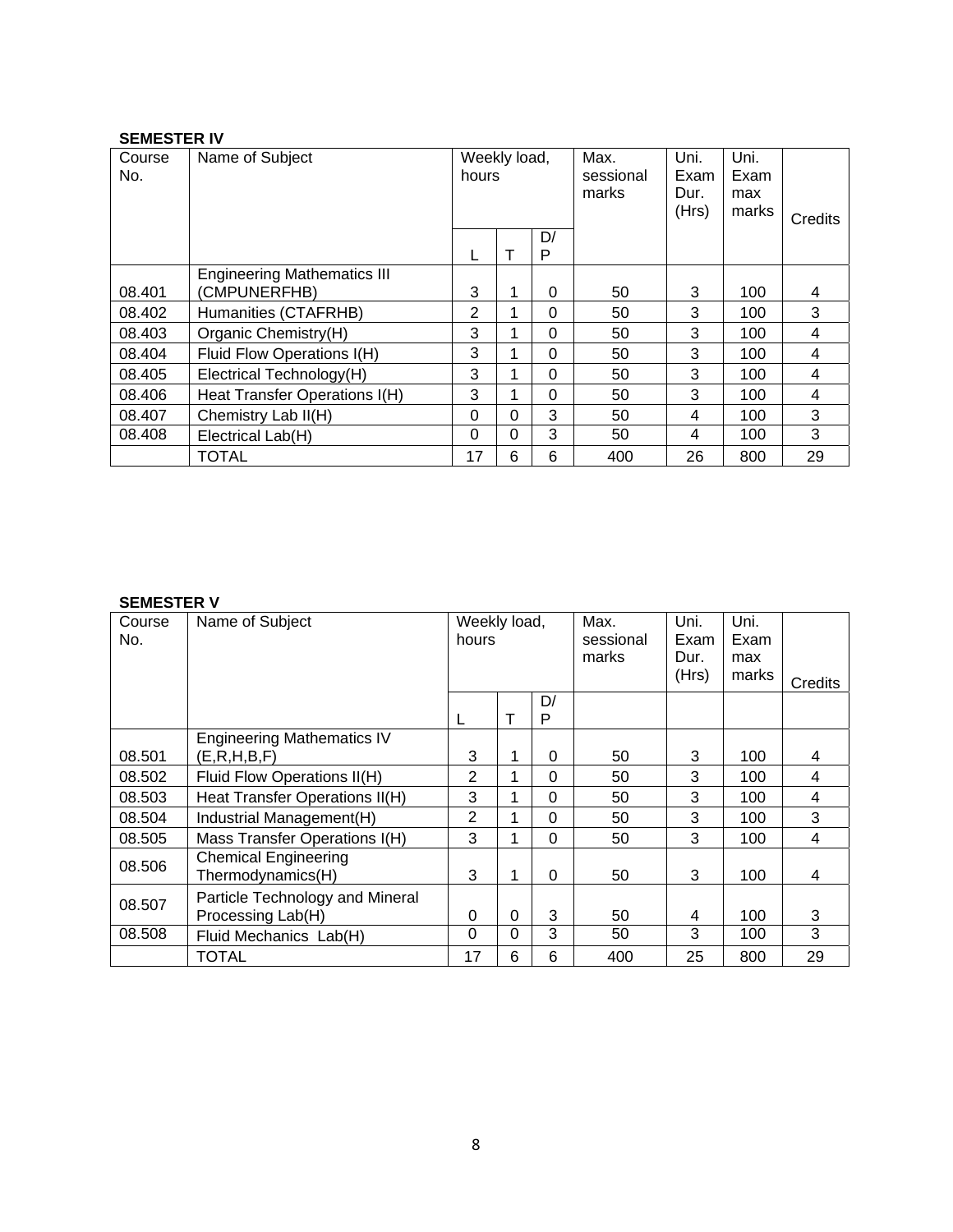#### **SEMESTER VI**

| Course<br>No. | Name of Subject                                         | Weekly load,<br>hours |   |          | Max.<br>sessional<br>marks | Uni.<br>Exam<br>Dur.<br>(Hrs) | Uni.<br>Exam<br>max<br>marks | Credits |
|---------------|---------------------------------------------------------|-----------------------|---|----------|----------------------------|-------------------------------|------------------------------|---------|
|               |                                                         |                       |   | D/P      |                            |                               |                              |         |
| 08.601        | Mass Transfer Operations II(H)                          | 3                     |   | $\Omega$ | 50                         | 3                             | 100                          | 4       |
| 08.602        | Chemical Reaction Engineering I(H)                      | 3                     |   | $\Omega$ | 50                         | 3                             | 100                          | 4       |
| 08.603        | Chemical Technology I(H)                                | 3                     |   | $\Omega$ | 50                         | 3                             | 100                          | 4       |
| 08.604        | Process Dynamics and Control (H)                        | 3                     |   | $\Omega$ | 50                         | 3                             | 100                          | 4       |
| 08.605        | <b>Numerical Methods for Process</b><br>Engineers (B,H) | 2                     | 2 | $\Omega$ | 50                         | 3                             | 100                          | 4       |
| 08.606        | Elective I (Separate list provided)                     | 2                     |   | $\Omega$ | 50                         | 3                             | 100                          | 3       |
| 08.607        | Mass Transfer Operations Lab (H)                        | $\Omega$              | 0 | 3        | 50                         | 4                             | 100                          | 3       |
| 08.608        | Heat Transfer Operations Lab(H)                         | 0                     | 0 | 3        | 50                         | 4                             | 100                          | 3       |
|               | <b>TOTAL</b>                                            | 16                    | 7 | 6        | 400                        | 26                            | 800                          | 29      |

#### **SEMESTER VII**

| Course<br>No. | Name of Subject                                            | Weekly load,<br>hours |                |                | Max.<br>sessional<br>marks | Uni.<br>Exam<br>Dur.<br>(Hrs) | Uni.<br>Exam<br>max<br>mark<br>S | Credits        |
|---------------|------------------------------------------------------------|-----------------------|----------------|----------------|----------------------------|-------------------------------|----------------------------------|----------------|
|               |                                                            |                       |                | D/P            |                            |                               |                                  |                |
| 08.701        | Chemical Engineering Design I(H)                           | 3                     | $\overline{2}$ | 0              | 50                         | 4                             | 100                              | 5              |
| 08.702        | Chemical Technology II (H)                                 | 3                     |                | 0              | 50                         | 3                             | 100                              | 4              |
| 08.703        | <b>Chemical Reaction Engineering</b><br>II(H)              | 3                     |                | $\Omega$       | 50                         | 3                             | 100                              | 4              |
| 08.704        | Elective II( Separate list provided)                       | 3                     |                | 0              | 50                         | 3                             | 100                              | 4              |
| 08.705        | Elective III( Separate list provided )                     | 3                     |                | 0              | 50                         | 3                             | 100                              | 4              |
| 08.706        | Mini Project, Seminar & Industrial<br>Training             | 0                     | $\Omega$       | $\overline{2}$ | 150                        | 0                             | 0                                | $\overline{2}$ |
| 08.707        | Software Lab (H)                                           | 0                     | 0              | 3              | 50                         | 3                             | 100                              | 3              |
| 08.708        | <b>Reaction Engineering and Process</b><br>Control Lab (H) | $\Omega$              | $\Omega$       | 3              | 50                         | 4                             | 100                              | 3              |
|               | <b>TOTAL</b>                                               | 15                    | 6              | 8              | 500                        | 23                            | 700                              | 29             |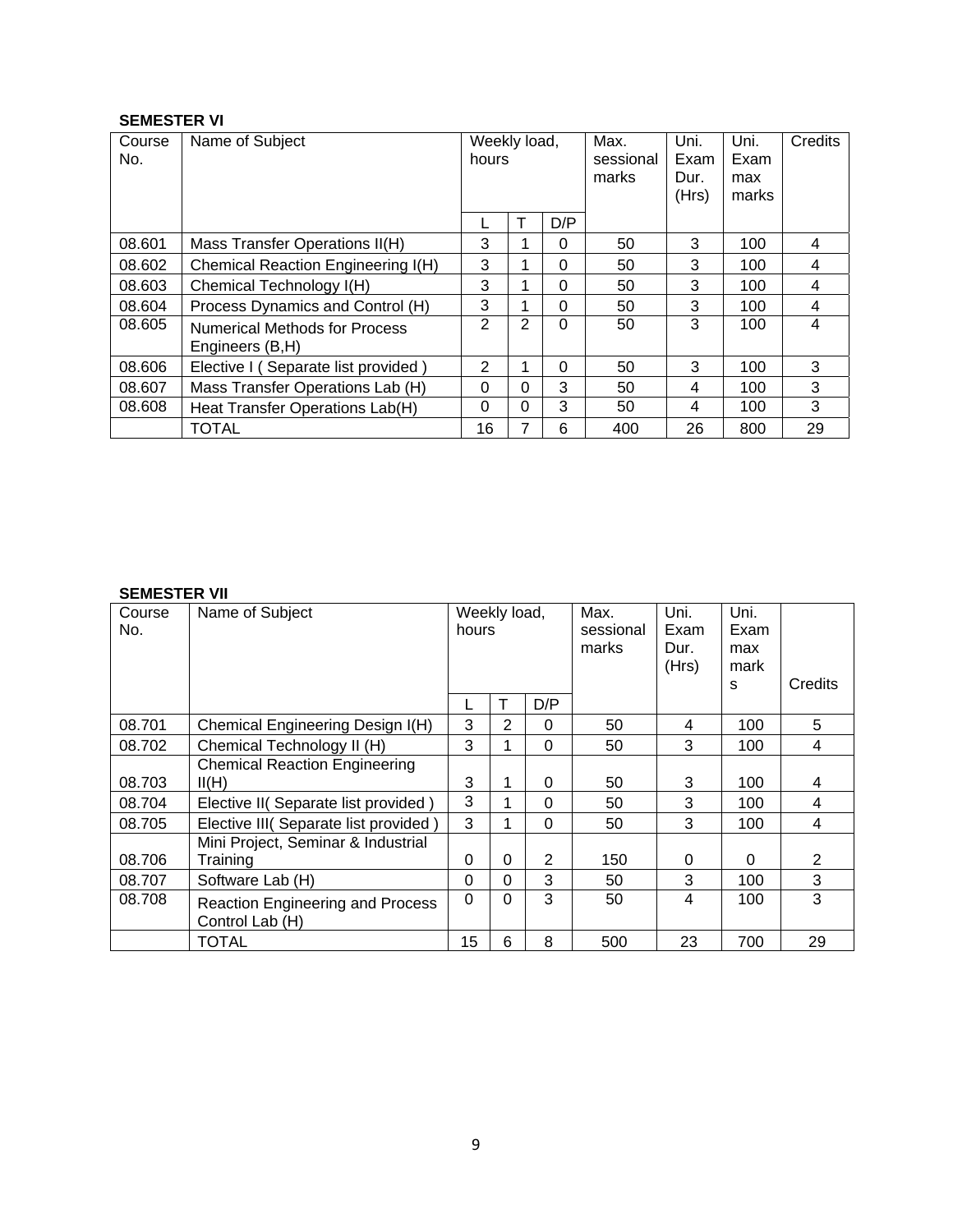#### **SEMESTER VIII**

| Course<br>No. | Name of Subject                                              | Weekly load,<br>hours |                |          | Max.<br>sessional<br>marks | Uni.<br>Exam<br>Dur.<br>(Hrs) | Uni.<br>Exam<br>max<br>marks | Credits |
|---------------|--------------------------------------------------------------|-----------------------|----------------|----------|----------------------------|-------------------------------|------------------------------|---------|
|               |                                                              |                       |                | D/P      |                            |                               |                              |         |
| 08.801        | Transport Phenomena (H)                                      | 3                     | $\overline{2}$ | $\Omega$ | 50                         | 3                             | 100                          | 5       |
| 08.802        | Chemical Engineering Design II(H)                            | 2                     | $\overline{2}$ | $\Omega$ | 50                         | 4                             | 100                          | 4       |
| 08.803        | Environmental Pollution: Control,<br>Design and Modeling (H) | 3                     |                | 0        | 50                         | 3                             | 100                          | 4       |
| 08.804        | Process Instrumentation (H)                                  | 3                     |                | 0        | 50                         | 3                             | 100                          | 4       |
| 08.805        | Elective IV (Separate list provided)                         | $\overline{2}$        | $\overline{2}$ | $\Omega$ | 50                         | 3                             | 100                          | 4       |
| 08.806        | Elective V(Separate list provided)                           | $\overline{2}$        | $\overline{2}$ | $\Omega$ | 50                         | 3                             | 100                          | 4       |
|               | Project and Comprehensive Viva-                              |                       |                |          |                            |                               |                              |         |
| 08.807        | Voce                                                         | 0                     | 0              | 4        | 100                        | 0                             | 100                          | 4       |
|               | TOTAL                                                        | 15                    | 10             | 4        | 400                        | 19                            | 700                          | 29      |

#### **Elective I - 08.606 (H)**

- EL1(A) Colloid and Interface Science(H)
- EL1(B) Fertilizer Technology(H)
- EL1(C) Fuel Cell Technology(H)
- EL1(D) Operations Research(H)
- EL1(E) Electrochemical Technology(H)

EL1(F) Energy Engineering(H)

EL1(G) Technical English Communication Skills (B,H,E)

EL1(H) Nano-Engineering of materials (H)

#### **Elective II - 08.704 (H)**

- EL2(A) Biochemical Engineering(H)
- EL2(B) Polymer Technology(H)

EL2(C) Process Modelling & Simulation(H)

EL2(D) New Separation Processes(H)

EL2(E) Food Technology & Engineering(H)

EL2(F) Production of Particulate System(H)

EL2(G) Process Plant Safety and Hazard Assessment(H)

#### **Elective III - 08.705 (H)**

EL3(A) Bioprocess Engineering(H) EL3(B) Computational Fluid Dynamics(H) EL3(C) Process Optimization (H) EL3(D) Water And Waste Water Engineering(H) EL3(E) Petroleum Refinery Engineering(H) EL3(F) Rubber Technology (H) EL3(G) Total Quality Management (H)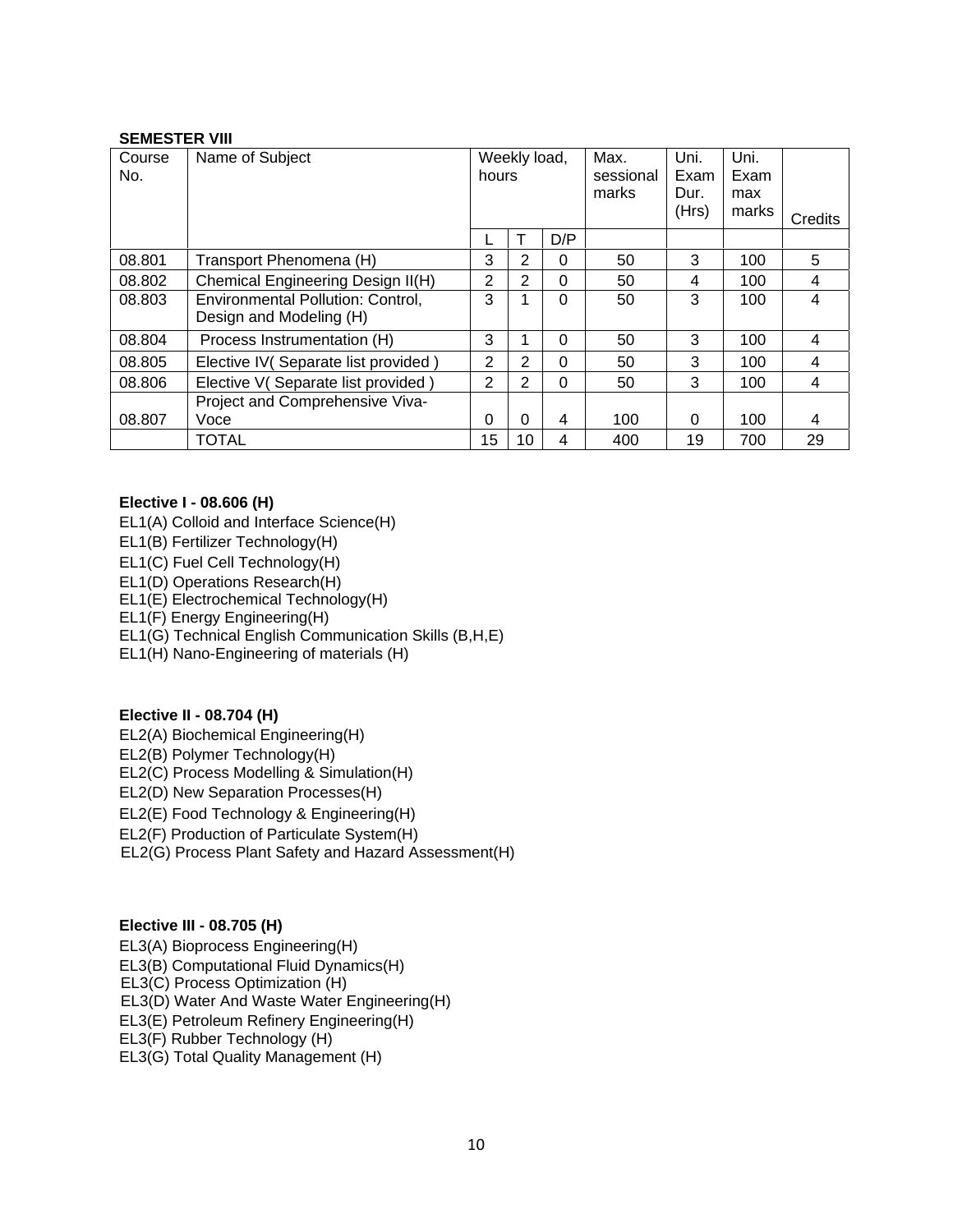#### **Elective IV - 08.805 (H)**

EL4(A) Drugs and Pharmaceutical Technology(H) EL4(B) Entrepreneurship Development(H) EL4(C) Surface Coatings(H) EL4(D) Engineering of catalysts and catalytic processes(H) EL4(E) Material Science(H) EL4(F) Process Utilities and Pipeline Design(H) EL4(G) Advanced Process Control(H) EL4(H) Economics and Management for Process Engineers(H)

#### **Elective V - 08.806 (H)**

EL5(A) Bioinformatics(H)

EL5(B) Corrosion Engineering(H)

EL5(C) Solid Waste Management and Engineering(H)

EL5(D) Composite Technology(H)

EL5(E) Project Engineering(H)

EL5(F) Mathematical Methods in Chemical Engineering(H)

EL5(G) Process Engineering Principles in Electronic and Ceramic material fabrication(H)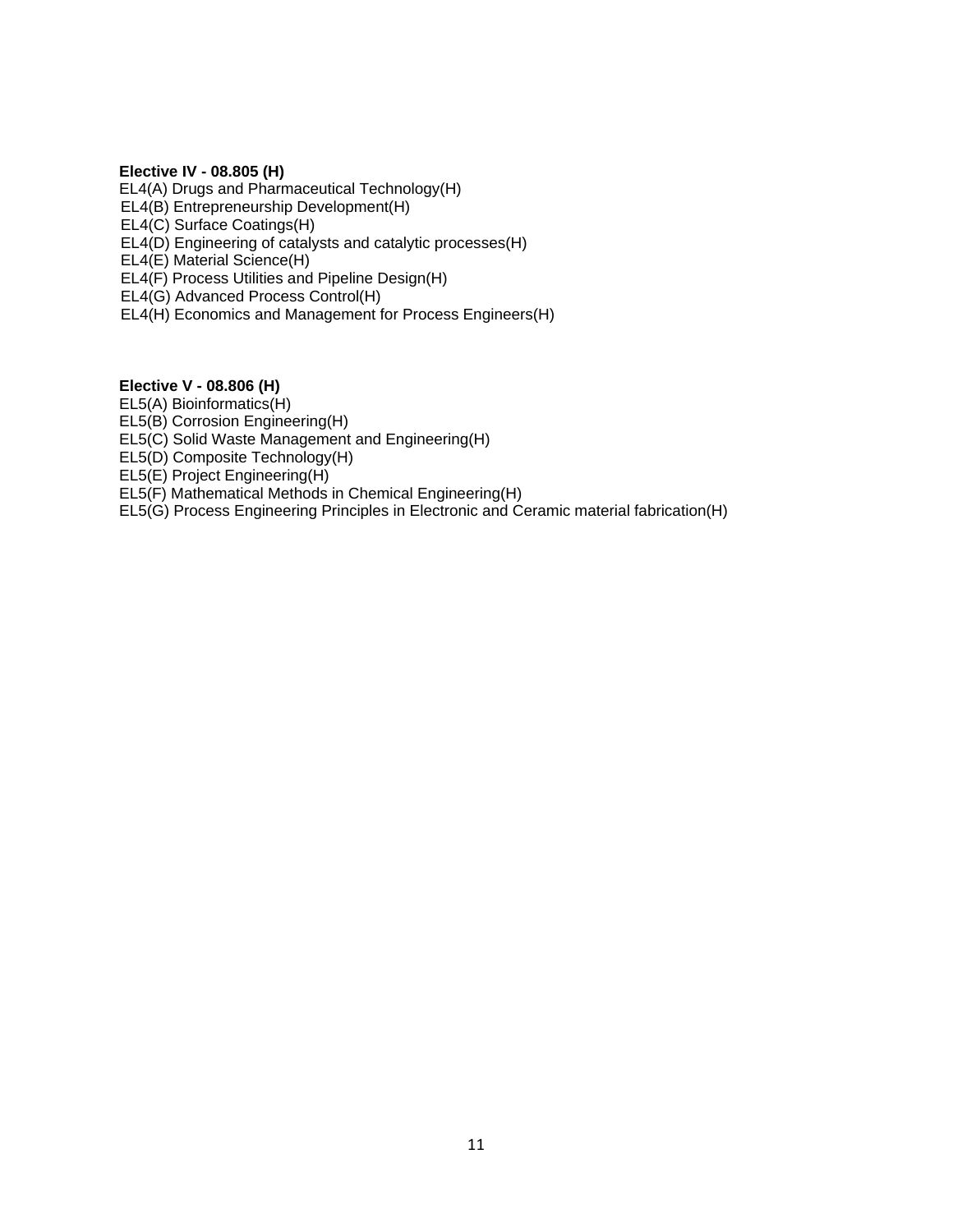# **MODULE- 1**

**Applications of differentiation**: – Definition of Hyperbolic functions and their derivatives-Successive differentiation- Leibnitz' Theorem (without proof)- Curvature- Radius of curvaturecentre of curvature- Evolute ( Cartesian ,polar and parametric forms)

**Partial differentiation and applications**:- Partial derivatives- Euler's theorem on homogeneous functions- Total derivatives- Jacobians- Errors and approximations- Taylor's series (one and two variables) - Maxima and minima of functions of two variables - Lagrange's method- Leibnitz rule on differentiation under integral sign.

**Vector differentiation and applications** :- Scalar and vector functions- differentiation of vector functions-Velocity and acceleration- Scalar and vector fields- Operator∇ - Gradient- Physical interpretation of gradient- Directional derivative- Divergence- Curl- Identities involving  $\nabla$  (no proof) - Irrotational and solenoidal fields – Scalar potential.

# **MODULE-II**

**Laplace transforms**:- Transforms of elementary functions - shifting property- Inverse transforms- Transforms of derivatives and integrals- Transform functions multiplied by t and divided by t - Convolution theorem(without proof)-Transforms of unit step function, unit impulse function and periodic functions-second shifting theorem- Solution of ordinary differential equations with constant coefficients using Laplace transforms. **Differential Equations and Applications**:- Linear differential equations with constant

coefficients- Method of variation of parameters - Cauchy and Legendre equations – Simultaneous linear equations with constant coefficients- Application to orthogonal trajectories (Cartesian form only).

# **MODULE-III**

**Matrices**:-Rank of a matrix- Elementary transformations- Equivalent matrices- Inverse of a matrix by gauss-Jordan method- Echelon form and normal form- Linear dependence and independence of vectors- Consistency- Solution of a system linear equations-Non homogeneous and homogeneous equations- Eigen values and Eigen vectors – Properties of Eigen values and Eigen vectors- Cayley Hamilton theorem(no proof)- Diagonalisation- Quadratic forms-Reduction to canonical forms-Nature of quadratic forms-Definiteness, rank, signature and index.

# **REFERENCES**

- 1. **Kreyszig,** *Advanced Engineering Mathematics*, 8th edition, Wiley Eastern.
- 2. **Peter O' Neil** , *Advanced Engineering Mathematics,* Thomson
- 3. **B.S.Grewal**, *Higher Engineering Mathematics,* Khanna Publishers
- 4. **B.V.Ramana,** *Higher Engineering Mathematics,* Tata Mc Graw Hill, 2006
- 5**. Michel D Greenberg,** *Advanced Engineering Mathematics,,*Pearson International
- 6. **Sureshan J, Nazarudeen and Royson**, *Engineering Mathematics I*, Zenith Publications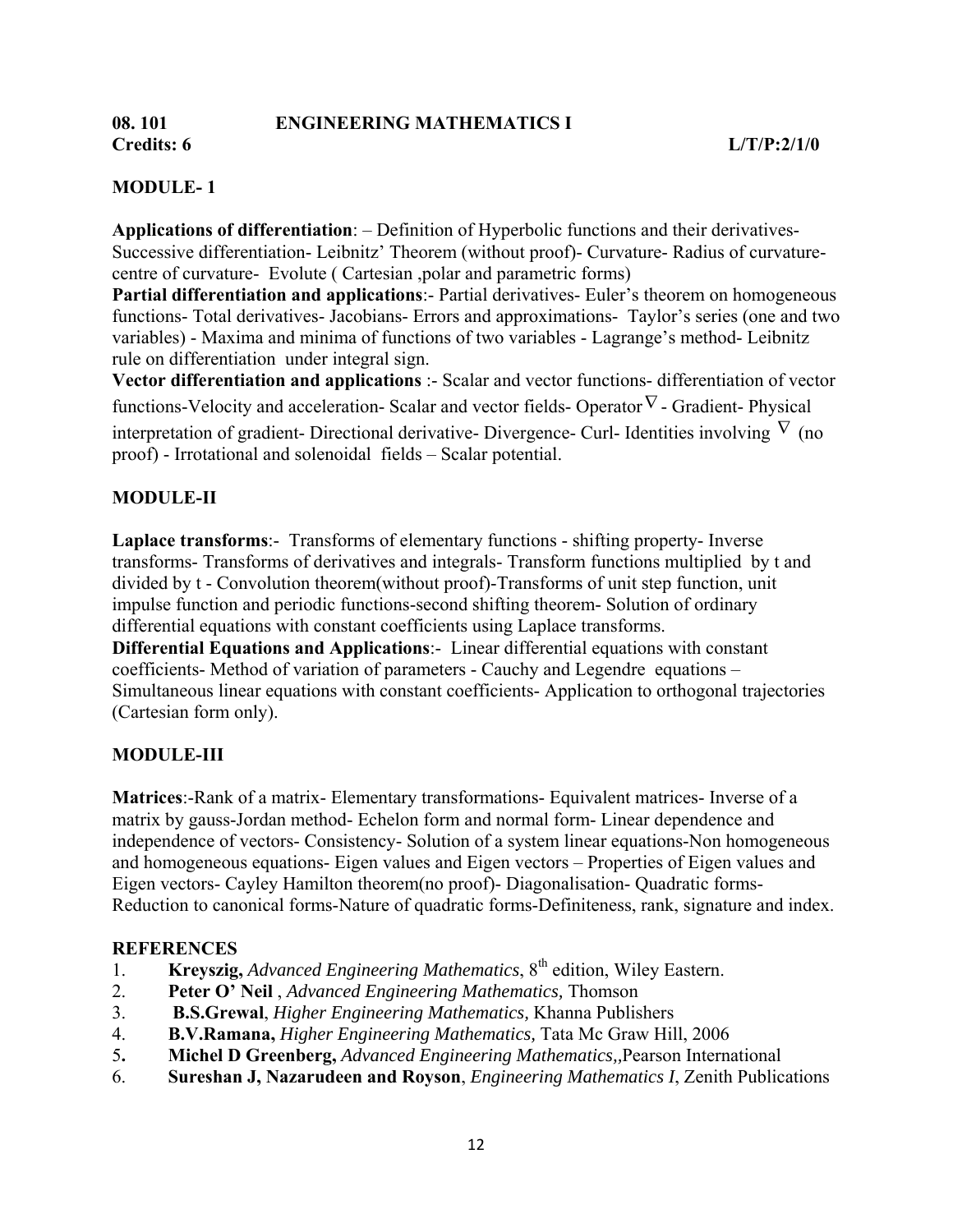# **08.102 ENGINEERING PHYSICS**

#### **MODULE-I**

#### **Oscillations and Waves**

Basic ideas of harmonic oscillations – Differential equation of a SHM and its solution. Theory of damped harmonic oscillations. Quality factor. Theory of forced harmonic oscillations and resonance. Types of waves. One dimensional waves – Differential Equation. Harmonic waves. Three dimensional waves - Differential Equation and solution. Plane waves and spherical waves. Energy in wave motion. Velocity of transverse waves along a stretched string.

#### **Electromagnetic Theory**

Del operator – grad, div, curl and their physical significance. Concept of displacement current. Deduction of Maxwell's equations. Prediction of electromagnetic waves. Transverse nature of electromagnetic waves. **E** and **H** are at right angles. Poynting's theorem (qualitative only)

# **Physics of Solids**

Space lattice. Unit cell and lattice parameters. Crystal systems. Co-ordination number and packing factor with reference to simple cubic, body centered cubic and face centered cubic crystals. Directions and planes. Miller indices. Interplanar spacing in terms of Miller indices. Super conductivity - Meissner effect. Type-I and Type-II superconductors. BCS theory (qualitative). High temperature superconductors. Applications of superconductors. Introduction to new materials (qualitative) -Metallic glasses, Nano materials, Shape memory alloys, Bio materials.

#### **MODULE- II**

#### **Interference of Light**

Concept of temporal and spatial coherence. Interference in thin films and wedge shaped films. Newton's rings. Michelson's interferometer. Determination of wave length and thickness. Interference filters. Antireflection coating.

#### **Diffraction of Light**

Fresnel and Fraunhofer diffraction. Fraunhofer diffraction at a single slit. Fraunhofer diffraction at a circular aperture (qualitative). Rayleigh's criterion for resolution. Resolving power of telescope and microscope. Plane transmission grating. Resolving power of grating. Grating equation. X-ray diffraction. Bragg's law.

#### **Polarization of Light**

Types of polarized light. Double refraction. Nicol Prism. Retardation plates. Theory of plane, circular and elliptically polarized light. Production and analysis of circularly and elliptically polarized light. Polaroids. Induced birefringence. Photo elasticity – isoclinic and isochromatic fringes – photo elastic bench

#### **Special Theory of Relativity**

Michelson-Morley experiment. Einstein's postulates. Lorentz transformation equations (no derivation). Simultaneity. Length contraction. Time dilation. Velocity addition. Relativistic mass. Mass energy relation. Mass less particle.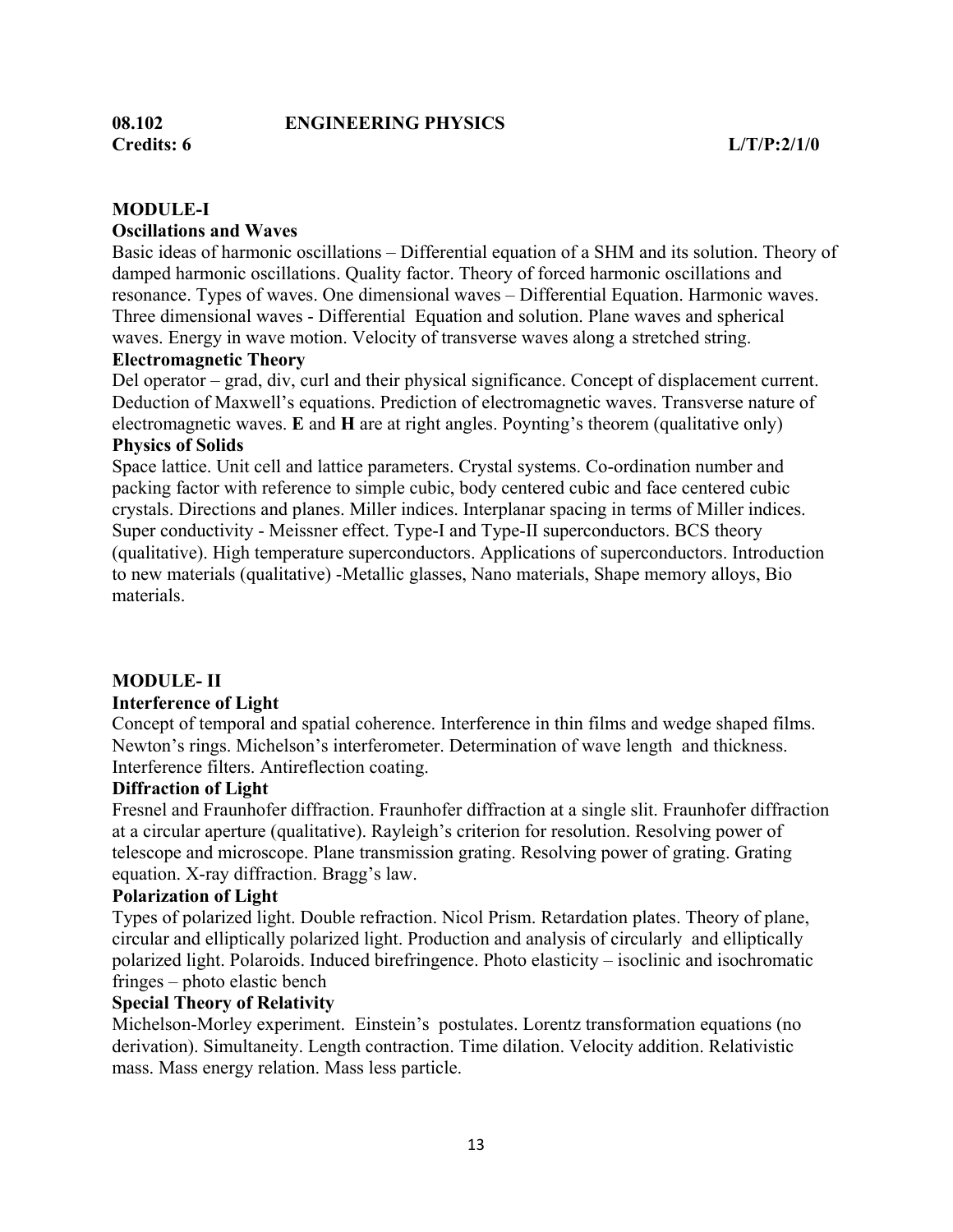# **MODULE – III**

#### **Quantum Mechanics**

Dual nature of matter. Wave function. Uncertainty principle. Energy and momentum operators. Eigen values and functions. Expectation values. Time Dependent and Time Independent Schrodinger equations. Particle in one dimensional box. Tunnelling (qualitative).

#### **Statistical Mechanics**

Macrostates and Microstates. Phase space. Basic postulates of Maxwell-Boltzmann, Bose-Einstein and Fermi-Dirac statistics. Distribution equations in the three cases (no derivation). Bosons and Fermions. Density of states. Derivation of Planck's formula. Free electrons in a metal as a Fermi gas. Fermi energy.

#### **Laser**

Einstein's coefficients. Population inversion and stimulated emission. Optical resonant cavity. Ruby Laser, Helium-Neon Laser, Carbon dioxide Laser (qualitative). Semiconductor Laser (qualitative). Holography. Fiber Optics - Numerical Aperture and acceptance angle. Types of optical fibers. Applications.

#### **REFERENCES**

- 1. **Sears and Zemansky,** *University Physics, XI Edn, Pearson*
- 2. **Frank and Leno,** *Introduction to Optics, III Edn., Pearson*
- 3. **J.C. Upadhyaya,** *Mechanics*.*, Ram Prasad and Sons*
- 4. **David J Griffiths,** *Introduction to Electrodynamics, III Edn , Pearson*
- 5. **M Ali Omar,** *Elementary Solid State Physics, Pearson*
- 6. **S O Pillai,** *Solid State Physics*.*, New Age International Publishers*
- 7. **John R Taylor, Chris D Zafiratos & Michael A Dubson,** *Modern Physics for Scientists and Engineers*. *II Edn, Prentice Hall of India*
- 8. **Eugene Hecht,** *Optics, IV Edn, Pearson*
- 9. **Robert Resnick,** *Introduction to Special Relativity, John Willey and Sons*
- 10. **Richard L Libboff,** *Introduction to Quantum Mechanics, IV Edn, Pearson*
- 11. **Donald A Mcquarrie,** *Statistical Mechanics, Vivo Books*
- 12. **Mark Ratner and Daniel Ratner,** *Nanotechnology,* Pearson Prentice Hall Prof.
- 13. **T.A. Hassan et al,** *A Text Book of Engineering Physics*, *Aswathy Publishers, Trivandrum*
- 14. **B. Premlet,** *Advanced Engineering Physics, Phasor Books, Kollam.*

#### **LIST OF DEMONSTRATION EXPERIMENTS**

- 1. Newton's Rings Determination of wave length.
- 2. Air Wedge Diameter of a thin wire
- 3. Spectrometer Plane transmission grating wavelength of light.
- 4. Spectrometer Refractive indices of calcite for the ordinary and extraordinary rays.
- 5. Laser Diffraction at a narrow slit.
- 6. Laser Diffraction at a straight wire or circular aperture.
- 7. Michelson's interferometer Wavelength of light.
- 8. Michelson's interferometer Thickness of thin transparent film.
- 9. Polarization by reflection Brewster's law.
- 10. Computer stimulation superposition of waves.
- 11. Computer stimulation study of **E** & **H**. (Gauss' law & Ampere's law)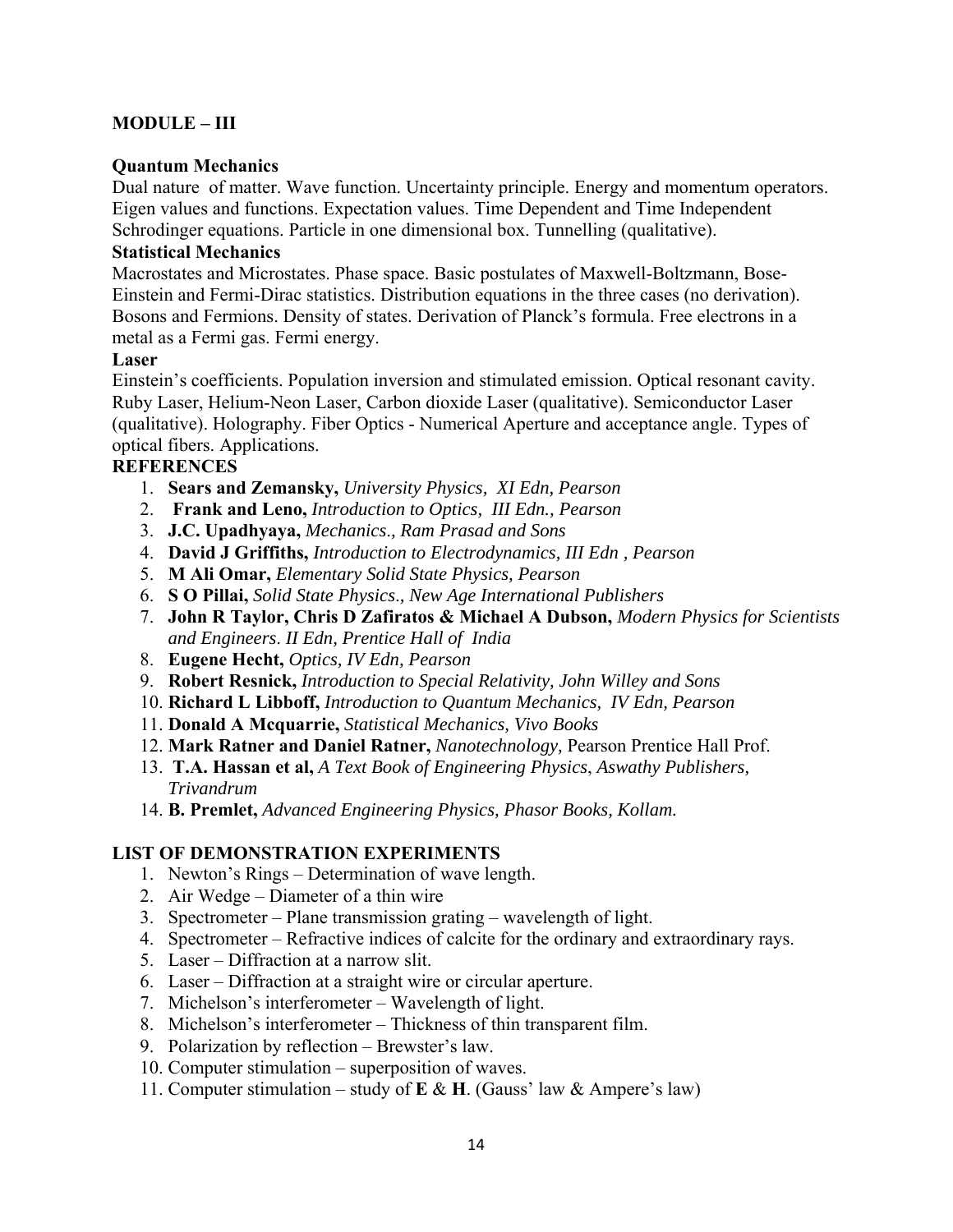*University examination is for a maximum of 100 marks, in 3 hour duration. The question paper consists of Part A and Part B. Part A is for 40 marks. Part A consists of* **10** *compulsory short answer questions each carrying 4 marks covering the entire syllabus. Part B is for 60 marks. There will be two questions from each module. The candidate has to answer one question of 20 marks from each module.*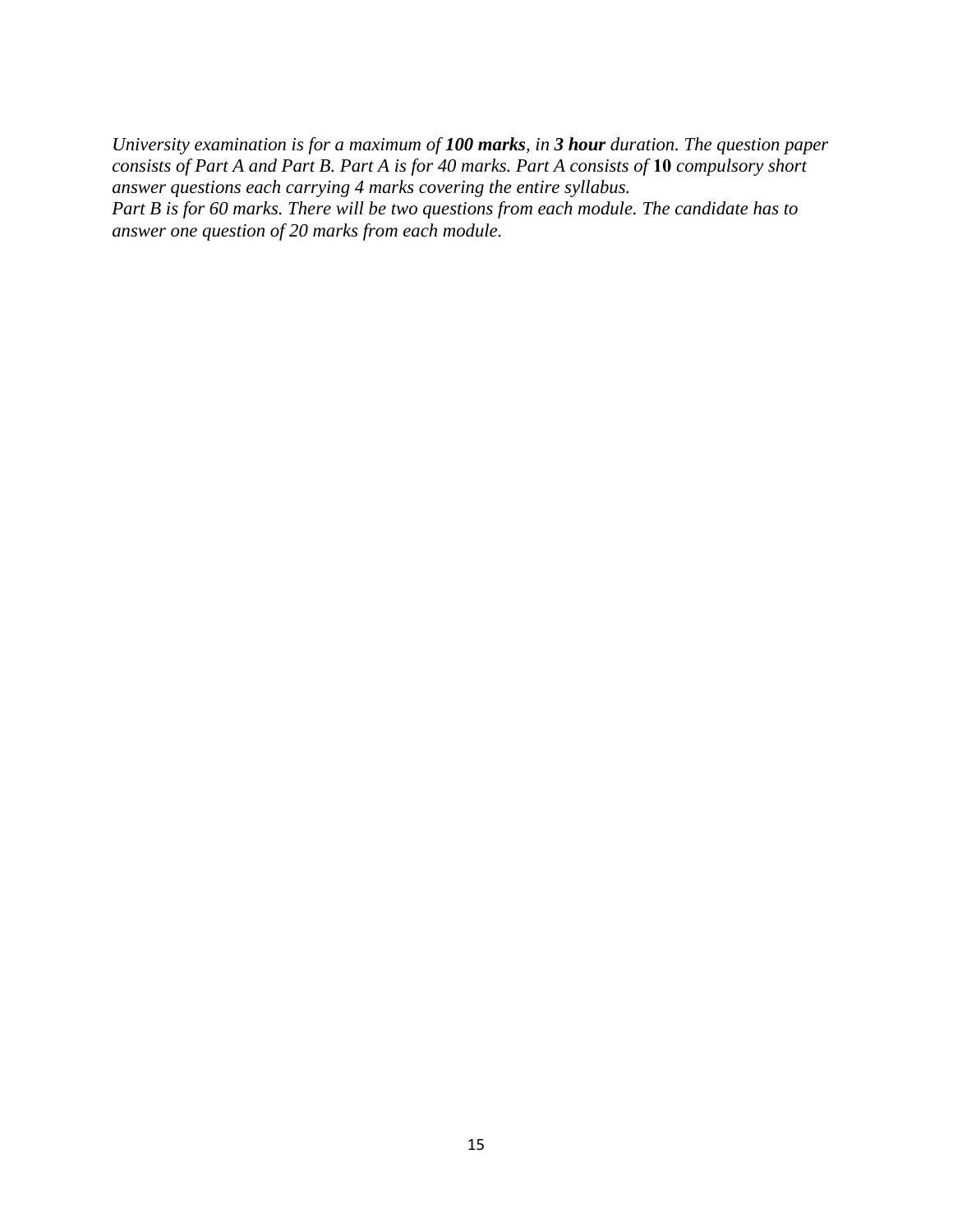#### **08.103 ENGINEERING CHEMISTRY Credits: 06 L/T/P: 2/1/0**

**Electrochemistry** - Electrodes- Electrode potential- Origin of electrode potential- Helmoltz double layer- Nernst equation and application- Reference electrodes- Standard hydrogen electrode- Saturated calomel electrode- Quinhydron electrode-Determination of PH using these electrodes- Concentration cells- Fuel cells- Secondary cells- Lead acid cell- Nickel cadmium cell- Lithium-ion cell. - Coductometric and Potentiometric titrations (acid base, oxidation reduction and precipitation titrations). **(12 hrs)**

**Corrosion and its control**- Theories of corrosion (chemical corrosion and electrochemical corrosion) - Galvanic series- Types of corrosion (Concentration cell corrosion, Stress corrosion, galvanic corrosion) - Factors affecting corrosion (nature of metal and nature of environment) and different methods of corrosion control (corrosion inhibitors, cathodic protection). **(5hrs) Protective coatings**- Metallic coatings- Chemical conversion coatings- paint **(4hrs) Nano- materials**- Introduction-Classification-preparation (laser abrasion technique and sputtering technique)- Chemical method (reduction)-Properties and Applications of nanomaterials-Nano tubes-Nano wires. **(4hrs)**

# **MODULE-2**

**Water treatment**- Types of hardness- Degree of hardness- Related problems- Estimation of hardness- by EDTA method- Sludge and scales in boilers- Priming and foaming- Boiler corrosion-Water softening methods, Lime-soda process, Ion exchange methods-Internal treatments (colloidal, carbonate, phosphate and calgon conditioning)- Domestic water treatment-Methods of disinfection of water-Desalination process (Reverse osmosis, electro dialysis-Distillation).

#### **(12hrs)**

**Environmental damages and prevention**- Air pollution- CFCs and ozone depletion-Alternative refrigerants-Green house effect-Water pollution- BOD and COD- Waste water treatment- Aerobic - Anaerobic and USAB processes.

**(3hrs)**

**Thermal methods of analysis-**Basic principles involved in Thermo-gravimetry, Differential thermal analysis and applications.

# **(2hrs)**

**Spectroscopy**- Molecular energy levels-Types of molecular spectra- Electronic spectra (Classification of electronic transitions- Beer Lamberts law, Vibrational spectra (mechanism of interaction and application), Rotational spectra (Determination of bond length and application). NMR spectra (Basic principle, chemical shift, spin-spin splitting)

#### **(6hrs)**

**Chromatography**- General principles- High performance liquid chromatography- Gas chromatography. **(2hrs) (2hrs)** *(2hrs) <b>*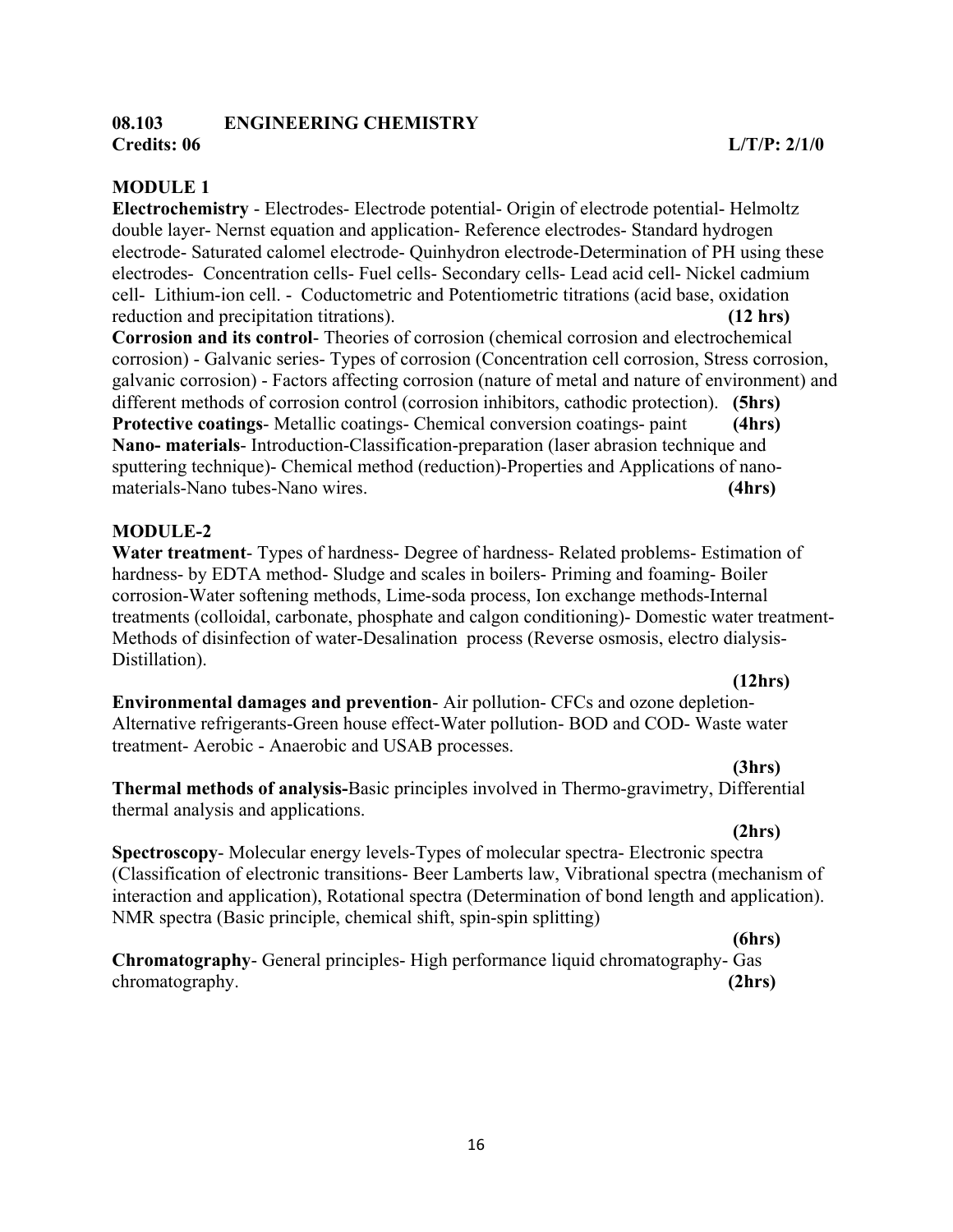# **MODULE 3**

**Polymers**- Classifications- Mechanism of polymerization (Addition, free radical, cationic, anionic and coordination polymerization)- Thermoplastics and thermosetting plastics-Compounding of plastics-Moulding techniques of plastics (Compression, Injection, Transfer and Extrusion moulding)-Preparation, properties and uses of PVC, PVA, PMMA, Nylon, PET, Bakelite, Urea formaldehyde resin- Silicon polymers- Biodegradable plastics. Elastomersstructure of natural rubber- vulcanization- synthetic rubbers (Buna-S, Butyl rubber and Neoprene) **(12hrs) (12hrs)** 

**Organo electronic compounds** -Super conducting and conducting organic materials like Polyaniline, polyacetylene and [polypyrrol and its applications.

 **(2hrs)** 

**Fuels**- Calorific value- HCV and LCV-Experimental determination of calorific value-Theoretical calculation of calorific value by Dulongs formula - Bio fuels -Bio hydrogen and Bio-diesel **(5hrs)** 

Lubricants- Introduction-Mechanism of lubrication- solid and liquid lubricant- Properties of lubricants-Viscosity index- flash and fire point- cloud and pour point- aniline value.

 **(4hrs)** Cement- Manufacture of Portland cement- Theory of setting and hardening of cement **(2hrs)**

# LAB-EXPERIMENTS (DEMONSTRATION ONLY)

- 1. Estimation of total hardness in water using EDTA.
- 2. Estimation of chloride ions in domestic water.
- 3. Estimation of dissolved oxygen.
- 4. Estimation of COD in sewage water.
- 5. Estimation of available chlorine in bleaching powder.
- 6. Estimation of copper in brass.
- 7. Estimation of iron in a sample of hematite.
- 8. Determination of flash and fire point of a lubricating oil by Pensky Marten's apparatus.
- 9. Potentiometric titrations.
- 10. Preparation of buffers and standardisation of PH meter.
- 11. Determination of molarity of HCl solution PH-metrically.
- 12. Determinations of PH using glass electrode and quinhydron electrode.

# REFERENCES

- 1. Willard H.A, Merrit L.L and Dean J.A, *Instrumental methods of analysis, CBS*
- 2. De A.K, *Environmental Chemistry, New Age International*
- 3. Klauhunde K.J, *Nanoscale materials in chemistry*
- 4. Gowariker B.R., *Polymer science, Wiley Intescience*
- 5. Gonser B.W, and Hausner H. H., *Modern materials, Academic Press*
- 6. Raghavan V, *Material Science and engineering. A first course, Prentice Hall of India*
- 7. Van Vlack L.H, *Elements of Material science and Engineering*, Dorling Kindersley (India) Pvt Ltd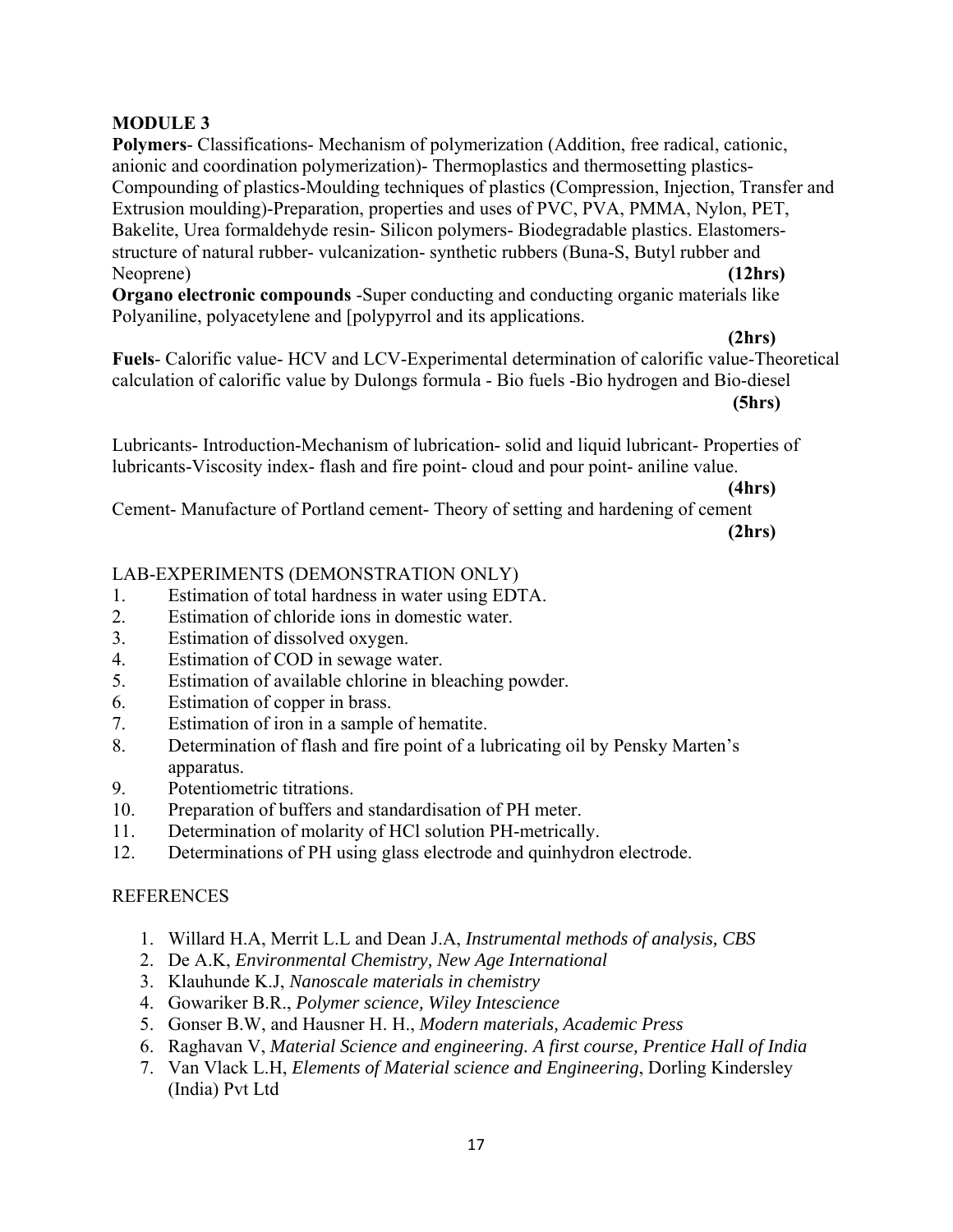- 8. Goodby J.W. *Chemistry of liquid crystals*
- 9. Glasstone S, *A text book of physical chemistry, Mc Graw Hill*
- 10. Jain P.C, *Engineering Chemistry,* Dhanpat Raj Publishing Co., India
- 11. Juhaina Ahad, *Engineering Chemistry*, Jai Publications, Kollam, India
- 12. Shashi Chawla, *A text book of Engineering Chemistry,* Dhanpat Raj Publishing Co., India
- 13. Gopalan R, Venkappayya D and S. Nagarajan S, *Engineering Chemistry, Vikas Publishing House Pvt. Ltd,.*
- 14. Kuriakose J.C and Rajaram J, *Chemistry of Engineering and Technology volume I & II, TMH*
- 15. Goyal R.N and Harmendra Goeal; *Engineering Chemistry*, Ane Books, Thiruvananthapuram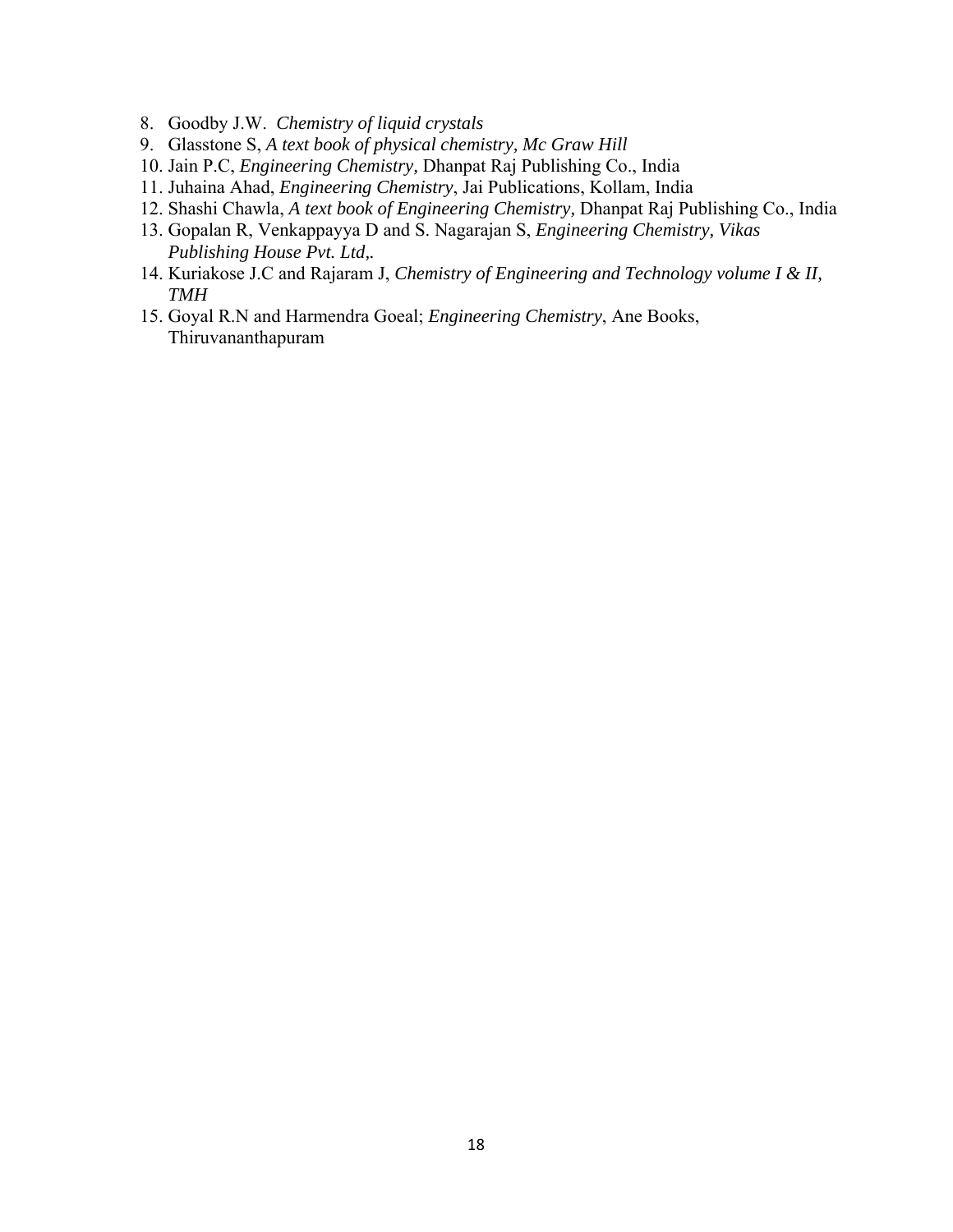#### **08.104 ENGINEERING GRAPHICS**

**INTRODUCTION**: Introduction to technical drawing and its language. Lines, lettering, dimensioning, scaling of figures, symbols and drawing instruments. (1 sheet practice)

# **MODULE 1**

**PLAIN CURVES**: Conic sections by eccentricity method. Construction of ellipse: (i) Arc of circles method (ii) Rectangle method (ii) Concentric circles method. Construction of parabola (i) Rectangle method (ii) Tangent method. Construction of hyperbola (i) Arc of circles method (ii) given ordinate, abscissa and the transverse axis (iii) given the asymptotes and a point on the curve. Construction of Tangent and Normal at any point on these curves

**MISCELLANEOUS CURVES**: Construction of Cycloid, Epicycloid and Hypocycloid, Involute of a circle. Archimedian spiral, Logarithmic spiral and Helix. Construction of Tangent and Normal at any point on these curves

**PROJECTION OF POINTS AND LINES:** Types of projections, Principles of Orthographic projection. Projections of points and lines. Determination of true length, inclination with planes of projection and traces of lines.

# **MODULE II**

**PROJECTION OF SOLIDS**: Projection of simple solids such as prisms, pyramids, cone, cylinder, tetrahedron, octahedron, sphere and their auxiliary projections.

**SECTIONS OF SOLIDS:** Types of cutting planes, section of simple solids cut by parallel, perpendicular and inclined cutting planes. Their projections and true shape of cut sections.

**DEVELOPMENT OF SURFACES**: Development of surfaces of (i) simple solids like prisms, pyramids, cylinder and cone (ii) Cut regular solids.

# **MODULE III**

**ISOMETRIC PROJECTION**: Isometric scale, Isometric view and projections of simple solids like prisms, pyramids, cylinder, cone sphere, frustum of solids and also their combinations.

**INTERSECTION OF SURFACES**: Intersection of surfaces of two solids as given below.

(i) Cylinder and cylinder (ii) Prism and prism. (iii) Cone and Cylinder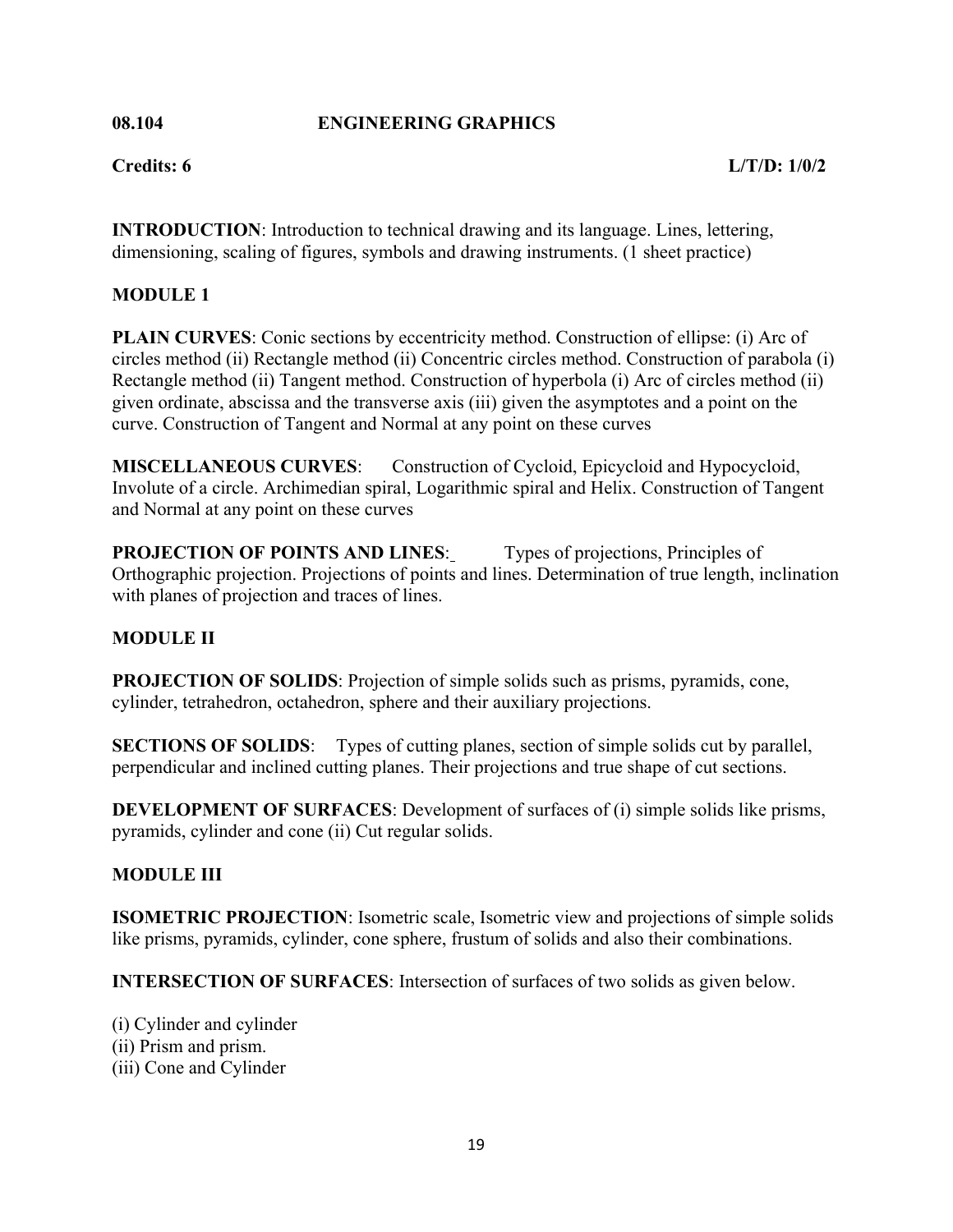(Only cases where the axes are perpendicular to each other and intersecting with or without offset.)

**PERSPECTIVE PROJECTION:** Principles of perspective projection, definition of perspective

terminology. Perspective projection of simple solids like prisms and pyramids in simple positions.

CAD: Introduction to CAD systems, Benefits of CAD, Various Soft wares for CAD, Demonstration of any one CAD software.

General Note: (i) First angle projection to be followed (ii) Question paper shall contain 3 questions from each module, except from CAD. Students are required to answer any two questions from each module. (iii) Distribution of marks Module -I  $2 \times 16 = 32$ Module -II  $2 \times 17 = 34$ Module III  $2 \times 17 = 34$  $\mathcal{L}=\mathcal{L}=\mathcal{L}=\mathcal{L}=\mathcal{L}=\mathcal{L}=\mathcal{L}=\mathcal{L}=\mathcal{L}=\mathcal{L}=\mathcal{L}=\mathcal{L}=\mathcal{L}=\mathcal{L}=\mathcal{L}=\mathcal{L}=\mathcal{L}=\mathcal{L}=\mathcal{L}=\mathcal{L}=\mathcal{L}=\mathcal{L}=\mathcal{L}=\mathcal{L}=\mathcal{L}=\mathcal{L}=\mathcal{L}=\mathcal{L}=\mathcal{L}=\mathcal{L}=\mathcal{L}=\mathcal{L}=\mathcal{L}=\mathcal{L}=\mathcal{L}=\mathcal{L}=\mathcal{$ 

100

# **REFERENCES**

- 1. Luzadder and Duff, *Fundamentals of Engineering Drawing*, Prentice Hall of India
- 2. N. D. Bhatt, *Engineering Drawing, Charotar Books*
- 3. K. Venugopal, *Engineering Drawing and Graphics, New Age International*
- 4. P.S. Gill; *Engineering Graphics, S.K. Kataria and Sons Publishers*
- 5. P.I. Varghese, *Engineering Graphics, VIP Publishers, Thrissur*
- 6. K.R. Gopalakrishnan*; Engineering Drawing* , Subash Publishers
- 7. Thamaraselvi; *Engineering Drawing*
- 8. K.C. John; *Engineering Graphics*, PHI
- 9. K.N. Anil Kumar; *Engineering Graphics,* Adhuth Narayanan Publishers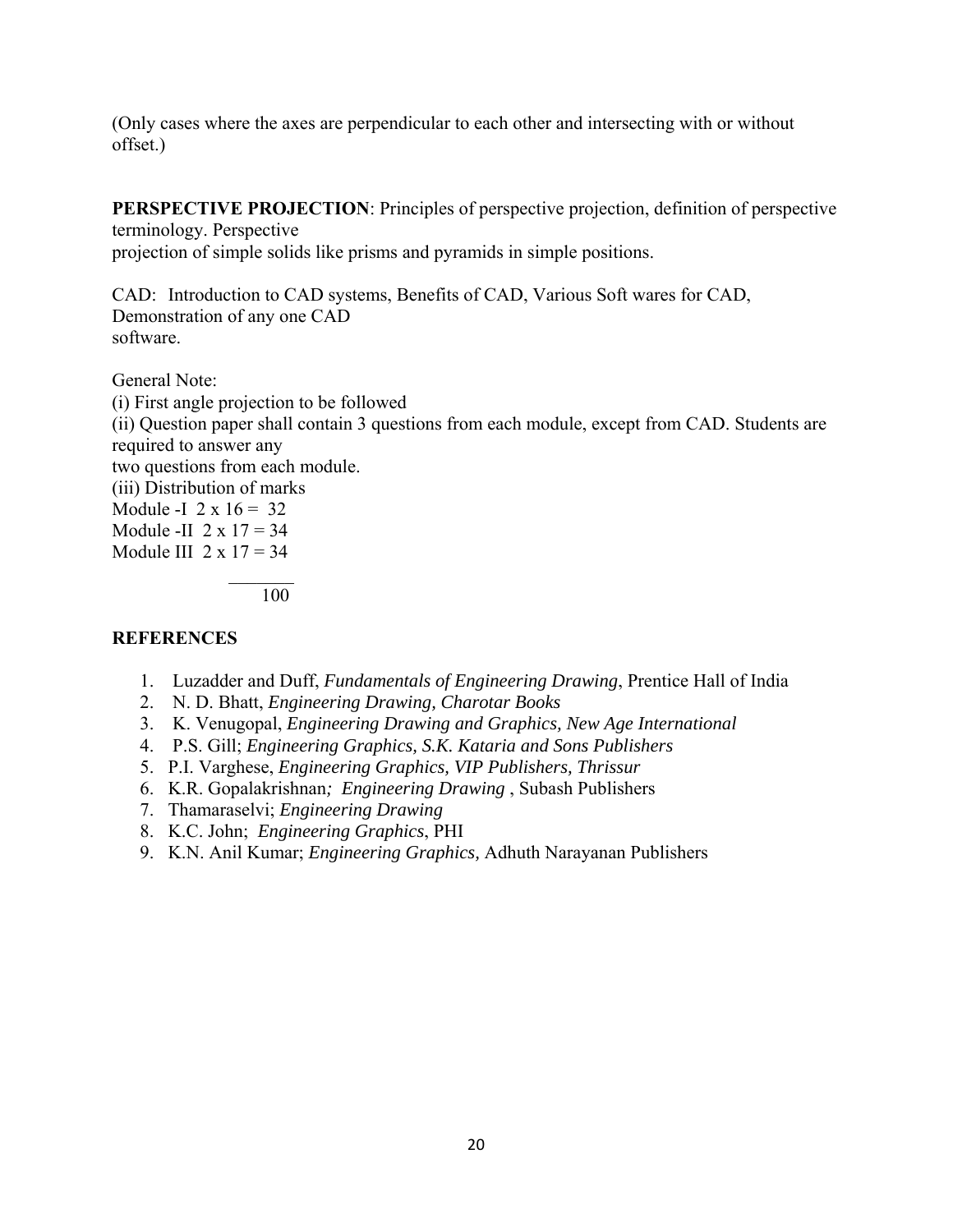# **08.105 ENGINEERING MECHANICS Credits: 6 L/T/P:2/1/0**

# **MODULE I (20 HRS)**

Idealizations of Mechanics- Elements of vector algebra

Statics of rigid bodies-Classification of force systems- principle of transmissibility of a forcecomposition and resolution- Resultant and Equilibrant of coplanar concurrent force systemsvarious analytical methods- - Lami's theorem, method of resolution- Conditions of equilibrium-Moment of a force, couple, properties of couple- Varignon's theorem- Resultant and equilibrant of coplanar non-concurrent force systems- Conditions of equilibrium. Equilibrium of rigid bodies-free body diagrams.(simple problems)

Types of supports - types of beams - types of loading- Support reactions of simply supported and overhanging beams under different types of loading.

Forces in space, equations of equilibrium, Vector approach.

Friction-Laws of friction-angle of friction- cone of friction- ladder friction- wedge friction.

# **MODULE II (20 HRS)**

Properties of surfaces- centroid of composite areas- Theorems of Pappus-Gouldinus- Moment of inertia of areas, Parallel and perpendicular axes theorems- Radius of Gyration- moment of inertia of composite areas.

**Dynamics: Kinematics**-Combined motion of translation and rotation-instantaneous centre,

motion of link, motion of connecting rod and piston, wheel rolling without slipping.

Relative velocity - basic concepts-analysis of different types of problems

**Kinetics**- Newton's laws of translatory motion- D'Alembert's principle- Motion of lift- Motion of connected bodies.

# **MODULE III (20 HRS)**

Work, Power and Energy - Work-Energy principle-Impulse, Momentum.

Collision of elastic bodies-Law of conservation of momentum-Direct and oblique impact between elastic bodies and impact with fixed plane.

Curvilinear motion- D'Alembert's principle in curvilinear motion- Mass moment of inertia of rings, solid discs and solid spheres (no derivations required)Angular momentum-Angular impulse.

Kinetics of rigid bodies under combined translatory and rotational motion – work – energy principle for rigid bodies.

Centrifugal and centripetal forces – motion of vehicles on curved paths in horizontal and vertical planes – super elevation – stability of vehicles moving in curved paths (qualitative ideas only). Simple harmonic motion – vibration of mechanical systems - basic elements of a vibrating system – spring mass model – undamped free vibrations – angular free vibration – simple pendulum.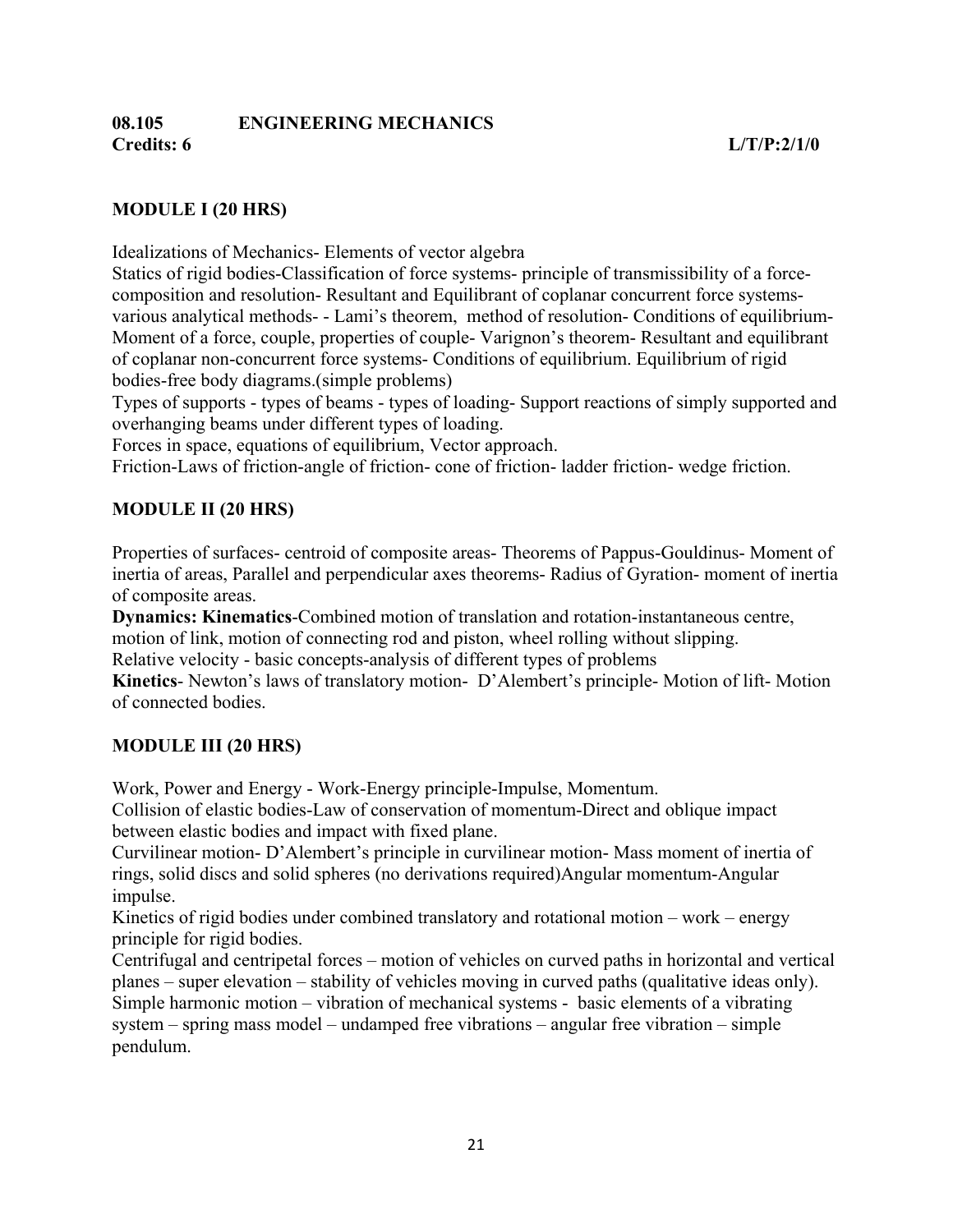#### **REFERENCES:**

- 1. **Beer and Johnston,** *Vector Mechanics for Engineers Statics and Dynamics*, Tata Mc-Graw Hill Publishing Company Limited, New Delhi, 2005.
- 2. **Irving. H. Shames,** *Engineering Mechanics*, Prentice Hall Book Company, 1966.
- 3. **Timoshenko S. and Young D. H.,** *Engineering Mechanics*, Mc-Graw Hill –International Edition
- 4. **Popov,** *Mechanics of Solids* Pearson Education,2007
- 5. **Kumar K.L,** *Engineering Mechanics*, Tata Mc-Graw Hill Publishing Company Limited, New Delhi, 1998.
- 6. **Rajasekaran S.and Sankarasubramanian G**., *Engineering Mechanics*, Vikas Publishing House Private Limited, New Delhi, 2003.
- 7. **Tayal A K,** *Engineering Mechanics- Statics and Dynamics*, Umesh Publications, Delhi,2004
- 8. **Benjamin J,** *Engineering Mechanics,* Pentex Book Publishers and Distributors, Kollam, 2008

#### **Note**

*Question For University Examination:- Part A – 8 compulsory questions covering entire syllabus, 5 marks each. (5 x 8 = 40) Part B – Three questions of 10 marks from each module, out of which two should be answered (10 x 2 x 3 = 60).*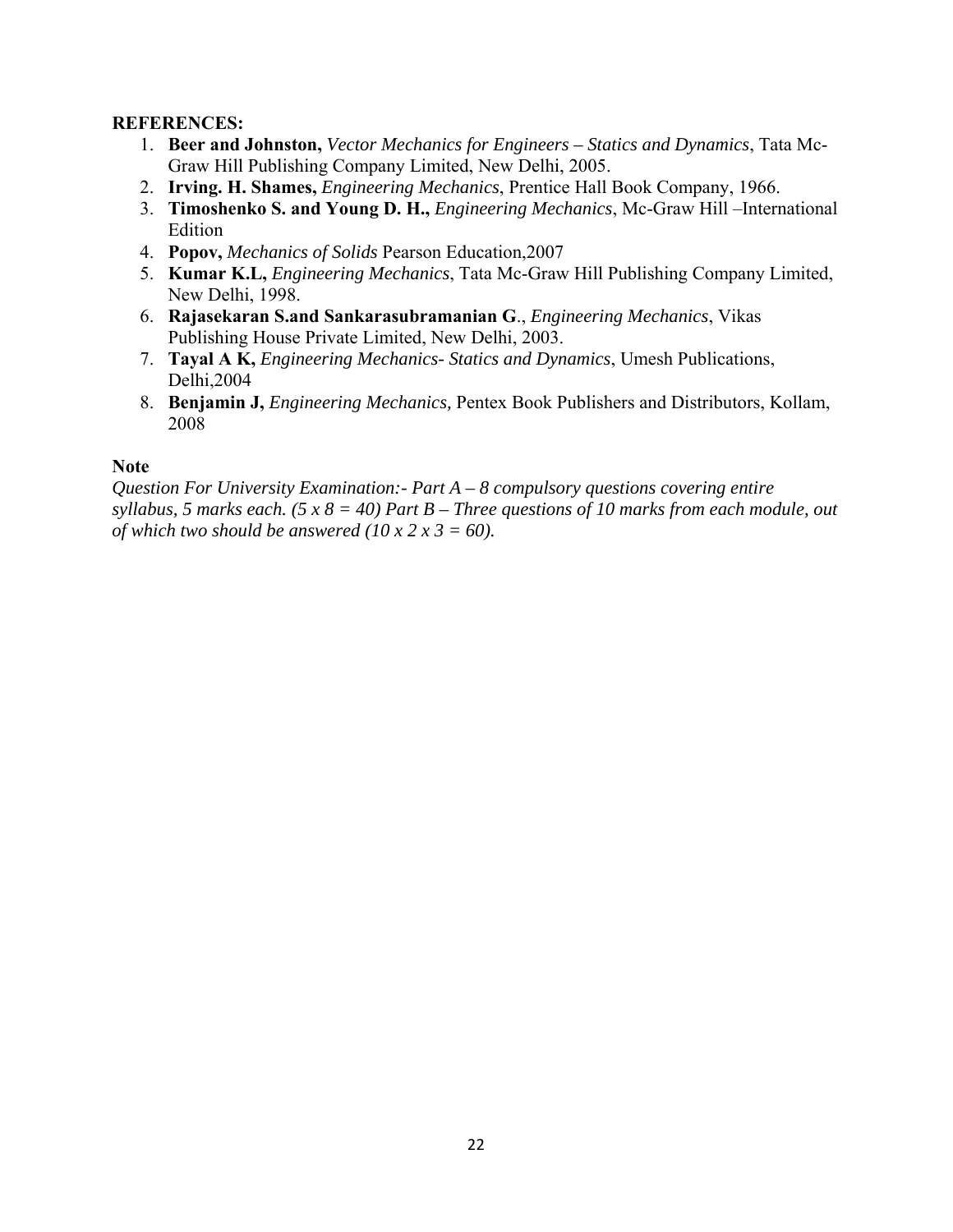#### **08.106 BASIC CIVIL ENGINEERING**

# **MODULE I**

*Surveying:* Object and Principles of Surveying.

Linear Measurements: Direct measurements - Tape & chain only - Ranging out survey lines-Taking measurements of sloping ground - Errors - Tape correction (problems).

Levelling: Levelling instruments - Level (Dumpy Level, Tilting Level ) Levelling Staff. Measurements in levelling - Temporary adjustments of a level, holding the staff, reading the staff - Principles of leveling - recording measurements in the field book - reduction of level - height of collimation method only (simple examples).

Contour maps (Brief description only). Computation of areas - Mid ordinate rule, average ordinate rule, Trapezoidal rule, Simpson's rule (examples)- Introduction to Distomat, Total Station & GPS (Brief description only)

# **MODULE II**

**Building construction***:* Selection of site for buildings - types of buildings - Components of buildings.

Foundation: Different types - Spread footing, Isolated footing, Combined footing, Mat foundation Pile foundation (description only).

Safe Bearing Capacity of Soil: Importance of determination of the Safe Bearing Capacity of Soil (brief description only).

**Super structure:** Masonry - stone masonry, brick masonry –Types- desirable qualities of stone and brick.

Partition: Materials used for making partition - plywood, particle boards & glass.

Doors, windows & ventilators : Types - materials used for the construction of doors and windows - wood, steel & Aluminium.

Plastering: Mortar – properties - Preparation of Cement mortar

Painting: Preparation of surfaces for painting - plastered, wood and steel surfaces- Types of paint - enamel, emulsion & distemper. Flooring: Types - mosaic tiles, ceramic tiles, marble, granite and synthetic materials. Roofing: Selection of type of roof -flat roof, sloping roof -Concrete roof, tiled roof. Selection of roof covering materials. GI Sheet , AC Sheet, PVC Sheet

# **MODULE III**

*Concrete:* Ingredients- cement, aggregate, and water. Qualities of ingredients (brief description only).

Tests on Cement - consistency, initial and final setting times. Compressive strength -IS Specifications.

Aggregates – desirable qualities of fine and coarse aggregates

Plain Cement Concrete (PCC): preparation-proportioning-mixing of concrete.

Steel-common types used in construction- Mild Steel, HYSD Steel and their properties.

Reinforced Cement Concrete (RCC)-advantages of RCC over Plain Cement Concrete.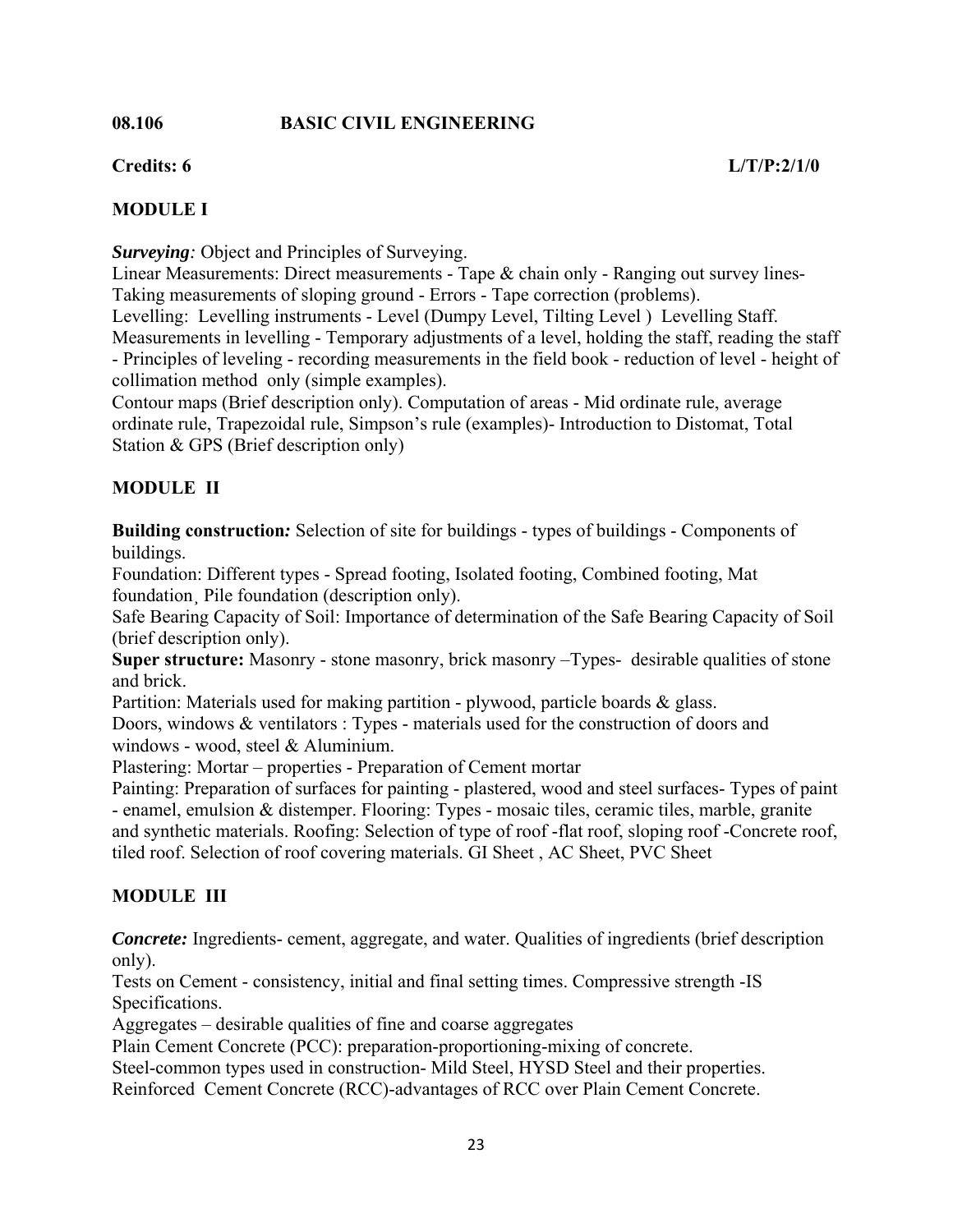Elementary ideas on pre-cast and pre-stressed concrete constructions.

Building services – vertical transportation – stairs – types, escalators and elevators, ramps (brief description only). Plumbing services- brief description of water supply and sewage disposal arrangements for residential buildings.

# **REFERENCES**

- 1. **Adler R.,** *Vertical Transportation for Buildings*, American Elsevier Publishing Company, New York.1970
- 2. **B.C Punmia**, *Surveying & Leveling, Vol*. I, Laxmi publications(P) Ltd,N.Delhi, 2004
- 3. **Rangwala.,** *Building Materials,*Charotar publishing house, 2001
- 4. **Rangwala,** *Building Construction* , Charotar Publishing House., 2004
- 5. **S.K. Roy,** *Fundamentals of Surveying* Prentice-Hall of India, New Delhi.2004
- 6. **Rangwala.,***Water Supply and Sanitary Engineering*, Charotar Publishing House. 1990
- 7. **Moorthy,** *Building Construction*, Modern Publishing House distributor., 1957
- 8. **Jha and Sinha,** *Construction and Technology*
- 9. **Narayanan and Lalu Mangal,** *Introduction to Civil Engineering*, Phasor Books,Kollam.
- 10. **Santha Minu,** *Basic Civil Engineering*, Karunya Publications,Trivandrum

*Note: The question paper will consists of two parts. Part I and part II..* 

*Part I is Compulsory covering the entire syllabus, for 40 marks. It contains 8 questions of 5 marks each.* 

*Part II is to cover 3 modules. There will be two questions (20 marks each) from each module out of which one from each module is to be answered. (20 X 3 = 60)*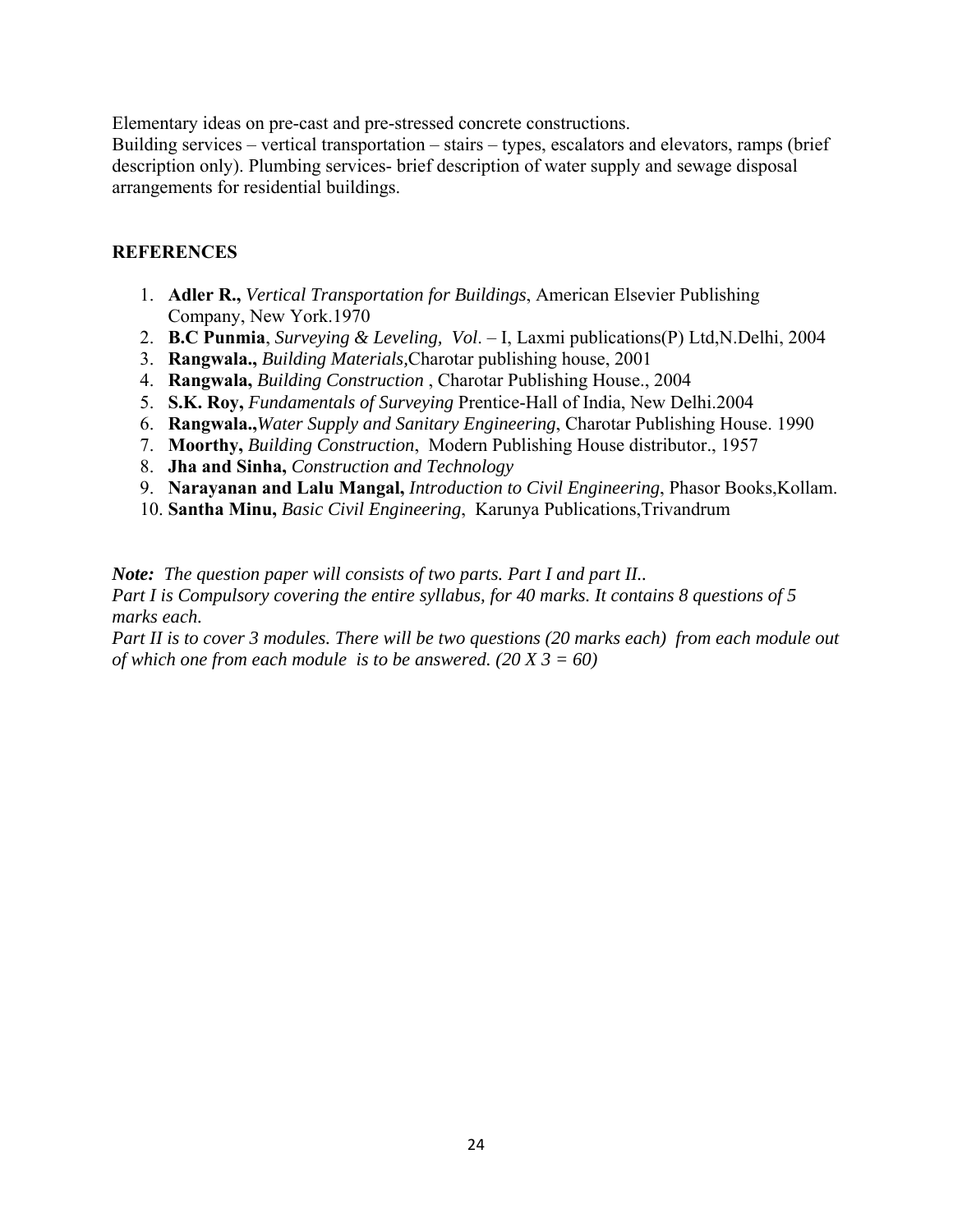# **08.107 BASIC MECHANICAL ENGINEERING**

# **MODULE I**

Thermodynamics : Basic concepts and definitions of Zeroth law, First law, Second law of thermodynamics- concept of reversibility and entropy. p-v and T-s diagrams Air cycles: Carnot, Otto and Diesel cycles-Air standard efficiency (simple problems) IC Engines: Working and comparison of two stroke and four stroke petrol and diesel engines general description of various systems using block diagrams – air system, fuel system, ignition system and governing system. A brief description of CRDI, MPFI, GDI and Hybrid Vehicles Steam boilers: Classification – Cochran boiler, Babcock and Wilcox boiler, Benson boilerfluidized bed combustion.

# **MODULE II**

Principles and fields of application of - compressors - reciprocating and centrifugal, blower, pumps- reciprocating, centrifugal and jet pumps, steam and hydraulic turbines- impulse and reaction, gas turbine cycles- open and closed

Elementary ideas of hydro electric, thermal and nuclear power plants

Refrigeration & Air Conditioning: Refrigerants, CFC free refrigerants. Vapor compression refrigeration system, Comfort and Industrial air conditioning-typical window air conditioning unit (general description only).

# **MODULE III**

Mechanical Power transmission systems: Belt, rope and gear drives-types, comparison and fields of application-velocity ratio-slip (simple problems) friction disc, single plate clutch, gear trains (no derivations).

Manufacturing processes: Elementary ideas of casting, forging, rolling, welding, soldering and brazing

Machining processes- turning, taper turning, thread cutting, shaping, drilling, grinding, milling (simple sketches and short notes).

Non conventional machining - Electro discharge machining (EDM) and Electro chemical machining (ECM)

Principle, application and advantages of C N C machine

# **REFERENCES**

- 1. **Spalding and Cole,** *Engineering Thermodynamic,* Arnold
- 2. **Gill, Smith and Zuirys,** *Fundamentals of IC Engine, Oxford*
- 3. **Amstead, Ostwald and Begeman,** *Manufacturing processes, Wiley*
- 4. **Crouse**, *Automobile Engineering, Mc Graw Hill*
- 5. **Roy and Choudhary,** *Elements of Mechanical Engineering*
- 6. **Hajra Choudhary,** *Workshop Technology*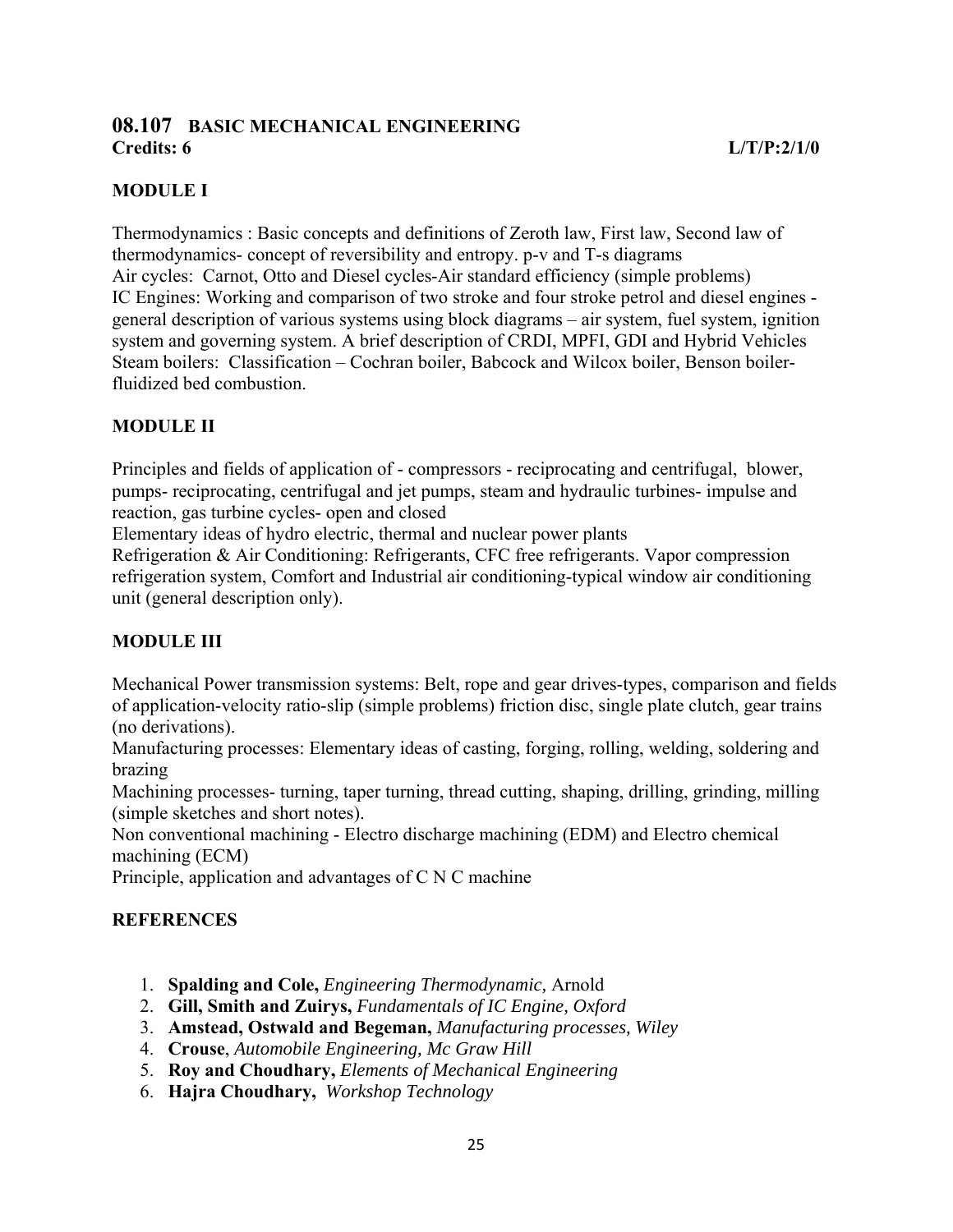- 7. **R K Bensal**, *Fluid mechanics and machines*
- 8. **J Benjamin**, *Basic Mechanical Engineering, Zenith Publications, Kollam*

#### **Note: Lectures are to be supplemented by demonstration in laboratories.**

*Note: The question paper will consist of two parts. Part I is to be compulsory for 40 marks. This may contain 10 questions of 4 marks each. Part II is to cover 3 modules. There can be 3 questions from each module (10 marks each) out of which 2 are to be answered.*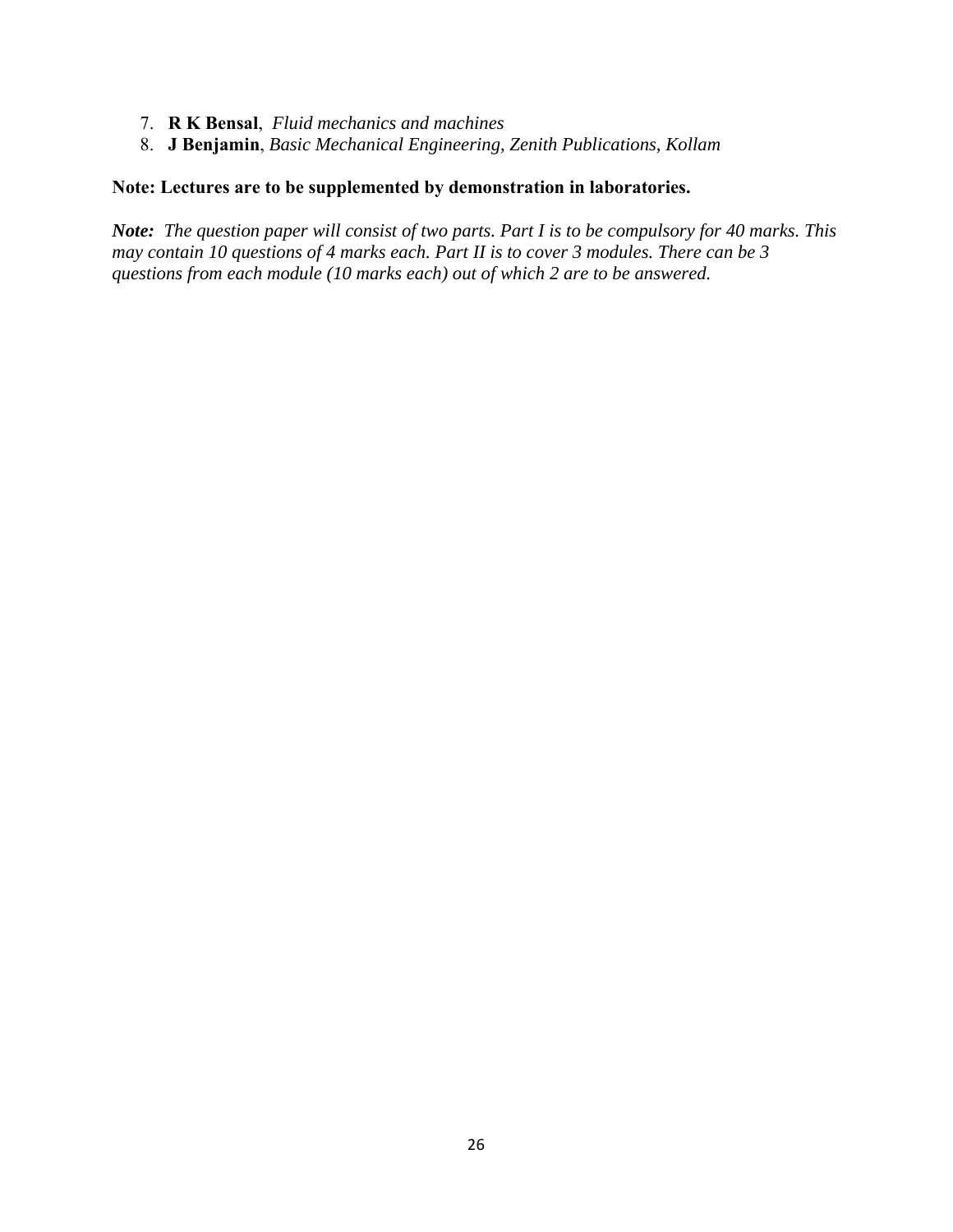# **08.108 BASIC ELECTRICAL AND ELECTRONICS ENGINEERING**

# **MODULE I**

Elementary concepts - Kirchoffs laws - Magnetic Circuits - MMF, field strength, flux density, reluctance – problems in series magnetic circuits. Review of electromagnetic induction - Faradays laws, Lenz's law - statically induced and dynamically induced emf - self and mutual induction - inductance.

Alternating current fundamentals - generation of alternating currents – waveforms - frequency period - average and rms values - form factor. Phasor representation of alternating quantities rectangular polar and exponential forms.

Analysis of simple ac circuits – concept of impedance and admittance - phasor representation - *j*  notation - power and power factor in ac circuits - active and reactive components. Solution of RL, RC and RLC series circuits.

Three phase systems - generation of three phase voltage - star and delta connection - relation between phase and line values of voltage and current - phasor representation - three wire and four wire systems.

Measurement of power in three phase circuits ( two wattmeter method). Measurement of energy – working of 1-phase energy meter.

# **MODULE II**

Transformers - Principle of operation - EMF equation - constructional details of single phase and three phase transformers

Methods of bulk generation of electric power. Block schematic of layout of generating stations hydroelectric, thermal and nuclear power plants. Renewable energy sources - solar, wind, tidal, wave and geothermal energy.

Bulk transmission of electric power - typical electrical power transmission scheme - need for high transmission voltage - substations - substation equipments. Primary and secondary transmission and distribution systems

Different methods of wiring for LT installations. Schematic layout of LT switchboards. Earthing of installations - necessity of earthing - plate and pipe earthing. Protective fuses, MCBs, ELCBs and switches.

Working of incandescent lamps, -fluorescent lamps, energy efficient lamps

# **MODULE III**

Diodes - PN junction diodes,. V-I characteristics, dynamic & static resistance, principle of working and V-I characteristics of Zener diode, principle of Photo diode, Solar cell, & LED.

Rectifiers & power supplies - block diagram description of a dc power supply, circuit diagram & working of half-wave & full wave rectifier, final equations of Vrms, Vdc, ripple factor and peak inverse voltage in each case, principle of working of series inductor and shunt capacitor filters. Working of simple zener voltage regulator.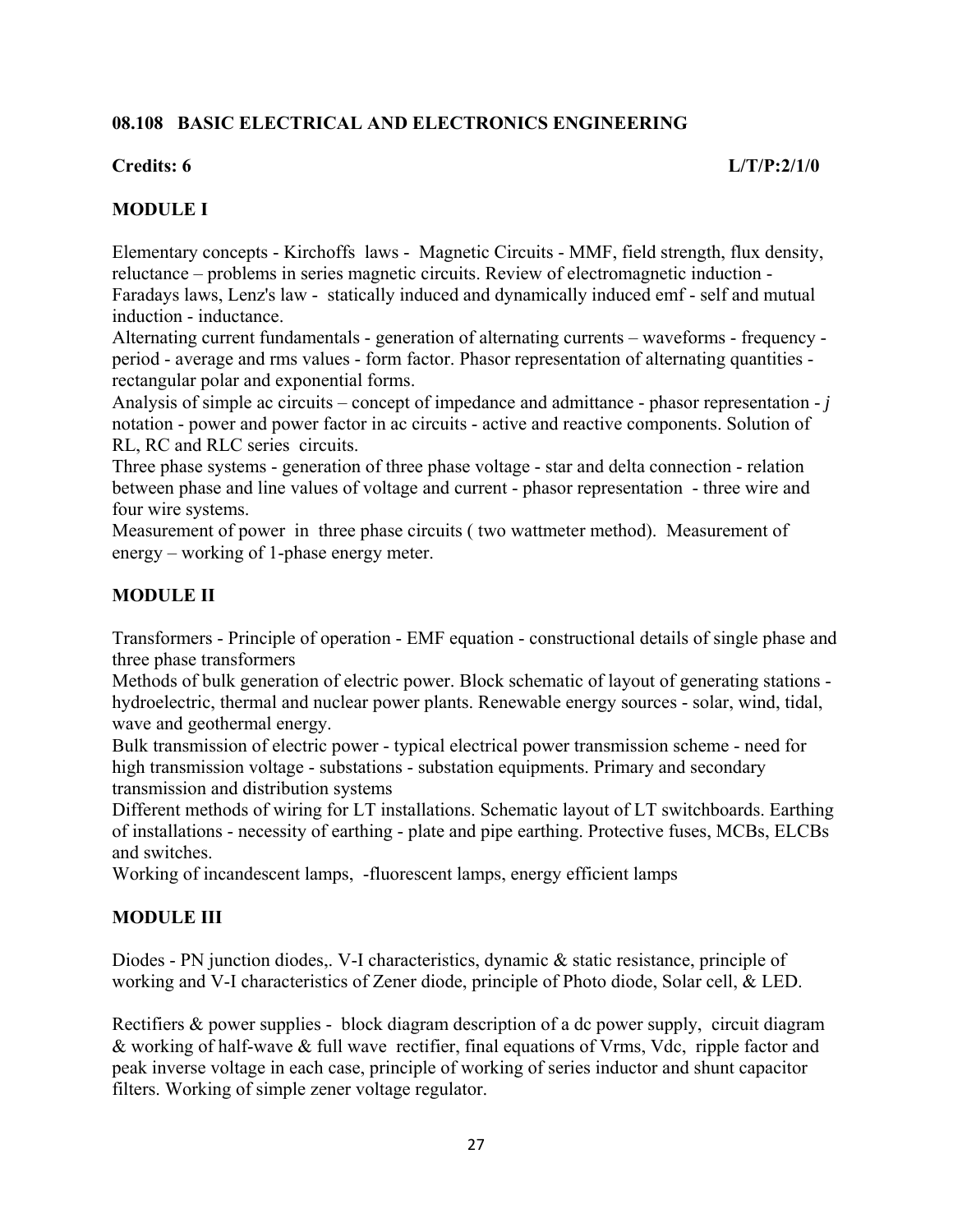Power devices  $- V - I$  characteristics and applications of SCR and Triac Working principle of UPS and SMPS Transducers – Resistance strain guage, thermistor, LVDT

#### **REFERENCES**

- 1. **Mitlle V.N,** *Basic Electrical Engineering*, Tata McGraw Hill, 1990.
- 2. **Kothari D.P and Nagrath I.J,** *Theory and Problems of Basic Electrical Engineering*, Prentice Hall of India, 2000.
- 3. **Thereja B.L,** *A Text Book of Electrical Technology*, Volume I, S Chand & Co, New Delhi, 1992.
- 4. **Francis M Fernandez,** *A Basic Course in Electrical Engineering*, Rajath Publishers, Ernakulam.
- 5. **Imthias Ahmed T.P, Premlet B,** *Introduction to Electrical Engineering*, Phaser Books, Kollam
- 6. **Gopakumar**, I*ntroduction To Electronics and Communications*, .Phasor Books, Kollam
- 7. **Millman and Halkias,** *Integrated Electronics: Analog and digital circuits and systems*, McGraw-Hill Book Co
- 8. **Edward Hughes,** *Electrical and Electronic Technology*, Pearson Education, 2002.
- 9. **Soni M.L, Guptha P.U, Bhatnagar U.S and Chakrabarthy A,** *A Text Book on Power System Engineering*, Dhanpath Raj and Sons, New Delhi 1997
- 10. **Bhargava N.N,** *Basic Electronics and Linear Circuits*, Tata McGraw Hill
- 11. **Rangan C.S., Sarma G.R., and Mani V.S.V,** *Instrumentation Devices and Systems*, Tata McGraw Hill, 1992.
- 12. **Muhammad H. Rashid,** *Power Electronic Circuits, Devices and Applications*, Pearson education, Asia 2003.

**Note :** *The question paper will consist of two parts. Part – A is to be compulsory for 40 marks (10 questions of 4 marks each). Part-B is to cover 3 modules for 60 marks. (50% choice- One out of two or two out of four from each module).*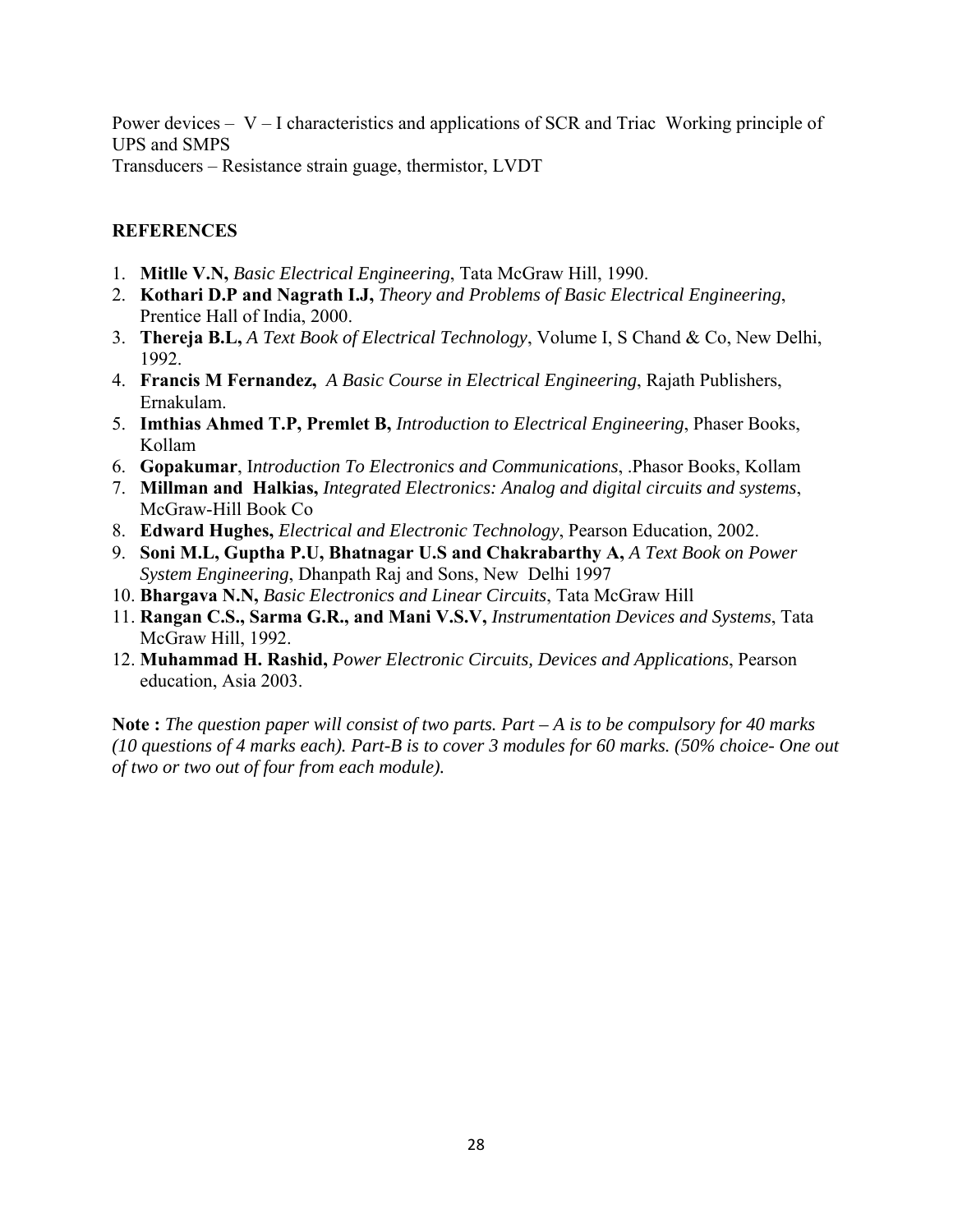# **08.109 BASIC COMMUNICATION AND INFORMATION ENGINEERING Credits: 6 L/T/P:2/1/0**

# **MODULE 1(Qualitative Treatment)**

**(a) Bipolar junction transistors:** NPN & PNP transistors, structure, typical doping, working of NPN transistor, concepts of common base, common emitter and common collector configurations, current gain of each, input & output characteristics of common emitter configuration, comparison of three configurations with reference to voltage & current gain, input  $\&$  output resistances and applications. (6 hrs)

**(b) Field effect Transistors:** basic principles of JFET, MESFET and MOSFET, comparison with BJT.  $(3 \text{ hrs})$ 

**(c) Amplifiers & Oscillators:** circuit diagram & working of common emitter amplifier, function of each component in the circuit, need of proper biasing, frequency response, voltage gain and 3dB bandwidth, concepts of class A, B, AB and Class C power amplifiers, circuit diagram & working of push pull amplifiers, concepts of feedback, working principles of oscillators, circuit diagram & working of RC phase shift oscillator (7 hrs)

**(d) Integrated circuits:** advantages of ICs, analog and digital ICs, functional block diagram of operational amplifier, ideal operational amplifier,use as inverting amplifier, non inverting amplifier, summing amplifier, integrator and comparator.

 $(4 \text{ hrs})$ 

**(e) Digital ICs:** logic gates, realization of logic functions, principle of combinational and sequential logic circuits, flip flop (JK), logic families: TTL and CMOS Logic (No internal diagram) (4 hrs)

**(f) IC fabrication**: purification of silicon, crystal growth, wafer preparation. unit process: oxidation, diffusion, ion implantation, epitaxy, deposition, photolithography.

 $(4 \text{ hrs})$ 

# **MODULE II (Qualitative Treatment)**

**(a) Measurements:** principle and block diagram of analog and digital multimeter, working principle of CRT, block diagram of CRO, measurements using CRO, principle of digital storage oscilloscope, principle and block diagram of function generator.

 (5hrs) **(b) Radio communication:** principle of AM & FM, wave forms, bandwidths, block diagrams of AM & FM transmitters, principle of AM &FM demodulation, comparison of AM & FM, principle & block diagram of super heterodyne receiver.

 $(4 \text{ hrs})$ **(c) Color television:** TV Standards, interlaced scanning, block diagram of PAL TV transmitter & receiver, basic principles of cable TV, CCTV system, basic principles of HDTV, basic principles of LCD & Plasma displays. (5 hrs)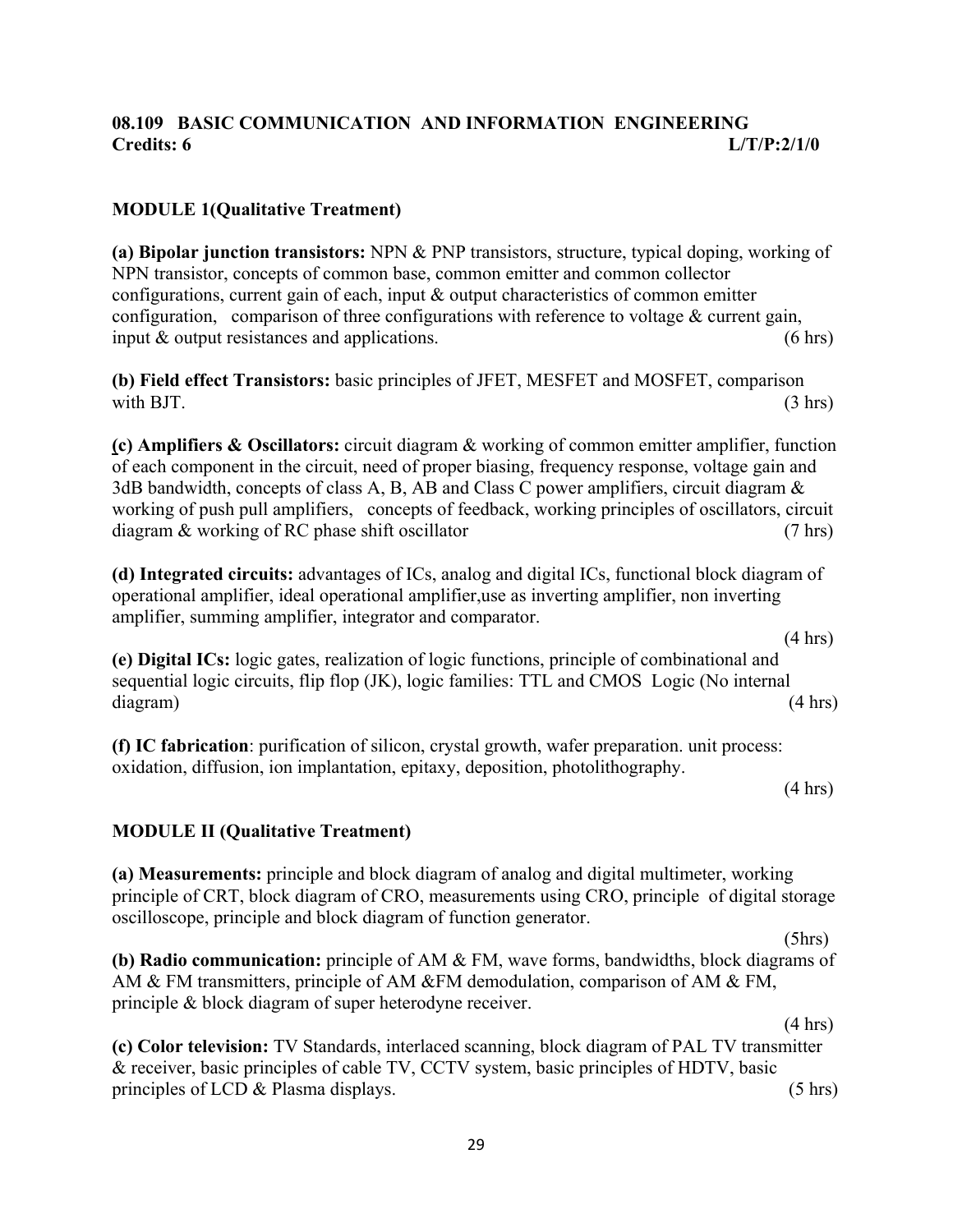**(d) Radar and navigation:** principle of radar and radar equation, block schematics of pulsed radar, factors affecting range, applications of radar in measurements and navigation.

**(e) Satellite communication:** microwave frequency bands, concept of geo-stationary satellite, frequency bands used, satellite transponder, block diagram of earth station transmitter & receiver, advantages of satellite communication, principle of Global Positioning System (GPS).

 $(3 \text{ hrs})$ **(f) Optical communication:** block diagram of the optical communication system, principle of light transmission through fiber, concepts of Single Mode and Multi Mode optical fiber, working principle of source (semiconductor Laser) & detector ( PIN,APD), advantages of optical communication. (5 hrs)

# **MODULE 3 (Qualitative Treatment)**

**(a) Computer Architecture**: functional units: basic concept of ALU- data path and control, memory hierarchy, caches, main memory, virtual memory, operating systems, microprocessors functional block diagram of 8085 (9 hrs) (9 hrs)

**(b) Data communication:** overview, analog and digital data transmission, transmission media, digitization of wave forms,

PCM, digital modulation techniques- ASK, PSK, FSK, basic concepts of error detection , parity checking. (6hrs)

**(c) Mobile communication:** basic principles of cellular communications, concepts of cells, frequency reuse, principle and block diagram of GSM,principle of CDMA, WLL & GPRS technologies. (4hrs)

**(d) Internet Technology**: concepts of networking: client - server computing, IP addresses, domain names, network interface unit - modem, switching technologies- circuit switching and packet switching, LAN,MAN,WAN &World wide web, network topologies, communication protocols- TCP/IP, Introduction to web languages-HTML,XML, internetworking concepts, network devices- basic principles of router, bridge, switch, network security- Firewall. (7 hrs)

# **REFERENCES**

- 1. **Santiram Kal,** *Basic Electronics Devices, Circuits and IT fundamentals*, PHI
- 2. **Louis.E.Frenzel,** *Principles of Electronic Communication Systems*, TMH
- 3. **William Stallings,** *Wireless Communications and Networks*, Pearson Education.
- 4. **Moris Mano M,** *Computer Architecture*, PHI
- 5. **Neil H E Weste and Kamran Eshraghian,** *Principles of CMOS VLSI design A system perspective*, Pearson Education [Module 1(f)]
- 6. **David A. Bell**, *Electronic Instrumentation and Measurements*, PHI .[Module 2(a)]
- 7. **Bhargava N.N, Kulshreshtha D.C and Gupta S.C,** *Basic Electronics & Linear Circuits*, TMH
- 8. ITL Education Solution Ltd., *Introduction to Information Technology*, Pearson Education,  $5<sup>th</sup>$  edition, 2008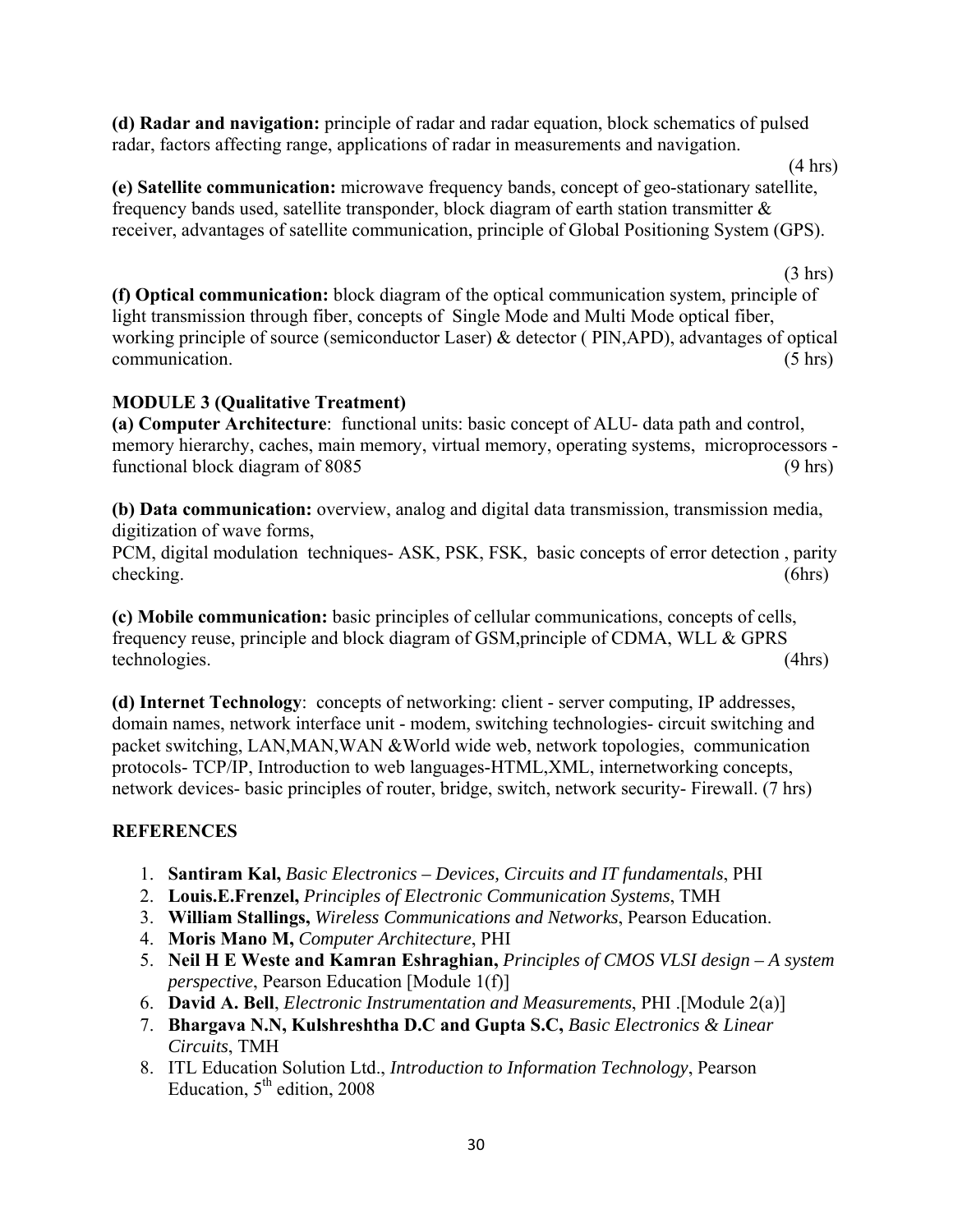- 9. **R.R. Gulati,** *Monochrome and Colour Television*, New Age International [Module 2 (c)]
- 10. **Gopakumar K,** *Introduction to Electronics & Communication* , 3rd edition, 2008,Phasor Publisher's,Kollam

#### **This subject shall be handled by faculty of Dept. of Electronics and Communication in the Colleges.**

#### *Question Paper*

*The question paper shall consist of two parts. Part I is to cover the entire syllabus, and carries 40 marks. This shall contain 10 compulsory questions of 4 marks each. Part II is to cover 3 modules, and carries 60 marks. There shall be 3 questions from each module (10 marks each) out of which 2 are to be answered.*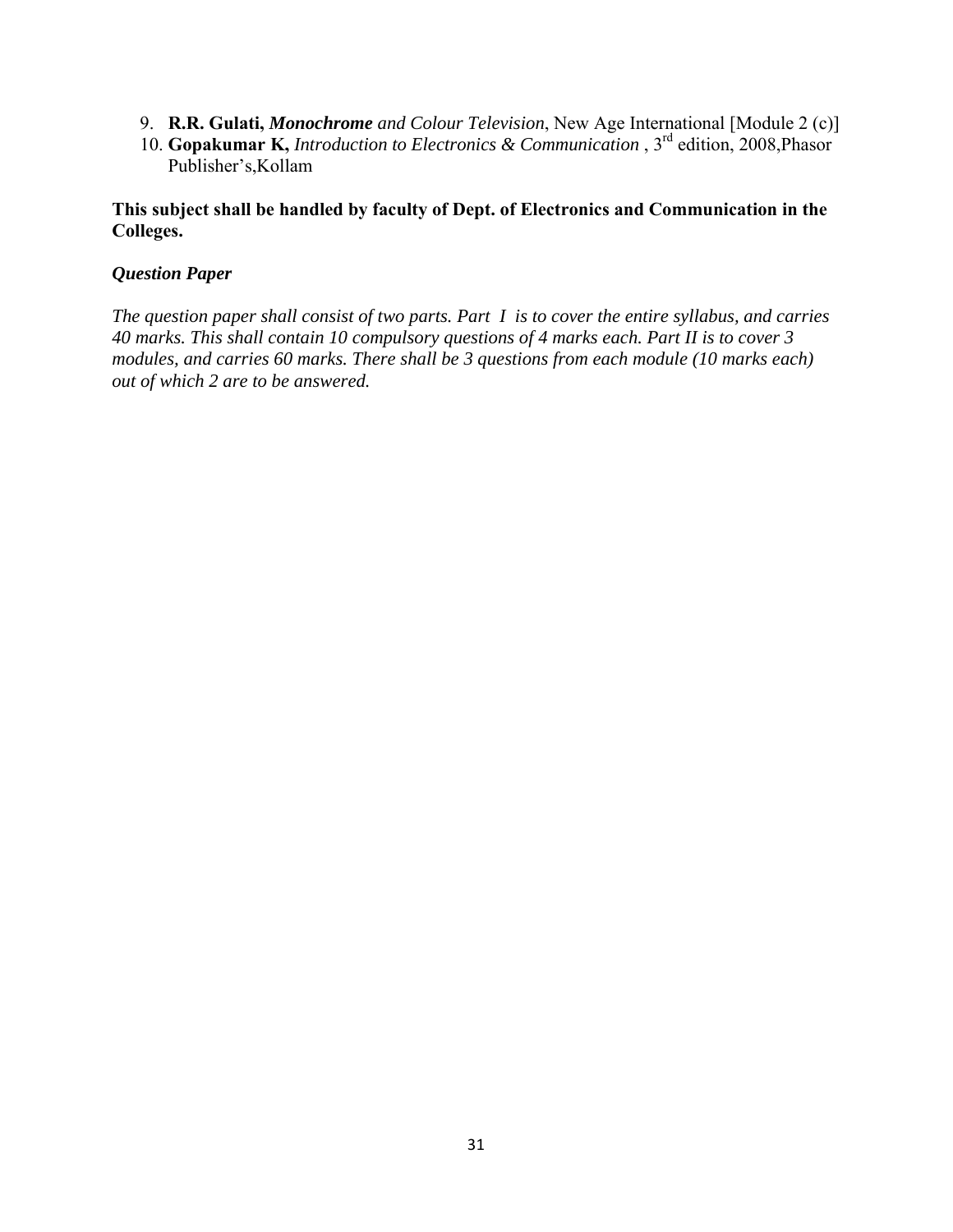#### **08.110 ENGINEERING WORKSHOPS**

# **A.Carpentry:**

Study of tools and joints. Practice in planning, chiseling, marking and sawing. Joints – Cross joint, T joint, Dove tail joint.

# **B. Fitting:**

Study of tools, Practice in filing, cutting, drilling and tapping. Male and female joints, Stepped joints.

# **C. Sheet Metal Work:**

Study of tools. Selection of different gauge GI sheets for jobs. Practice on riveted joints. Preparing tube joints, frustums, trays and containers.

# **D. Plumbing:**

Study of tools. Details of plumbing work in domestic and industrial applications. Study of pipe joints, cutting, threading and laying of pipes with different fittings using PVC pipes. Use of special tools in plumbing work.

# **E: Foundry:**

Study of tools. Preparation of sand, moulding practice and demonstration of casting.

# **F. Welding:**

Study of welding machines. Straight line practices, Making of Butt joint, T joint and Lap joint.

# **G: Smithy:**

Study of tools. Demonstration on forging of square prism, hexagonal bolt, T bolt and Eye bolt.

# **H: Machine Tools:**

Study and demonstration on working of machine tools. Lathe and Drilling machine.

*NOTE: For the university examination the student shall be examined in sections A, B, C, D and E only.*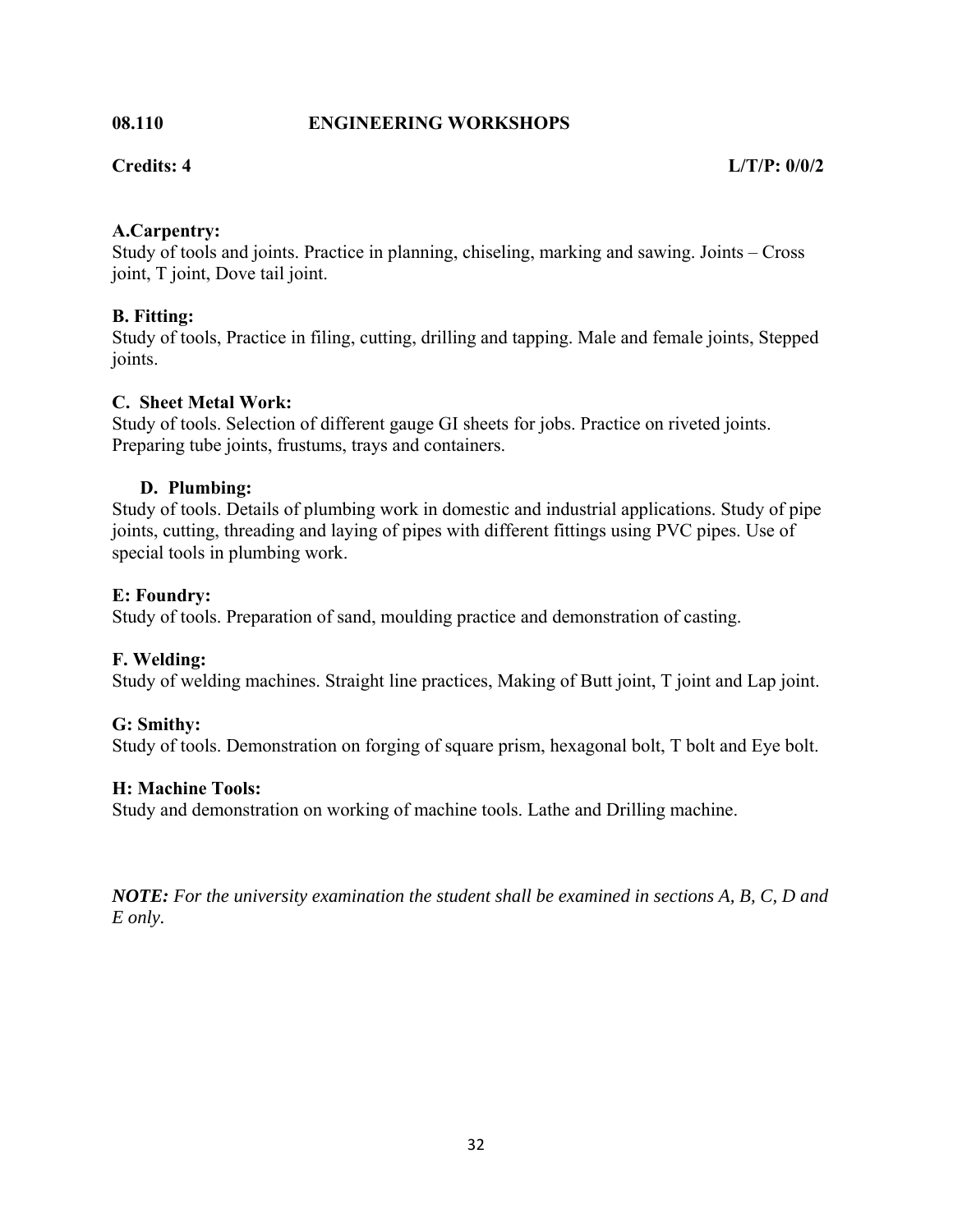# **08. 301 ENGINEERING MATHEMATICS II (CMPUNERFHBTA)**

#### **Credits:4 L/T/P:3/1/0**

#### **Module I**

Multiple Integrals: Double Integrals (Cartisian only).Change of order of integration. Area enclosed by plane curves.Triple integrals.Volume of solids.

Vector integration: Line and surface and volume integrals. Greens theorem in the plane.Stokes theorem and Gauss divergence theorem (no proof).

#### **Module II**

Fourier series: Fourier series of periodic functions of period **2л** and **2***l*. Dirichlet's condition for convergence. Odd and even functions. Half range expansions.

Fourier Transforms: Fourier integral theorem(no proof)-Fourier transforms- Fourier sine and cosine transforms , inverse Fourier transforms, properties

#### **Module III**

Partial differential equations: Formationof PDE. Solution of Lagranges linear equation. First order nonlinear equations-standard forms -Homogeneous PDE with constant coefficients. Application of PDE: Derivation of one dimensional Wave and Heat equations. solution by seperation of variables. Boundary value problems in one dimensional Wave and Heat equations.

#### **References**

1. Kreyszig, Advanced Engineering Mathematics, 8th Wiley Eastern.

- 2. Peter O Neil, Advanced Engineering Mathematics.
- 3. B.S.Grewal, Higher Engineering Mathematics, Khanna Publishers.
- 4. B.V.Ramana, Higher Engineering Mathematics, Tata Mc Graw Hill.
- 5. Michel D Greenberg, Advanced Engineering Mathematics, Pearson

#### Examination Duration: 3 hours

**Note:** The question paper shall consists of two parts. **Part A** ( 40 marks) Ten compulsory questions of 4 marks each. **Part B** ( 60 marks) Student must answer one out of two from each module .Each question carries 20 marks.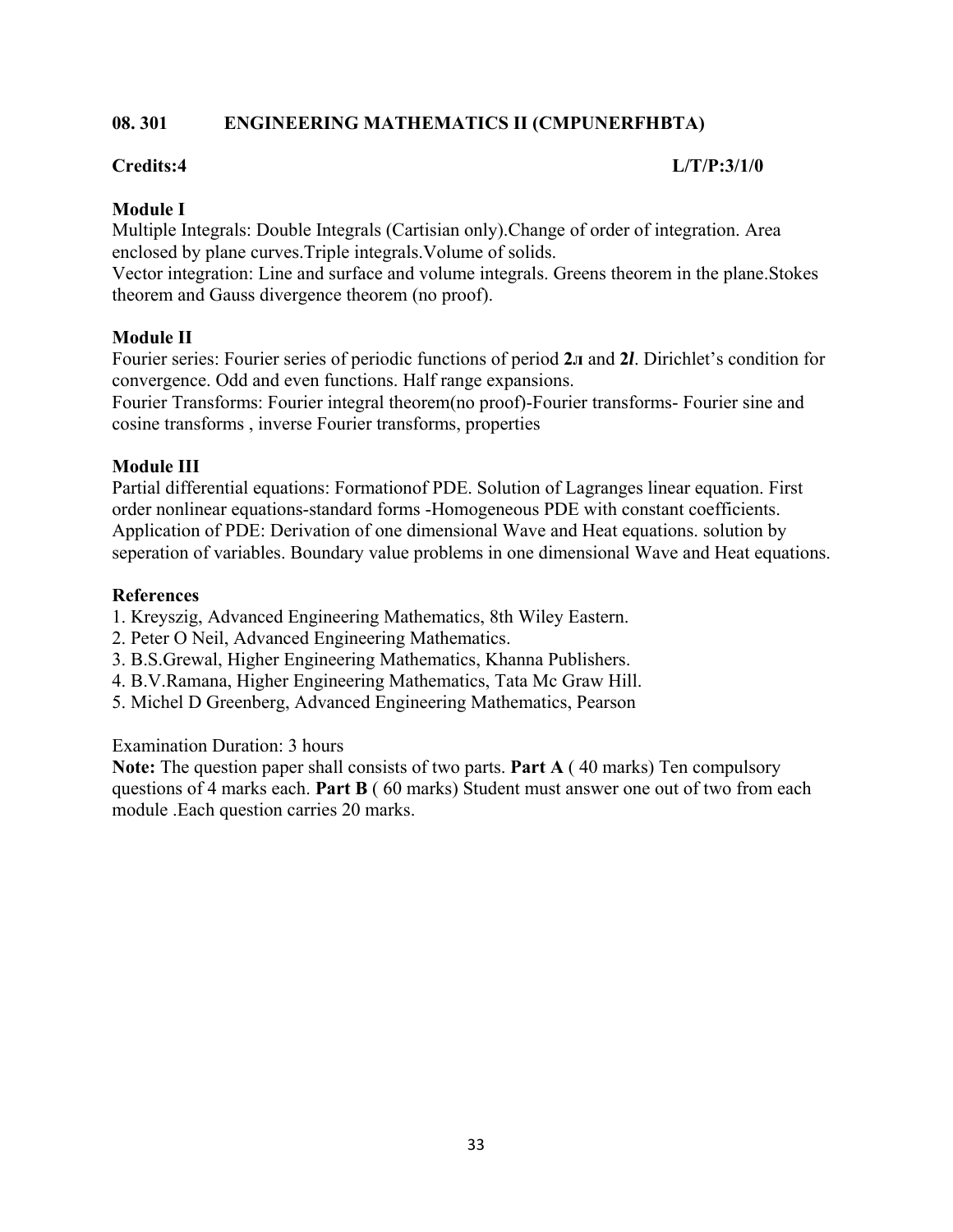#### **08.302 PHYSICAL AND ANALYTICAL CHEMISTRY (H) Credits:4 L/T/P:3/1/0**

# **Module-I**

**Gaseous state:** Kinetic theory of gases-Vander Waals equation-Critical constants- Liquifaction of gases.

**Solutions:** Raoults law- Ideal solutions-Partially miscible liquids- Phenol water system-Hentrys law- Duhem Moargus equation.

**Dilute solutions:** Introduction- Colligative properties- Lowering of vapour pressure-Elevation of boiling point- Depression of freezing point- Osmotic pressure.

**Phase rule:** Introduction- One component system (water and sulphur)- Two component system-Eutectic system, Pb- Ag system, Bi-Cd system-Compound formation, Zn-Mg system-Incongruent system.

# **Module-II**

# **Electrochemistry and ionic equilibrium**

Kohlrauches law- Transport number and its determination- Degree of dissociation- Ionic equilibria-Ostwald's dilution formula-Anomaly of strong electrolytes-Theory of strong electrolytes-Solubility products and its applications- Henderson equation.

**Surface chemistry**: Types of adsorption. Heat of adsorption- The Langmuir theory derivation-Langmuir and classical isotherms. Chemisorption- Differences with physical adsorption. Applications of adsorption.

# **Spectroscopy**

Brief study of Raman, Mass and ESR spectroscopy.

# **Chemical Kinetics**

Reaction rate- Rate constants-Reaction order-First order-Second order-Pseudo first order reaction- Integrated rate laws- Molecularity-Arrhenius equation.

# **Module-III**

**The colloidal state:** Multimolecular, macromolecular and associated colloids. Stability of colloids. The zeta potential. Kinetic, optical and electrical properties of colloids. Electrokinetic phenomena: Electrophoresis, electro osmosis, sedimentation potential and streaming potential. Donnan membrane equilibrium.

**Catalysis:** Mechanism and theories of homogeneous and heterogeneous catalysis. Acid-base and enzyme catalysis. Bimolecular surface reactions. Langmuir-Hinshelwood mechanism. **Separation Methods:** Classical separation methods: Theories of distillation, fractional distillation, steam distillation, sublimation and zone refining- Solvent extraction- Distribution law- Separation of mixtures, Craig method.

**Analysis of Selected Materials:** Analysis of milk products: Theory of the analysis of milk, butter and other diary items. Analysis of fats and oils. Characterization of fats and oils. Iodine value, iodine-bromine value and saponification value, and their significances. Analysis of drugs and pharmaceuticals: Classical and modern methods of drug analysis.

# **References:**

(i) Physical chemistry by Puri and Sharma.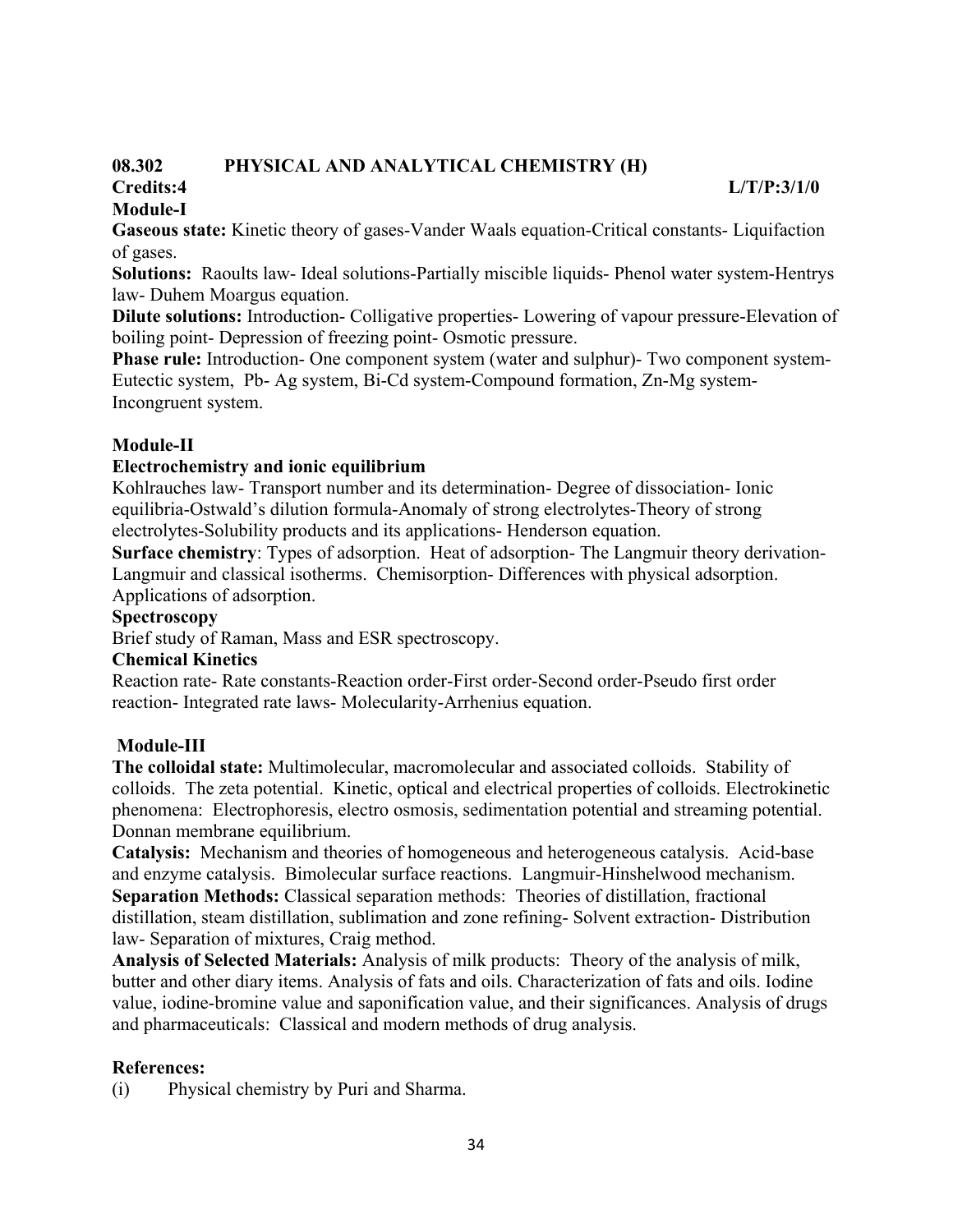(ii) D.A.Skoog, D.M.West and F.Jholler, "Fundamentals of Analytical Chemistry", Saunder College Publishing

(iii) J.N.Gurtu and H.Snehi, "Advanced Physical Chemistry", Pragati Prakash.

**Note:** Question Paper consists of Part A and Part B. Part A is for 40 marks and comprises of 10 compulsory short answer questions, each carrying 4marks, covering the entire syllabus. Part B is for 60 marks, comprises of two questions from each module. The candidate has to answer one full question of 20 marks from each module.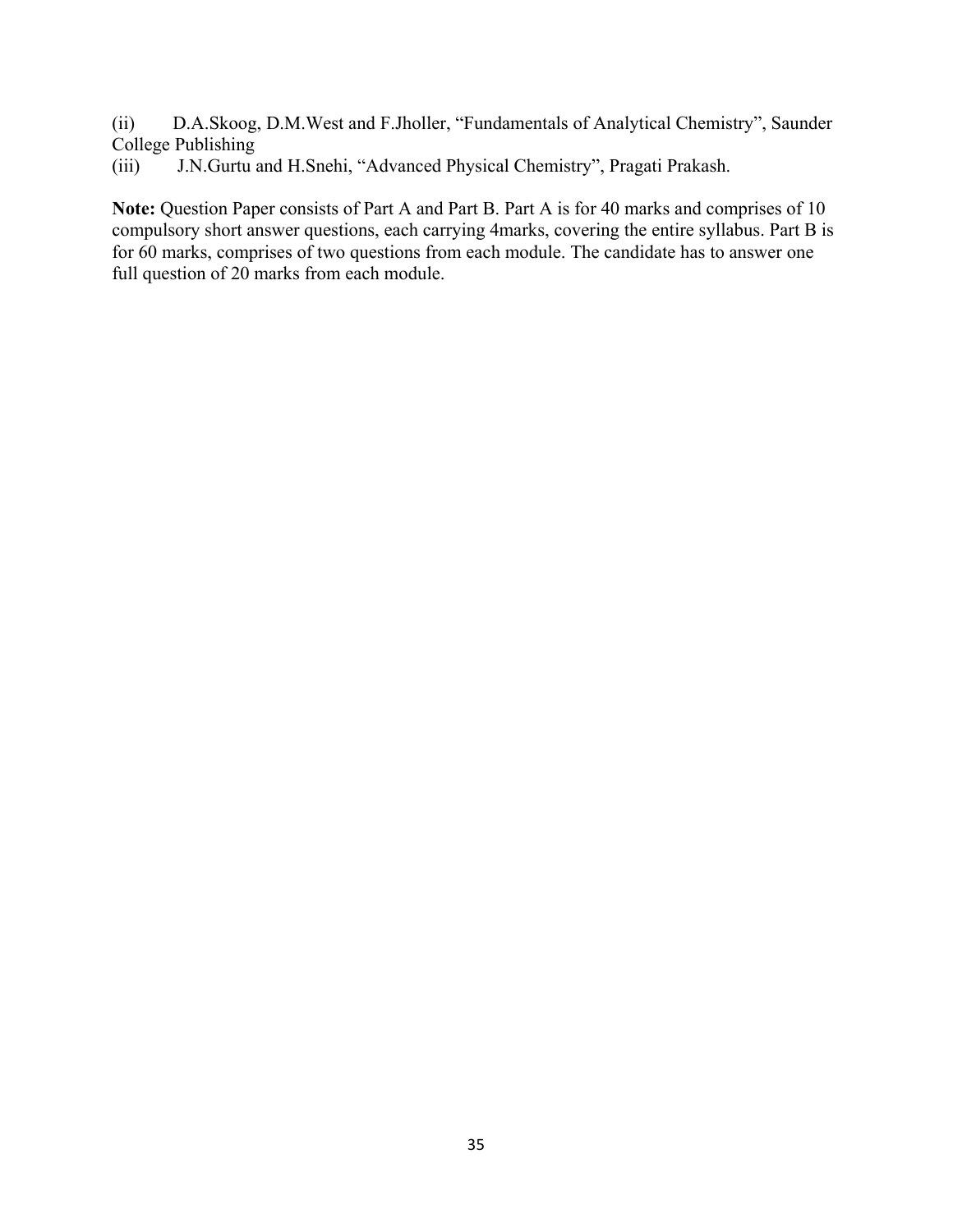#### **08-303 PROCESS CALCULATIONS (H)**

# **Module I**

#### **Credits:4 L/T/P:3/1/0**

Introduction to Chemical Engineering, Chemical process Industry, Unit Operations and Unit Processes.

Units and Dimensions: System of Units, Basic and Derived quantities, Conversion of units, Conversion of equations- problems.

Concepts of atomic weight, equivalent weight and mole. Composition of solids, liquids and solutions(weight percent, mole percent, molarity, normality etc.), other expressions for concentration. Ideal gas laws, gaseous mixtures, real gas laws, gas constant. Average molecular weight and density. Compressibility factor, compressibility factor charts, Critical properties, pseudo critical properties-problems.

#### **Module 2**

Vapour Pressure: Effect of temperature on vapour pressure. Application of Clausius Clapeyron equation. Vapour pressure plots, Cox charts, Duhrings Lines, Solutions - Henry's law, Raoult's law, Bubble point, vapour pressure of immiscible liquids.

Material Balance without chemical reactions- Introduction, key component, steps for solving material balance problems, material balance for unit operations-distillation, drying, evaporation, absorption etc. Recycling and bypass operations.

#### **Module 3**

Material Balance with chemical reactions; definition of terms (limiting reactant, percentage yield etc.) Combustion of solid, liquid and gaseous fuels, Calorific value, proximate and ultimate analysis of coal, Orsat analysis.

Material Balance problems for oxidation, chlorination, nitration, hydrogenation and related processes. Recycling, bypass and purging operations.

Energy Balance: Thermophysics.

Heat capacity, work, internal energy, heat capacity of solids, liquids and gaseous mixtures, Latent heat, enthalpy changes, energy balance for flow and non flow processes.

Thermochemistry: Standard heats of reaction, combustion, and formation- effect of temperature and pressure on heat of reaction. Hess law of constant heat summation, temperature of reaction, adiabatic reaction temperature.

#### **Text Books**

1. Bhatt and Vora, Stochiometry, T. M. H.

2. Himmelblau David M., "Basic Principles and Calculations in Chemical Engineeing", Prentice Hall of India.

3.K. V. Narayanan and B. Lakshmikutty, " Stochiometry and Process Calculations", Prentice Hall of India.

#### *Note*

*The question paper consists of Part A and Part B. Part A is for 40 marks and comprises of 10 compulsory short answer questions each carrying 4 marks, covering the entire syllabus. Part B is for 60 marks. Part B comprises of two questions from each module. The candidate has to answer one full question of 20 marks from each module.*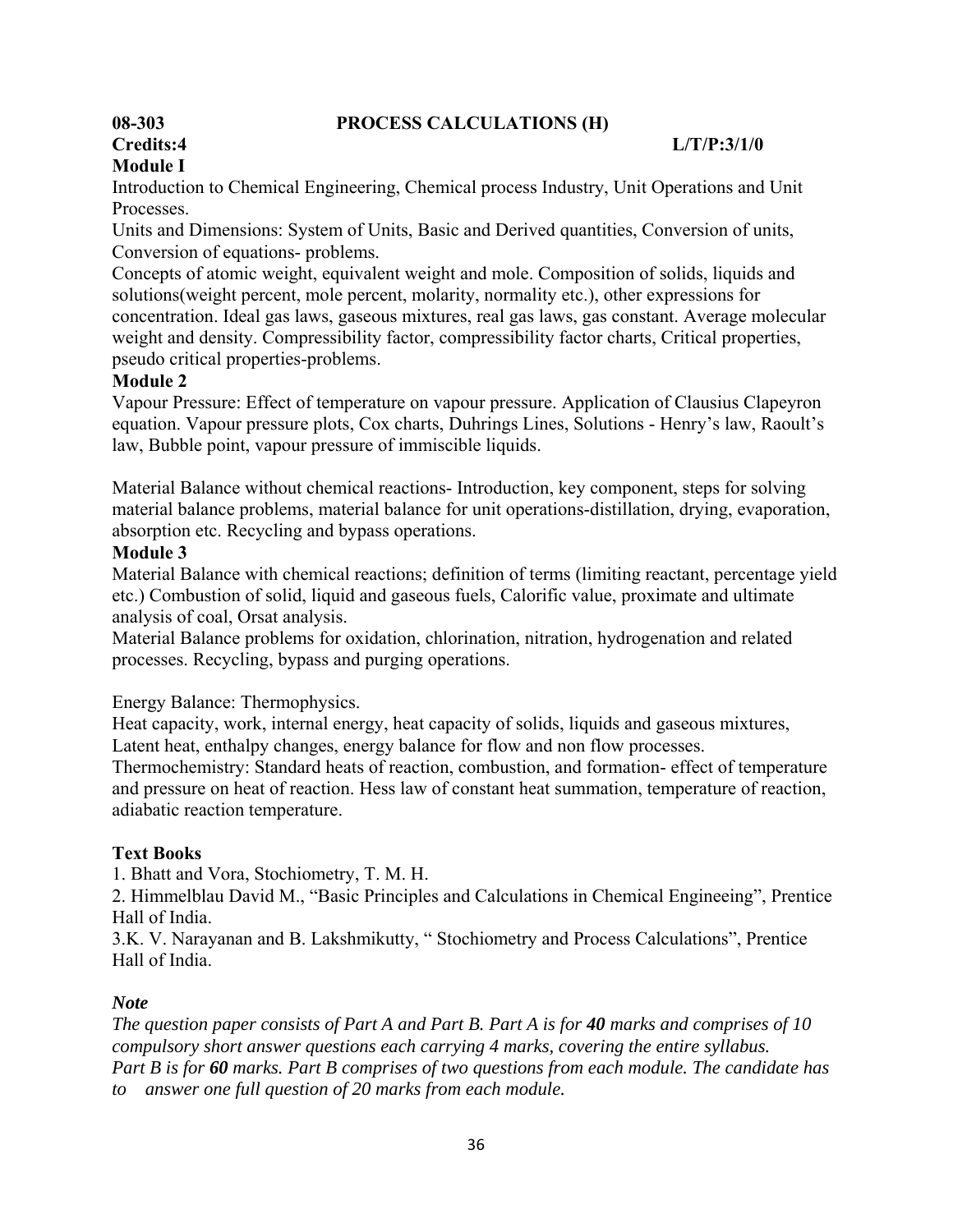#### **08.304 MACHINE DRAWING (H)**

#### **Credits:3 L/T/D:0/0/3**

Conversion of pictorial views into orthographic views- Sectional views, types of sectional views, conventions- Dimensioning techniques.

#### **Module I**

Freehand sketching; Different forms of screw thread, conventional representations, different types of lock nuts, foundation bolts, forms of rivet heads, Riveted joints- Lap (chain, zigzag, multiple rows), butt joints (chain, zigzag, multiple rows, single cover and double cover plate). Different types of keys.

#### **Module II**

**Dimensioned Drawing**: Hexagonal and square headed bolt with nut, Sectional drawings of Socket and spigot joint, Knuckle joint, Flange coupling, Bushed pin flexible coupling and plummer block. Pipe joints: Sectional drawings of Cast Iron Flanged joint, Hydraulic joint and Union joint.

**Assembly and working drawing (part drawing)**: Pedestal bearings, Valves: Stop valve for boilers, Ramsbottom safety valve and lever safety valve.

**Note**: The question paper shall contain 2 questions. The first question is from Module-I which carries 20 marks. It contains 3 subdivisions and 2 to be answered (2x10=20 marks). The second question is from module II (from either dimensioned drawing or assembly and working drawing) which carries 80 marks and is a compulsory question.

#### **Reference**:

- 1. N.D. Bhatt, Machine Drawing
- 2. P.I. Varghese, Machine Drawing
- 3. P.S. Gill, Machine Drawing
- 4. Parkinson, Machine Drawing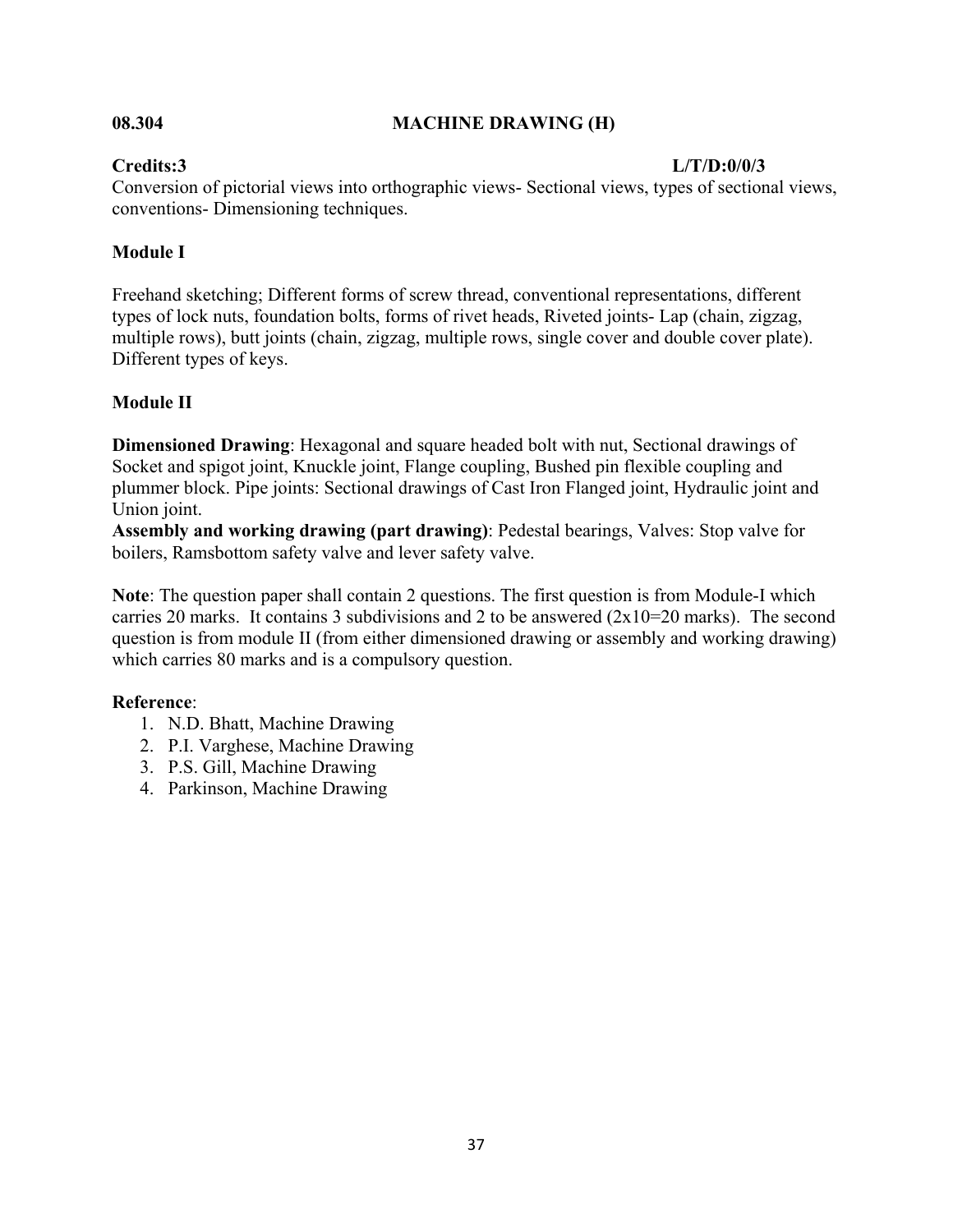#### **08.305 COMPUTER PROGRAMMING IN C++ (H)**

#### **Credits:4 L/T/P:2/2/0**

#### **Module – I**

C++ Basics: The *iostream* class, C++ Comments, Function Prototypes and Keywords. Declarations: Standard data types – Integer, Boolean, Floating point, Character, I/O statements, Formatting of outputs. Operators in C++, Various Loops: Unconditional and Conditional, Concept of pointers, Object Oriented Concepts: Fundamentals of OOPs and OODs , Default Function Arguments, Variable Declaration placement, Scope Resolution Operator, constant variables and functions, *enum* as a type, Unnamed function parameters, Constructors for intrinsic types. Data Abstraction, Encapsulation, Introduction to classes, inheritance and Polymorphism, class hierarchies, References: References as Aliases and References as pointers, similarities and differences., References and function parameters, references as return values. Declaring and using of classes, class members, Creation of objects, Constructors and Destructors, Accessing data members.

#### **Module – II**

Returning a reference, 'Const' objects and member functions, the 'Const' qualifier,, inline functions, Classes and Dynamic memory allocation, the New, delete operators, 'this' pointer, Static members, friends, array of class objects, Overloading: Function overloading, Constructor overloading, Operator overloading- Overloading Unary operator, overloading binary operator, data conversion.

#### **Module – III**

Applications of Inheritance and Polymorphism, Derived class and base class, derived class constructors, overriding member functions, public and private inheritance, virtual functions, multiple inheritance, class within class, abstract classes, Generic functions, generic classes, exception handling, File processing-formatted-unformatted and random files. Data Structure concepts: Stacks, queue, list, linked list and tree.

#### **Text Books :**

Balaguruswamy, "Object Oriented Programming, TMH Robert Lafore, Object Oriented Programming in Turbo C++ . GALGOTIA

#### **Reference:**

Bjarne Stroustrup, "The C++ Programming Language, Pearson Education

#### **Note**

The Part A in the question paper shall contain ten short answer questions each carrying 4 marks evenly distributed over the entire syllabus. Part B shall consist of three modules with two questions from each module of the syllabus. The candidate should answer any one question from each module which carries 20 marks.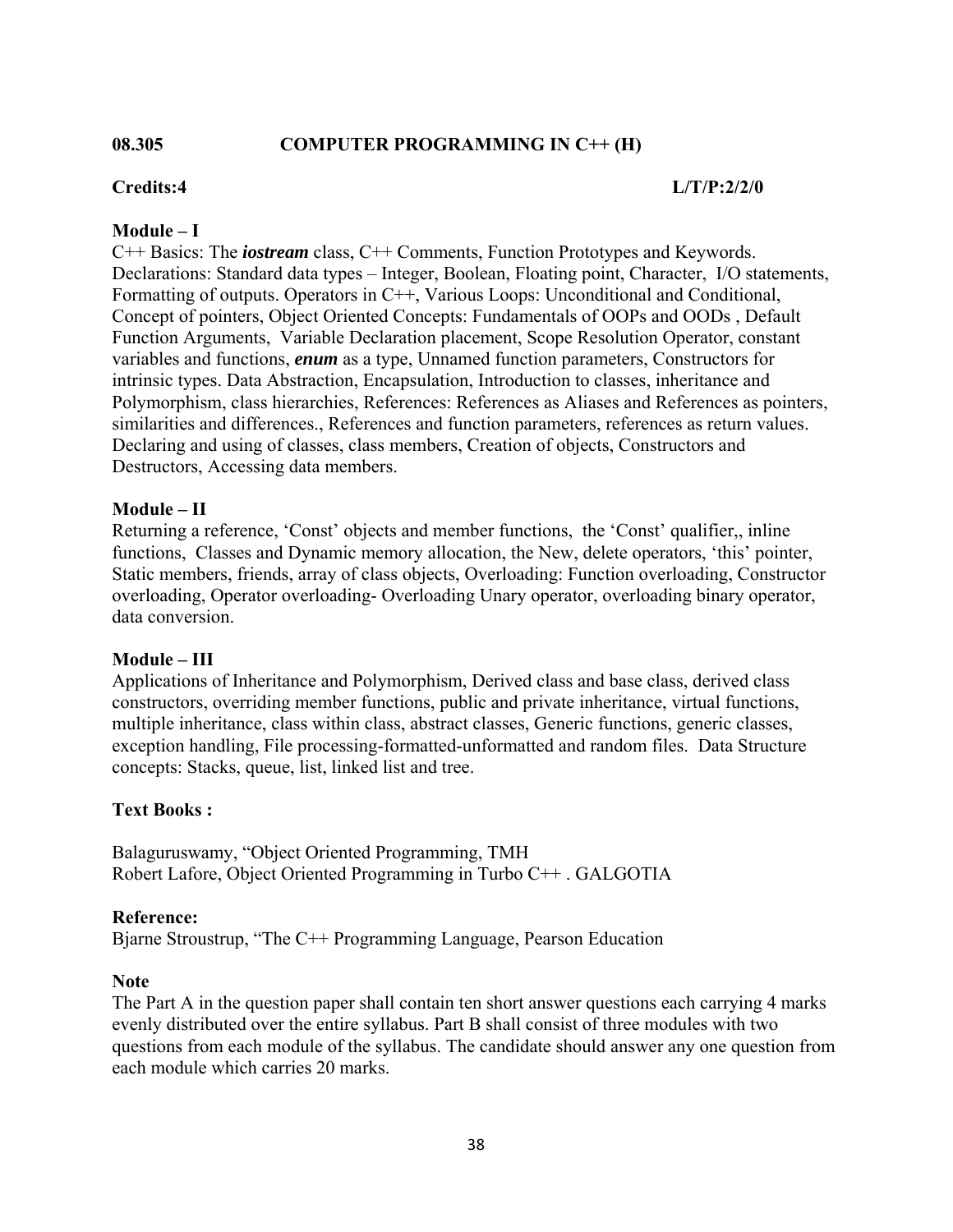#### **08.306 PARTICLE TECHNOLOGY (H)**

# **Module 1**

#### **Credits:4 L/T/P:3/1/0**

Particle size analysis - mean diameter, shape factors, derived diameter. Sieving - cumulative and differential method of size analyses. Subseive size analysis - microscopic counting. Pipette analysis, hydrometer analysis, Photo sedimentation - sedimentation balance, sedimentation and decantation - ICI sedimentation - Elutriation, Laser beam Particle size analysis, Online particle analysis. Size reduction - equipments used for primary and secondary stage size reductions - Jaw crusher - Gyratory crusher - Roll crusher - Hammer mill - Ball mill - Rod mill - Disk attrition mills - cutters - Fluid energy mills. Cascade mills. Laws of size reduction, Selection of equipments. Screening - Industrial screens - Capacity of screens, effectiveness of screens - type of screening mechanisms. Closed circuit and open circuit grinding. Wet and dry grinding.

#### **Module 2**

Classification - Principles of free and hindered settling - Sizing and sorting. Classifiers - Hydraulic classifiers - Rake classifier-Spiral Classifier - Bowl classifier - Pneumatic classifier - Hydroclones. Principles of Sedimentation, coagulation and flocculation-Thickeners - Kynch theory - interpretation of batch sedimentation test. Design of continuous thickeners.

Filtration - constant rate and constant pressure filtration - batch and continuous filtration – filtration equipments- sand filter - chamber press - plate and frame filter press - leaf filter - rotary drum filter - Theory of filtration - incompressible cake - cake porosity - filter aids - methods of application -Cake washing- Optimum time cycles.

Centrifugal methods of separation - centrifugal filtration - batch, semi and continuous types of centrifuges - centrifuges for liquid-liquid and liquid-solid separation - critical speed.

#### **Module 3**

Mineral beneficiation – Ore Sorting- electronic sorting,, assay sampling, recovery, liberation, locked particles, classification as a means of concentration - Heavy media separation - Jigging - Wilfly table - froth flotation - magnetic separation - high voltage separation.

Gas cleaning methods: Bag filters, cyclone separation, electrostatic separation, scrubbing Storage of solids, liquids and gases. Transportation of bulk solids - different methods of transportation - type of conveyors and selection.

#### **References:**

- 1) McCabe and Smith, " Unit Operations in Chemical Engineering" 5th Edn. McGraw Hill
- 2) Badger and Banchero, "Introduction to Chemical Engineering" McGraw Hill.
- 3) Brown T. G et al., "Unit Operations", Asia publishing House
- 4) Wills B.A., "Mineral Processing Technology", 4th Ed., Pergamon Press.
- 5) Allen T, " Particle Size Measurement" Chapman and Hall, London, 1977.
- 6) Foust, "Principles of Unit Operations", McGraw Hill.
- 7) Gaudin A. M. "Principles Mineral Dressing ", McGraw Hill
- 8) Coulson and Richardson, "Chemical Engineering", Vol 2, Pergamon Press.
- 9) Perry and Chilton, Eds, "Chemical Engineer's Hand Book", McGraw Hill

**Note:** Question Paper consists of Part A and Part B. Part A is for 40 marks and comprises of 10 compulsory short answer questions, each carrying 4marks, covering the entire syllabus. Part B is for 60 marks, comprises of two questions from each module. The candidate has to answer one full question of 20 marks from each module.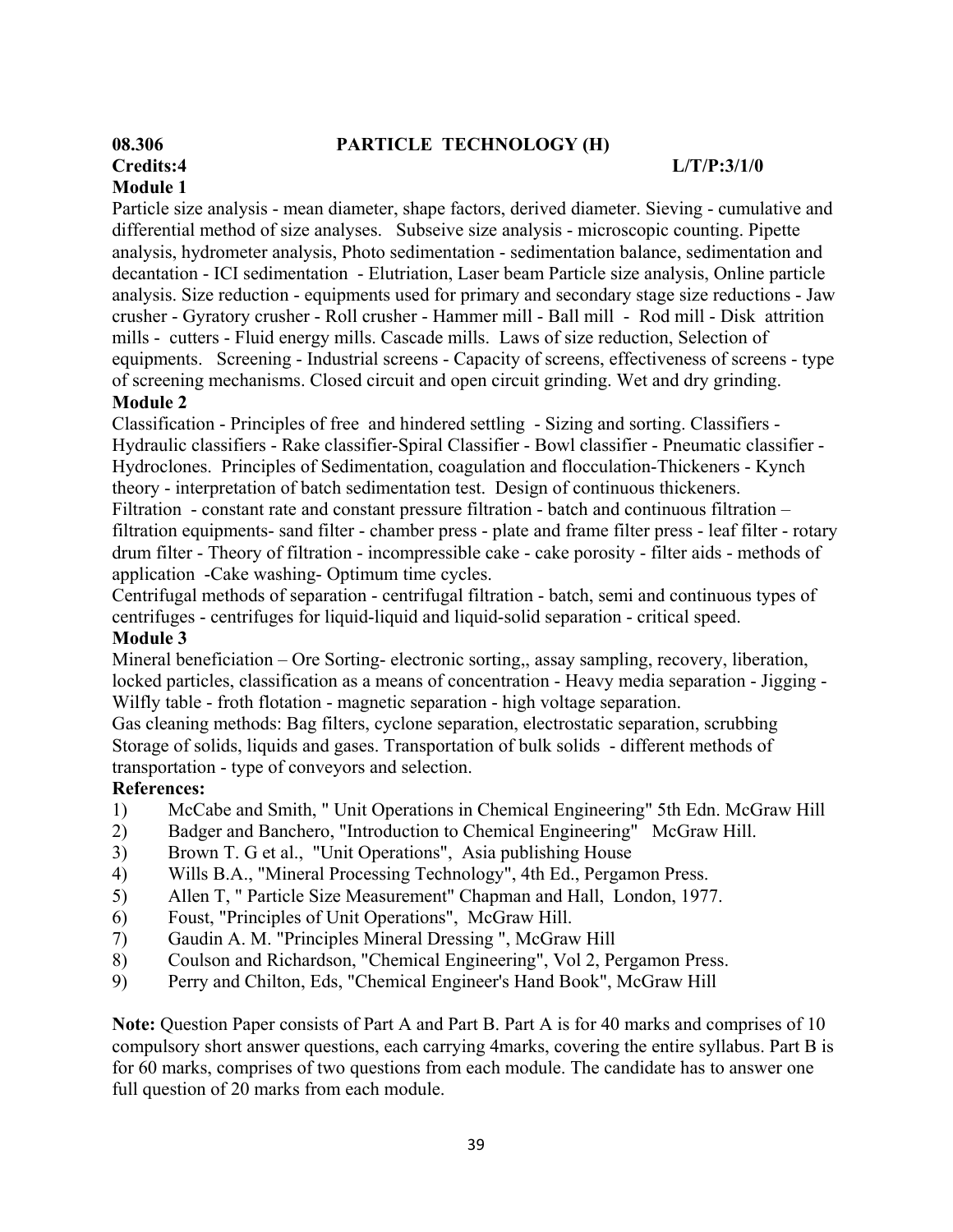### **08. 307 CHEMISTRY LAB-I (H)**

### **Credits:3 L/T/P:0/0/3**

### A. **Volumetric analysis**

1. Preparation of standard solution of sodium carbonate, standardisation of strong acids (Eg. HCl)

and estimation of unknown concentration of NaOH.

- 2. Estimation of carbonate- bicarbonate mixture.
- 3. Preparation of standard oxalic acid, standardisation of potassium permanganate and estimation of unknown solutions of hydrated ferrous sulphate.
- 4. Preparation of standard ferrous sulphate solution and standardisation of potassium permangnate and estimation of Mohs salt.
- 5. Preparation of standard solution of potassium dichromate and estimation of iron.
- 6. Standardisation of sodium thiosulphate against dichromate
- 7. Preparation of standard sodium chloride and standardisation of silver nitrate.
- 8. Estimation of total and permanent hardness by EDTA method.

### B. **Analysis of ores and alloys**

- 9. Estimation of iron in heamatite.
- 10. Estimation of copper in brass.
- 11. Estimation of calcium in lime stone or dolamite.

### C. **Potentiometric measurements**

- 12. Estimation of strength of given HCl solution by titrating against sodium hydrode solution.
- 13. Determination of electrode potential and emf of an electrochemical cell.

### D. **Conductometric measurements**

- 14. Coductometric titrations
	- (i) Strong acid with strong base
	- (ii) Strong acid with Weak base
	- (ii) Mixture of acid with base

### E. **PHmetric measurements**

- 15 (i) Preparation of buffer and standardisation of PH meter.
	- (ii) Determination of molarity of HCl with M/10 NaOH.

### **References:**

- (i) Practical chemistry by A.O. Thomas.
- (ii) A.I.Vogel, "A Text Book of Quantitative Inorganic Analysis", Longman
- (iii) Laborarory manual on Engineering chemistry by Dr. Sudha Rani. (Dhanpat Rai Publishing company)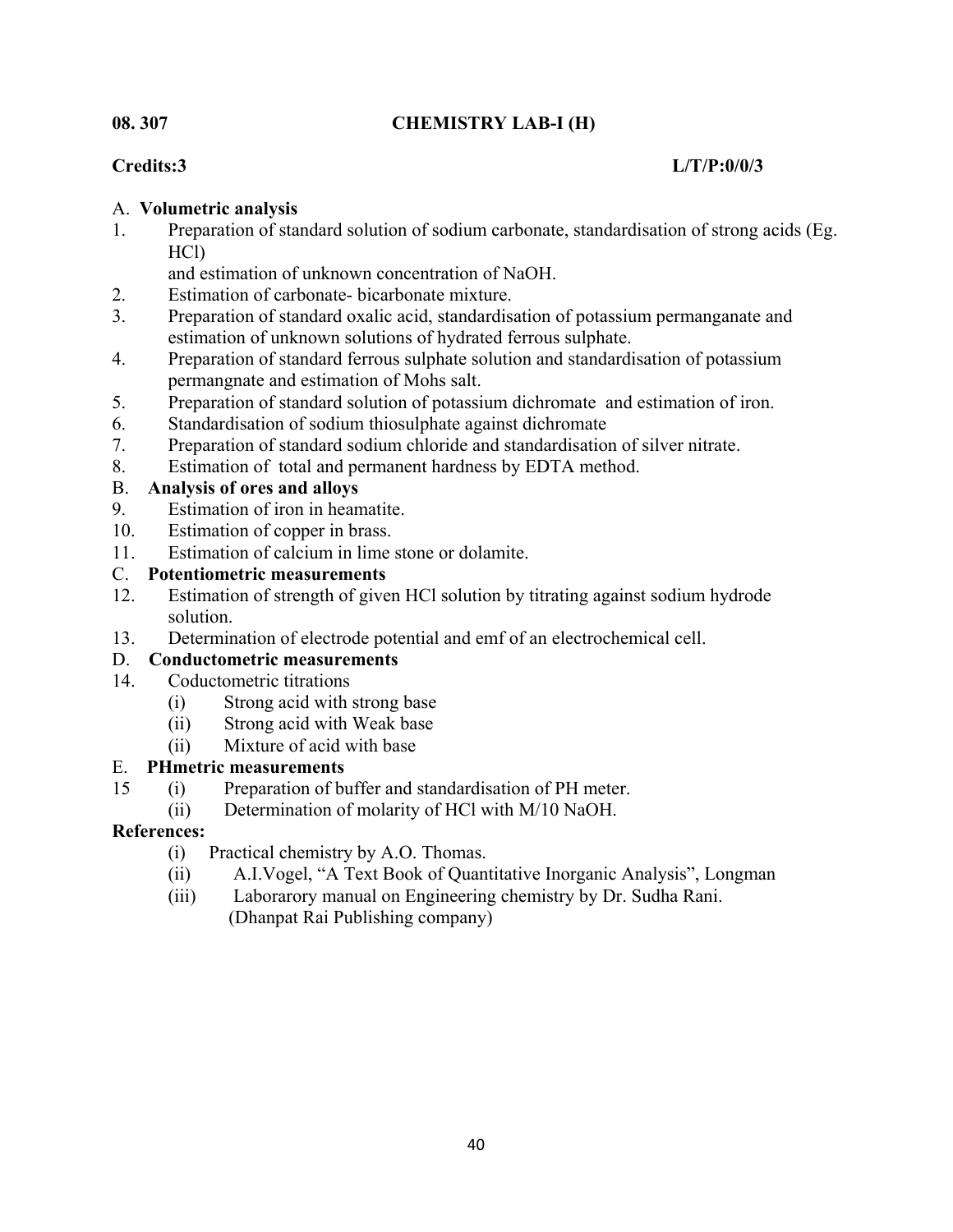#### **08 -308 CHEMICAL AND INSTRUMENTAL ANALYSIS LABORATORY(H)**

#### **Credits:3 L/T/P:0/0/3**

#### **Chemical Analysis**:

Analysis of oils and fats : Acid value, saponification value and iodine value. Analysis of soap, washing soda and bleaching powder. Water analysis : Total alkalinity, acidity, hardness, chlorided sulphates, dissolved oxygen, residual and free chlorine. Analysis of industrial effluents : COD and BOD determination. Analysis of Cement , Analysis of Soil , Analysis of coal : Proximate analysis and coking characteristics. . Sugar analysis : Determination of sucrose content. Technical preparations : Soaps, detergents, paints and dye.

#### **Instrumental Analysis**:

Fuel gas analysis. Ph analysis, flame photometry spectro photometry. Determination of flash point, fire point, refractive index and viscosity. Calorific value of fuels

#### **REFERENCES :**

- 1. F.D. Snell and F.N. Snell "Commercial Methods of Analyses"
- 2. Vogel "Text Book of Quantitative inorganic Analyses"
- 3. Swing G.W., "Instrumental Methods of Chemical Analyses" M.G.H., 1960.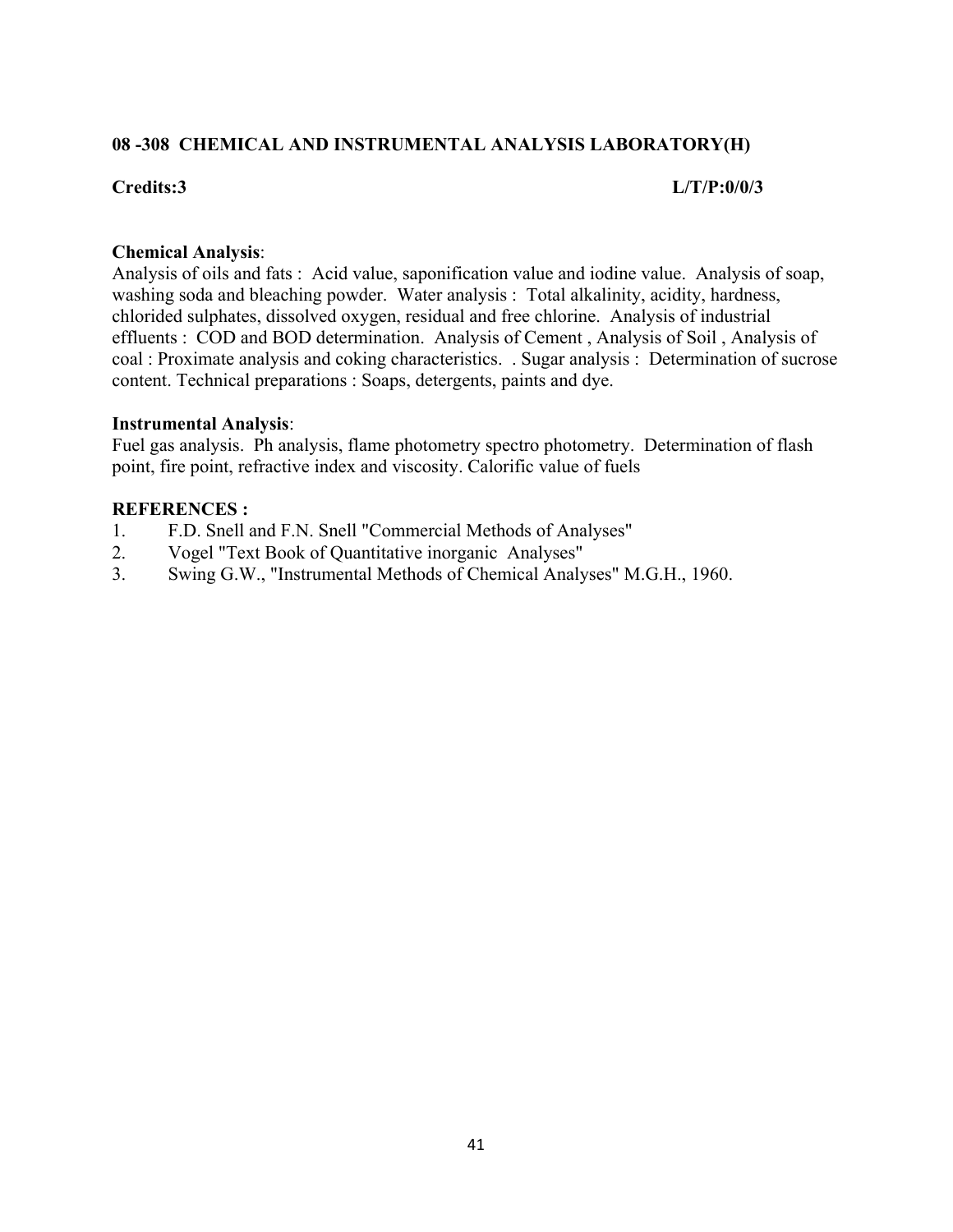#### **08.401 ENGINEERING MATHEMATICS III (CMPUNERFHB)**

#### **Credits:4 L/T/P:3/1/0**

#### **Module I**

**Complex Differentiation**: Limits ,continuity and differentiation of complex functions. Analytic functions-Cauchy Reimann equations in Cartesian form (proof of necessary part only) properties of analytic functions-harmonic functions. Milne Thomson method

**Conformal mapping:**The Transformations  $w=1/z$ ,  $w=z^2$ ,  $w=z+1/z$ ,  $w=\sin z$ ,  $w=\cos z$ ,Bilinear transformation

#### **Module II**

**Complex Integration**:Line integral- Cauchy's integral theorem-Cauchy's integral formula. Power series-radius of convergence-Taylors and Laurents series-zeros and singularities – Residues and residue theorem. Evaluation of real definite integrals-

 $2\pi$ 

$$
\int_{0}^{f} \left(\sin \theta, \cos \theta\right) d\theta \int_{-\infty}^{\infty} f(x) dx
$$
 with no poles of  $f(z)$ 

on the real axis (proof of theorems not required)

#### **Module III**

**Numerical Techniques**:Errors in numerical computation-solution of algebraic and transcendental equations by bisection method, regula false method,Newton- Raphson method. Solution linear systems by Gauss elimination and Gauss-Seidal method. Newtons forward and backward interpolation formula. Lagranges interpolation formula.Numerical integration. Trapezoidal and Simpson's rule.Numerical solutionof ODE Taylor series method, Eulers method,Runge Kutta methods(derivation of formulae not required for the above methods.)

#### **References:**

- 1. Peter v. O'neil, Advanced Engineering Mathematics, Thomson Pub.
- 2. Erwin Kreizig, Advanced Engineering Mathematics, Weiley Eastern.
- 3. Greenberg, Advanced Engineering Mathematics, Pearson.
- 4. B.S Grewal, Higher Engineering Mathematics, Khanna Publishers.
- 5. B.V Ramana, Higher Engineering Mathematics, Tata Mc Graw hill.
- 6. C T.Veerarajan and T.Ramachandran, Numerical Methods with programming.
- 7. S.S.Sastry, Introductory methods of numerical analysis.

#### Examination Duration: 3 hours

**Note:** The question paper shall consists of two parts. **Part A** (40 marks) Ten compulsory questions of 4 marks each. **Part B** ( 60 marks) Student must answer one out of two from each module .Each question carries 20 marks.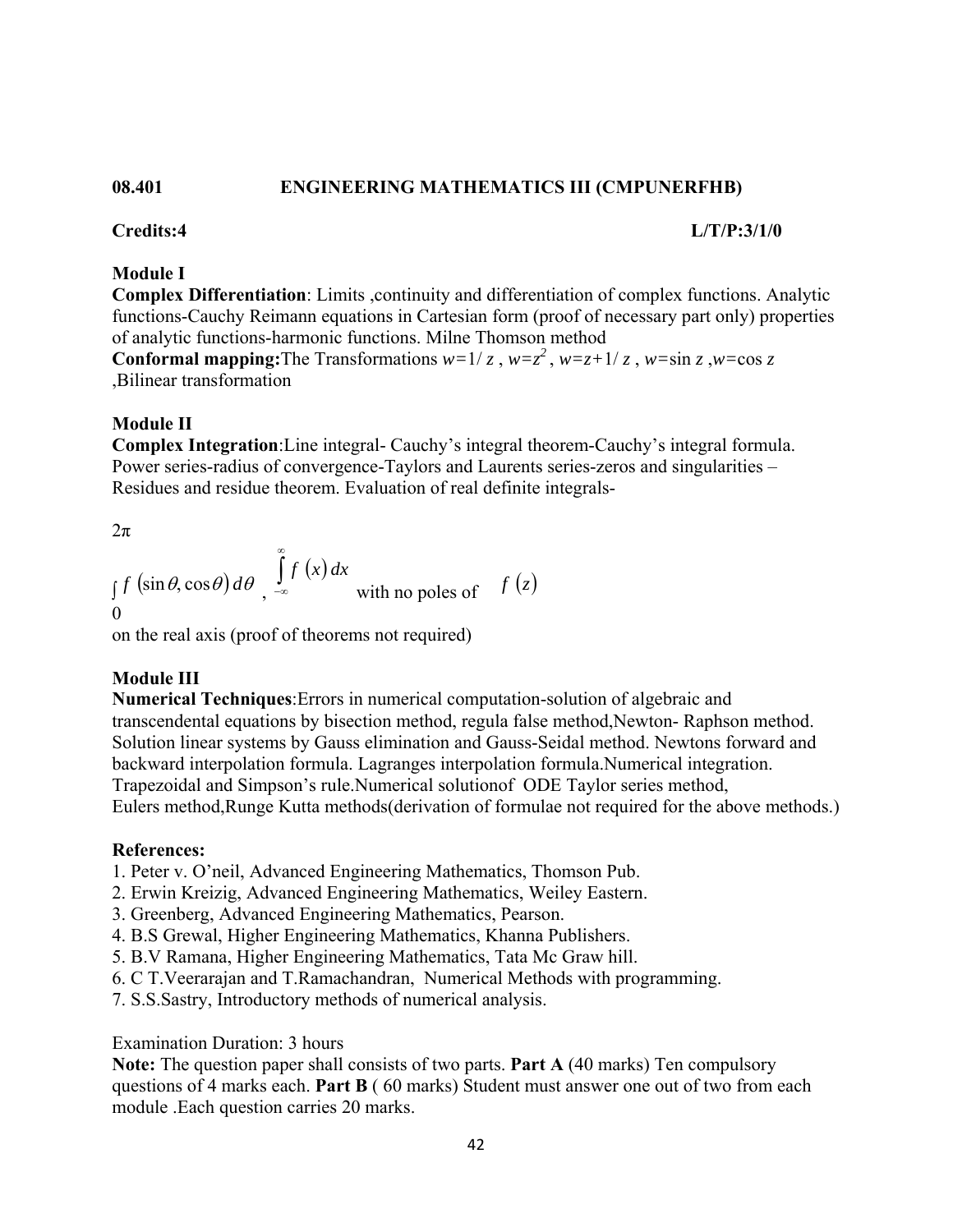#### **08.402 HUMANITIES (CTAFRHB)**

**Credits:3 L/T/P:2/1/0** 

### **Part I ECONOMICS (2 periods per week)**

#### **Module – I**

Definition of Economics – Basic Concepts Goods – Choice of techniques – Production possibility curve National Income concepts - GNP – GDP – NNP – Per Capita Income – Three Sectors of the Economy – Primary – Secondary, Tertiary Sector – Significance of Money. Meaning of Demand and Supply – Types of demand – Determinants of Demand – Demand forecasting

Production function – Law of Variable proportion – Returns to scale - Least cost combination of inputs – Cost concepts – Cost output relationship

#### **Module II**

Inflation – causes of inflation – measures to control inflation – Demand – Pull inflation – cost push inflation – effects of Inflation – effects of inflations comparison between inflation and deflation

India's Economic crisis in 1991 – New economic policy – Global Financial meltdown in 2008 – Applicability of Keynesian Theory to UDC'S.

Stock Market and present scenario – Industrial sector past and present – Industry Analysis – Electronics – Chemical – Automobile – FMCG Industry.

Environment and Development – Basic Issues – Sustainable Development and Environmental Accounting – Population – Resources and the Environment – Poverty and the Environment – Growth versus the Environment – The Global Environment .

#### **PART II**

#### **Module III**

#### **ACCOUNTANCY (1 Period per week)**

Book- Keeping and Accountancy -Elements of Double Entry -Book- Keeping-rules for journalizing -Ledger accounts –Cash book-Banking transactions – Trial Balance- Method of Balancing accounts- the journal proper (simple problems).

Final accounts: Preparation of trading and profit and loss Account- Balance sheet (with simple problems) - Introduction to Accounting packages (Description only)

#### **References :**

- 1. K.K Dewett, Modern Economic theory
- 2. Michael Todaro, Economic Development Addison Wesley Longman Ltd.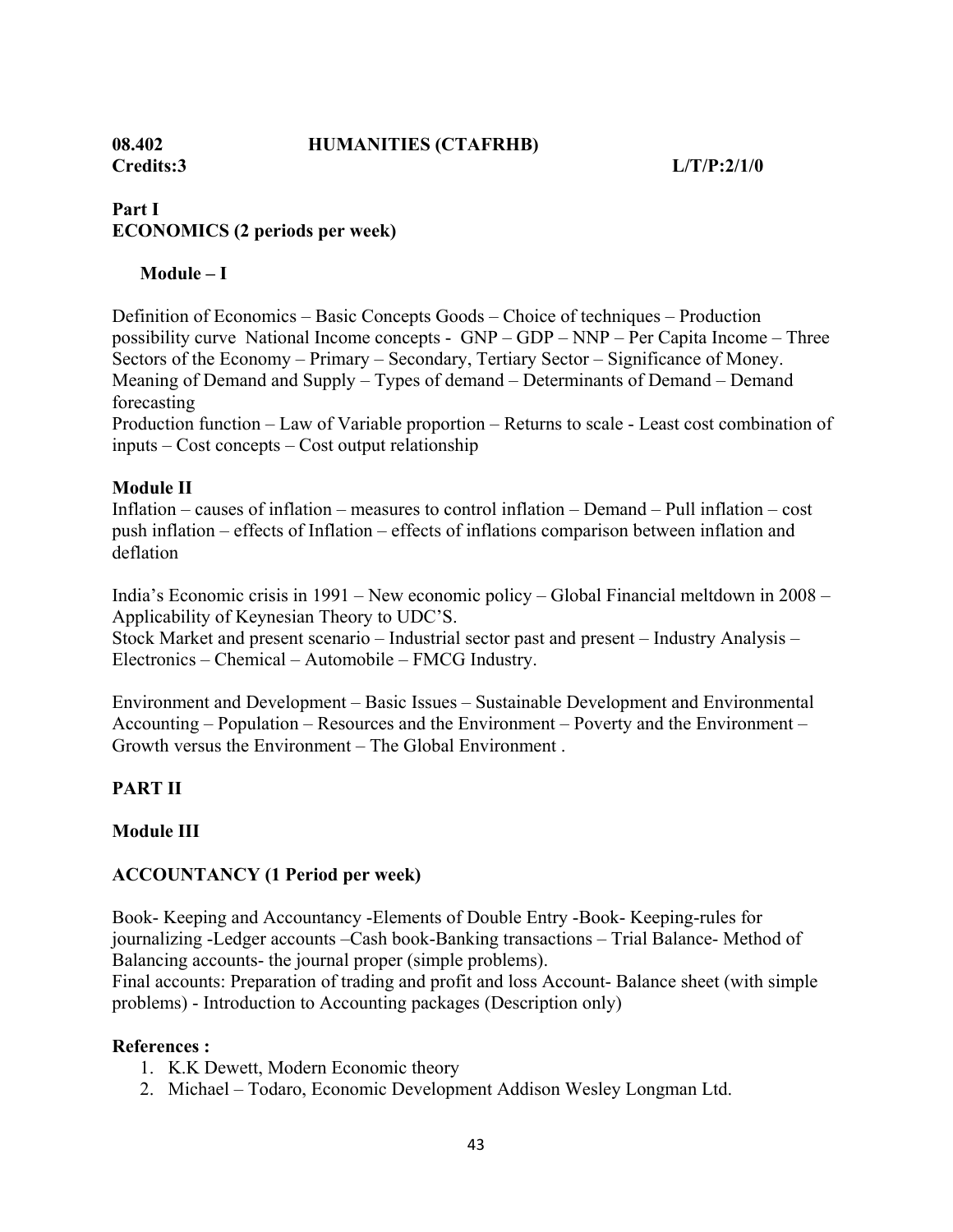- 3. Mohinder Kumar Sharma \_ Business Environment in India
- 4. D.M. Mithani-Money, Banking, International Trade and Public Finance, Himalaya publishing House, New Delhi.
- 5. Rudder Dutt and K.P.M Sundaran Indian Economy
- 6. Hal R. Varian Intermediate Micro Economics
- 7. Koutsiannis (second Edition) Micro Economics
- 8. Double Entry book Keeping Batliboi
- 9. A Systematic approach to Accounting: Dr K.G. Chandrasekharan Nair

#### *University question*

Note: Part I and Part II to be answers in separate answer books.

Part – I Economics

Part  $A - 30$  Marks (short answers) covering entire syllabus  $(3x10=30)$ 

Part  $B - 40$  marks (50% choice one out of two or two out of four from each module)

Part – II Accountancy

 Three questions covering entire syllabus out of which two questions has to be answered  $(2x15=30)$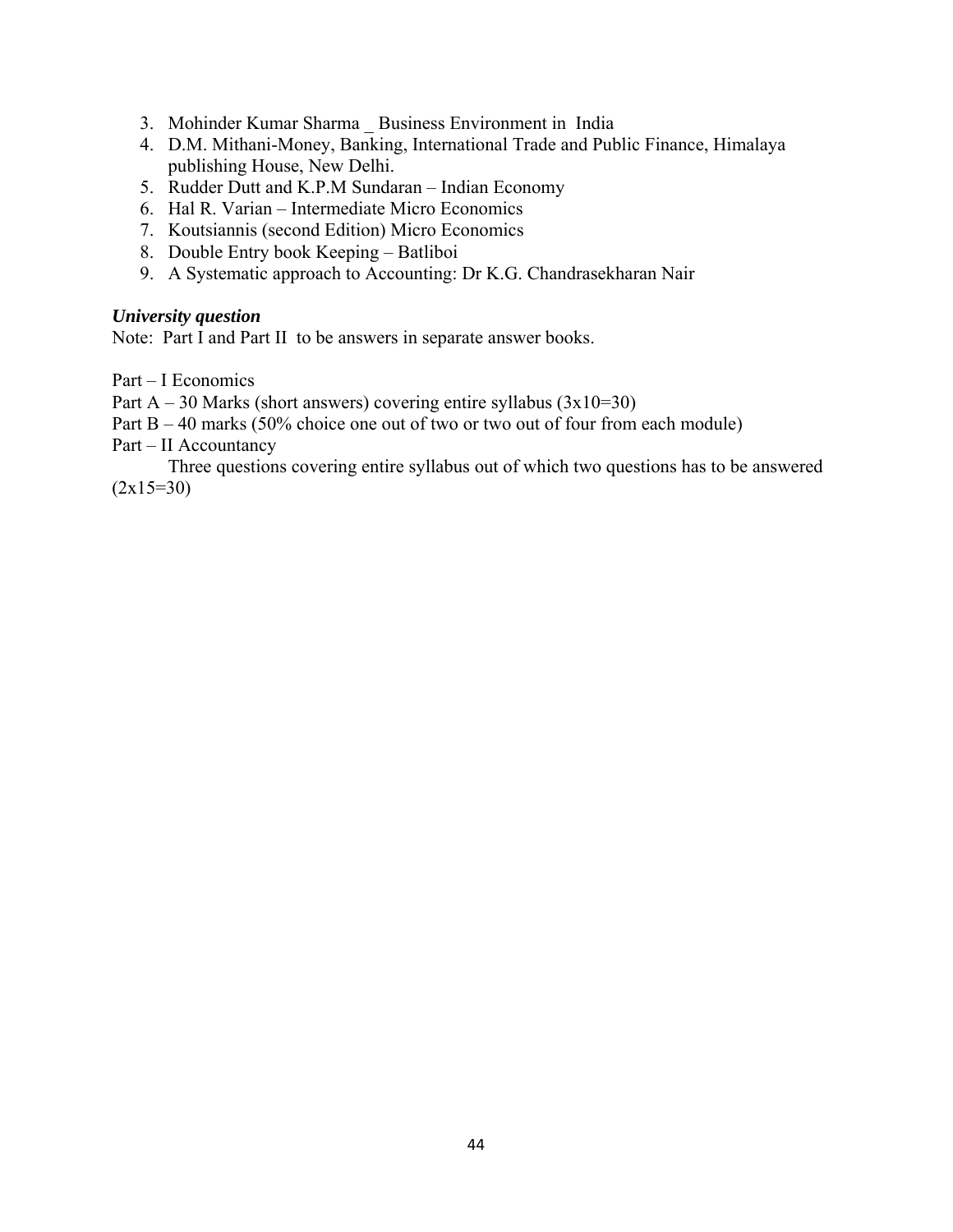#### **08.403 ORGANIC CHEMISTRY (H)**

#### **Module-I**

**Reation mechanism:** Electron displacement effects- Inductive effect, Electromeric effect, Mesomeric effect and Hyperconjugation- Homolytic and heterolytic fission- Structure and stability of C+ and C- ions.

Attacking reagents: Electrophiles and neucleophiles, Examples- Energy requirements of exothermic and endothermic reactions.

Substitution reactions: Free radical substitution-Nucleophilic substitution, SN1 and SN2 mechanism .

Addition reactions: Electrophilic addition: Addition of Br2 and HBr to alkenes. Nucleophilic addition: Addition of HCN to aldehydes and ketones.

Rearrangements: Mechanism of Beckmann rearrangement and Aldol condensation.

**Synthesis and uses** of Vanillin, Alizarin, Methyl orange, Glyptal and Polyaramide.

**Alkaloids:** Isolation from plants-Spath synthesis of nicotine.

**Terpenes:** Isolation, classification and isoprene rule. Citral synthesis and properties.

#### **Module-II**

#### **Benzene and its homologues**

Aromaticity- Huckels rule- Aromatic and non aromatic ring structures- Resonance structure of benzene, its stability. Mechanism of nitration, Sulphonation, Friedel Crafts alkylation and acetylation- Orientation in aromatic disubstitution.Directive influence of substituents. Ortho, para and meta directing groups- Anomolous behaviour of halogen substituents.

**Aryl amines:**Structure and basicity, comparison with alkyl amines-Bromination, nitration and carbylamine reaction of aniline.

**Diazonium salts:** Preparations and applications.

**Phenols:** Acidity- Riemer Tiemann reaction and Lederrer Mannase reaction.

**Heterocyclic compounds:** Pyrrole and pyridine-Structure, synthesis and properties.

#### **Module-III**

**Cycloalkanes:** General methods of preparation- Stability of cycloalkanes, Bayers strain theory, Sacshe Mohr concept.

**Aminoacids:** Synthesis- Gabriels method, Strecker method and Erlen Meyer azlactone method. Zwitter ion, isoelectric point- Classification and physical charecteristics of aminoacids.

**Carbohydrates:** Classification and synthesis- Conversions- Aldose to next higher aldose and next lower aldose (Killiani synthesis and Wohl's method). Aldose to ketose and Ketose to aldose- Muta rotation.

**Soaps and detergents:** Cleaning action- Manufacture of detergents- Classification- Water pollution caused by detergents.

**Grignard reagents:** Synthesis and applications. **Acetoacetic ester:** Synthesis and applications.

#### **References:**

(i) Advanced organic chemistry by Bahl and Arun Bahl.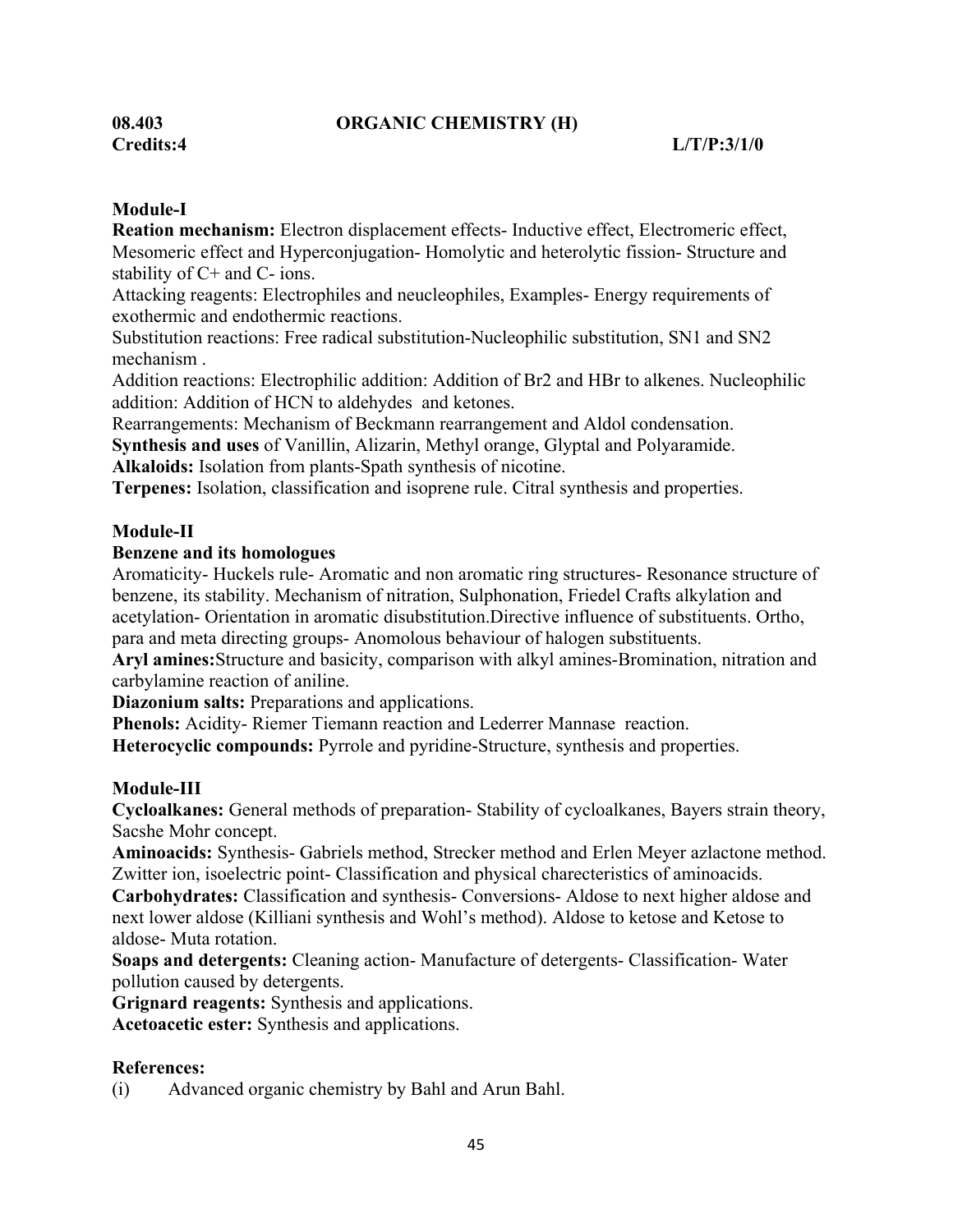(ii) Organic chemistry by I.L. Finar, Volume I & II.

**Note**: Question Paper consists of Part A and Part B. Part A is for 40 marks and comprises of 10 compulsory short answer questions, each carrying 4marks, covering the entire syllabus. Part B is for 60 marks, comprises of two questions from each module. The candidate has to answer one full question of 20 marks from each module.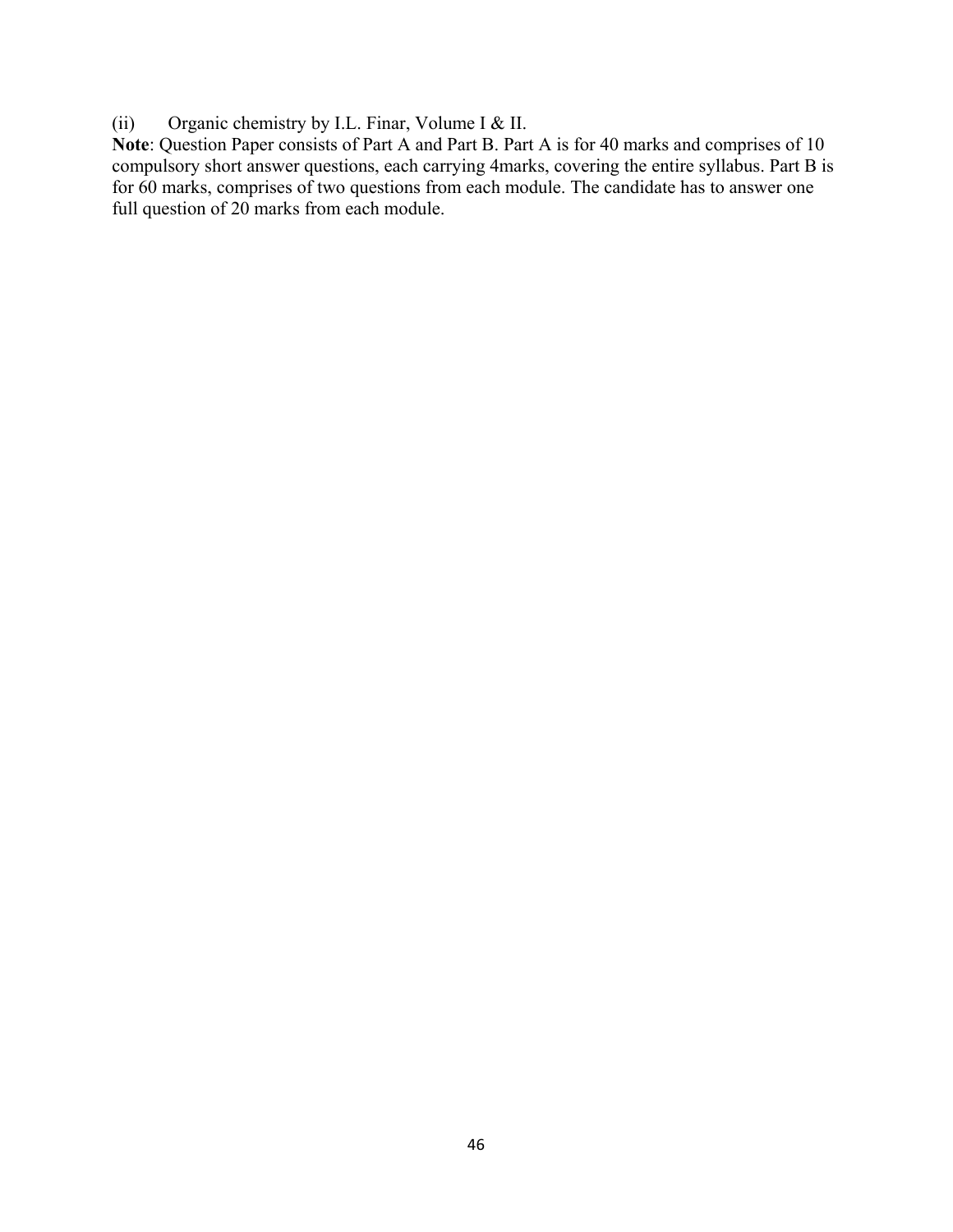#### **08.404 FLUID FLOW OPERATIONS I (H)**

#### **Credits:4 L/T/P:3/1/0**

Module 1:

Introduction – Concept of Continuum- Definition of fluid, ideal fluid - real fluid – fluid properties-density - specific weight - specific volume, specific gravity, viscosity, kinematic viscosity, measurement of viscosity, compressibility, surface tension, capillarity - absolute and gauge pressures.

Fluid statics – Pascal's Law, Basic equations of fluid statics, hydrostatic law, hydrostatic equilibrium, barometric equation, Continuous gravity decanter - Centrifugal decanter measurement of pressure using barometer, manometer – simple and differential, Mechanical gauges. Pressure at a point in compressible fluid, Temperature at any point in compressible fluid, temperature lapse rate. Buoyancy and floatation- centre of buoyancy, metacentre, metacentric height, stability of floating and submerged bodies.

Introduction to fluid flow – Flow field, classification of flow- steady and unsteady flow, uniform and non uniform flow, one two and three dimensional flow, rotational and irrotational flow, adiabatic flow, streamline, streak line, path line, stream tube, stream function velocity potential

#### Module 2:

Potential flow, rheology of fluids, shear rate and shear stresses, Newtonian and non-Newtonian fluids, viscosity, momentum flux, Reynolds's experiment, turbulent flow, turbulence, nature of turbulence

Equations of change for isothermal systems - equation of continuity, equation of motion - Navier-Stoke's equation, Euler equation - Bernoulli equation, kinetic energy correction factors correction in Bernoulli equation for fluid friction, Friction head loss for changes in velocity, direction and due to pipe fittings.

 Shear stress and velocity distribution in circular channel. The friction factor - Hagen-Poiseuille equation, Frictional loss in non circular conduits- Hydraulic radius and equivalent diameter. Shell momentum balance for falling film, laminar flow of non-Newtonian fluids - Velocity distribution for turbulent flow. The friction factor chart

Flow in boundary layers , wake formation,. boundary layer thickness and boundary layer conditions in laminar flow-Blasius solution , boundary layer thickness and boundary layer conditions in transition and turbulent flow.

Dimensional analysis- Raleigh's method and Buckingham pi method.

#### **Module 3:**

Transportation and metering of fluids - pipes and pipe standards, tubings. Pipe joints - flange expansion joints, valves-pressure relieving devices- safety and relief valves, accessories for safety relieving valves – materials of construction.

Pumps, reciprocating pumps, centrifugal pumps, centrifugal pump theory - selection of centrifugal pumps - various types, head Vs. flow rate - characteristics of centrifugal pumps, priming - cavitation, NPSH - Water hammer -calculations involving pump characteristics - loss of head and power in centrifugal pumps – Pumps in series and parallel-material of construction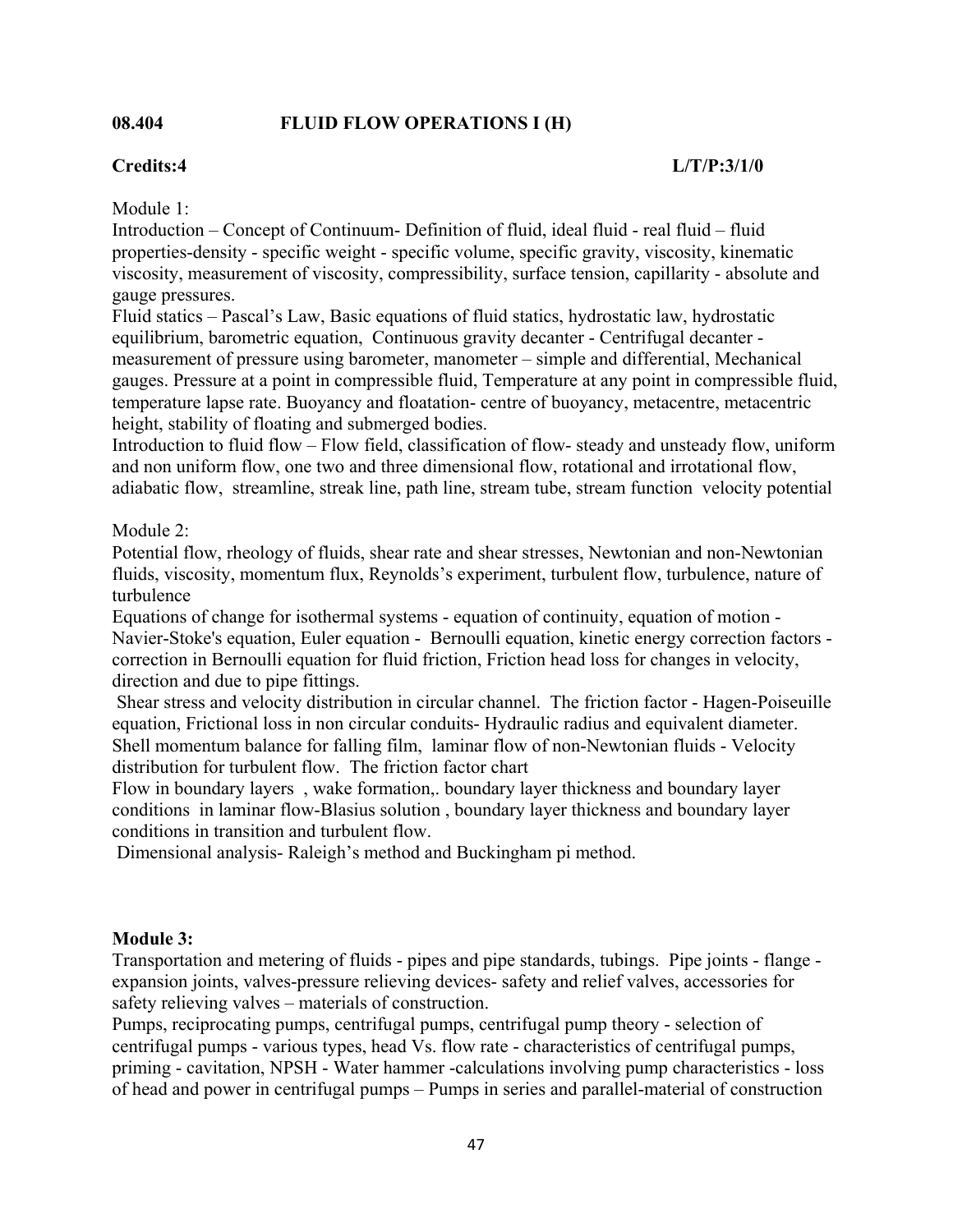of pumps-design of pipeline systems. The displacement and current meters - variable area meter, orifice meter, venturimeter, flow nozzles, rotameter, wiers and notches - Pitot tubes - velocity meters - anemometers, turbine flow meter, current meters, hot wire anemometer, laser dopper anemometry, flow visualization.

#### **Text books:**

- 1. McCabe and Smith, "Unit Operations in Chemical Engineeering", McGrawhill
- 2. Streeter, "Fluid Mechanics"
- 3. Kunii and Levenspiel, "Fluidization Engineering"
- 4. Christie J. Geankoplis, "Transport Processes and Unit Operations", Prenticehall of India.
- 5. K.L.Kumar, 'Engineering Fluid Mechanics', Eurasia Publishing House, New Delhi
- 6. N.DeNevers, 'Fluid Mechanics for Chemical Engineers", Second Edition., McGraw Hill, New York.

#### **Note**

The Part A in the question paper shall contain ten short answer questions each carrying 4 marks evenly distributed over the entire syllabus. Part B shall consist of three modules with two questions from each module of the syllabus. The candidate should answer any one question from each module which carries 20 marks.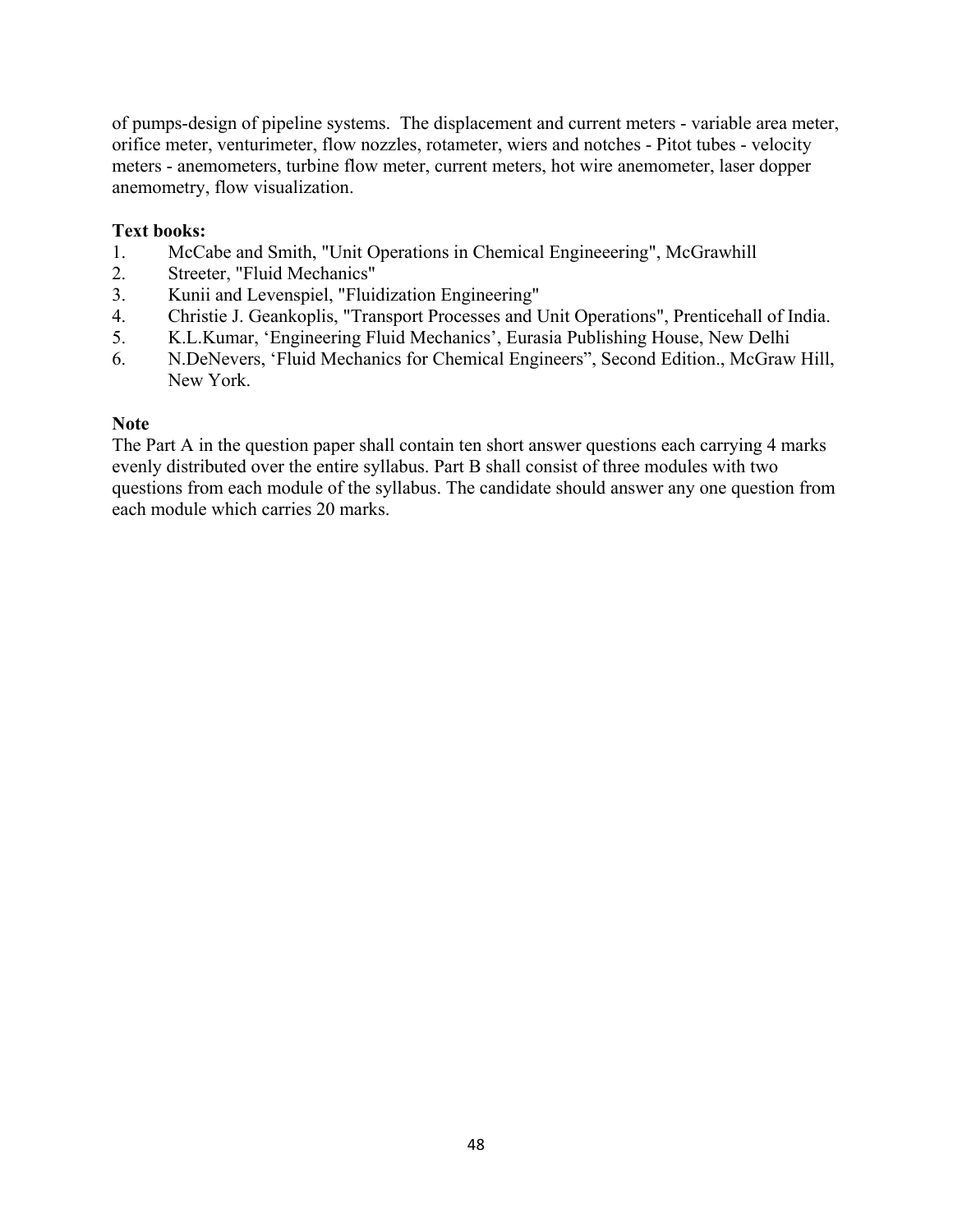#### **08.405 ELECTRICAL TECHNOLOGY (H)**

#### **Credits:4 L/T/P:3/1/0**

#### **Module I**

Transformers- construction -principle of operation -e.m.f.equation-phase diagram on load equivalent circuit-regulation -losses and efficiency. - OC and SC test-determination of equivalent circuit -autotransformers-instrument transformers.

DC generators-Constructional details-principle of operation -e.m.f. equation-types of generatorsperformance characteristics and applications-DC motors-production of torque-shunt, series and compound motors-performance characteristics-applications-methods of speed control-startersuniversal motor.

#### **Module II**

Three phase induction motors-constructional details-slip ring and cage type-production of torque-slip characteristics and applications. Starters-star delta and rotor resistance types. Losses and efficiency .No load and blocked rotor tests- circle diagram.

Single phase induction motors-types, characteristics and applications.

#### **Module III**

Alternator -Constructional details-frequency-e.m.f. equation -concept of regulation. Synchronous motors-principle of operation-methods of starting-applications. Stepper motorprinciple of operation and applications.

Electric heating-resistance furnaces and ovens-methods of temperature control. Electric arc furnaces and induction furnace High frequency heating - Induction and dielectric heatingapplications- Electric welding-an overview of different types electric welding.

#### . **References:**

1. B.L.Thereja, A.K.Thereja,"A Text Book of Electrical Technology",vol 2,S.Chand and Co. 2. M.L.Soni,P.V.Gupta,U.S.Bhatnagar,A.Chakraborthi,"A Text Book on Power System Engineering",Dhanapath Rai and Sons.

3. M.L.Soni,P.V.Gupta,U.S.Bhatnagar,A.Chakraborthi,"A Text Book on Power System Engineering",Dhanapath Rai and Sons.

4. Mehta V.K.,"Principle of Electrical Engineering and Electronics",S.Chand and Co. 5.Gupta J.B., "A Course in Electrical Power",S.K.Kataria and Sons, New Delhi.

**Note:** Question papers consists of two parts. Part A (40 marks). Compulsory ten short questions (10  $*$  4). Part B (60 marks) Three modules. Students must answer one out of two from each module.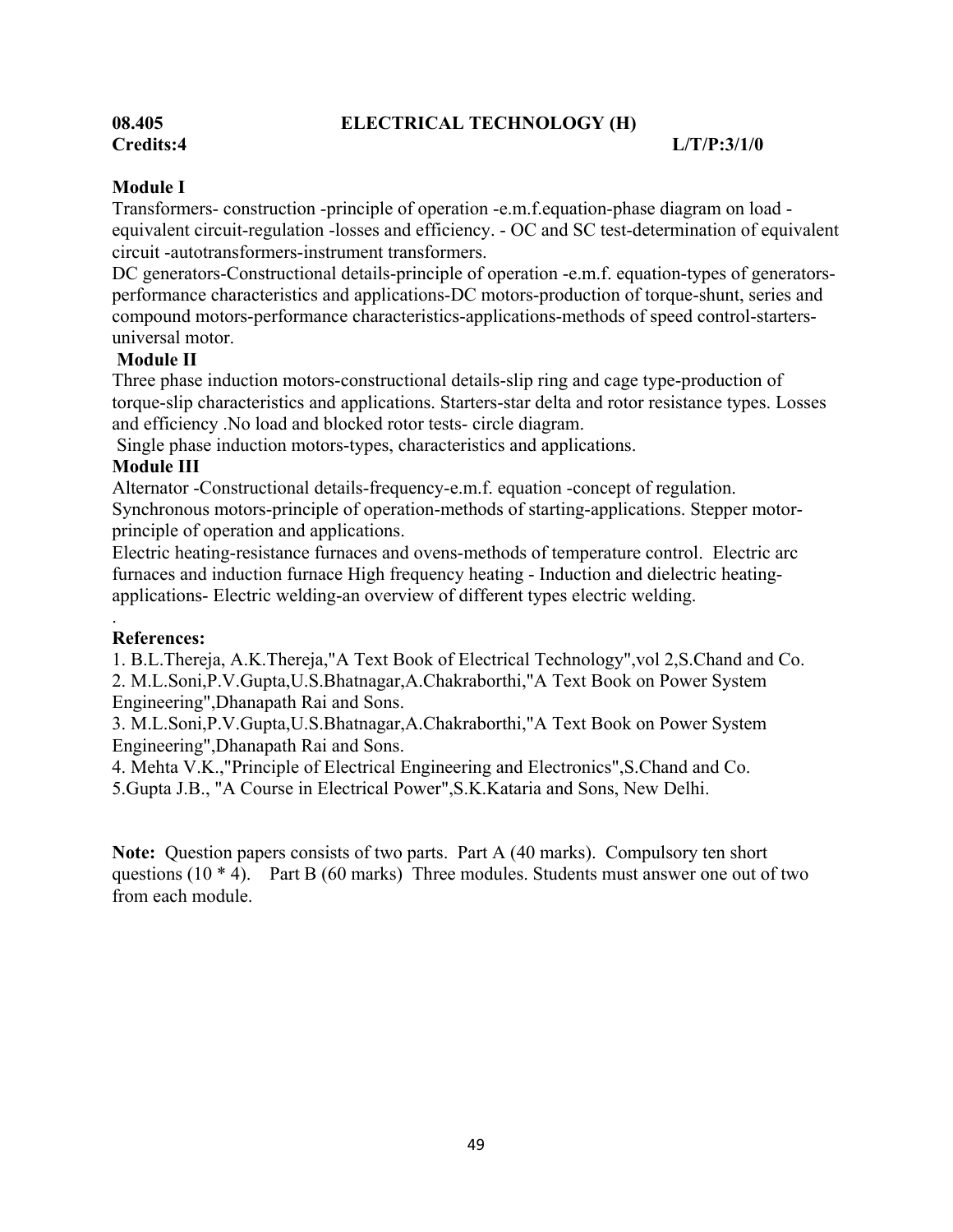**Credits:4 L/T/P:3/1/0** 

**Basic Concepts:** Overview of applications of heat transfer in different fields of engineering, modes of heat transfer- conduction, convection and radiation, heat transfer with and without change of phase.

.

**Conduction:** Mechanism of heat conduction, Isotropic and anisotropic materials, General heat conduction equation in Cartesian, cylindrical and spherical coordinates (derivation is required only for Cartesian geometry). Reduction of general equation to Laplace, Poisson, heat diffusion and Fourier equations. Different Boundary conditions applied in heat transfer problems. Formulation of heat transfer problems with and without generation of heat (uniform and non uniform heat generation) at steady and unsteady state for different boundary conditions.

**One dimensional steady state heat conduction without generation of heat:** Fourier heat conduction equation, thermal conductivity measurement; thermal conductivity of solids, liquids and gases- comparison between them, thermal conductivity measurement of solids and liquids, effect of temperature on thermal conductivity; thermal diffusivity. **Conduction through systems of constant thermal conductivity :-** conduction through plane, cylindrical and spherical wall, combined boundary condition systems (conduction-convection systems), conduction through composite slab:- multilayered plane, cylindrical and spherical shells. Electrical analogy to heat flow. Numerical problems of practical importance based on the above topics.

**Thermal insulation:** Analysis of Critical radius of insulation for cylindrical and hollow spheres; optimum thickness of insulation. Industrial Insulating materials-cold and hot temperature insulating materials, refractories- examples. Concept of optimum thickness of insulation. Concept of thermal contact resistance Numerical problems based on the above aspects

**Steady state heat conduction in systems with uniform generation of heat (**Constant thermal conductivity**):** Expression for temperature distribution for one dimensional heat conduction in solids in flat, cylindrical and spherical solid walls. Numerical problems based on the above aspects.

**Heat Conduction in systems with variable thermal conductivity (**without generation of heat**):** Steady state one dimensional heat conduction in plane walls, cylindrical and spherical hollow surfaces without generation of heat- expressions for heat flux and temperature distribution. Numerical problems of practical interest based on the above aspects.

**Unsteady State heat Conduction:** Analysis of transient heat flow with negligible internal resistance-lumped capacity analysis, concept of Biot Modulus and Fourier number- Numerical problems of practical importance.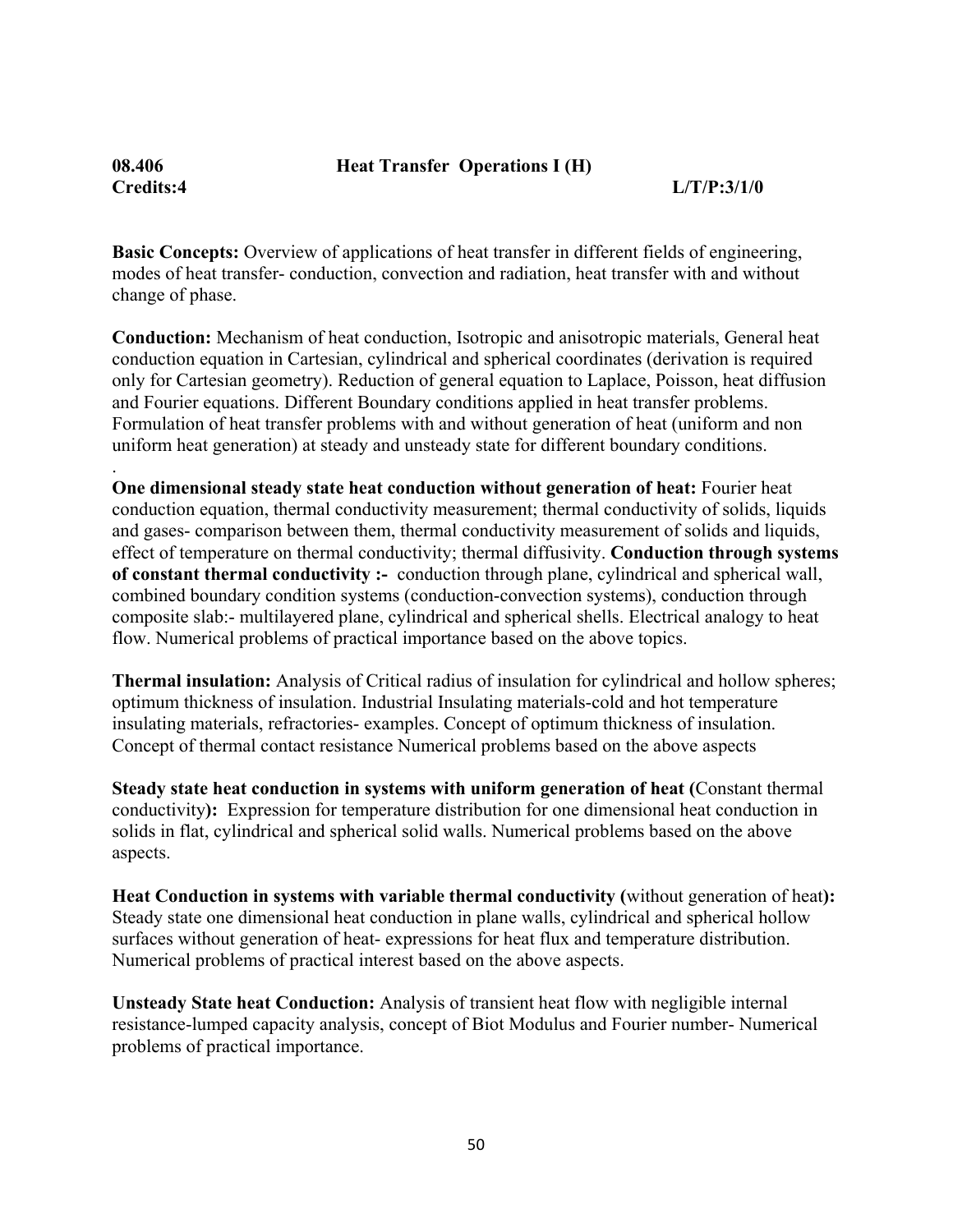**Heizler Charts for transient one-dimensional Heat Flow in solids:-** Features of Heisler charts. Use of Heisler charts for determination of temperature distribution and energy transfer for one dimensional transient heat conduction in plane wall, cylinder and sphere for boundary conditions of practical importance.

**Heizler Charts for transient one-dimensional Heat Flow for infinite and semi-infinite solids:** Heisler charts for infinite and semi-infinite flat walls and cylinders without generation of heat for boundary conditions of practical importance. Solution of numerical heat conduction problems based on the above categories for boundary conditions of practical importance using Heisler Charts.

#### **Module-II**

**Convection:** Mechanism, overview of continuity, momentum and energy balance equation, boundary layer concepts- thermal and velocity boundary layers, boundary layer thickness, relationship between hydrodynamic and thermal boundary layer thickness for flow over flat plates, the convective heat transfer coefficient, reference temperatures, thermal boundary layers for the cases of flow over a flat plate and flow through pipe, dimensionless numbers in heat transfer and their significance, dimensional analysis- Rayleigh and Buckingham's pi theorem, its limitations, principle of similarity, application of dimensional analysis to forced convection.

**Forced Convection:** General methods for estimation of convection heat transfer coefficient, Correlation equations for heat transfer in laminar and turbulent flow for external and internal flows for constant heat flux and wall temperature conditions- flow in a circular tube (both developing and developed flows with constant wall temperature-its analysis and constant heat flux conditions) and non-circular tubes, flow over flat plates, flow over cylinder, spheres and tube banks. Heat transfer in liquid metals- empirical correlations. Numerical problems of practical interest.

**Analogy between momentum and heat transfer:** Development of Reynold's and Prandtl, analogy. Overview of Colburn and Von-Karman analogies (No derivation required). Comparison of different analogy expressions

**Natural Convection:** Dimensional analysis**,** natural convection from vertical and horizontal surfaces under laminar and turbulent conditions for plates, cylinders under constant heat flux and wall temperature conditions, physical significance of Grashoff and Rayleigh numbers. Numerical problems of practical interest..

#### **Module III**

**Heat Transfer in extended Surfaces:** Types of extended surfaces (fins), General conduction analysis of fins, boundary conditions. Reduction of general equation to determine temperature distribution and heat flux for fin of uniform cross section for infinitely long fin and fin with insulated tip. Expression for temperature distribution and heat flux for fin of uniform cross section with convective boundary condition at the fin tip (No derivation is required). Effectiveness of fins- justification for providing fins on a surface; efficiency of fins-expression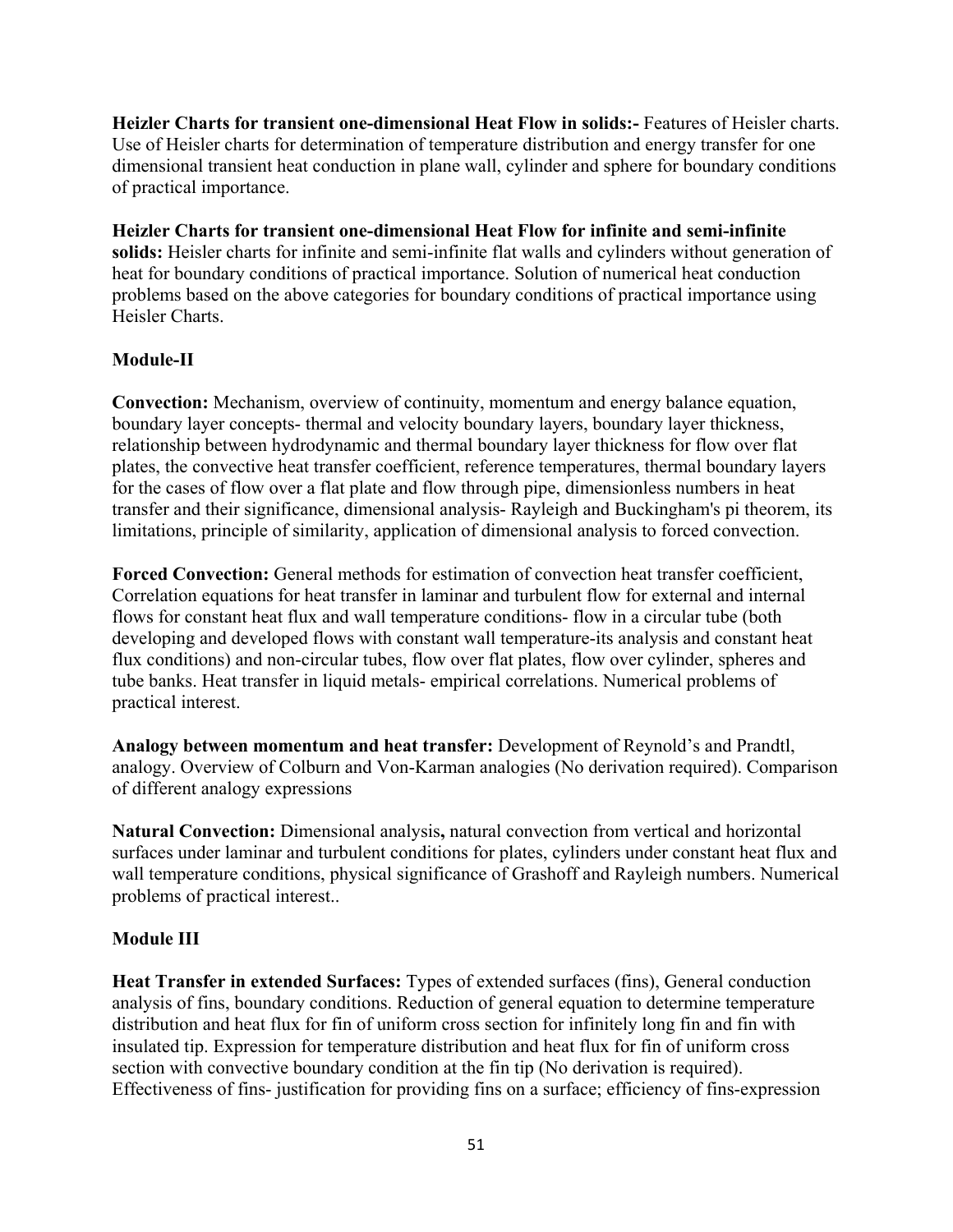for fin efficiency. Principle of fins for temperature measurent. Numerical problems of practical importance.

**Heat transfer by radiation:** Introduction- theories of radiation, electromagnetic spectrum, thermal radiation, spectral emissive power, surface emission- total emissive power, emissivity. Radiative properties- Emmision, irradiation, radiosity, absorptivity, reflectivity and transmissivity. Concept of black and grey body, radiation intensity, Laws of black body radiation, non-black surfaces- Grey, white and real surface, Lambert's cosine law., radiation between black surfaces and gray surfaces, radiation shape factor, reciprocity theorem, radiation between large parallel gray planes-derivation of expression for rate of radiant energy exchange, concentric cylinders and spheres (no derivation required), radiation between a small gray body and a large gray enclosure. Radiation shields.

Electrical Network analogy- radiation heat transfer between black surfaces; radiation heat exchange between grey bodies.

Radiation in gases. Errors in the measurement of temperature in a thermowell.

#### **Note to question paper setters:**

*1. Reference No. 8 indicated in the group of references given below is allowed in the examination hall, which may be mentioned along with the directions to be provided on the facing sheet of the question paper*.

*No charts, tables and codes are permitted in the Examination hall. Necessary relevant data shall be given along with the question paper by the question paper setter.* 

- *2. The question paper consists of Part A and Part B. Part A is for 40 marks and comprises of 10 compulsory short answer questions each carrying 4 marks, covering the entire syllabus.*
- *3. Part B is for 60 marks. Part B comprises of two questions from each module. The candidate has to answer one full question of 20 marks from each module.*

### **REFERENCES:**

- 1. Özisik M. N, "Heat *Transfer—A Basic Approach"*, McGraw-Hill.
- 2 Binay. K. Dutta, "*Heat Transfer Principles and applications*" Prentice Hall of India
- 3. Incropera F. P. and DeWitt D. P, "*Introduction to Heat Transfer*". John Wiley & Sons.
- 4. Holman J. P, "*Heat Transfer*", McGrawHill.
- 5. Sachdeva R.C, "*Fundamentals of Engineering Heat and Mass transfer",* New Age International, India
- 6. Rao Y.V.C, *"Heat Transfer",* University Press, India
- 7. Cengel A. Yunnus. "*Heat Transfer A Practical Approach",* McGraw Hill
- 8. Kothandaraman C.P, "*Heat and Mass Transfer Data Book*" New Age International, India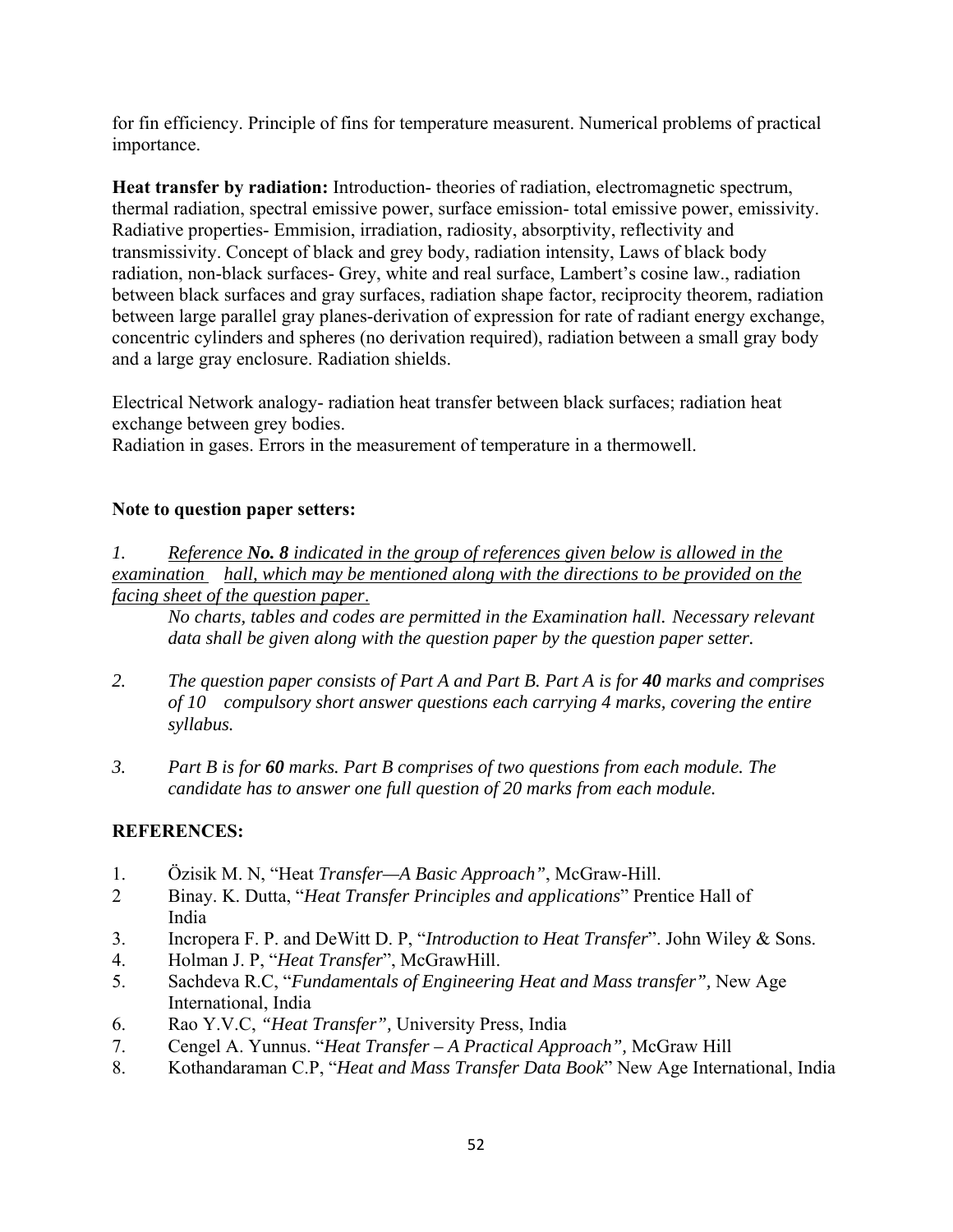#### **08.407 CHEMISTRY LAB-II (H)**

#### **Credits:3 L/T/P:0/0/3**

#### A. **Gravimetric analysis**

- 1. Estimation of percentage of water of hydration in hydrated barium choride.
- 2. Estimation of barium as barium sulphate.
- 3. Estimation of sulphate as barium sulphate.
- 4. Estimation of iron as ferric oxide.

#### B. **Physical chemistry experiments**

- 5. Determination of partition coefficient of
- (i) Iodine between water and carbon tetra chloride.
- (ii) Benzoic acid between water and benzene.
- 6. Determination of molecular weight by Rast's method
- 7. Determination of molecular weight by depression in freezing point and elevation of boiling point.
- 8. Determination of critical solution temperature of phenol water system and calculation of composition of a given mixture of liquids.
- 9. Determination of velocity constants of the following reactions.
- (i) First order reaction-Hydrolysis of ethyl acetate with dil HCl.
- (ii) Second order reaction-Hydrolysis of ethyl acetate with NaOH.
- 10. Determination of heat of nuetralisation reaction.

#### C. **Organic preparations**

- 11. Preparation of urea formaldehyde resin.
- 12. Preparation of phenol formaldehyde resin.
- 13. Preparation of aspirin.
- 14. Preparation of azodyes.
- 15. Preparation of phenyl benzoate.
- 16. Preparation of urea nitrate.

#### **References:**

- (i) Practical chemistry by A.O. Thomas.
- (ii) A.I.Vogel, "A Text Book of Quantitative Inorganic Analysis", Longman
- (iii) Laborarory manual on Engineering chemistry by Dr. Sudha Rani. (Dhanpat Rai Publishing company)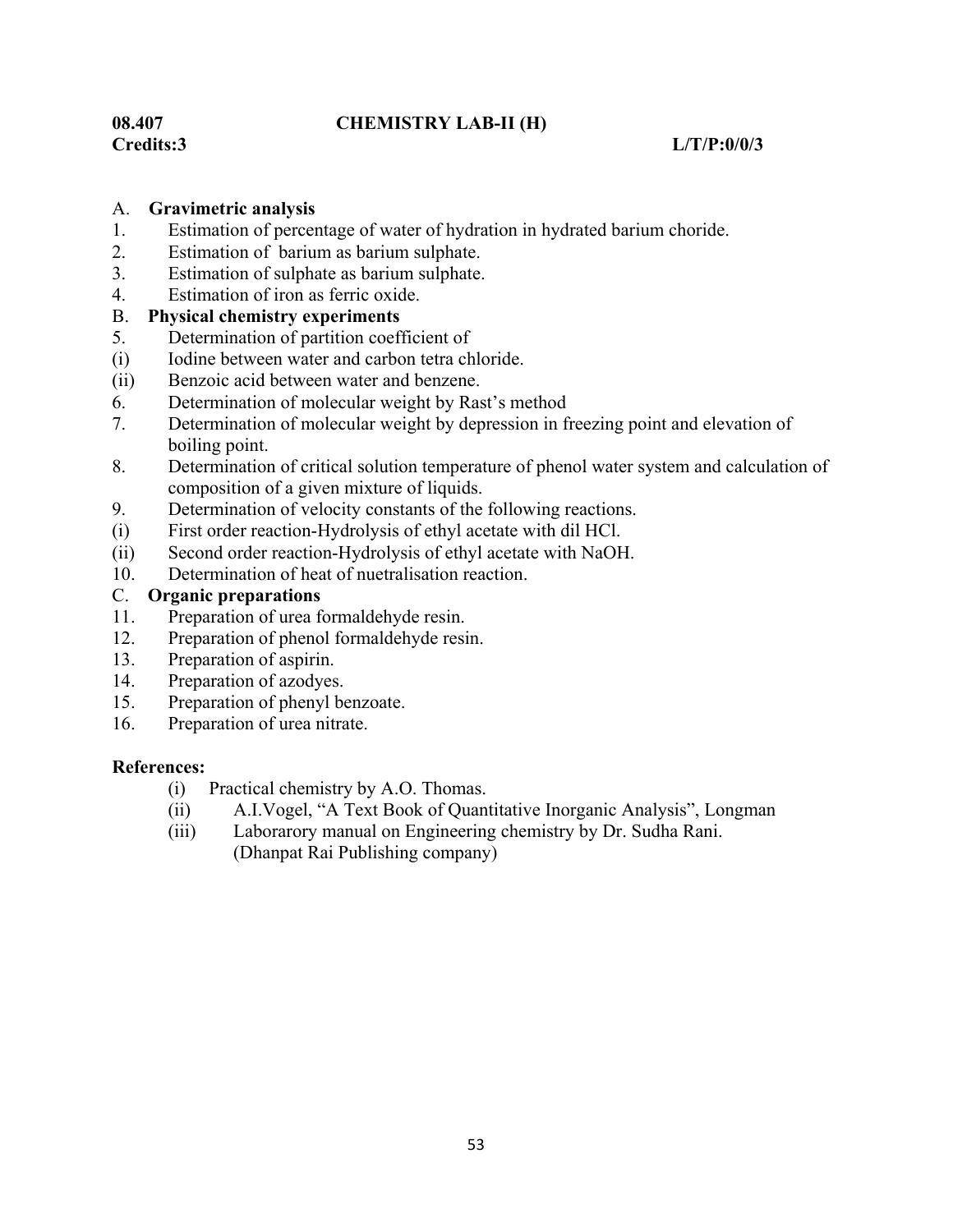### **08.408 ELECTRICAL LAB (H)**

#### **Credits:3 L/T/P:0/0/3**

- 1. Measurement of three phase power using 2 watt meters.
- 2. Transformation ratio and load test on single phase transformers.
- 3. OCC of shunt generator measurement of critical resistance.
- 4. Brake test of DC series motor determination of characteristics.
- 5. Squirrel cage Induction motor starting (star- delta) and load test.
- 6. Study of CRO for the measurements of voltage, phase angle & frequency.
- 7. Identification of electronic components.
- 8. Forward and reverse characteristics of semiconductor diode.
- 9. Design of zener voltage regulator
- 10. Half-wave and full-wave rectifiers with and without capacitor filter
- 11. Characteristics of NPN transistor.
- 12. Design and set up of common emitter amplifier.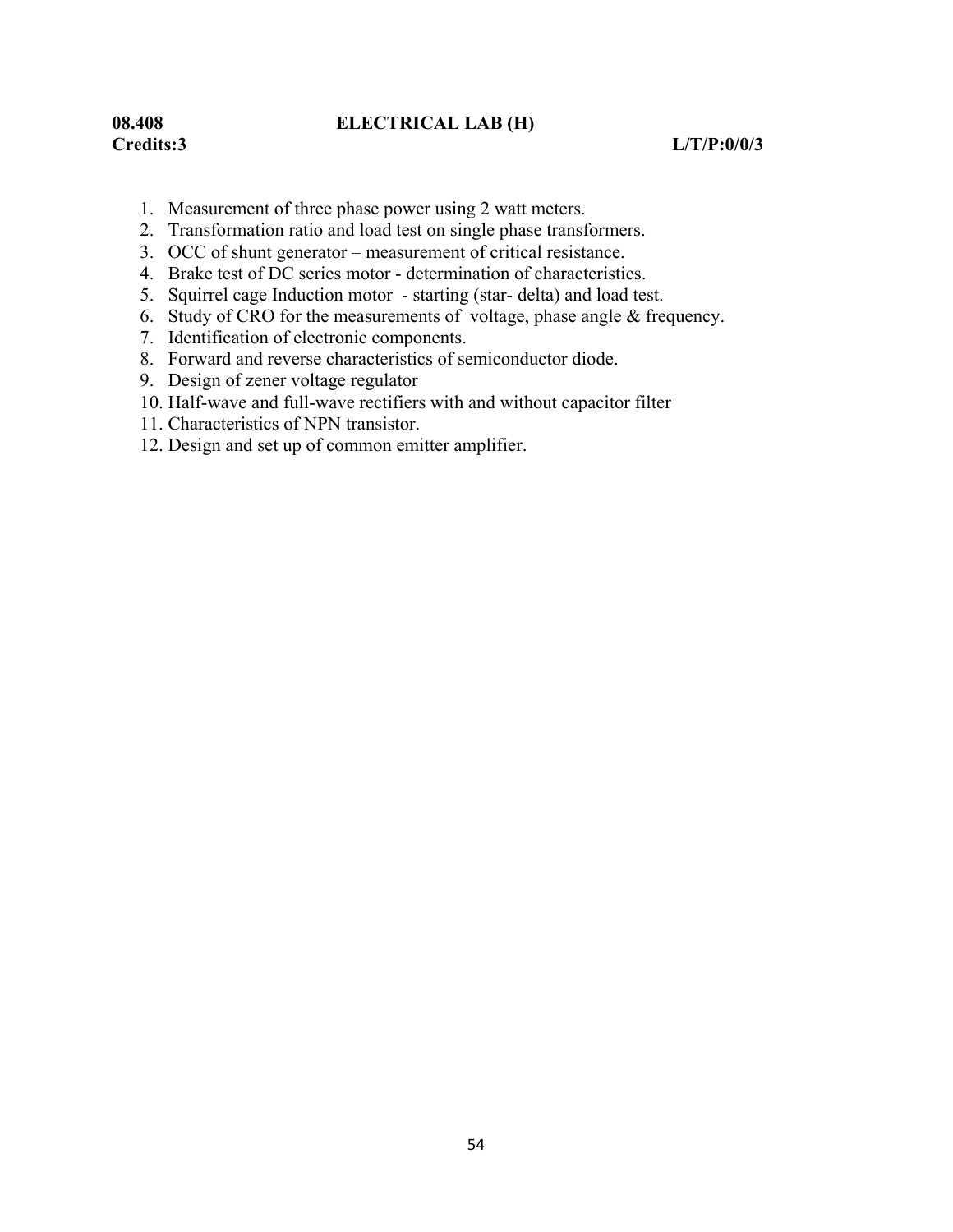#### **Module I**

Discrete and continuous random variables and their probability distributions- Probability distribution (density) functions - Distribution functions - Mean and Variance - Simple problems. - Binomial, Poisson, uniform and exponential distributions - Mean and Variance of the above distributions - Normal distribution - Properties of normal distribution - Computing probabilities using Binomial, Poisson, uniform, exponential and normal distributions

#### **Module II**

Curve fitting - Principle of least squares - Fitting a straight line - Fitting a parabola - Linear correlation and regression - Karl Pearson's coefficient of correlation - Sampling distributions - Standard error - Estimation - Interval estimation of population mean and proportions ( small and large samples) - Testing of Hypothesis - Hypothesis concerning a mean, Equality of means - Hypothesis concerning one proportion, difference of two proportions.

#### **Module III**

Joint probability density function - Properties - Marginal and conditional distribution - Independence - Random processes - Classification of random processes - Examples - Average values such as mean, autocorrelation, autocovariance, correlation coefficient of random processes - stationarity - strict sense stationary process - wide sense stationary process - Autocorrelation function and its properties - Power spectral density and its properties (no proof) - Related problems - Markov chains. Transition probability matrices - Chapman-Kolmogorov equation (no proof) - Poisson process - Mean and autocorrelation of Poisson process - Related problems

#### **References:**

- 1. Papoulis and S.U. Pillai, Probability, random variable and stochastic processes, 4/e, TMH
- 2. Veerarajan, Probability and Random Processes, 2/e, TMH
- 3. Stark and Woods, Probability and Random processes with application to signal processing, 3/e, Pearson Education
- 4. Gubner, Probability and Random Processes for Electrical and Com*puter* Engineers, Cambridge University Press, 2006

#### **Note**:

The question paper shall consist of two parts. Part A (40 marks) shall contain 10 compulsory questions of 4 marks each. Part B (60 marks) will have 3 modules. There shall be 2 questions from each module (20 marks each) out of which one is to be answered.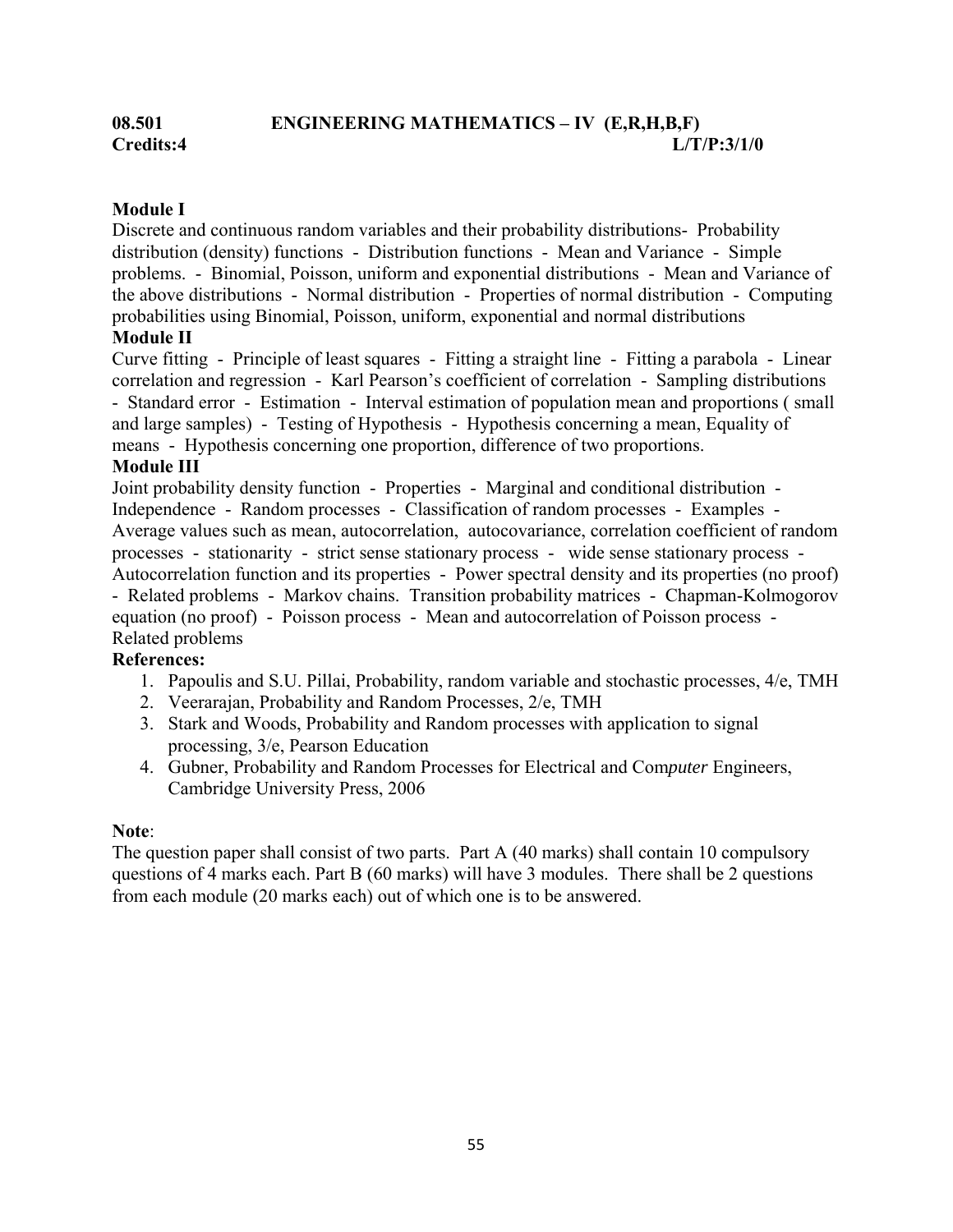### **08.502 FLUID FLOW OPERATIONS II (H)**

#### **Credits:4 L/T/P:3/1/0**

## **Module 1**

Flow past immersed bodies - Drag coefficient - Flow through packed bed - Ergun equation - Kozney-Carman equation - Blake Plummer equation - Design of packed beds - Motion of particles through fluids - Motion from gravitational and centrifugal fields - Terminal settling velocity - Approximate equation - Stoke's law - Intermediate law - Newton's law - Hindered settling

Fluidization - The phenomenon of fluidization - Liquid-like behaviour of fluidized beds - Comparison with other contacting methods - Advantages and disadvantages of fluidized beds for industrial applications - fluidization quality. Pressure drop - vacuum - flow rate diagrams, minimum fluidizing velocity, effect of pressure and temperature on fluidized bed behaviour. The expanded bed - Flow patterns in fluidized beds - Design of fluidized beds.

#### **Module 2**

Fans and Blowers- classification , power consumption. Compressors –classification, Positive displacement compressors, reciprocating compressors , multistaging,power consumption, compressor output.

Compressible fluids - Mach number - Continuity equation - Total energy balance - Mechanical energy balance - Ideal gas equation - Equations for isentropic flow - Adiabatic frictional flow - Isothermal flow - Measurement of compressible fluid flow.

#### **Module 3**

Non-Newtonian fluids - Time dependent flow - Viscosity, rate of shear Vs. shear stress for non-Newtonian fluids - Agitation and mixing of liquids - Agitation equipments - Impellers, propellers, paddles, turbines, flow patterns in agitated vessels, standard turbine design, circulation, velocities and power consumption in agitated vessels - Flow number - velocity gradient and velocity patterns, power correlations, dimentionless groups, blending and mixing, mixer selection, scale-up of agitator design.

Mixing of solids and pastes - Mixers for pastes and plastic masses - change can mixers, kneaders, dispersers and masticators, mixer extruders, mixing rolls, Muller mixers, power requirements, mixing index, mixers for dry powders, mix index in blending granular solids

#### **References:**

- 1. McCabe and Smith, "Unit Operations in Chemical Engineeering", McGrawhill
- 2.. Streeter, "Fluid Mechanics"
- 3.. Kunii and Levenspiel, "Fluidization Engineering"
- 4. Christie J. Geankoplis, "Transport Processes and Unit Operations", PHI
- 5. K.L.Kumar, 'Engineering Fluid Mechanics', Eurasia Publishing House, New Delhi, 1995
- 6. N.DeNevers, 'Fluid Mechanics for Chemical Engineers", Second Edition., Mc Graw Hill , NewYork, 1991

#### **Note**:

*The question paper consists of Part A and Part B.* 

*Part A is for 40 marks and comprises of 10 compulsory short answer questions each carrying 4 marks, covering the entire syllabus.* 

*Part B is for 60 marks. Part B comprises of two questions from each module. The candidate has to answer one full question of 20 marks from each module*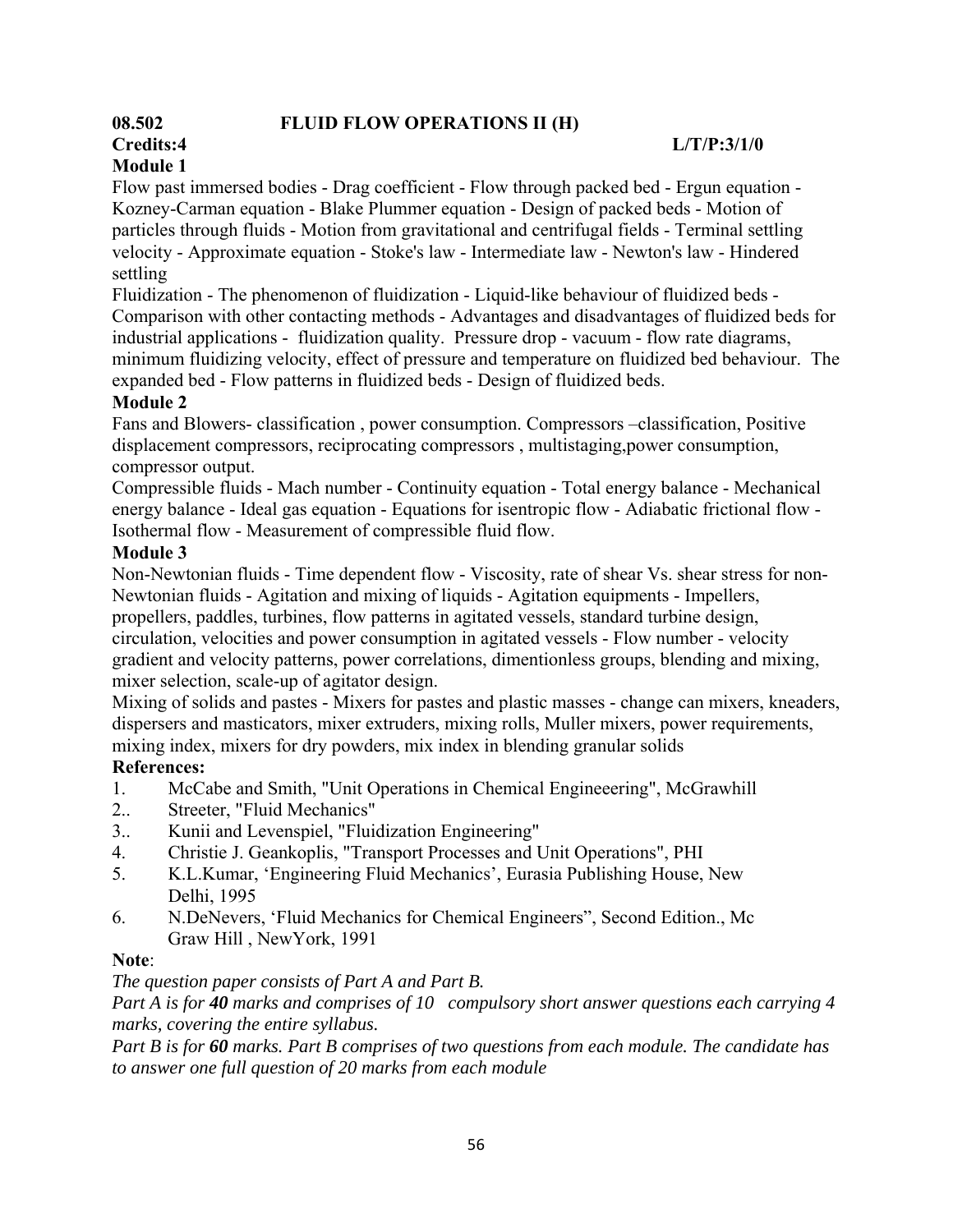#### **08.503 HEAT TRANSFER OPERATIONS – II (H) Credits:4 L/T/P:3/1/0**

#### **Module – 1**

Classification of heat exchangers: Classification according to transfer processes: Indirect-contact heat exchangers, direct-contact heat exchangers; Classification according to number of fluids; Classification according to surface compactness: gas-to-fluid exchangers, liquid-to-liquid and phase-change exchangers; Classification according to construction features: tubular heat exchangers, plate-type heat exchangers, extended surface heat exchangers, regenerators; Classification according to flow arrangements: single-pass exchangers, multi-pass exchangers; Classification according to heat transfer mechanisms.

Basic construction of a shell and tube heat exchanger with details of the various parts, concept of overall heat transfer coefficient- derivation of expression for LMTD and overall heat transfer coefficient, concept and types of fouling, fouling factors, determination of overall heat transfer coefficient with and without fouling. Heat exchanger analysis, concept of sizing and rating problems. Numerical problems on rating problems. Concept of logarithmic mean temperature difference and its correction factor, Heat exchanger analysis using LMTD method in parallel flow, counter flow exchanger, cross flow and multi-pass heat exchangers, Temperature - distance plots for different flow arrangements in single and multi-pass heat exchangers. Determination of area, length, number of tubes required for a given duty in different configurations using LMTD method of analysis.

Concept of Effectiveness- NTU method, definition of effectiveness, effectiveness NTU relations for single pass exchangers in counter-flow and parallel flow configurations, - development of equations for effectiveness for parallel and counter-flow configurations, Determination of area, length and number of tubes using Effectiveness- NTU method, use of effectiveness- NTU charts for design of various heat exchanger configurations, *(the students will be permitted to use the Effectiveness- NTU charts in the examination hall),* interpretations of effectiveness-NTU plots*.* Determination of individual heat transfer coefficients using Wilson's plot, Compact heat exchangers - heat transfer and flow characteristic for specific configurations. Double pipe heat exchangers: - construction, various steps for the design of double pipe heat exchangers. Thermal design of agitated vessels, empirical correlations for individual heat transfer coefficients. Construction of compact heat exchangers: Plate heat exchangers, design considerations of spiral heat exchangers. General selection guide lines for major heat exchangers types.

#### **Module – 11**

Boiling and Condensation: - Dimensionless parameters in boiling and condensation. Pool boiling - Boiling curve, hysteresis in the boiling curve, mechanism of nucleate boiling - modes of pool boiling, pool boiling correlations - Nucleate pool boiling - correlations - Yamagata et al correlation, Rohsenow correlation. Correlation for critical heat flux for nucleate pool boiling - Zuber correlation. Correlation for minimum heat flux - Zuber correlation. Correlations for film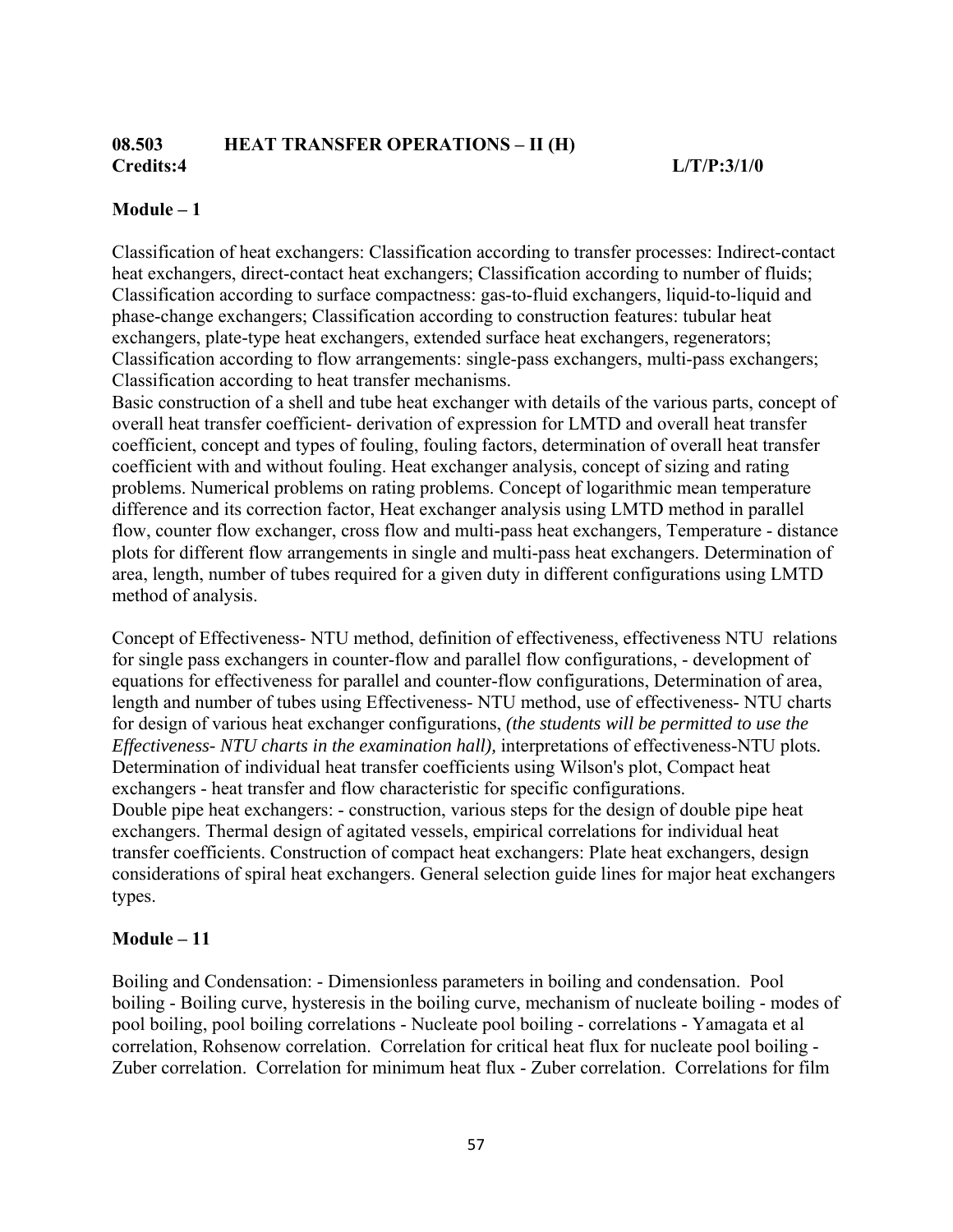pool boiling. Parametric effects on pool boiling, numerical problems. Forced convection boiling - Brief over view of external forced convection boiling and internal forced convection boiling.

Different types of boilers and their Classification based on different aspects, terms associated with boiler operation: circulation rate, equivalent evaporation, factor of evaporation, boiler efficiency, boiler capacity and blow down. Heat transfer characteristics in boiler operation and determination of heat transfer rate, parameters to be considered in boiler design. Numerical problems.

Condensation: Physical mechanisms, types of condensation, factors affecting condensation, Laminar film condensation on a vertical plate - detailed analysis by Nusselt to determine the heat transfer coefficient. Laminar film condensation on radial systems - condensation on spheres, horizontal tubes and for a vertical tier of horizontal tubes, condensation inside a horizontal tube, correlations, film condensation inside horizontal tubes. Drop wise condensation – correlations-Numerical problems. Comparison between drop-wise and film type condensation, promoters and inhibitors used in condensation. Effect of non- condensables on condensation. Turbulent film condensation.

Heat transfer augmentation: General study of various methods available heat transfer augmentation for heat transfer with and without change of phase, Detailed study of heat transfer augmentation using extended surfaces:- Different types of fins – Derivation of differential equation for the temperature profile in a fin of a general geometry for any boundary condition, derivation of expressions for the temperature profile and heat transfer rate along a rectangular fin for fin tip maintained at first, second and third type of boundary conditions, concept of fin effectiveness and fin efficiency with the expressions for their determination, numerical problems.

#### **Module - 111**

Evaporation: Principle of Evaporation, types of evaporators- their construction and operation:- Natural circulation evaporators, short tube vertical or calandria type evaporators, basket type vertical evaporators, long tube vertical evaporators, forced circulation evaporators, falling film evaporators, climbing or rising film evaporators, agitated thin film evaporators, the plate evaporator. Evaporator auxiliaries: - vacuum devices, steam traps and its variants, entrainment separators. Single effect and multiple effect evaporators, Performance of evaporators, capacity and economy of evaporators, factors affecting the performance of evaporators. Overall heat transfer coefficient, effect of liquid head and boiling point elevation. Material and energy balances for single effect evaporator and the calculations on single effect evaporator.

Multiple effect evaporators: temperature profile of liquids in the evaporator, enthalpy of solution, Different feeding arrangements in multiple effect evaporators – their merits and demerits. Multiple effect evaporator calculations. Evaporator selection considerations.

Vapour recompression evaporators- Mechanical and thermal recompression- Energy balance, numerical problems.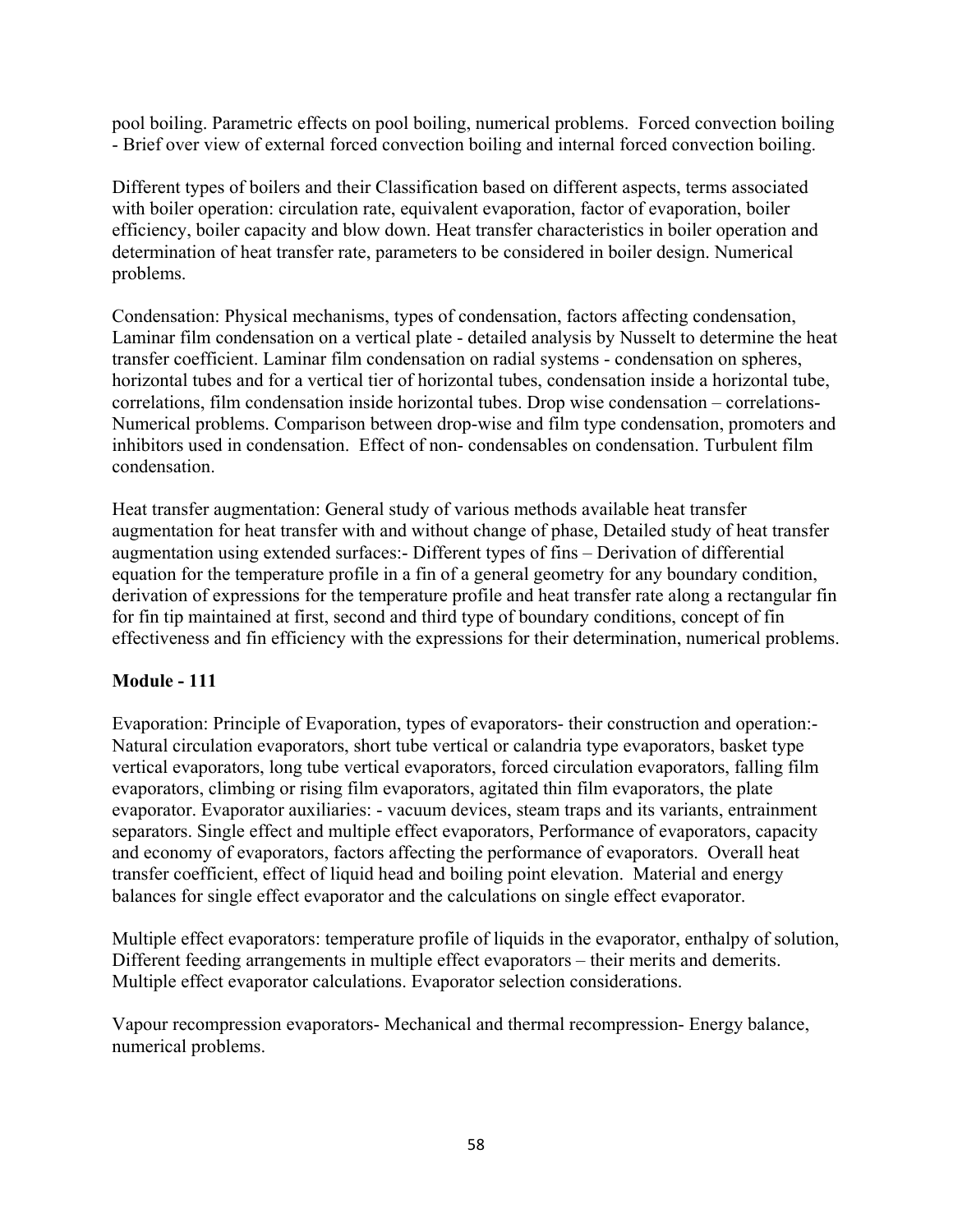#### **REFERENCE:**

- 1. **Ramesh K. Shah and Dušan P. Sekulic,** *Fundamentals of Heat Exchanger Design,*  John Wiley & Sons, Inc. 2003
- 2. **M.Necati. Ozizik**, *Heat transfer A basic Approach,* McGraw-Hill College (1985)
- 3. **Binay K. Dutta,** *Heat Transfer- Principles and Applications*, Prentice Hall of India.
- 4. **Geankopolis C J,** *Transport Processes and Separation Process Principles*, Prentice Hall of India,  $4<sup>th</sup>$  Edition, Eastern Economy Edition (2004)
- 5. **Holman J P,** *Heat Transfer*, McGraw Hill Book Co. (1992).
- 6. **Incropera F P and DeWitt D P,** *Introduction to Heat Transfer,* 2nd Ed John Wiley New York (1996).
- 7. **Kern D Q,** *Process Heat Transfer*, McGraw Hill Book Co. (1997).
- 8. **Coulson J M and Richardson J F,** *Chemical Engineering* Volume 1, Pergamon Press (1999).
- 9. **Kothandaraman C.P,** "*Heat and Mass Transfer Data Book*" New Age International, India

#### **Note to question paper setters:**

- *1. Reference No. 9 indicated in the group of references given below is allowed in the examination hall, which may be mentioned along with the directions to be provided on the facing sheet of the question paper*. *Steam tables are also permitted in the examination hall. No other charts, tables and codes are permitted in the Examination hall. Necessary relevant data shall be given along with the question paper by the question paper setter.*
- *2. The question paper consists of Part A and Part B. Part A is for 40 marks and comprises of 10 compulsory short answer questions each carrying 4 marks, covering the entire syllabus.*
- *3. Part B is for 60 marks. Part B comprises of two questions from each module. The candidate has to answer one full question of 20 marks from each module.*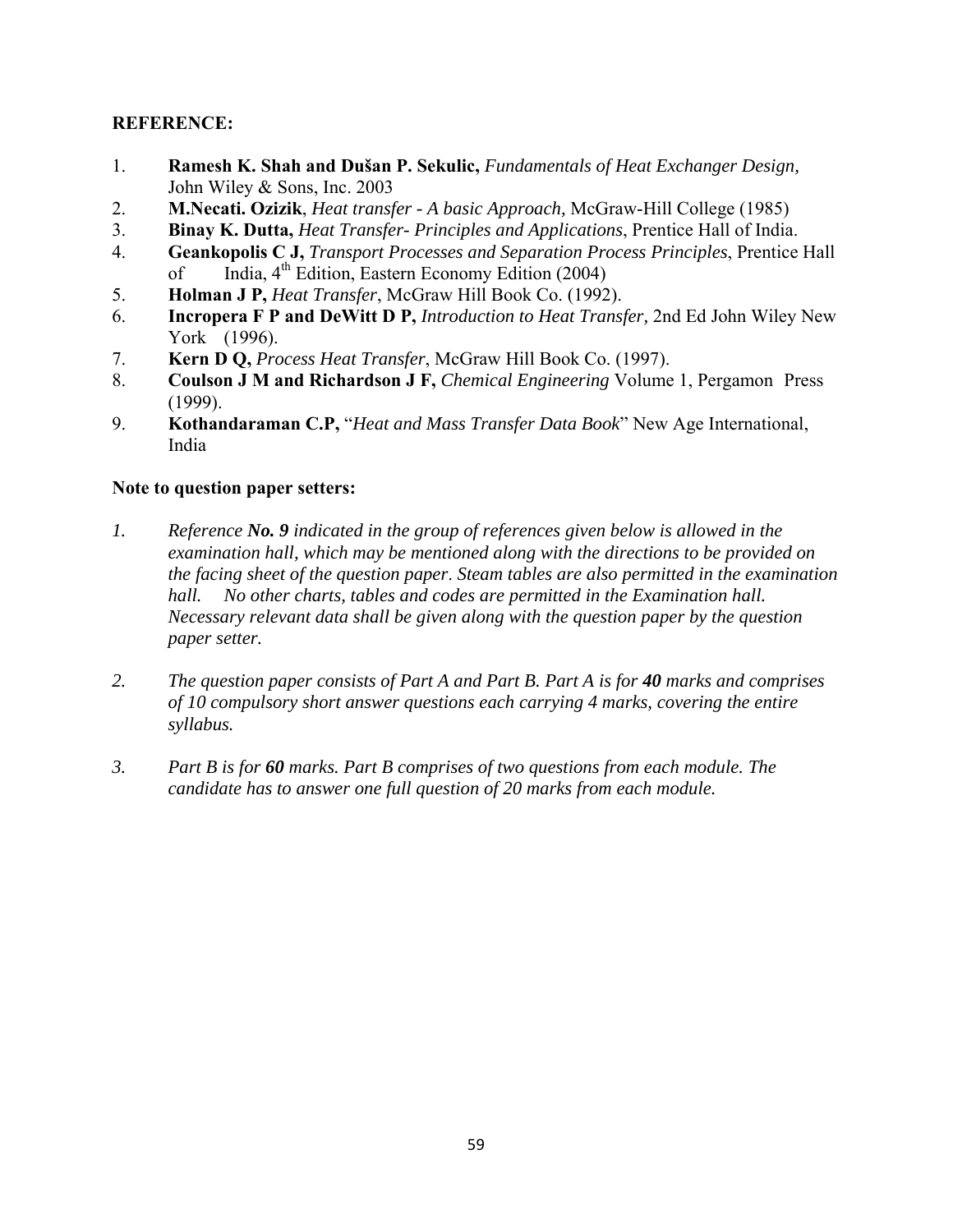### **08.504 INDUSTRIAL MANAGEMENT (H)**

#### **Credits:3 L/T/P:2/1/0**

### **Module I**

Evolution of Scientific Management and industrial Engineering. Functions of Management-Brief description of each function . System concept. Types of organization structures such as line, line and staff, functional, project and matrix organizations. Types of companies and their formation. Personal Management – Objectives and functions – Recruitment, Selection, Training and Induction concepts and Techniques.

Cost concept: Break even analysis (simple problems). Depreciation: Methods of calculating depreciation.

#### **Module II**

Facilities Planning- Factors to be considered in site selection, layout planning, plant layout, types of layout, systematic layout planning, computerized planning techniques.

Introduction to Material Handling Principles, equipments and their selection

Work study – methods study and Time measurement, Steps in method improvement – use of charts and diagrams. Performance rating and Methods- Types of allowances, computation of basic time and standard time. Wages and incentives -system of wage incentive plans. Job evaluation and Merit rating.

#### **Module III**

Fatigue and methods of eliminating fatigue- industrial relations - Industrial disputes- Settlement Machinery – collective bargaining – Trade unions- workers participation in management in Indian context.

Labour welfare and social security- Industrial safety – Methods and Techniques.

Production Planning and Control - functions and Objectives- job, batch, mass and continuous production – Inventory control- selective inventory control techniques. Definition of EOQ. Quality Engineering :– Quality Control- Quality Vs Cost concept, Control chart for variables and attributes- Introduction to Six Sigma- Introduction to ISO, Total Quality Management, Quality information system, Bench marking, Quality circles

Introduction to Marketing and its Environment- different concepts- marketing mix-product life cycle.

#### **References:**

- 1. M.A.Shahaf, "Management Accounting Principles & Practices",Vikas publications Pvt.
- 2. Grant and levenworth, "Statistical Quality Control", TMH .
- 3. Krafewsk. "Operations Management", Pearson Education 6<sup>th</sup> Edn.
- 4. "Introduction to Work Study"- ILO
- 5. Besterfield, "Total Quality management", Pearson Education
- 6. Richard L. Francis & John .A. White, "Facility Layout & Location", Prentice Hall
- 7. Kotler, "Marketing Management", Pearson Education.
- 8. Roger G. Schroedu, "Operations Management",Mc Graw Hill.
- 9. Monappa, "Industrial Relations", TMH.
- 10. Stephen P Robbins, David A. Deceyo," Fundamentals of Management", Pearson Education.

**Note:** Question Paper consists of Part A and Part B. Part A is for 40 marks and comprises of 10 compulsory short answer questions, each carrying 4marks, covering the entire syllabus. Part B is for 60 marks, comprises of two questions from each module. The candidate has to answer one full question of 20 marks from each module.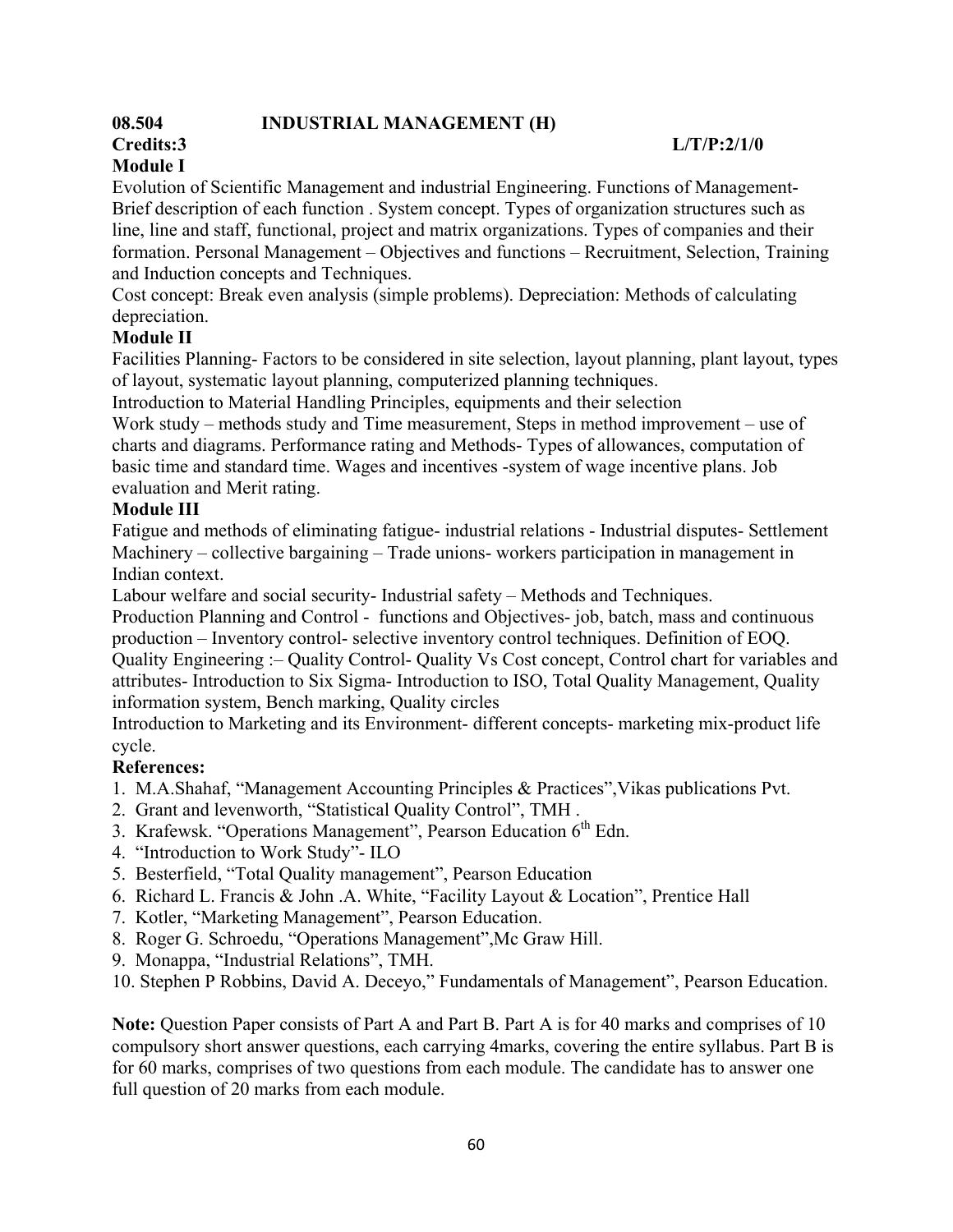#### **8.505 MASS TRANSFER OPERATIONS 1(H)**

**Credits:4 L/T/P:3/1/0** 

#### **MODULE 1**

Introduction to Mass Transfer and Diffusion - Molecular diffusion in liquids and gases -- Fick's Law for Molecular Diffusion - - Steady state diffusion under stagnant and laminar flow conditions - Pseudo steady state diffusion - Diffusion through a varying cross sectional area - Molecular diffusion in Biological solutions and gels -Diffusivity measurements and prediction multicomponent diffusion - Principles of Unsteady state and Convective Mass Transfer-Convective mass transfer coefficients - theories of diffusion in turbulent flow, mass, heat and momentum transfer analogies. Derivation of Mass Transfer coefficients in Laminar flow - Mass Transfer for flow inside pipes - Mass Transfer for flow outside solid surfaces - Diffusion of gases in porous solids and capillaries - Interface mass transfer, diffusion in solids. Equipment for gas-liquid operations, tray towers, ventury scrubbers, wetted wall towers, spray towers and spray chambers, baffle towers and packed columns.

Gas absorption : Absorption conditions of equilibrium between liquid and gas, The Henry's law - the mechanism of absorption and desorption between phases - Single stage Equilibrium contact - Counter current Multiple stage contact - Analytical Equations for Counter current stage contact (The Kremser Equations) - interphase mass transfer, liquid and gas side resistance. Design of absorbers - Liquid phase hold up - Pressure drop - Loading, flooding in packed towers. Absorption of one component, overall coefficients, dilute solution. Non-isothermal operations. Multicomponent absorption : Absorption with chemical reaction.

#### **MODULE 2**

Humidification : General theory, definition of absolute humidity- humid volume, humid-heat total enthalpy, adiabatic saturation temperature, wet-bulb temperature and psychrometric chart Enthalpy calculations involved in the following operations : Adiabatic humidification and dehumidification processes, cooling towers and related equipments, Evaluation of heat and mass transfer coefficients, Theory and calculations of Water cooling towers - Types of cooling equipments. Dehumdification - hot gas quenching towers - spray ponds .

#### **MODULE 3**

Drying : Equilibrium between a wet solid and drying air. Batch drying equipment, rate of drying curve, time of drying continous drying equipments, calculation of rate drying - Design of batch and continuous dryers.

Crystallisation : Factors governing nucleation and crystal growth rates, growth and properties of crystals, saturation, nucleation crystallisation rate and growth kinetics. Effect of impurities on crystal formation, effect of temperature on solubility, fractional crystallisation, caking of crystals, crystallisers batch crystallisers, tank crystallisers, evaporators. Use of vaccum continuous crystallisers, controlled growth of crystals, classification of equipments and typical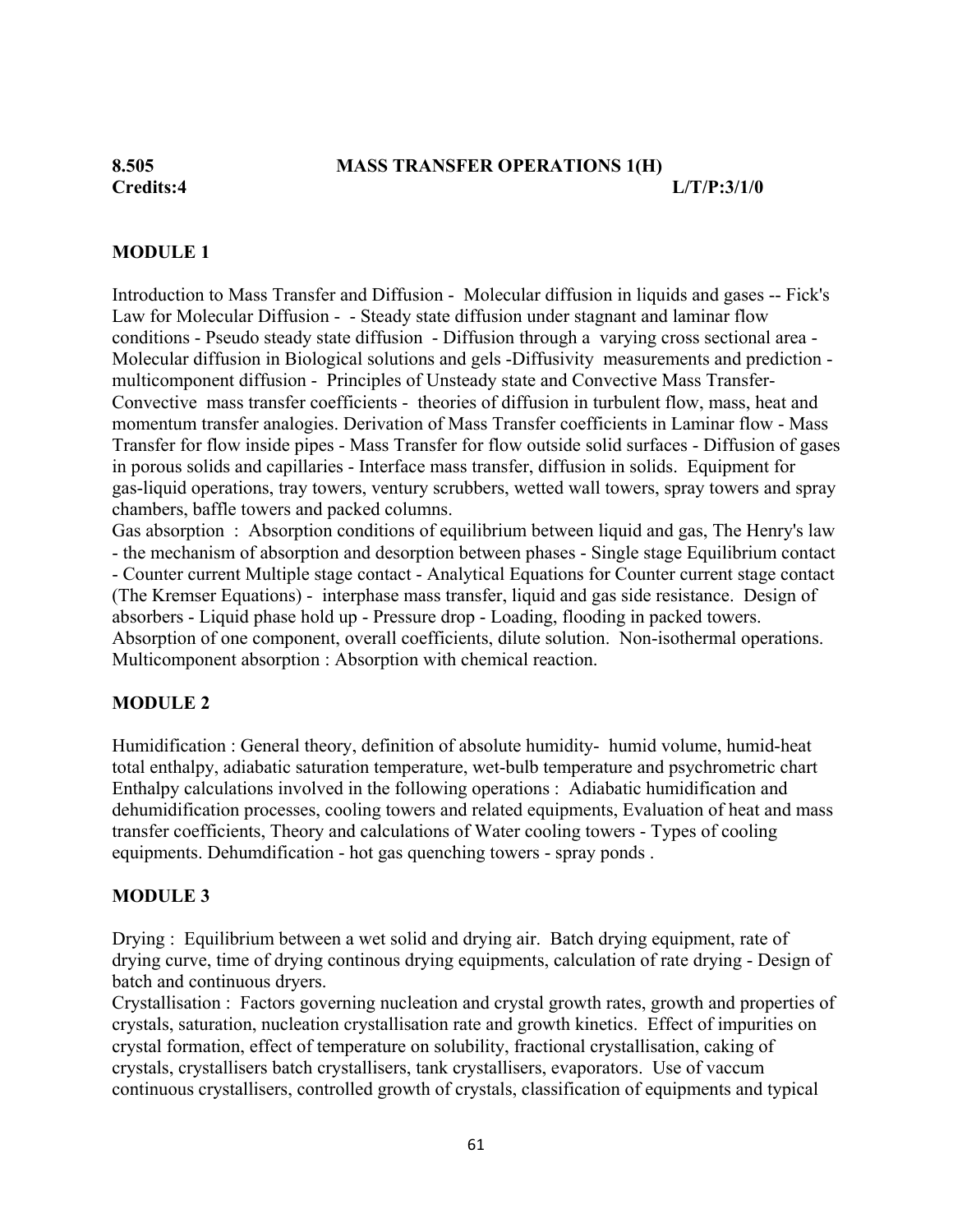crystallisers. Controlled growth of crystals. Principles of design of crystallisers. MSMPR crystallisers.

### **TEXT BOOK**

 **1.**Treybal R.E. "Mass Transfer Operations" 3rd Edn. MGK (1980)

#### **REFERENCES**

1. Coulson J.M. and Richardson J.F. 'Chemical Engineering' Vol.I, Eb.3.

2. McCabe W.L. and Smith J.C. 'Unit Operations of Chemical Engineering' Ed. 6, (MGK - 2001)

3. Coulson J.M. and Richardson J.F., 'Chemical Engineering' Vol 2., Unit Operations, Edn. 3., Permom Press (1978)

4. Philip C. Wankat," Equilibrium Stage Separations", Prentice Hall, 1989.

5. Foust A.S. Wsenzel, L.A. Clump, C.W.Naus, And Anderson, L.B. " Principles of Unit Operations ", 2<sup>nd</sup> Edn. Wiley, 1980.

#### **Note:**

The question paper consists of Part A and Part B. Part A is for 40 marks and comprises of 10 compulsory short answer questions each carrying 4 marks, covering the entire syllabus. Part B is for 60 marks. Part B comprises of two questions from each module. The candidate has to answer one full question of 20 marks from each module.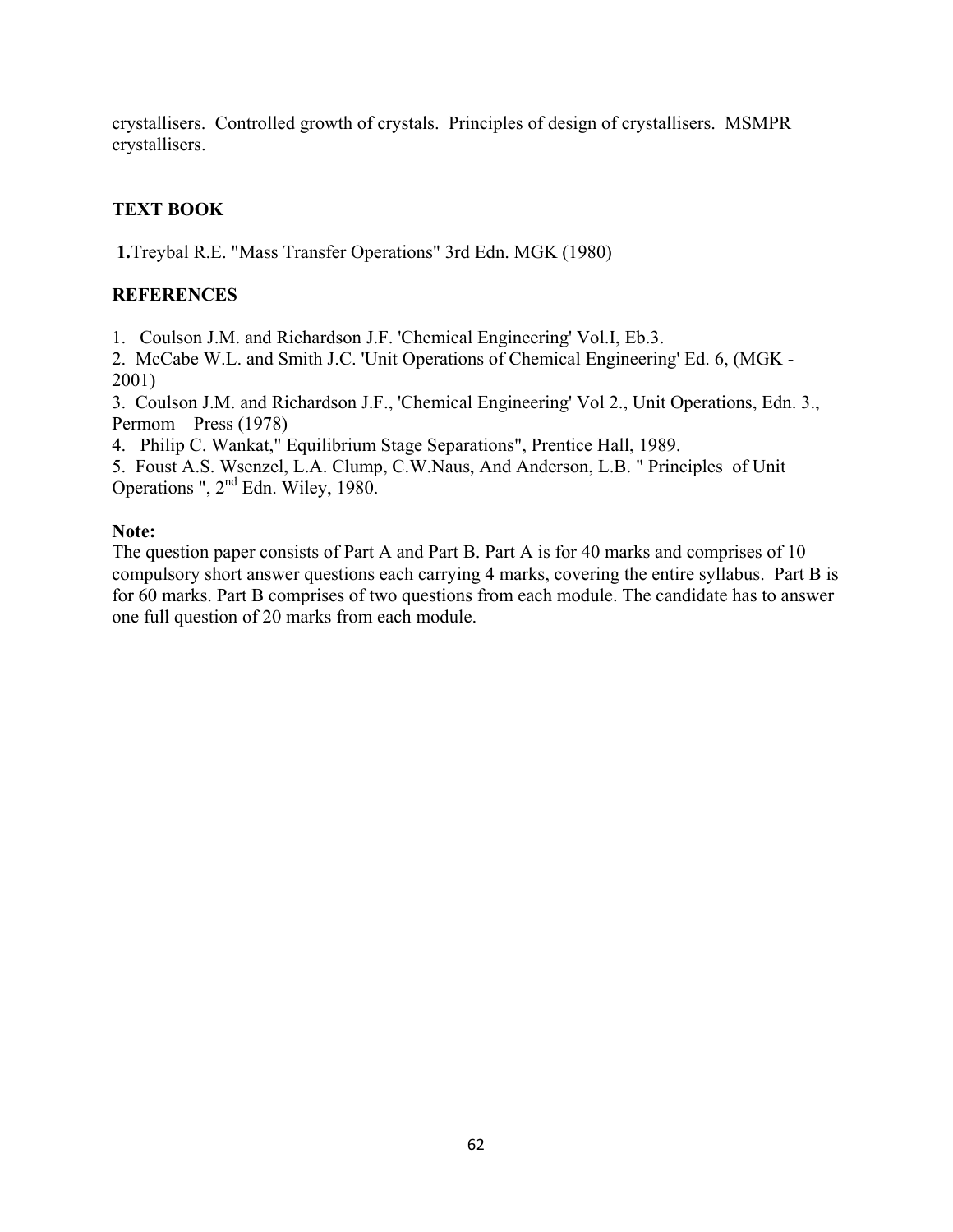### **08. 506 CHEMICAL ENGINEERING THERMODYNAMICS (H) Credits:4 L/T/P:3/1/0**

#### **Module 1**

Introduction and fundamental concepts; First law of thermodynamics- General statement of first law, first law of thermodynamics for cyclic processes, Internal energy, first law of thermodynamics for non-flow process, Enthalpy, First law of thermodynamics for flow process, Heat capacity. P-V-T relations of fluid, equations of state, principles of corresponding states, compressibility charts, Heat effects accompanying chemical reactions. Second law of thermodynamics- Limitations of first law, general statements of second law, Entropy, Carnot principle, calculations of entropy changes, Clausius inequality, mathematical statement of second law, entropy and irreversibility, Third law of thermodynamics. Applications of laws of thermodynamics-Flow processes, Refrigeration, Liquefaction processes, Steam power plant, I C Engines.

#### **Module 2.**

Thermodynamic properties of pure fluids- Reference properties, energy properties, derived properties, work function, Gibbs free energy, Relationships among thermodynamic properties: Maxwell's relations, Clapeyron equation, Entropy-heat capacity relationships, effect of temperature, pressure and volume on internal energy, enthalpy and entropy. Joule-Thomson coefficient, Gibbs-Helmholtz equation, Fugacity, Activity, Departure functions and generalized charts, Thermodynamic diagrams.

 Properties of solutions: Partial molar properties, Chemical potential, fugacity in solutions, Henry's Law and dilute solutions, Activity in solutions, Activity coefficients, Gibbs-Duhem equations, Property changes of mixing, Heat effects of mixing processes, Excess properties.

#### **Module 3**

Phase equilibria: Criteria of phase equilibrium, criterion of stability, phase equilibria in single component and multicomponent systems, phase rule for non reacting systems, Duhem's theorem, vapour-liquid equilibria, phase diagram for binary solutions, vapour-liquid equilibria in ideal solutions, Non- ideal solutions, Azeotropes, vapour-liquid equilibria at low pressures, Activity coefficient equations- Wohl's three-suffix equations, Margules equation, van Laar equation; Consistency tests for VLE data. Calculation of activity coefficients using Gibbs-Duhem equation, VLE for systems of limited miscibility. Liquid-liquid equilibrium diagrams-Binary Liquid-liquid equilibrium, Ternary Liquid-liquid equilibrium diagrams. Chemical reaction equilibria: Criteria of chemical reaction equilibrium, equilibrium constant, equilibrium constant and standard free energy change, evaluation of equilibrium constant and its dependence on temperature, effect of pressure on equilibrium constant. Liquid phase reactions, Heterogeneous reaction equilibria, Simultaneous reactions, Phase rule for reacting systems.

#### **Text Books:**

- 1. Smith J. M and H. C. Van Ness, "Introduction to Chemical Engineering Thermodynamics", McGraw Hill,
- 2. K V Narayanan, "A Textbook of Chemical Engineering Thermodynamics", PHI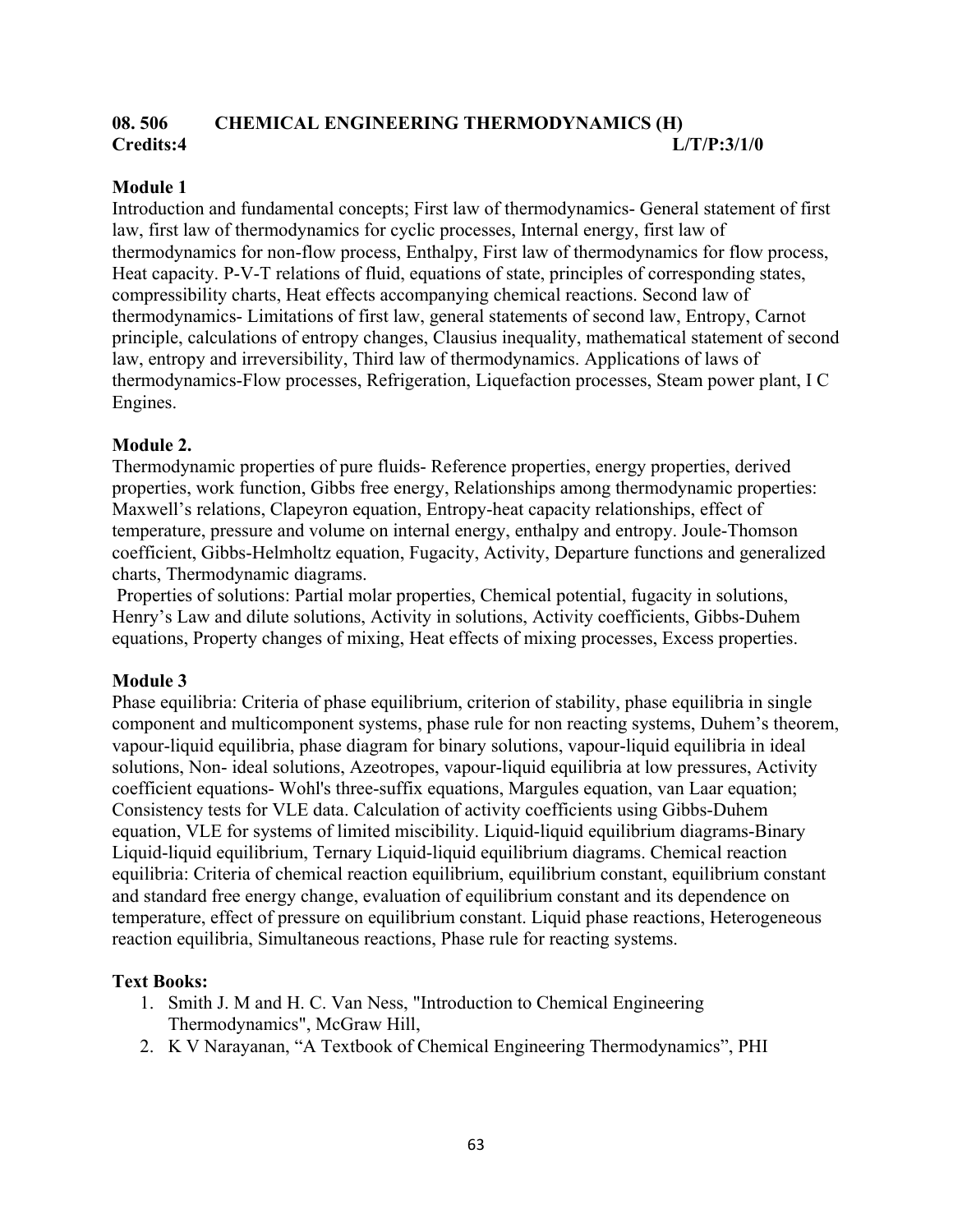#### **Reference Books:**

- 1. Barnett F. Dodge, " Chemical Engineering Thermodynamics,
- 2. Abbott and Van Ness, "Schaums Outline of Theory and Problems of Thermodynamics"
- 3. Weber H. C and Meissner H. P, "Thermodynamics for Chemical Engineers"

#### **Note**

The question paper consists of Part A and Part B.

Part A is for 40 marks and comprises of 10 compulsory short answer questions each carrying 4 marks, covering the entire syllabus.

Part B is for 60 marks. Part B comprises of two questions from each module. The candidate has to answer one full question of 20 marks from each module.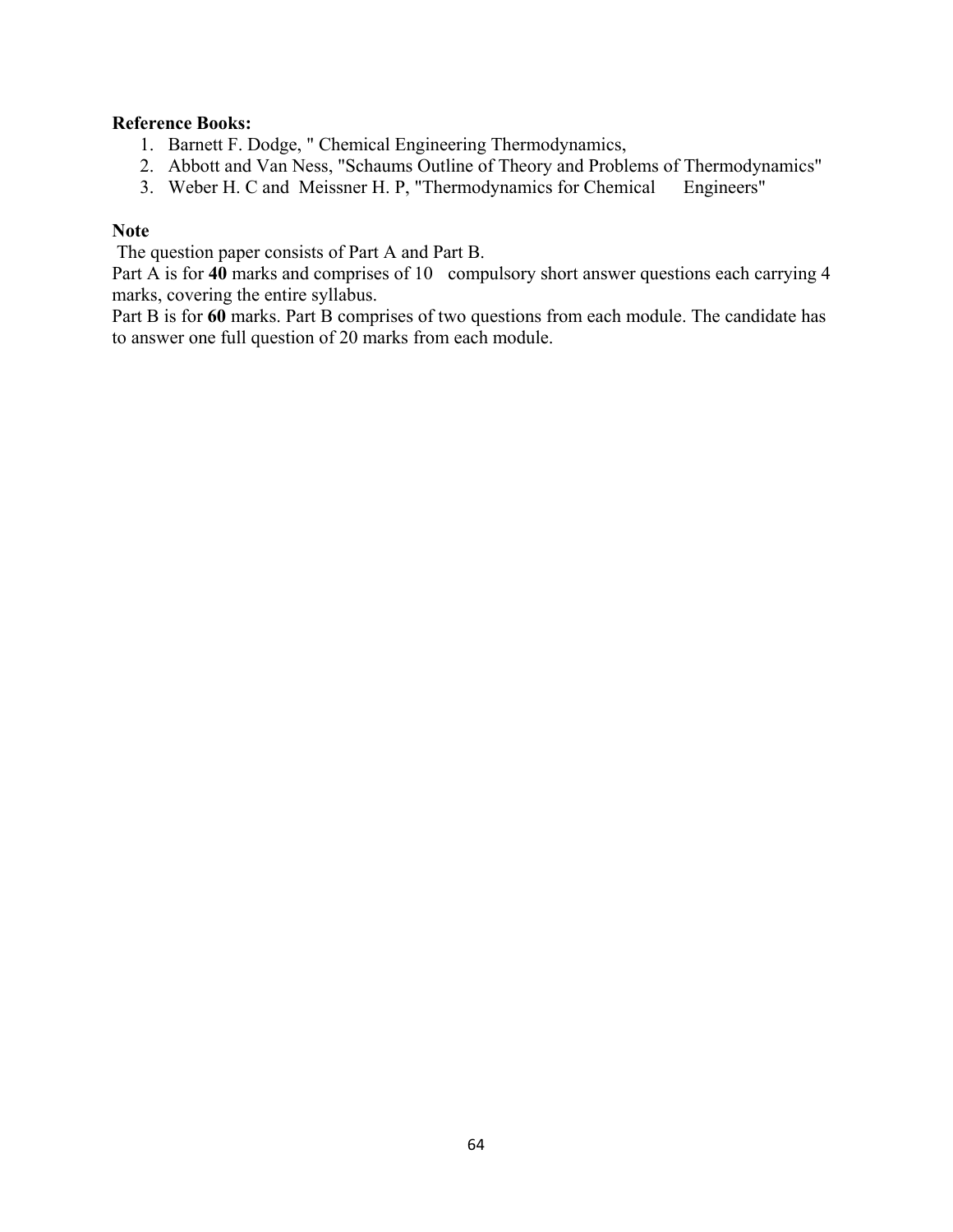#### **08.507 Particle Technology And Mineral Processing lab** (H)

#### **Credits:3 L/T/P:0/0/3**

Particle size analysis: Sieving, hydrometer analysis, pipette method, decantation and elutriation. Screening: Study of industrial screening equipments, determination of effectiveness of screens. Mineral Benefication: Study of equipments - mineral jig - Wilfley table

Size reduction: determination of Rittinger number using drop weight crusher, verification of laws of crushing - study of industrial equipment - ball mill - jaw crusher - hammer mill Sedimentation: Batch sedimentation test, design of continuous thickners from batch sedimentation test data.

Study of industrial equipments for classification, centrifugal filtration, centrifuging and solids transportation

Filtration: Determination of rate of filtration curve for constant pressure filtration and determination of specific cake resistance.

Free settling: verification of stoke's law.

Cyclone separator: Determination of efficiency of separation

Flotation: Determination of efficiency of separation and optimum concentration of additives.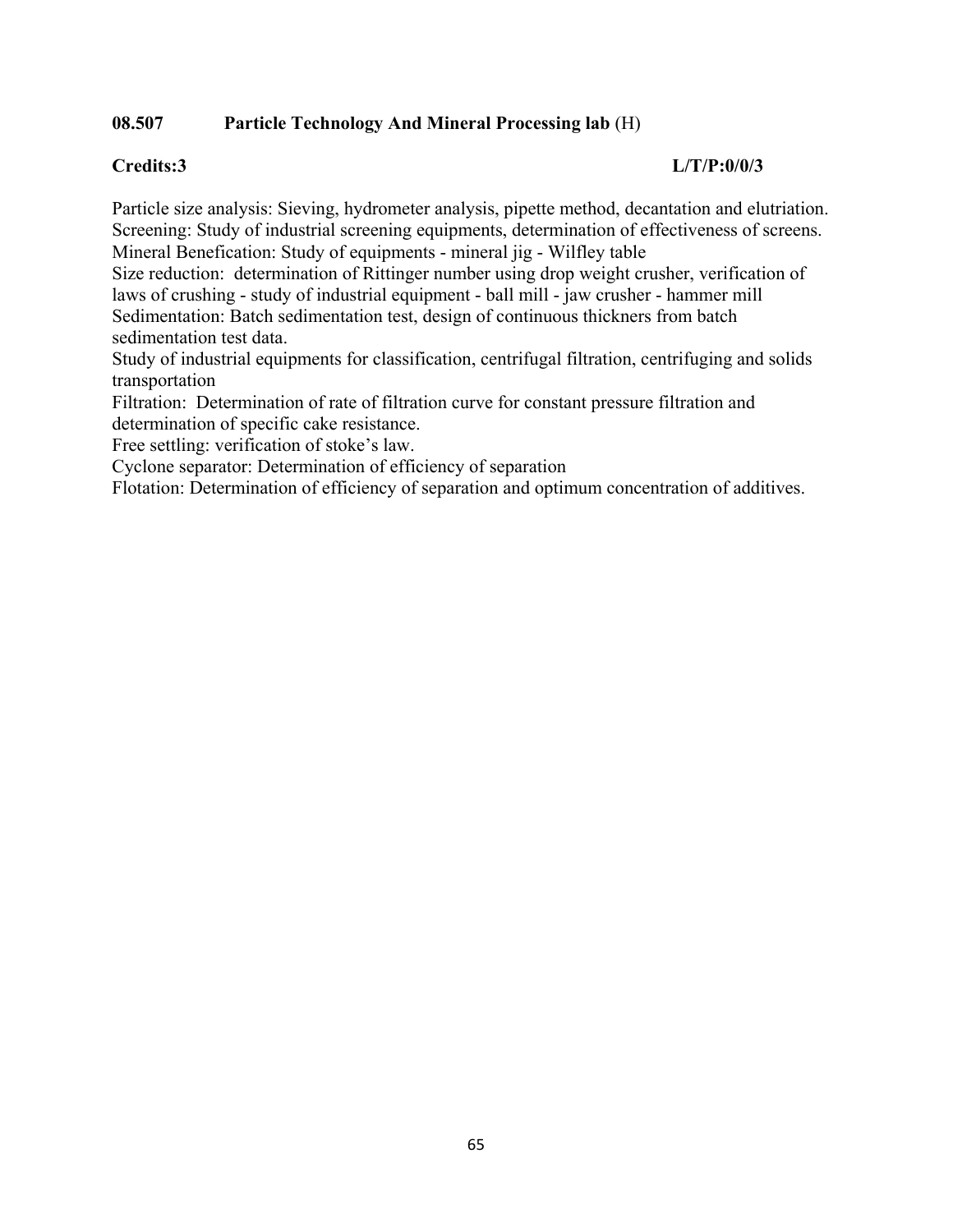#### **08.508 FLUID MECHANICS LAB (H)**

#### **Credits:3 L/T/P:0/0/3**

Study of Plumbing tools, pipe fittings, valves, gauges and meters Measurement of flow using notch and weirs Measurement of flow using orifices and mouth pieces under constant and varying heads Calibration of flow meters Reynold's experiment Determination Losses in pipes and fittings Determination of Darcy's coefficient Determination of equivalent length Determination of velocity profile using pitot tube Study and experiments on reciprocating pumps and centrifugal pumps Study and experiments on centrifugal pumps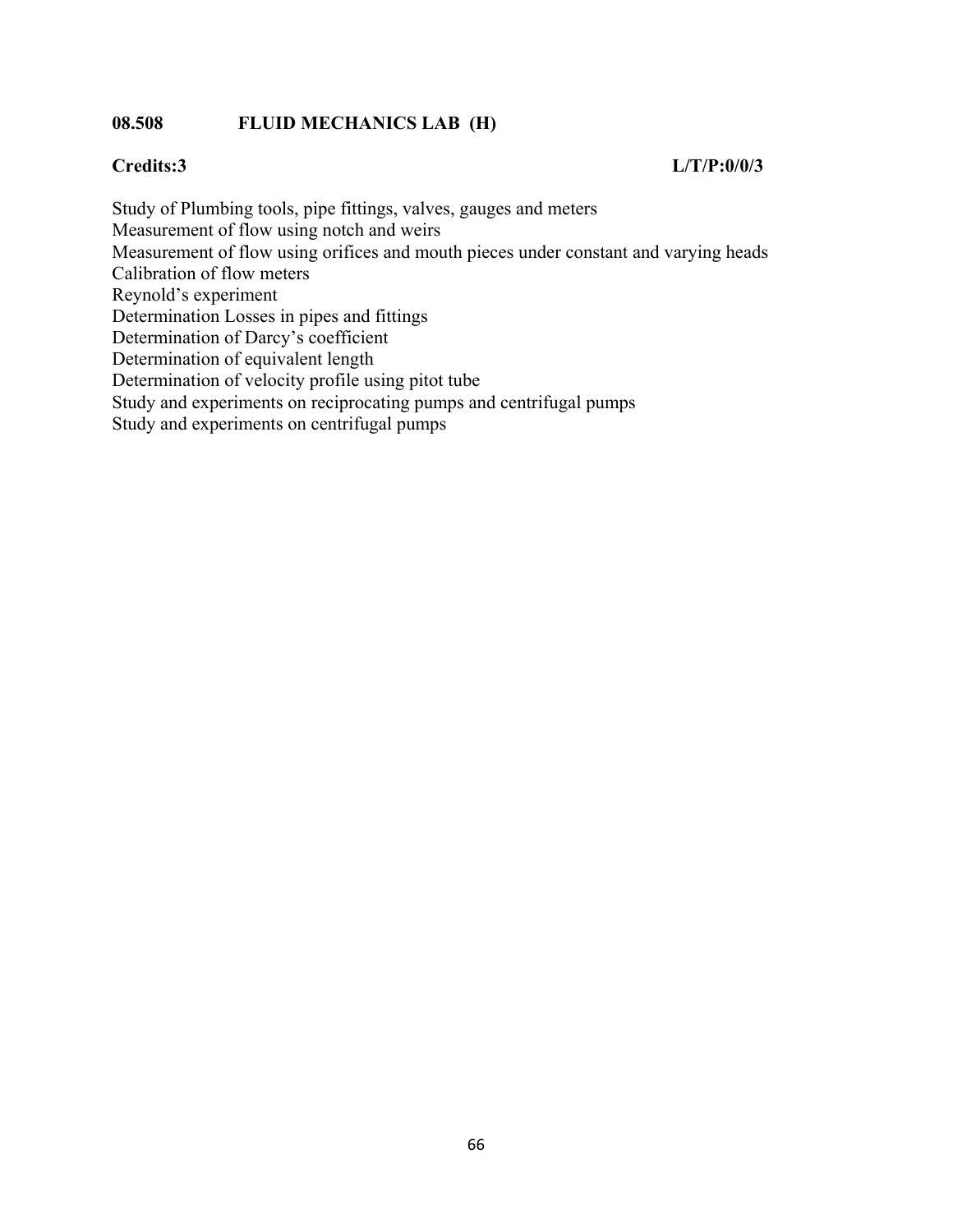#### **08.601 MASS TRANSFER OPERATIONS II (H)**

## **MODULE 1**

#### Basic concepts of Distillation: Vapour - Liquid equilibrium pressure - temperature concentration - phase diagram - isothermal and isobaric equilibrium - Relative Volatility - Raoult's law - ideal solutions deviations from ideality - Minimum and maximum boiling azeotropes - Partially miscible liquids distillation - Insoluble liquids( Steam distillation) - Enthalpy - concentration diagrams - Treatment of multicomponent systems-Different distillation Methods : Flash Vapourisation of binary mixture - Simple distillation of binary mixtures - Vacuum distillation - Continuous rectification methods - brief discussion on general characteristics of tray and packed tower - Azeotropic and extractive distillation, low pressure distillation and molecular distillation.

Multistage Tray tower Design : Material and enthalpy balance of a fractionator - Ponchon and Savarit and McCabe - Thiele Method -Enriching section with total condenser and reflux below the bubble point - partial condenser - Stripping section. Complete fractionation- Feed below bubble point - Feed tray location - Effects of reflux ratio - total reflux - minimum reflux - Optimum reflux. Reboiler arrangements - use of open steam - Use of multiple feeds - efect of heat loss - Introduction of feed and its influence on operating lines - q-lines and location of tray - Fractionation of azeotropic and partially miscible binary mixtures - Tray efficiencies. Continuous Contact Equipment: Concepts of transfer units - HTU and NTU - and height of the enriching section and stripping section - Graphical methods.

#### **MODULE 2**

Description of liquid extraction - terminologies - application of ternary liquid equilibrium representation in equilateral triangular co-ordinate of different type systems - Effect of temperature - Representation of ternary equilibrium data in rectangular co-ordinates on total and solvent free bases, equilibria of multicomponent systems - Criteria for selection of solvent. Design of stage wise extractors : Mixers -settlers - Sieve tray tower single - stage extraction graphical method of determining composition, flow rates. Multistage crosscurrent extraction with practically miscible and immiscible solvents, graphical method of determining number of stages. Continuous countercurrent multistage extraction - graphical method of determining number of stages - composition and minimum solvent on total and solvent free basis - Counter current extraction with insoluble solvents - continuous counter current extraction with reflux - Graphical solution in total and solvent free basis - total reflux minimum reflux ratio. Constructional & hydrodynamic aspects of stagewise extractors - Design of differential continuous contact extractors. Common characteristics of differential extractors. Types of extractors and their brief description - Design of differential contact tower extractors - Two resistance theory - Overall transfer Coefficient and corresponding HTU and NTU for insoluble liquids and dilute solutions - Hydro dynamics of differential contact extractors selection of extractors.

Solid Liquid Extraction: Description of leaching operations and technologies - Applications of leaching - Preparation of solid - Methods of Operation and classification of equipment - Solid - Liquid Equilibrium in leaching - methods of representation on total and inert free basis - Counter current leaching - material balance and graphical solution.

#### **Credits:4 L/T/P:3/1/0**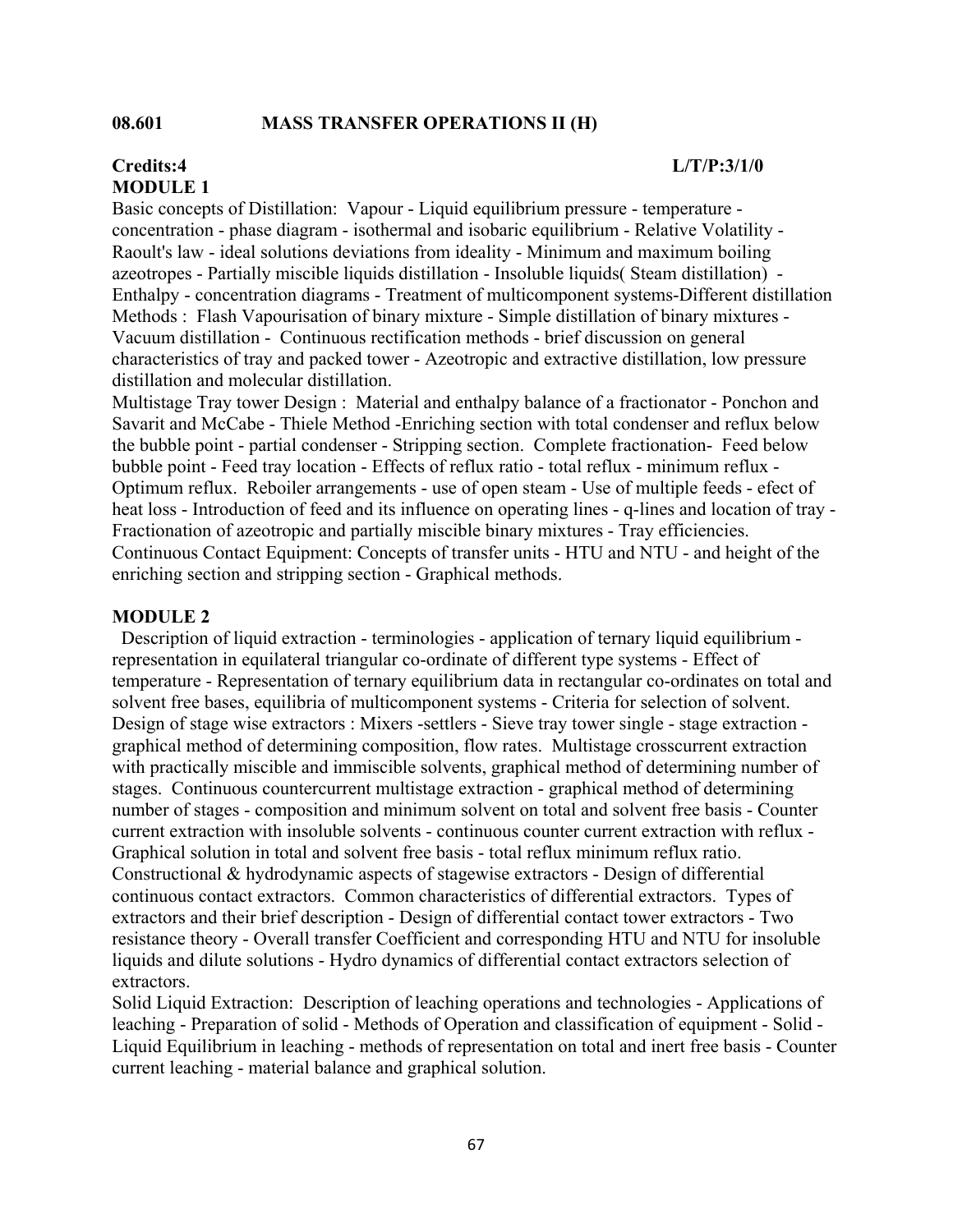#### **MODULE 3**

Description of adsorption processes and their application - Types of adsorption - nature of adsorbents - adsorption equilibria - adsorption hysterisis - Isotherms for adsorption of single components and mixtures - Effect of temperature and pressure - Freundlich equation. Stagewise adsorption : Contact filtration of liquids - single and multistage crosscurrent adsorption - Multistage Countercurrent adsorption - Agitated vessels for solid - liquid adsorption - Multi stage fluidised bed adsorber for recovery of Vapour - Continuous Contact Adsorption : Steady state moving bed adsorber - Countercurrent adsorption of one component - Adsorption of two components - Unsteady state fixed bed adsorber - adsorption wave - break through curves and rates of adsorption.

Ion Exchange : Principles of ion exchange techniques and application - Ion exchange Equilibira - Rate of ion exchange. Modern separation Techniques - Membrane separation process - solid and liquid memberance separation process solid and liquid membranes - concept dialysis and electrodialysiss - Continuous dialyser - concept of diffusion and permeation - Concept of osmosis and reverse osmosis - Industrial application and design aspects.

#### **TEXT BOOK :**

1. Treybal R.E, " Mass Transfer Operations."

#### **REFERENCE BOOKS :**

1. Coulson J.M. and Richardson, F.F. "Chemical Engineering, Vol.I fluid Fluid, heat transfer, and Mass transfer Ed.3, Pergamon Press.

2. Coulson J.M. and Richardson, J.F. "Chemical Engineering, Vol.2 Unit Operations, Ed.3, Pergamon Press (1978).

3. Mc Cabe, W.L. and Smith J.C., "Unit Operations of Chemical Engineering" MGK.

- 4. Sherwood, T.K.P, R.L. and Walke, C.R., "Mass Transfer".
- 5. King C.J. "Separation Processes".
- 6. Coulson J.M. and Richardson J.F. "Chemical Engineering Volume I"

7. Coulson J.M. and Richardson J.R. "and Chemical Engineering Volume V solutions to the problem in Chemical Engineering Vol. II".

- 8. Marcel Mulder, "Basic Principles of Membrane Technology", ISBN 978 81- 8128-683
- 9. A . Suryanarayana, "Mass Transfer Operations".
- 10. Anantharaman & Sheriffa Begum, "Elements of Mass Transfer Part 1"
- 11. Principles of Mass Transfer Kal Renganathan Sharma
- 12. Mass Transfer 1 and II by K.A.Gavhane Nirali Prakashan

**Note:** Question Paper consists of Part A and Part B. Part A is for 40 marks and comprises of 10 compulsory short answer questions, each carrying 4marks, covering the entire syllabus. Part B is for 60 marks, comprises of two questions from each module. The candidate has to answer one full question of 20 marks from each module.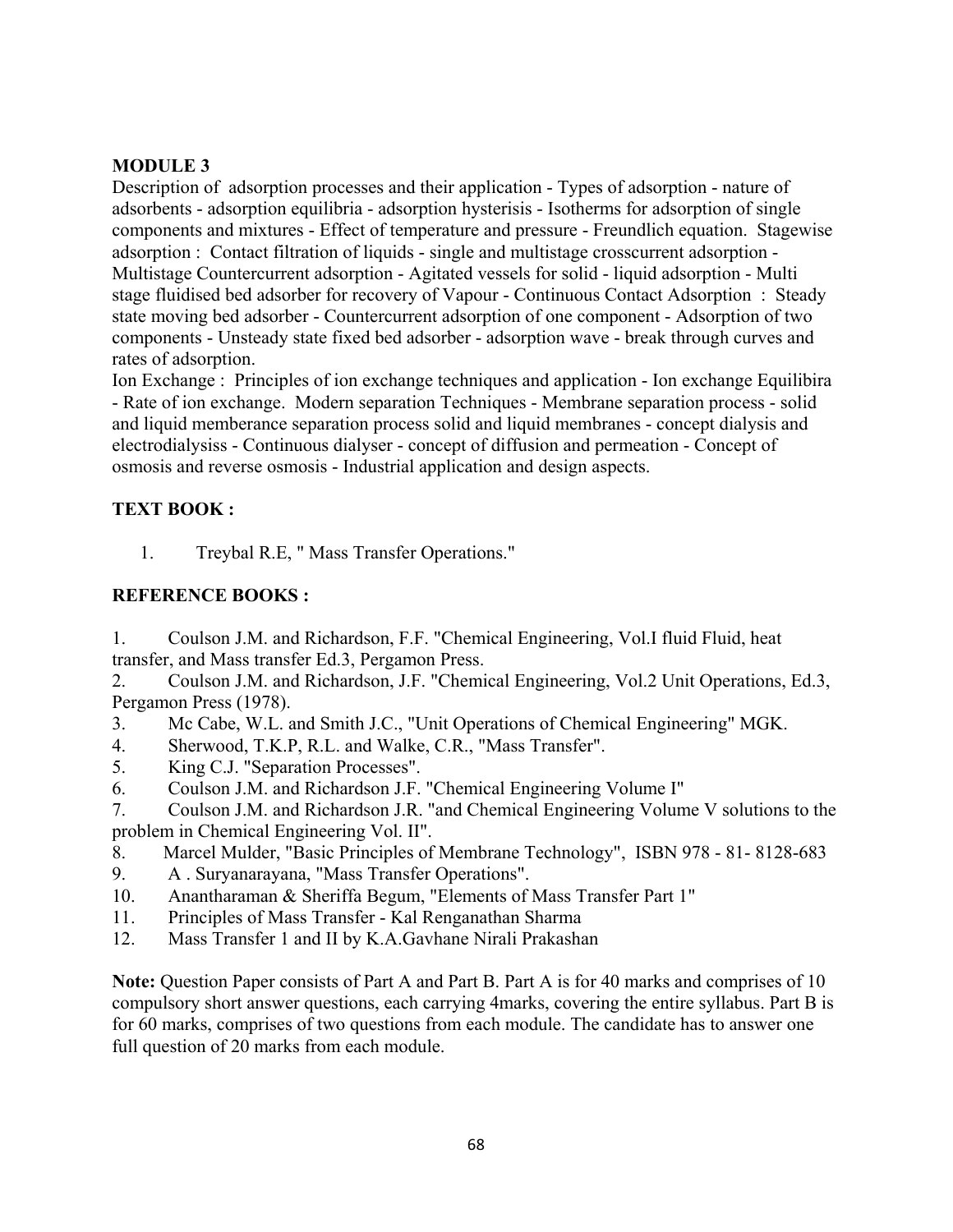#### **08. 602 CHEMICAL REACTION ENGINEERING I (H)**

#### **Credits:4 L/T/P:3/1/0**

### **Module I**

An overview of chemical reaction engineering. Brief outline of reactor design procedure and types of industrial reactors.

Basic concepts of chemical kinetics. Classification of chemical reactions with examples. Rate equations, rate constant, temperature dependency- Arrhenius law, collision theory, transition state theory, comparisons and predictions.

Concentration dependency-non-elementary homogeneous reactions:

Active intermediates, pseudo steady state hypothesis (PSSH), searching for a mechanism, General considerations, hydrogen bromide reaction, polymerisation - steps in free radical polymerisation . Other examples of non-elementary reactions.

#### **Module II**

Analysis of rate equations –Interpretation of batch reactor data: integral and differential method of rate analysis.

Integral method; irreversible first order ,second order and third order type reactions, zero order reactions, reversible first and second order reactions, autocatalytic reactions. Variable volume batch reactor.

Differential method of rate analysis, method of half lives, method of initial rates, least square analysis, linearisation of rate laws.

Evaluation of laboratory reactors, Integral (fixed bed) reactor, stirred batch reactor, stirred contained solid reactor (SCSR), Differential reactors: Continuous stirred tank reactor (CSTR), Laminar flow reactor, stirred through transport reactor, recirculating transport reactor.

#### **Module III**

Ideal reactors, concept of ideality, design equations for batch, tubular and stirred tank reactors. Space time and space velocity, steady state mixed flow, plug flow and laminar flow reactors. Multiple reactor systems, Plug flow reactor in series and parallel, equal sized mixed reactors in series, mixed flow reactors of different sizes in series, determination of the best system for a given conversion. Advantages and limitations of series combinations.

Recycle reactors, optimum recycle ratio, plug flow and mixed flow reactors for an autocatalytic reaction.

Reactor Scale-up.

Design for multiple reactions: Reactions in parallel, contacting patterns for reactions in parallel, quantitative treatment of product distribution and reactor size for reactions in parallel and series, kinetics of series parallel reaction.

Pressure drop in reactors, accounting the pressure drop in the rate law, flow through a packed bed, pressure drop in pipes, simultaneous reactions and separations, Reactive distillation, membrane reactors, inert membrane reactor.

Enzymatic reaction fundamentals, Michaelis - Menten kinetics, batch reactor calculations for enzymatic reactions. Bioreactors-cell growth kinetics- Monod equation- batch and chemostat models.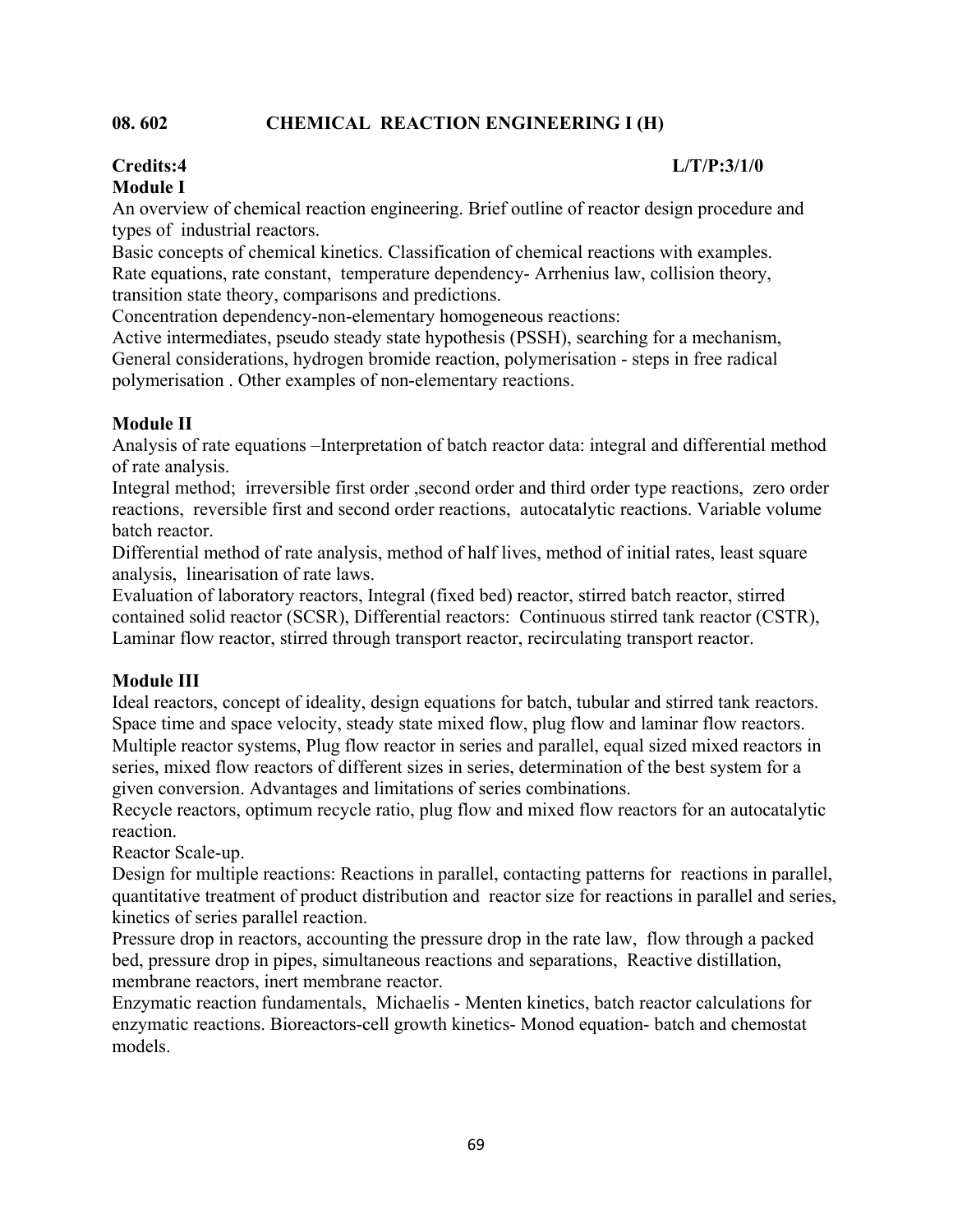#### **TEXT BOOKS :**

- 1. Levenspiel Octave , "Chemical Reaction Engineering", John Wiley & Son's.
- 2. H, Scott Fogler, "Elements of Chemical Reaction Engineering", Prentice Hall of India
- 3. Smith J.M, "Chemical Engineering Kinetics," Mc Graw Hill.

#### **Note**

*The question paper consists of Part A and Part B. Part A is for 40 marks. Part A consists of* **10**  *compulsory short answer questions each carrying 4 marks covering the entire syllabus. Part B is for 60 marks. There will be two questions from each module. The candidate has to answer one question of 20 marks from each module.* 

*Note: No charts, tables, codes are permitted in the Examination hall if necessary relevant data is given along with the question paper by the question paper setter.*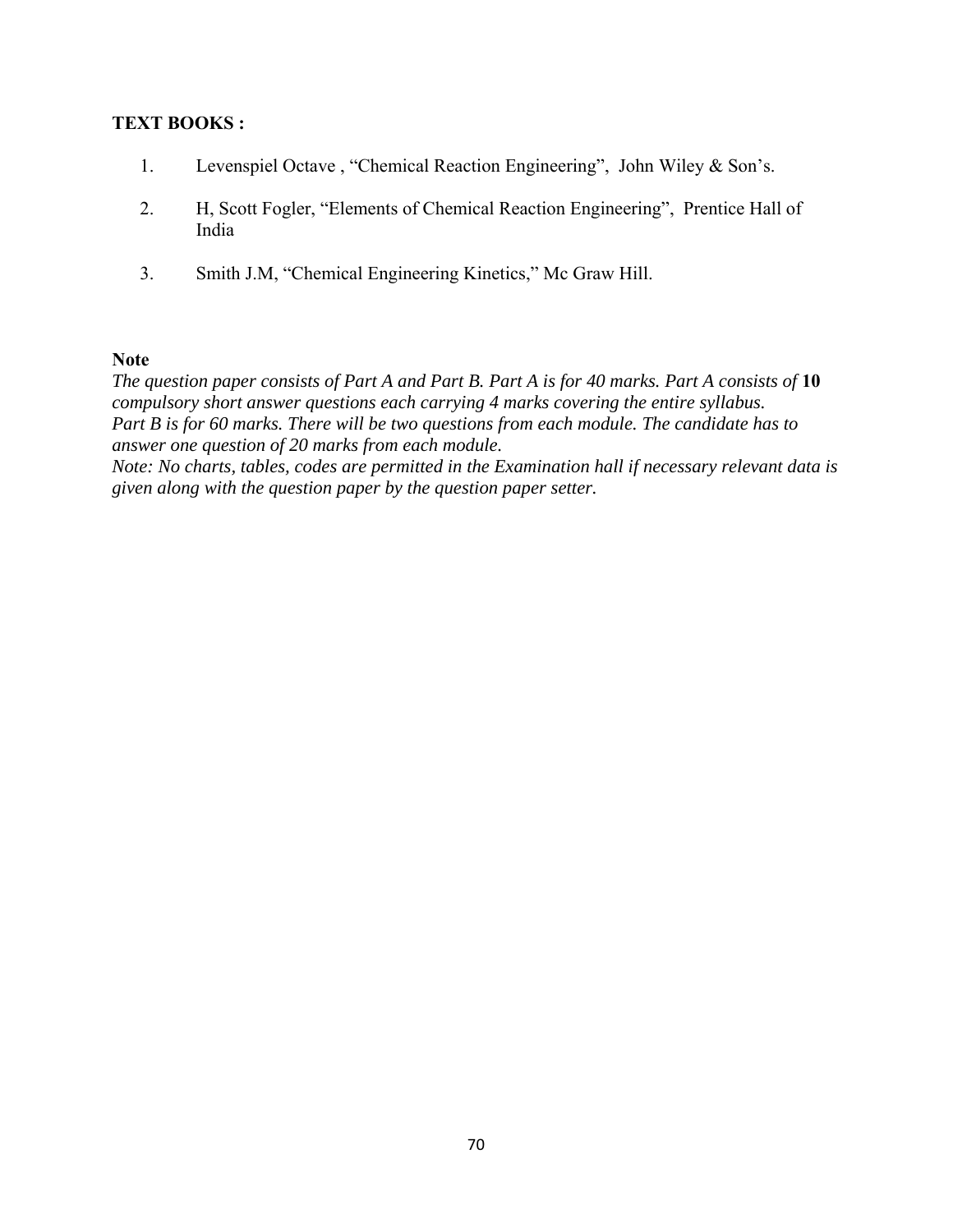#### **08.603 CHEMICAL TECHNOLOGY I**

#### **Module1**

Introduction to Chemical Technology, Sectors of Chemical Industry, Overview of Indian Chemical Industry. *Industrial gases:* manufacture, properties and uses of hydrogen, oxygen, nitrogen, carbon dioxide, carbon monoxide, acetylene, hydrogen and rare gases. *Industrial acids:*  Hydrochloric acid - manufacture by synthesis process, manufacture of sulphur from fuel gases, sulphuric acid manufacture by DCDA and single absorption processes, lead chamber process, sulphuric acid concentration, nitric acid manufacture from ammonia, phosphate ore beneficiation, phosphoric acid manufacture by wet process and electric furnace process. *Fertilizers:* Ammonia manufacture, manufacture of urea by once through process and total recycle process, ammonium sulphate manufacture from coke-oven gas and by direct neutralisation. *Manufacture of nitrogenous fertilizers -* ammonium chloride, ammonium sulphate, ammonium nitrate, ammonium phosphate, calcium ammonium nitrate, barium nitrate, nitro chalk and urea. P*hosphatic fertiizers -* super phosphates. P*otassium fertilizers:-*, basic slag, potassium chloride, potassium sulphate. *Compound and complex fertilizers:-* MAP and DAP, urea ammonium phosphate, ammonium phosphate sulphate, nitro phosphates, NPK fertilizers. *Other fertilizers:* Mixtures and granulated products, fluid fertilizers, controlled release fertilizers. Secondary nutrients and micro-nutrients.

#### **Module II**

*Marine chemicals:* Manufacture of sodium chloride, sodium sulphate, sodium silicate, byproducts of salt industry, recovery from bitterns, bromine manufacture. *Soda ash:* Manufacture by Solvay process and modified Solvay process. *Chlorine and caustic soda:* Manufacture by electrolytic process - Diaphragm cells, membrane cells, mercury cells. Purification of caustic soda and chlorine. *Electrothermal products:* Manufacture, properties and uses of graphite, fused alumina, silicon carbide, carbon disulphide. *Cements: R*aw materials, proportioning and manufacture of ordinary portland cement, dry, semi-dry and wet processes, Puzzolona Portland cement and other types of cements. Testing of cement. *Glasses:* Types, raw materials and methods of manufacture. *Ceramics:* Types, raw materials, processing methods drying and firing of ceramic wares. *Refractories:* classification, manufacture and testing of refractories.

#### **Module III**

*Oils, fats and waxes:-*Manufacture of Vanaspati*, Edible and essential oils:* raw materials, manufacture, expelling methods, solvent extraction and refining. *Soaps and detergents:* Soap manufacture by fat splitting – byproduct glycerine and its purification - detergents - anionic and non-ionic - manufacture of alkyl-benzene sulphonates. *Pulp and paper:* Manufacture of pulp, mechanical and semi-mechanical and chemical methods - bleaching - paper making, recovery of chemicals from spent liquor, by-products and their uses. *Perfumes, flavours and cosmetics. Organic surface coatings* - raw materials, formation and manufacture of paints, varnishes,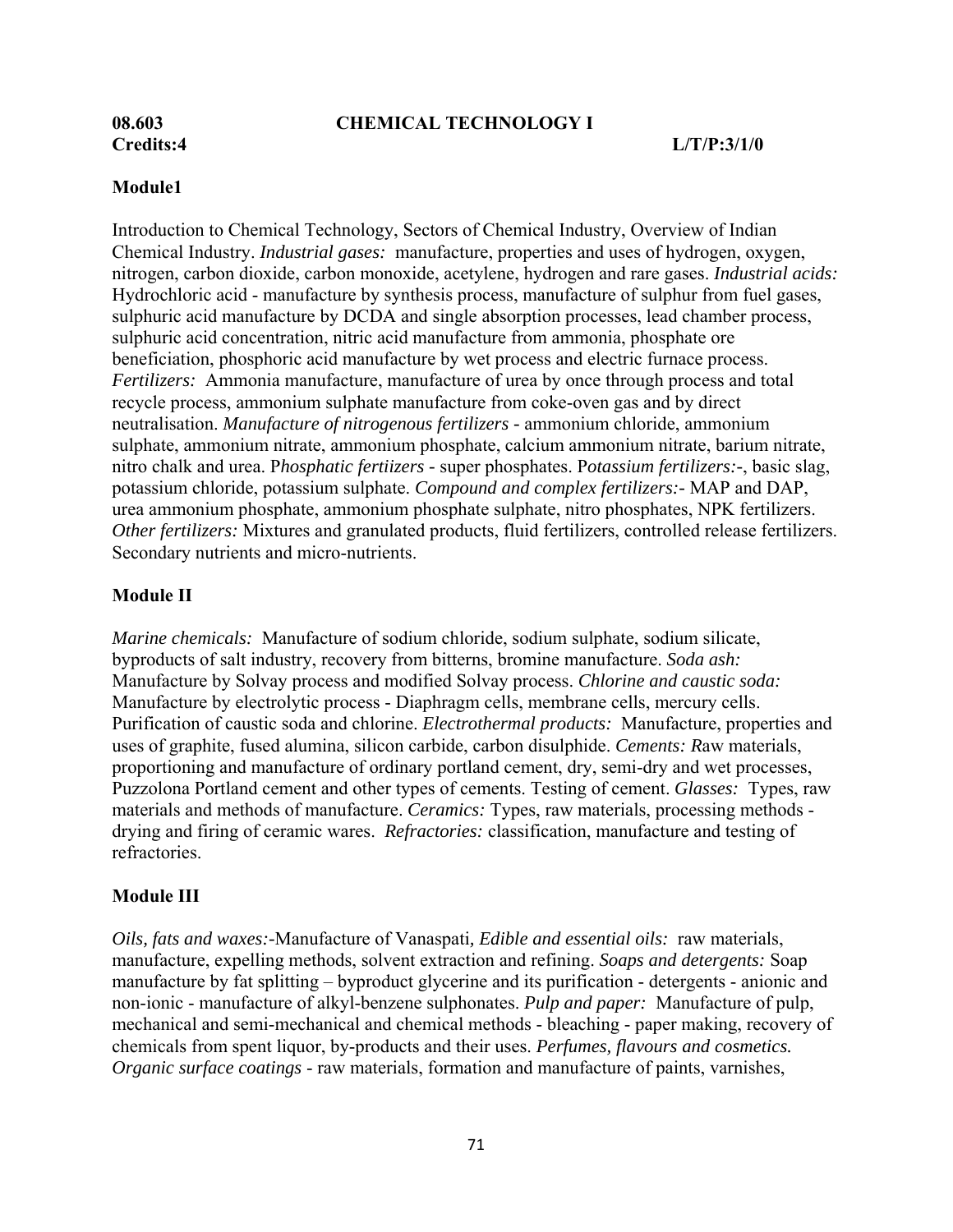enamels and lacquers. *Leather:* leather making, vegetable tanning and chrome tanning - finishing operations - chamois leather.

# **Text Books:**

- 1. Austin G.T. "Shrieves Chemical Process Industries" 3rd Edn.
- 2. Dryden C.E. "Outline of Chemical Technology" 2nd Edn.
- 3. Chemtech Vol. I IV..
- 5. Shukla S. I. and Pandey G.N., "A Text Book of Chemical Technology"

# **Note:**

*Question Paper consists of Part A and Part B. Part A is for 40 marks and comprises of 10 compulsory short answer questions, each carrying 4marks, covering the entire syllabus. Part B is for 60 marks, comprises of two questions from each module. The candidate has to answer one full question of 20 marks from each module.*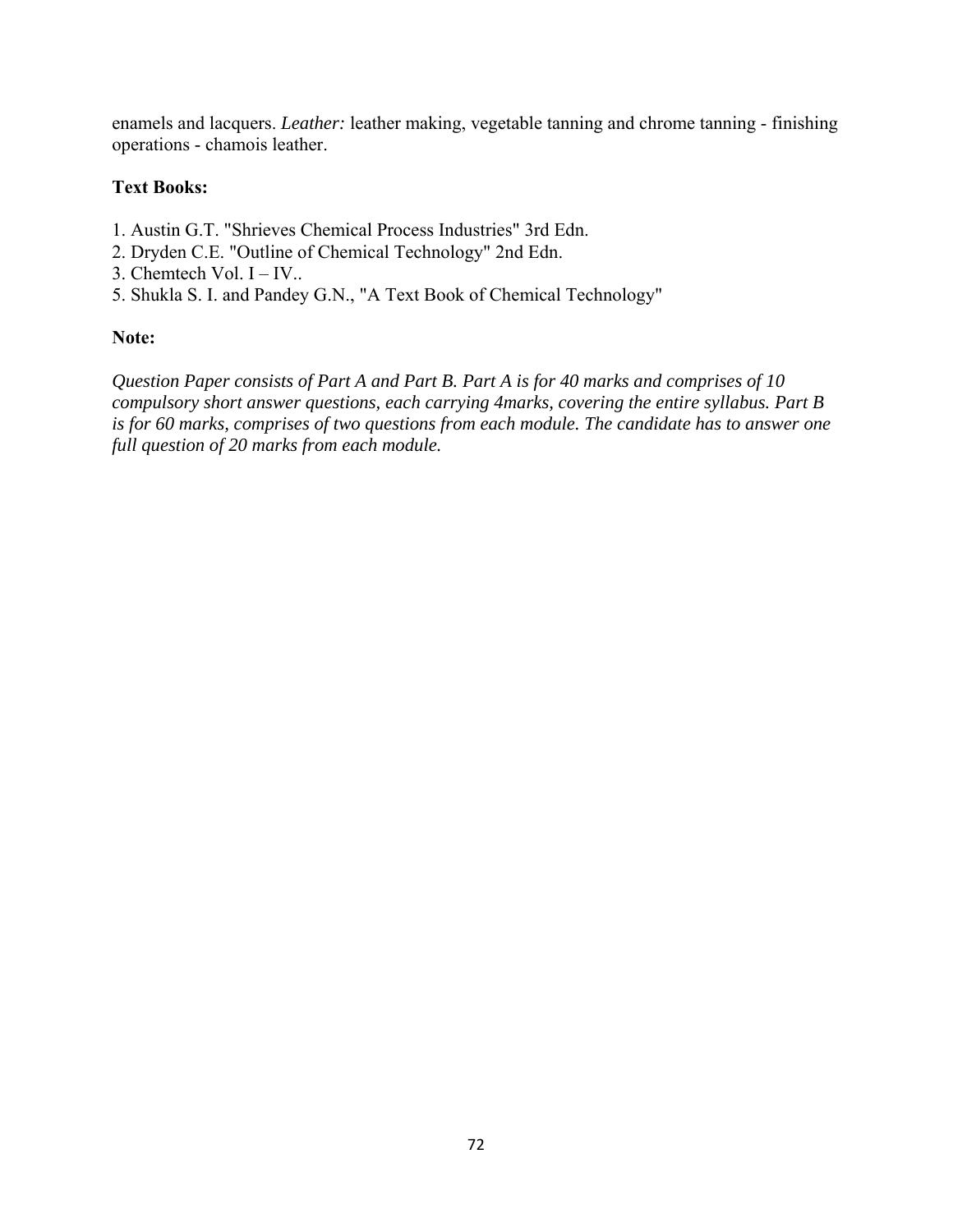#### **08.604 PROCESS DYNAMICS AND CONTROL (H)**

# **Credits:4 L/T/P:3/1/0 Module 1 Introduction to process control concepts**

### Introduction with a suitable example to bring out concepts like *feedback control*, *feedforward control*, *negative feedback* and *positive feedback*. Importance of study of dynamics for control purpose. Generalized objectives of chemical process control: Illustrative examples to show how the effect of external disturbances are suppressed, how a process is stabilized and how an optimization of the overall performance is carried out.

Classification of variables in a chemical process. Typical design elements of a control system. Control aspects of a complete chemical plant. A brief study of various hardware elements of a typical control system. Sensors for measuring devices. Sensors for flow, pressure, temperature, composition etc. Transmission lines. Final control elements. Use of digital computers in process control.

#### **Development of a mathematical model for control purpose**

State variables and state equations of chemical processes. Transport rate equations, kinetic rate equations, reaction and phase equilibria relationships, equations of state. Dead time. Mathematical models of CSTR. mixing process, tubular heat exchangers and binary distillation columns. Input-output models of stirred –tank- heaters, mixing processes and such physical systems. Degrees of freedom and process controllers. Linearization of nonlinear systems (systems with one and two variables). Deviation variables. Linearization of nonisothermal CSTRs. Introduction to state space models concepts. State space model development of simple dynamic systems.

#### **Laplace Transforms and Transfer Functions.**

Definition of Laplace Transforms (LT). LT of the following: exponential, trigonometric, step, pulse, impulse and translated functions, derivatives and integrals. Initial value theorem, final value theorem. Inversion of Laplace Transforms. Methods of solving Ordinary Linear Differential Equations (OLDE) by using LT. Examples.

Transfer functions of systems with single input. Transfer function matrices of systems with multiple outputs. Development of the transfer function matrix for a CSTR. Representation of transfer functions with block diagrams. Block diagram algebra. Poles and Zeros of transfer functions. Qualitative nature of response of dynamical systems.

#### **Module 2**

#### **Dynamic behavior of Low Order Systems and Pure delay Systems.**

Dynamic systems with a capacity for mass storage and energy storage, Pure capacitive process, Response of pure capacitive process, Dynamic response of first order lag system. Effect of parameters on the response of a first order system. First order systems with variable time constants and gain. Second order systems. Damping factor/coefficient. Underdamped, critically damped and overdamped responses. Characteristics of standard underdamped dynamic systems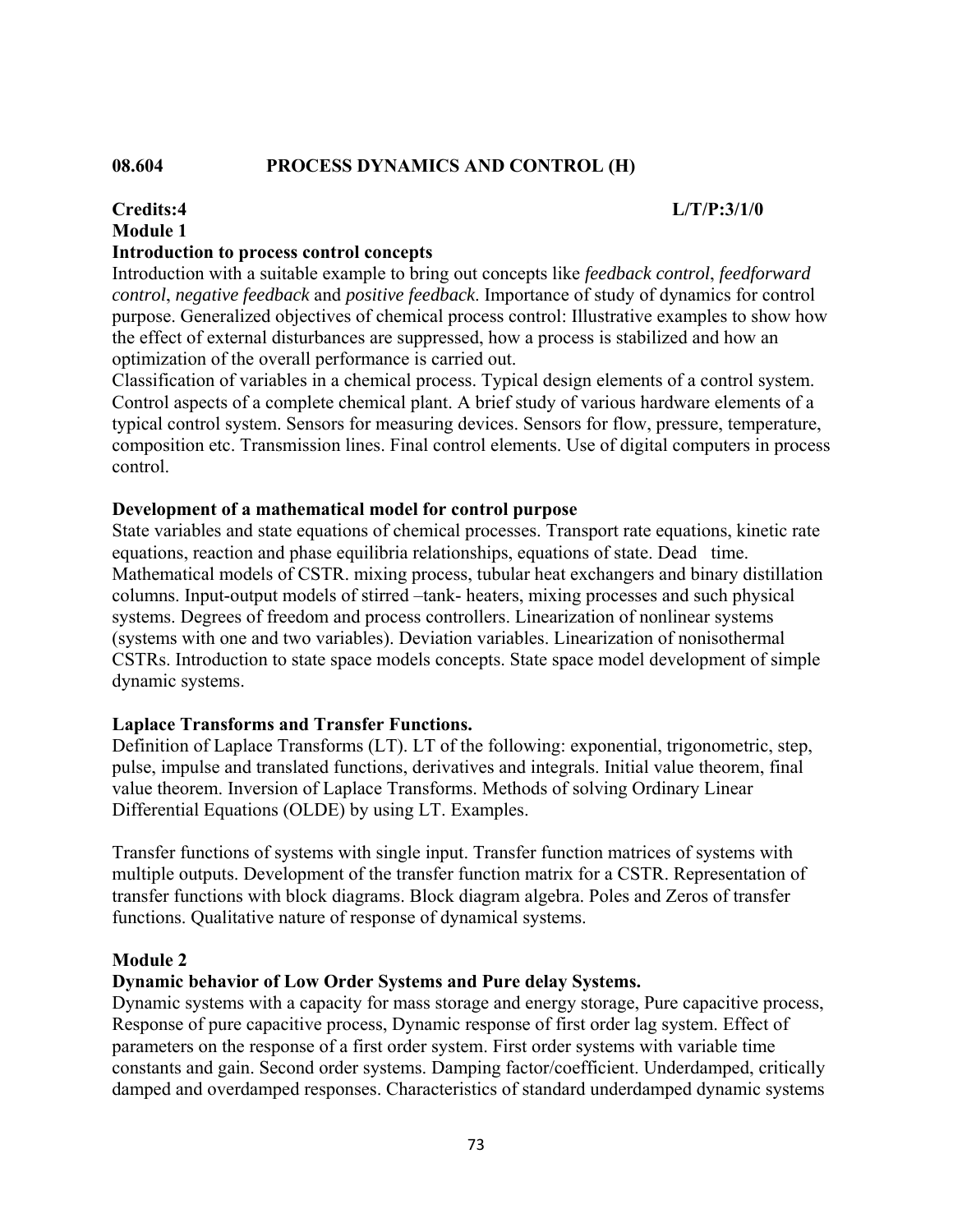used as a measure of performance. Approximation of multicapacity process with second order models. Interacting and noninteracting capacities in series with examples. Manometer dynamics. Dynamics of tanks -in –series liquid level systems. N capacities in series. Jacketted heat exchange vessels. Systems with dead time. Systems with inverse response.

## **Analysis of Feedback Control Systems:**

Types of feedback controllers, Proportional (P), Proportional Integral (PI) and Proportional Integral Derivative (PID) type of controllers. Parameters of PID type controllers. Block diagrams and closed loop responses. Closed loop response of the liquid level in a tank. Closed loop temperature response of a tank heater. Effect of proportional, integral and derivative control actions on the response of a controlled process. Effect of composite control actions.

### **Stability analysis of Feedback Systems:**

The notion of stability, Characteristic equation, Routh-Hurwitz criterion for stability. Root locus analysis. Frequency response, Bode stability criterion, Bode diagrams, Nyquist stability criterion, Nyquist plots. Frequency response of closed loop systems.

# **Module 3**

### **Design of Feedback Controllers:**

Outline of the design problems. Simple Performance criteria, Time-integral performance criteria, Selection of type of feedback controllers. Design of Feedback Controllers by Frequency Response Techniques. Gain and Phase margins, Controller tuning, Zeigler – Nichols Tuning technique, Cohen and Coon tuning method.

# **A brief introduction to advanced control systems**.

Only familiarity of the terms like *dead-time compensation, cascade control, selective control, split –range control, feedforward control, ratio control, adaptive control, nferential control, distributed control, direct digital control and supervisory control*. Concept of discretization and Z-transforms.

#### **Text Book.**

George Stephanopoulose, **"**Chemical Process Control, An Introduction to Theory and Practice", Prentice Hall of India, New Delhi 1999.

#### **References :**

- 1. Coughnowr, "Process Systems Analysis and Contro". McGraw Hill, Singapore, Second Edition, 1991.
- 2. W. L. Luyben, "Process Modeling, Simulation and Control for Chemical Engineers", McGraw Hill Singapore, 1990.

#### **Question Paper:**

The question paper shall contain two parts: Part A and Part B. In Part A, there shall be 10 questions each carrying 4 marks, evenly distributed over the whole syllabus. Part B shall contain two questions each carrying 20 marks, from each module of the syllabus. The candidates should answer all questions in Part A and any one question from each module in Part B.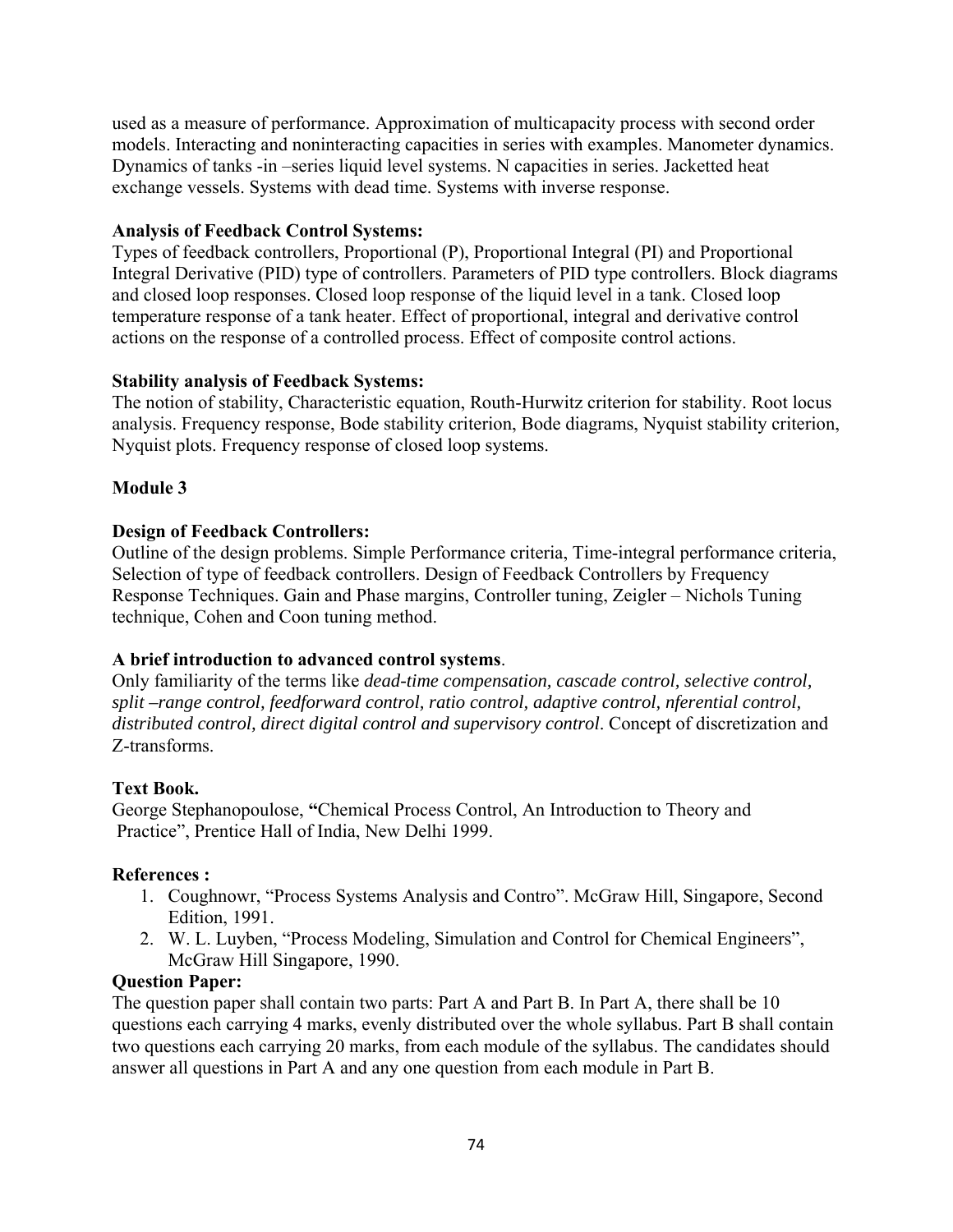## **08.605 NUMERICAL METHODS FOR PROCESS ENGINEERS (B,H)**

#### **Credits:4 L/T/P:2/2/0**

#### **Module 1**

High speed computations using digital computers. Computer arithmetic, Error analysis. Approximation of functions- Chebyshev polynomials Economized power series, Rational functions, Fourier series. Methods of fitting models to data. Empirical relations. Numerical solution of nonlinear, transcendental and polynomial equations. Linear interpolation methods: Bisection method, Secant method, False position method, Birge- Vieta method, Newton Raphson method, Mullers method, Fixed point iteration method, Bairstow's method, QD algorithm, Chebyshev's method, Graeffe's root squaring method, Newton Raphson method for system of nonlinear equations.

Linear Algebraic Equations: Physical problems modeled with set of linear algebraic equations, Solution of sets of linear algebraic equations. Gauss elimination, Gauss- Jordan method, LU decomposition, Crout reduction, Triangular decomposition, Iterative methods, Jacobi method, Gauss- Seidel iteration, Relaxation method, Eigen value problems- Power method, Jacob's method, Given's method.

#### **Module 2**

Finite differences: Forward, backward and central differences. Properties and relations between finite difference operators, Property of difference of a polynomial, factorial polynomial and reciprocal factorial function. Difference equations.

Interpolation with Equal Intervals: Gregory- Newton forward interpolation formulae, Central difference interpolation formulae, Gauss's forward and backward interpolation formulae, Stirling's interpolation, Bessel's interpolation, Laplace- Everet interpolation. Interpolation with Unequal Intervals: Lagrangian polynomials, Divided differences, hermite interpolation, Piecewise linear interpolation, Cubic splines, Bezier curves and B- splines.

Numerical Integration and Differentiation: Derivatives using Newton's forward and backward interpolation formulae. Use of Stirling's formula, Undetermined coefficients and Finite difference. Newton- Cotes Quadrature formula, Trapezoidal rule, Composite Trapezoidal rule, Simpson's rule, Boole's rule, Romberg integration. Gaussian Quadrature, Gauss- Legendre integration. Lobatto integration, Adaptive integration, Double integrals.

#### **Module 3**

Ordinary Differential Equations (ODE): Physical examples- The spring- mass problem, Initial value problem, Taylor- Series method, Euler's method, Modified Euler's method, Runge- Kutta method, Multi- step methods- Predictor- Corrector methods, Adams- Moulton method, Adams-Bashforth method, Boundary Value Problems:

Partial Differential Equations (PDE): Types of PDE, Physical examples: Temperature distribution in a rod, Temperature distribution in a slab, Solution methods: Shooting method, Alternating direction implicit method. Types of partial differential equations: Solution techniques for the Heat equation and the Wave equation in one and two dimensions- Numerical solution of Lapace equation.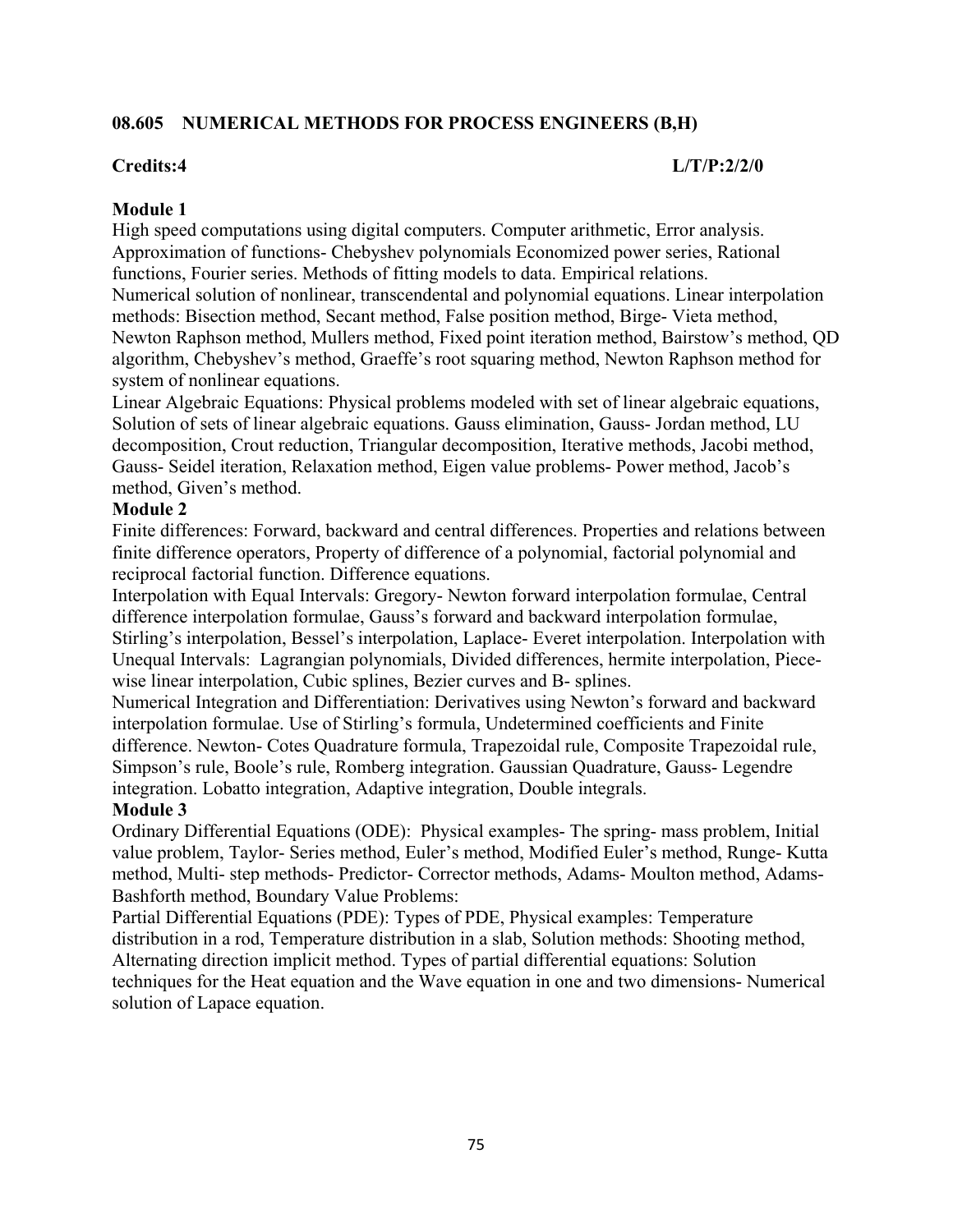# **Reference Books:**

- 1. CURTIS F. GERALD and PATRICK O. WHEATLEY. Applied Numerical Analysis, Pearson Education Asia, Sixth Edition, 2002.
- 2. T. VEERARAJAN and T. RAMACHANDRAN, Numerical Methods With Programs in C, Second edition, TMH, 2006.
- 3. M. K. JAIN, S. R. K. IYENGAR and R. K. JAIN, Numerical Methods for Scientific and Engineering Computation, New Age International Publishers, 2007.

#### **Note**

The Part A in the question paper shall contain ten short answer questions each carrying 4 marks evenly distributed over the entire syllabus. Part B shall consist of three modules with two questions from each module of the syllabus. The candidate should answer any one question from each module which carries 20 marks.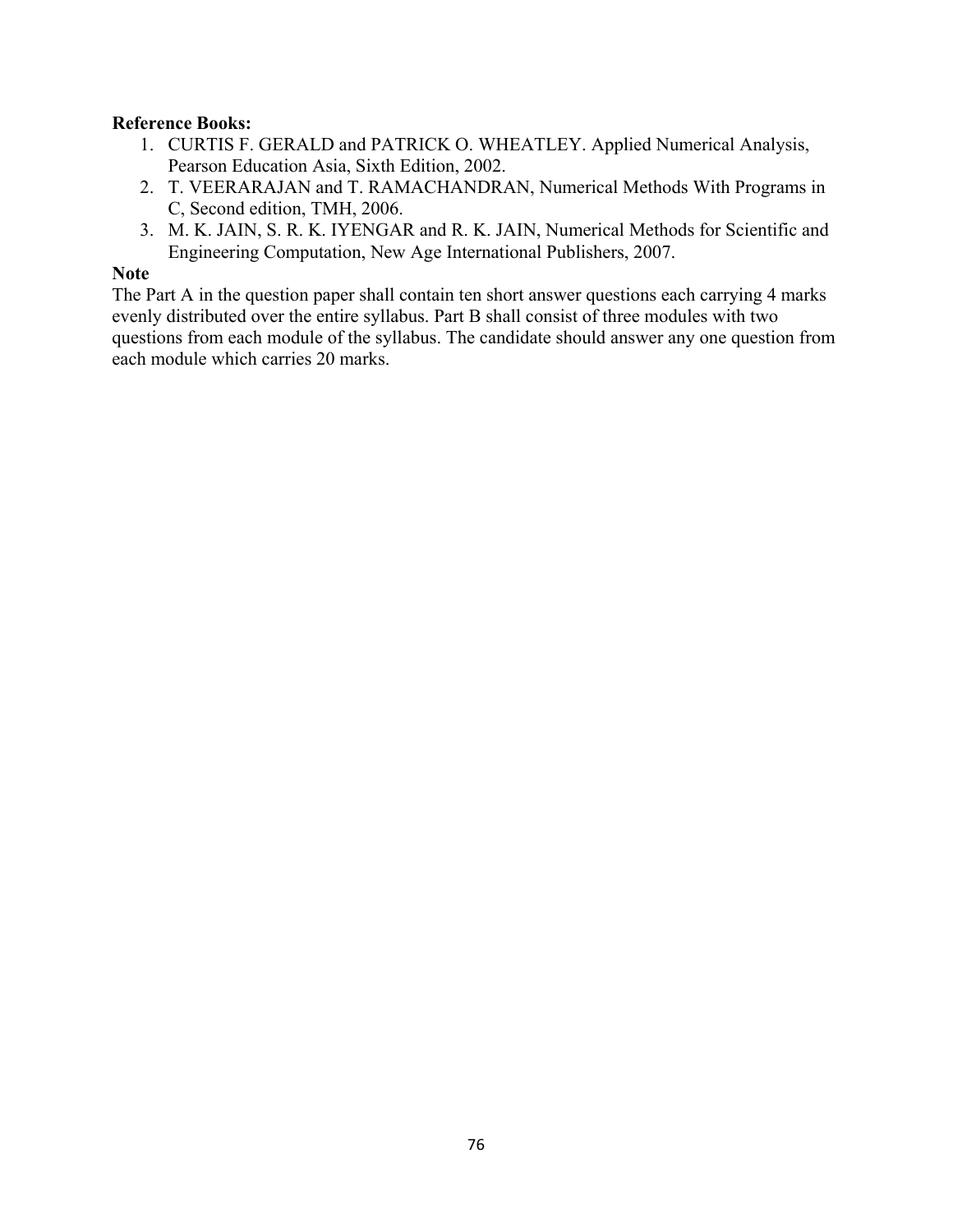#### **08.606 EL1 (A) Colloid & Interface Science (H) Credits:3 L/T/P:2/1/0**

# **ModuleI**

Colloids of Materials, Basic concept, Preparation Techniques and Characterization methods of colloidal Material- Brownian motion and Brownian Flocculation- Colloidal and Interfacial forces: Vander Walls, Double layer and Other short -range forces

# **Module II**

Interfaces: Basic concept, Interfacial tensions- Laplace equation- Contact angle and Young and Laplace equation-Methods to evaluate contact angles- Thermodynamics of Interfaces- Interfacial tension- Specific interface energy- Gibbs adsorption Equation-Kelvin equation- Two dimensional Equation of state- Hamakkar constant.

# **Module III**

Stability of Colloidal Dispersion and Interfaces: DLVO theory, Thin Film Stability-Electrokinetic Phenomena- Electrophoresis and other phenomena- Zeta potential determination methods- Electro viscous flow- Capillary statics- shapes of dros and thin films Association of Colloids: Micelles, Micellar Thermodynamics, Micellar applications Industrial applications: detergency, Shampoo, Ink, Spray and other system

Reference Books:

- 1. P.C. Hemenz and R. Rajagoplan, Principle of Colloids and Surface Chemistry, 3<sup>rd</sup> Ed, Dekker, New York, 1997.
- 2. R.. Stokes and D.F. Evans, Fundementals of Interfacial Engineering, Wiley, New York, 1997
- 3. A.W. Adamson and A.P. Gast, Physical Chemistry of surfaces,  $6<sup>th</sup>$  ed, Wiley, New York, 1997
- 4. C.A. Miller and P. Neiagi, Interfacial Phenomena, Dekker, 1985

Note:

The question paper consists of Part A and Part B.Part A is for 40 marks and comprises of ten compulsory short answer questions each carrying 4 marks, covering the entire syllabus. Part B is for 60 marks. Part B comprises of two questions from each module. The candidate has to answer one full question of 20 marks from each module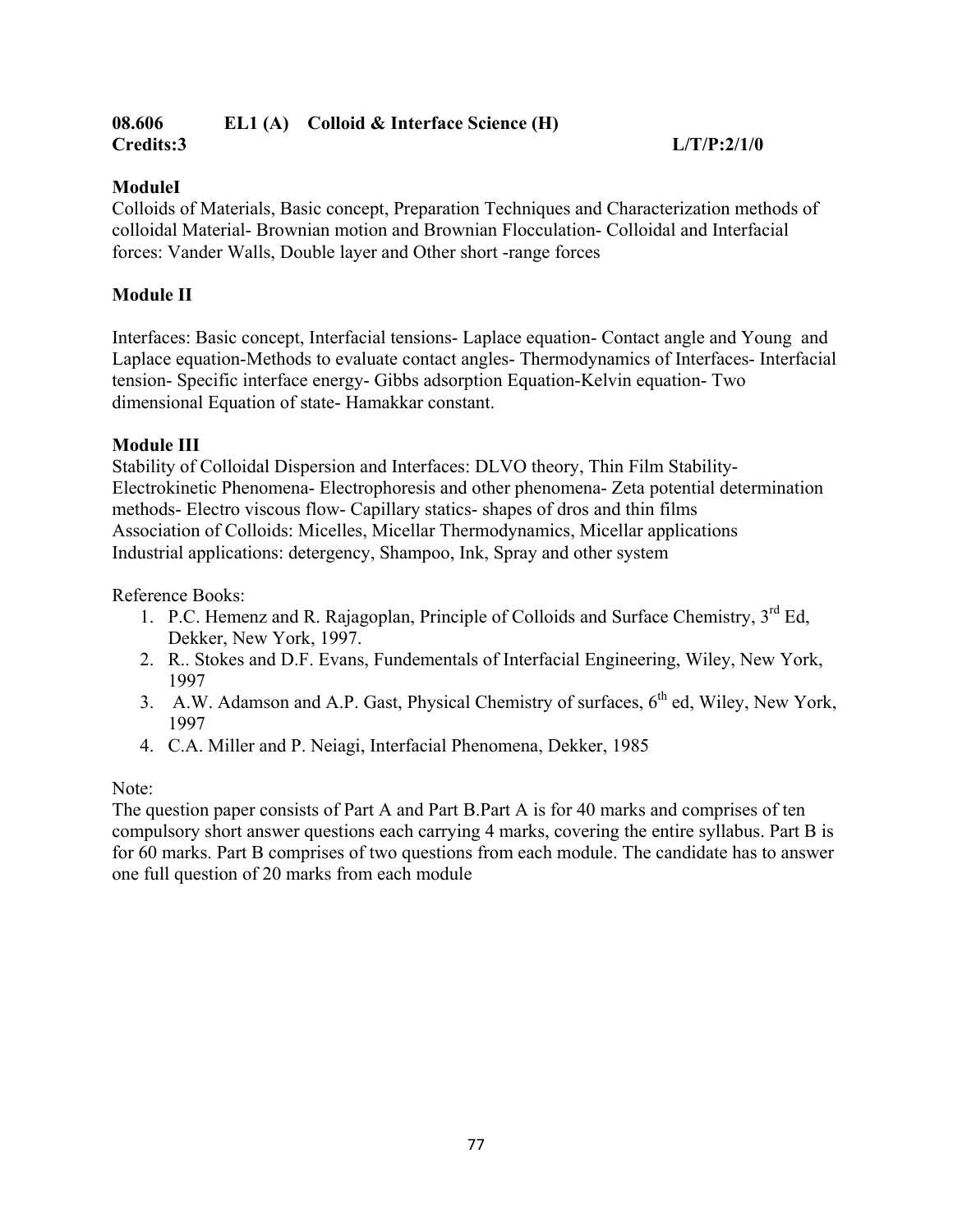# **Credits:3 L/T/P:2/1/0**

# **Module 1**

Introduction, history and development, classification - chemical, organic, inorganic and biofertilizers. Solid and liquid fertilizers. Fundamentals of nutrient management, primary, secondary and micronutrients, economics of plant nutrient use. Basic soil plant relationships, nutrient availability in soil, fertilizer usage, fertility evaluation of soil. Manufacture of fertilizers and their intermediates: Ammonia manufacture, manufacture of urea by once through process and total recycle process, ammonium sulphate manufacture from coke-oven gas and by direct neutralisation.

# **Module II**

Manufacture of nitrogenous fertilizers - ammonium chloride, ammonium sulphate, ammonium nitrate, ammonium phosphate, calcium ammonium nitrate, barium nitrate, nitro chalk and urea. Phosphatic fertilizers - phosphate ore beneficiation, phosphoric acid manufacture by wet process and electric furnace process. super phosphates - single and triple super- phosphate. Potassium fertilizers - basic slag, potassium chloride, potassium sulphate. Compound and complex fertilizers:- MAP and DAP, urea ammonium phosphate, ammonium phosphate sulphate, nitro phosphates, NPK fertilizers. Other fertilizers: Mixtures and granulated products, granulation techniques. Fluid/liquid fertilizers - Urea Ammonium Nitrate, Superphosphoric Acid, Ammonium Polyphosphate, controlled release fertilizers.

# **Module III**

Biofertilizers: rhizobium blue green algae, azospirillum, azolla, acetobactor and phosphate solubilizing bacteria. Organic farming Vs chemical farming. Sampling and analysis of fertilizer, grading, regulations, consumption pattern, optimum dosage/fertilizer management system, storage and handling pricing and their manufacturing industries in India. Safety, health and environment – Corrosion in fertilizers industries, green house emission, effluent treatment and disposal.

# **References:**

1. Ferman E Bear., "Chemistry of soil".

2. John L Havlin, James D Beaton, Samuel L Tisadale, Wernor L Nelson., "Soil fertility and fertilizers". PHI publications

3. Nyle C Brady., "Nature and properties of soil", Eureshia publication

4. Austin G.T. "Shrieves Chemical Process Industries" 3rd Edn.

5. Chemtech Vol. II

6. Govt. of Kerala proceedings of the national workshop on fertility evaluation for soil health enhancement.

7.Fertilizer Manual., United Nations Industrial Development Organization (UNIDO) & International Fertilizer.Development Center (IFDC)., Kluwer Academic Publishers.

8. Pitam singh & U.S. Aw Asthi "Fertilizer Industry in India", Karishma publishers.

9. Bench mark, "Soils of kerala", soil survey organization, Agriculture unit.

*Note: Question Paper consists of Part A and Part B. Part A is for 40 marks and comprises of 10 compulsory short answer questions, each carrying 4marks, covering the entire syllabus. Part B is for 60 marks, comprises of two questions from each module. The candidate has to answer one full question of 20 marks from each module.*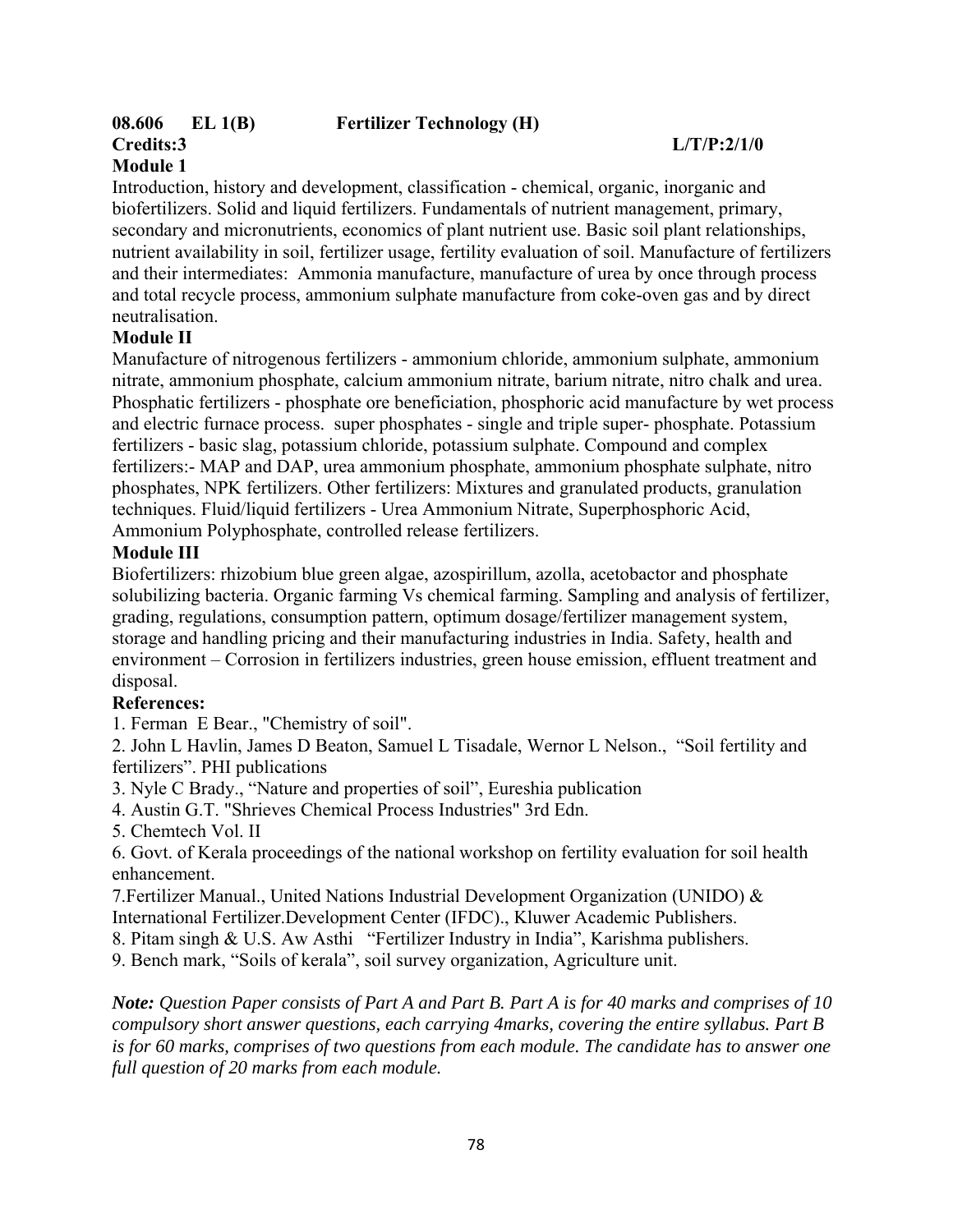**Credits:3 L/T/P: 2/1/0** 

# **MODULE I**

**Fuel Cell & Electrochemistry Basics and thermodynamics:** Introduction/History, Fuel Cell and conventional processes – comparison, Fuel Cell types brief outline: PEM FC, DMFC, SOFC, AFC, PAFC, Energy & power relations, units, Performance characteristics, Application scenarios, Power converter for sustainable energy – advantages and disadvantages, General Thermodynamics, Enthalpy-Heat potential of fuel, Gibb's free energy-Work potential of fuel, Reversible voltage - NERNST Equation, Voltage and P, T and concentration dependence – examples, Faraday's Laws, Efficiency: thermodynamic, voltage and fuel.

# **MODULE II**

**Fuel Cell & Electrochemistry Basics: Kinetics and transport fundamentals:** Electrochemical reaction fundamentals, electrode kinetics, Charge transfer and activations energy, Exchange current density - slow and fast reactions, Potential and equilibrium - galvanic potential, Reaction rate and potential - Butler Volmer equation & Tafel equation, Electrocatalysts and reaction kinetics – typical exchange current densities, Electrode design basics, Charge transport resistances, voltage losses, Ionic and electronic conductivites, Ionic conduction in different FC electrolytes: Aquesous, polymeric and ceramic, Diffusive transport & voltage loss: Limiting current density, Nerstian and kenetic effect, Convective transport: flow channels, gas diffusion / porous layer, gas velocity, pressure, Flow channel configurations.

# **MODULE III**

**Power plant subsystems and FC System variants:** Brief outline: PEMFC, AFC, PAFC & SOFC comparison Gas storage options, Humidification systems for PEMFC, Thermal management systems, Control and monitoring strategies, Micro Fuel Cells (MFCs), Regenerative Fuel cells (RFCs), Bio fuel Cells (BFCs).

# **REFERENCES**

- 1.**Vielstich, W.; Gasteiger, H. A.; Lamm, A.** (Eds):*Handbook of Fuel Cells-Fundamentals, Technology and Applications.* John Wiely & Sons Ltd: NY, 2003; Vols1-4
- 2. **Larminie, J.; Dicks, A.** *Fuel Cell Systems Explained.* John Wiely & Sons Ltd: Chichester, 1999.
- 3. **Ryan P. O'Hayre, Suk-Won Cha, Whitney Colella & Fritz B. Printz,** *Fuel Cell Fundamentals*, John Wiley & Sons, Inc., New Jersey, 2006
- 4. Fuel Cell Handbook,7the Edn., EG & G Technical Services, Nov 2004
- 5. **Kordesch, K.; Simader, G.** *Fuel Cells and Their Applications.* VCH: 1996
- 6. **Hordeski, M. F.** *Alternative Fuels: The Future of Hydrogen*, The Fairmont Press: Lilburn, GA, 2007.
- 7. **Costamagna, P.; Srinivasan, S,** *J Power Sources* **2001**, *102*, 242-252.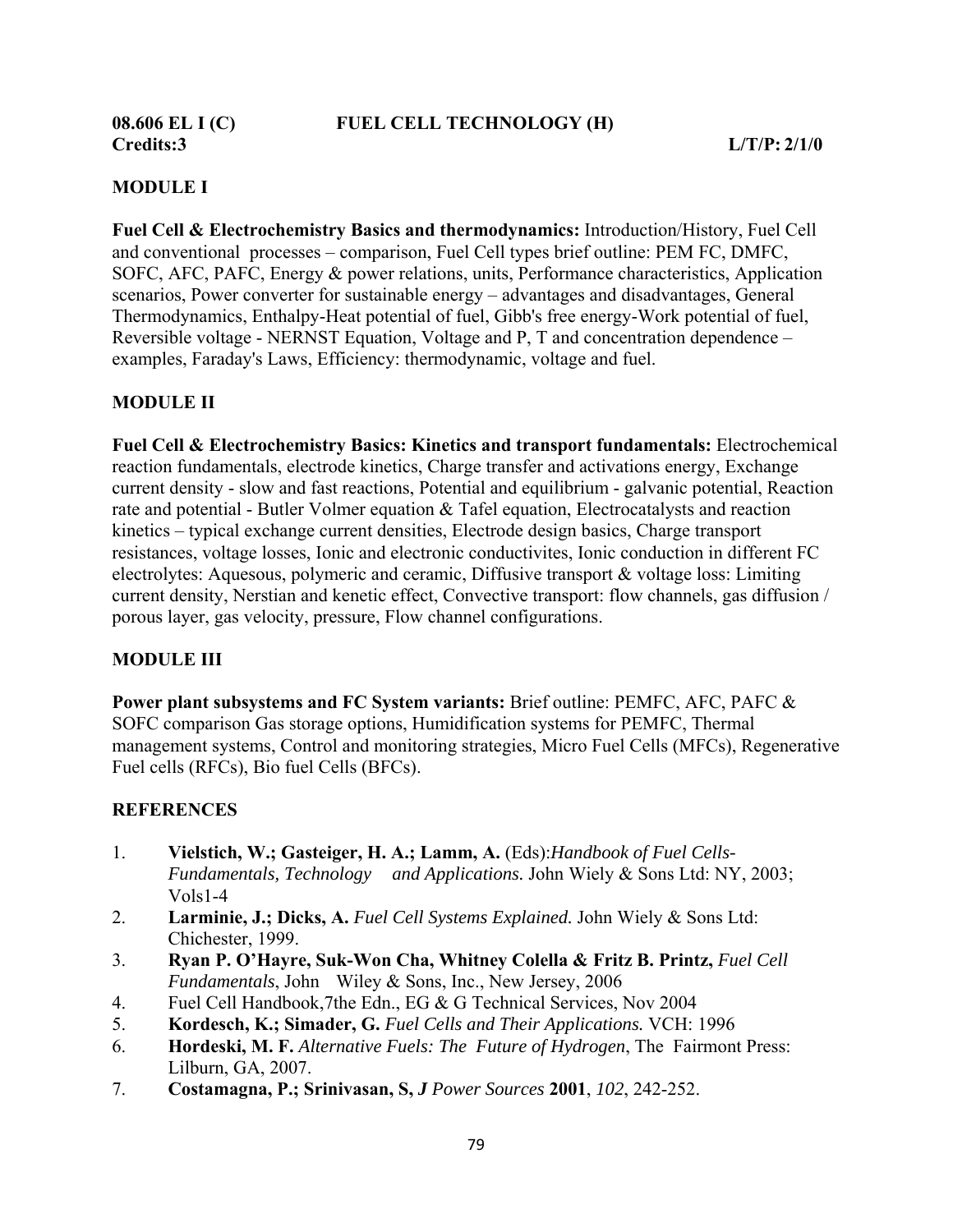- 8. **Costamagna, P.; Srinivasan, S,** *J. Power Sources* **2001**, *102*, 253-269.
- 9. **Andreas Zuttel; Andreas Borgschulte; Louis Schdaptach,** *Hydrogen as a future energy carrier*, Wiley-VCH Verlag GmbH & Co., KGaA, Weinheim, 2008.

#### *Note*

*The question paper consists of Part A and Part B. Part A is for 40 marks and comprises of 10 compulsory short answer questions each carrying 4 marks, covering the entire syllabus. Part B is for 60 marks. Part B comprises of two questions from each module. The candidate has to answer one full question of 20 marks from each module.*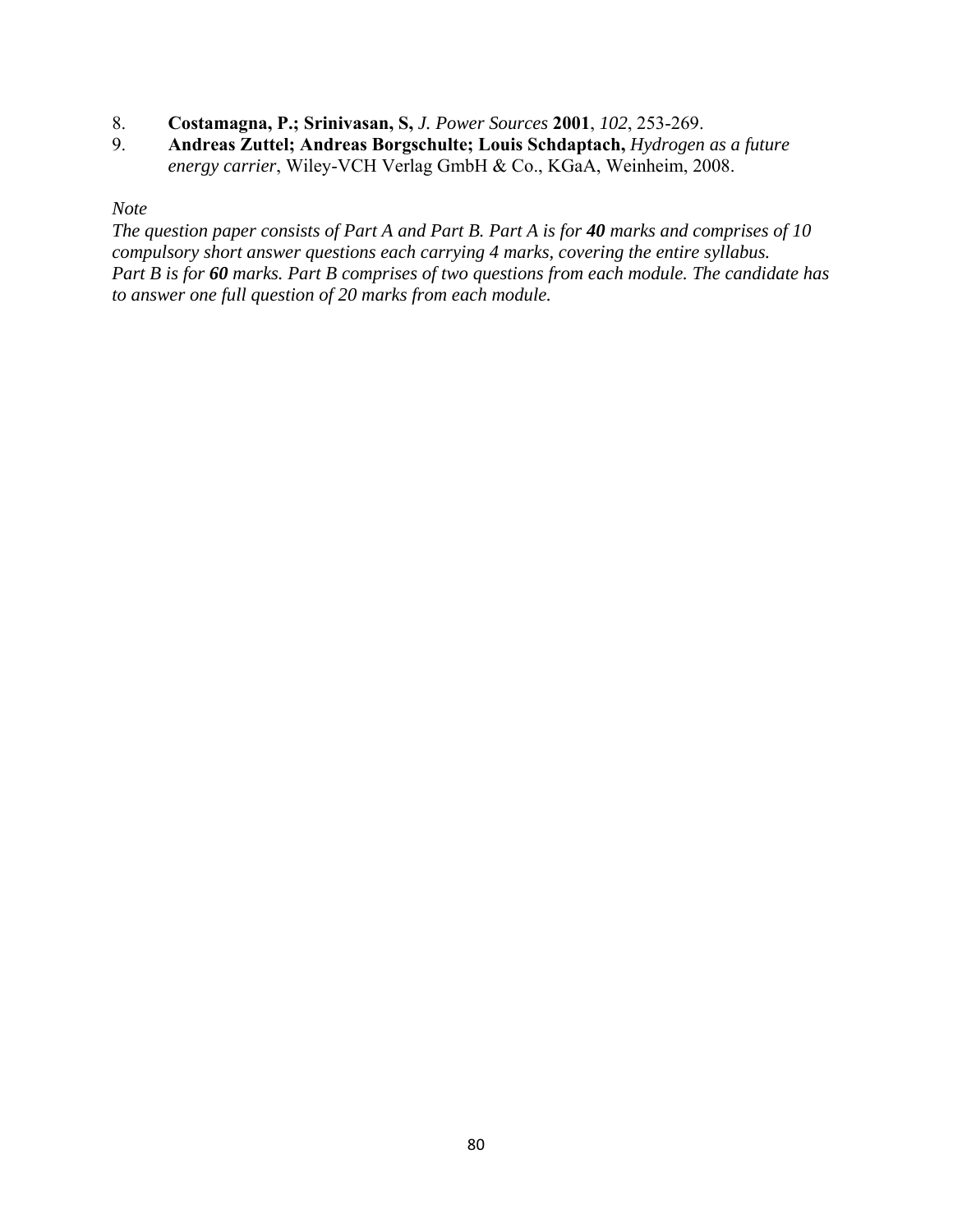#### **08.606 EL I(D) OPERATIONS RESEARCH (H), Credits:3 L/T/P:2/1/0**

#### **Module 1**

Origins, nature and impact of Operations Research (OR). Development of OR as a branch of knowledge since World War II. Fields of applications of OR. Steps to be performed when an OR study is to be carried out. Introduction to Linear Programming (LP). LP model, assumptions of LP, Graphical solution, Simplex method, Revised Simplex Method, Duality Theory and Sensitivity analysis. Economic interpretation of duality and relationship between *primal* and *dual* problems. Applications. Dual Simplex method, Parametric linear programming, upper bound technique, Transportation problem, Assignment problem, Transhipment problem. Practical applications and examples.

#### **Module 2**

Network Optimization Models: Terminology of networks, Shortest path problem, Minimum spanning -tree problem, Maximal -flow problem, Travelling salesman problem, Minimum cost flow problem. Network Simplex method. Project Management: Use of network concepts to represent project management problems, Scheduling a project with PERT/CPM. Uncertain activities, Controlling project costs, Time-cost trade-off

Introduction to dynamic programming, Stochastic programming and Integer programming. Replacement – Replacement in anticipation of failure, Individual and Group replacement. Scheduling on Machines – Two-job Two-machine problem, Johnson's algorithm, Graphical solution.

#### **Module 3**

Game theory – Practical applications of game theory, Two-person zero-sum games, Solving simple games, Mixed strategy, Graphical solution, Solving by LP. Decision Theory, Statistical decision theory, Decision making with and without experimentation, Decision Trees, Utility theory.

Stochastic processes, Markov Chains, Chapman- Kolmogorov Equations, Classification of states of a Markov chain, Long-Run properties of Markov Chains, First passage times, absorbing states, Continuous –tine Markov Chains. Queuing theory, Queueing Models, Exponential distribution, Birth- and- death processes, Basic queuing process, Single server and multiple server models, Poisson input and exponential service, Limited queue, Priority disciplines, Applications.

Inventory theory, Deterministic continuous- Review models, Deterministic periodic review models, Stochastic continuous-review model, model for perishable products. Stochastic periodic review models, Large inventory systems in practice.

#### **References :**

- 1. Hillier and Lieberman, *Introdu7ction to Operations Research*, Tata McGraw Hill 2001
- 2. Paneer Selvam, Operations Research, 2<sup>nd</sup> edition, Prentice Hall of India,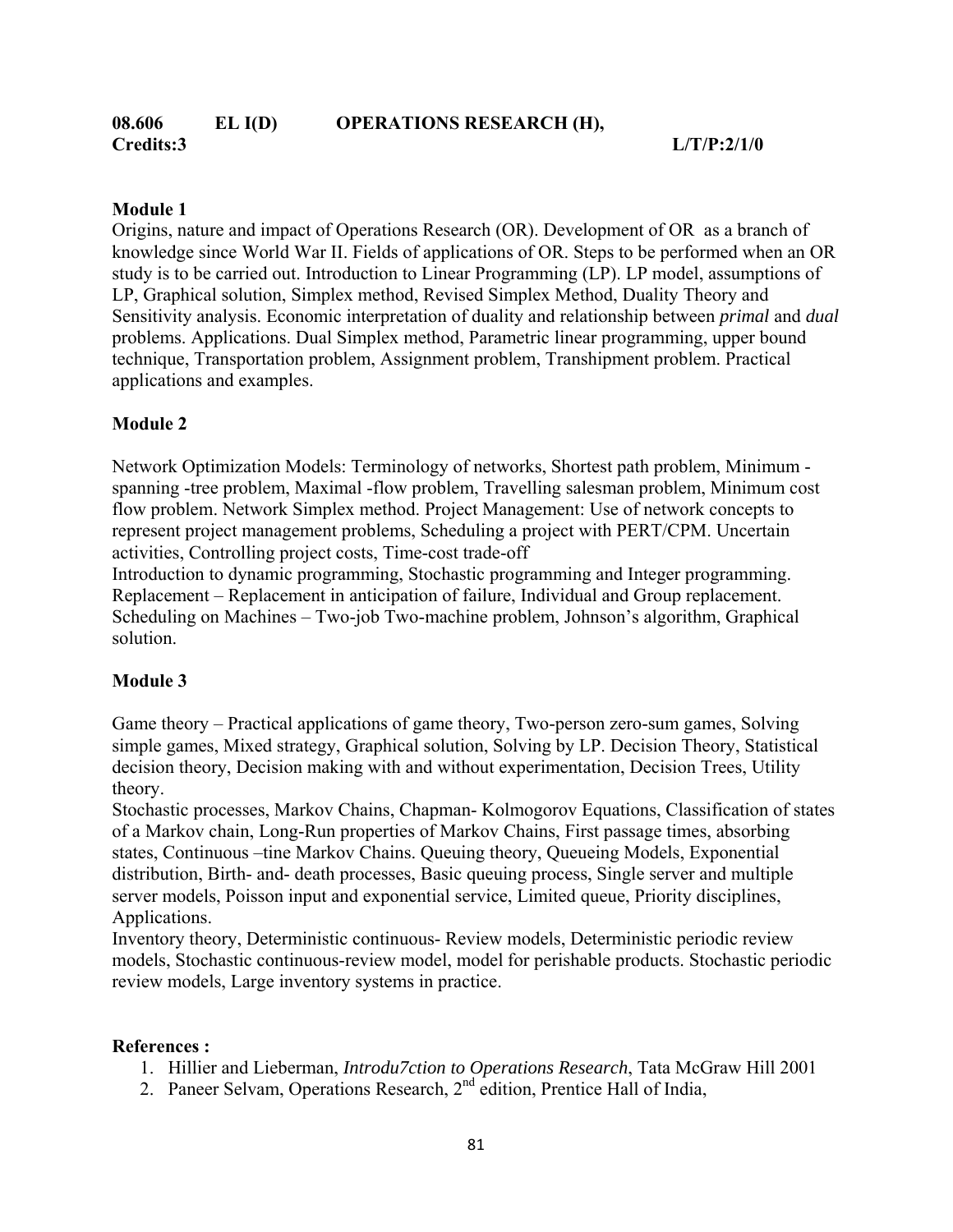- 3. Taha, *Operations Research*, MacMillan
- 4. Naqner and Prandtl Philips and Ravindran, *Introduction to Operations Research*, John Wiley
- 5. Ackoff and Sasienie, *Fundamentals of Operations Research*, Wiley
- 6. Churchman, Ackoff and Arneff , *Operations Research*, Wiley

#### **Note:**

The question paper shall contain two parts. Part A shall contain ten compulsory short questions, evenly distributed over the whole syllabus and each carrying 4 marks. Part B shall contain three separate modules with two questions from each module of the syllabus. The candidate has to answer any one from each module. Questions in each module shall carry 20 marks each.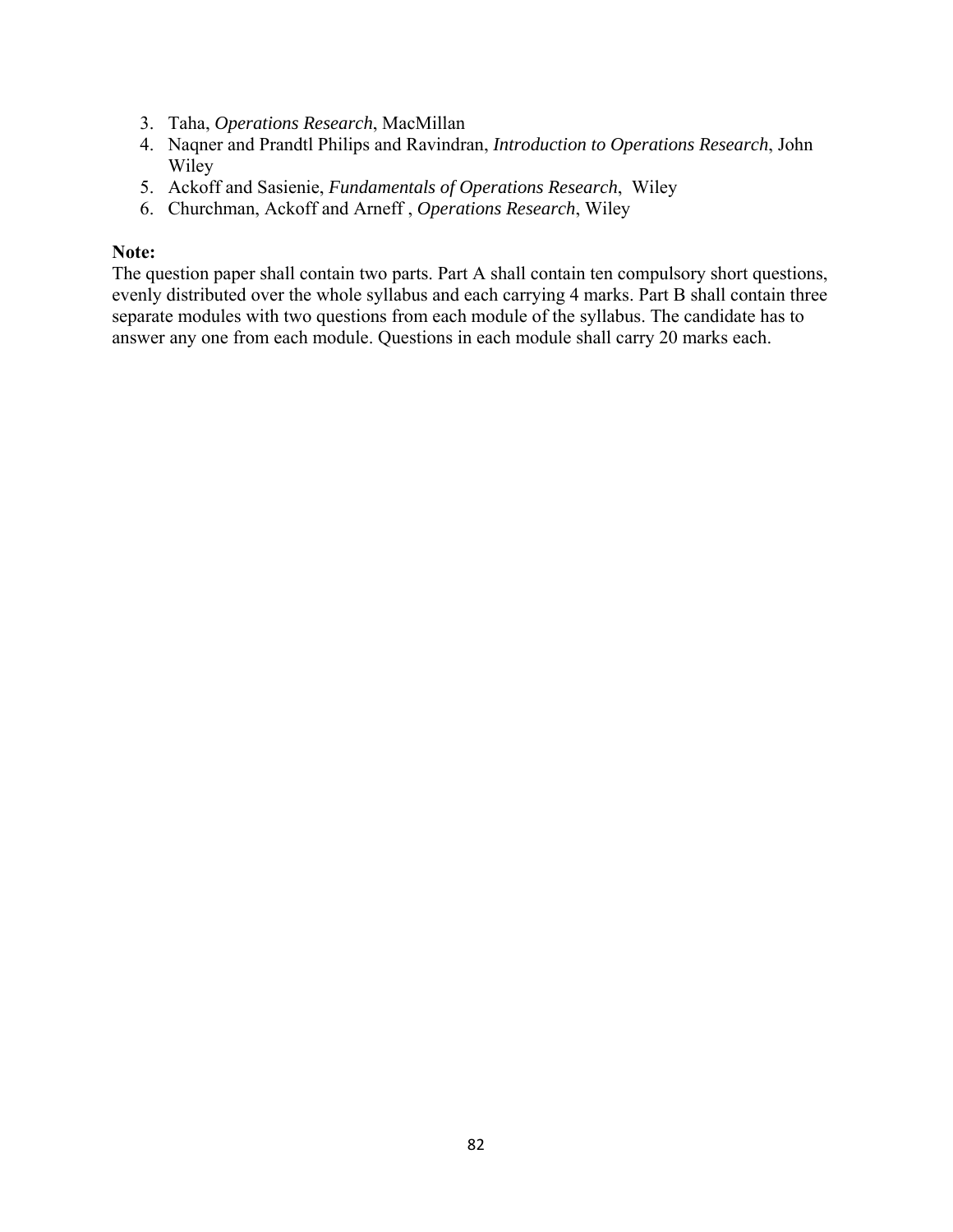# **08. 606 EL 1(E) ELECTROCHEMICAL TECHNOLOGY(H)**

#### **Credits:3 L/T/P:2/1/0**

#### **Module I**

Electrodes and separators for the electrolytic production of inorganic chemicals – preparation, characteristics and applications of graphite, magnetite, lead dioxide coated anodes, noble metal coated anodes, noble metal oxide coated anodes, spinal anodes, Perovskite anodes, steel cathodes, coated cathodes, diaphragms and ion exchange membranes. Electrolytic production of sodium hypochlorite, chlorates, bromates and iodates of sodium and potassium, sodium, potassium and ammonium perchlorates, perchloric acid, potassium and ammonium persulphates, hydrogen peroxide, potassium permanganate, cuprous oxide and maganese dioxide – Basic principles, reaction mechanisms, effect of operating variables, cell design and operating characteristics of industrial cells. Production of hydrogen by water electrolysis. Electrodialysis and its application to desalination of water electrolysis and waste recovery.

#### **Module II**

Basic principles of Electro organic chemistry, constant current electrolysis, controlled potential electrolysis, material yield, current efficiency, selectivity and energy consumption for electro organic synthesis. Paired synthesis with example. Cathodic reduction of carbonyl compounds, nitro compounds, unsaturated compounds, nitriles and oximes. Electrohydrodimerization and cathodic coupling reactions, cathodic reactions using mediators. Anodic halogenation, oxidation through redox carriers – metal ion, non-metal ion and organic mediators. Anodic coupling reactions. Kolbe synthesis, mechanism and applications. Anodic oxidation of aromatic hydrocarbons and phenol.

#### **Module III**

Anodic substitution reactions: alkoxylation, acetoxylation, cyanation and acetamidation. Electro polymerization. Anodic and cathodic polymerization with example (anionic polymerization, cationic polymerization and radical polymerization). Electrochemical preparation of conducting polymers such as polyacetylene, polypyrrole, polythiophene, polyaniline and their applications (excluding mechanism of polymerization). Industrial Electro organic processes such as adiponitrile from acrylonitrile, dimethyl sebacate from monomethyl adipate, Tetra alkyl lead from alkyl chloride, perfluorooctanoic acid from octanoylchloride, Aromatic aldehydes from toluenes. Electrochemical fluorination of organic compounds - Electrochemical perfluorination, Electrochemical selective/partial fluorination with examples.

#### **Text books:**

1. D.Pletcher and F.C.Walsh, "Industrial Electrochemistry", Chapman and Hall, London, 1990.

2. A.T.Kuhn, "Industrial Electrochemical Process", Elsevier Publishers, 1971.

3. M.M.Baizer, "Organic Electrochemistry", Dekker Inc, Newyork, 1983.

4. M.R. Riti and F. H. Covitz Marcel Dekker, "Introduction to Organic Electrochemistry", Inc. NewYork 1994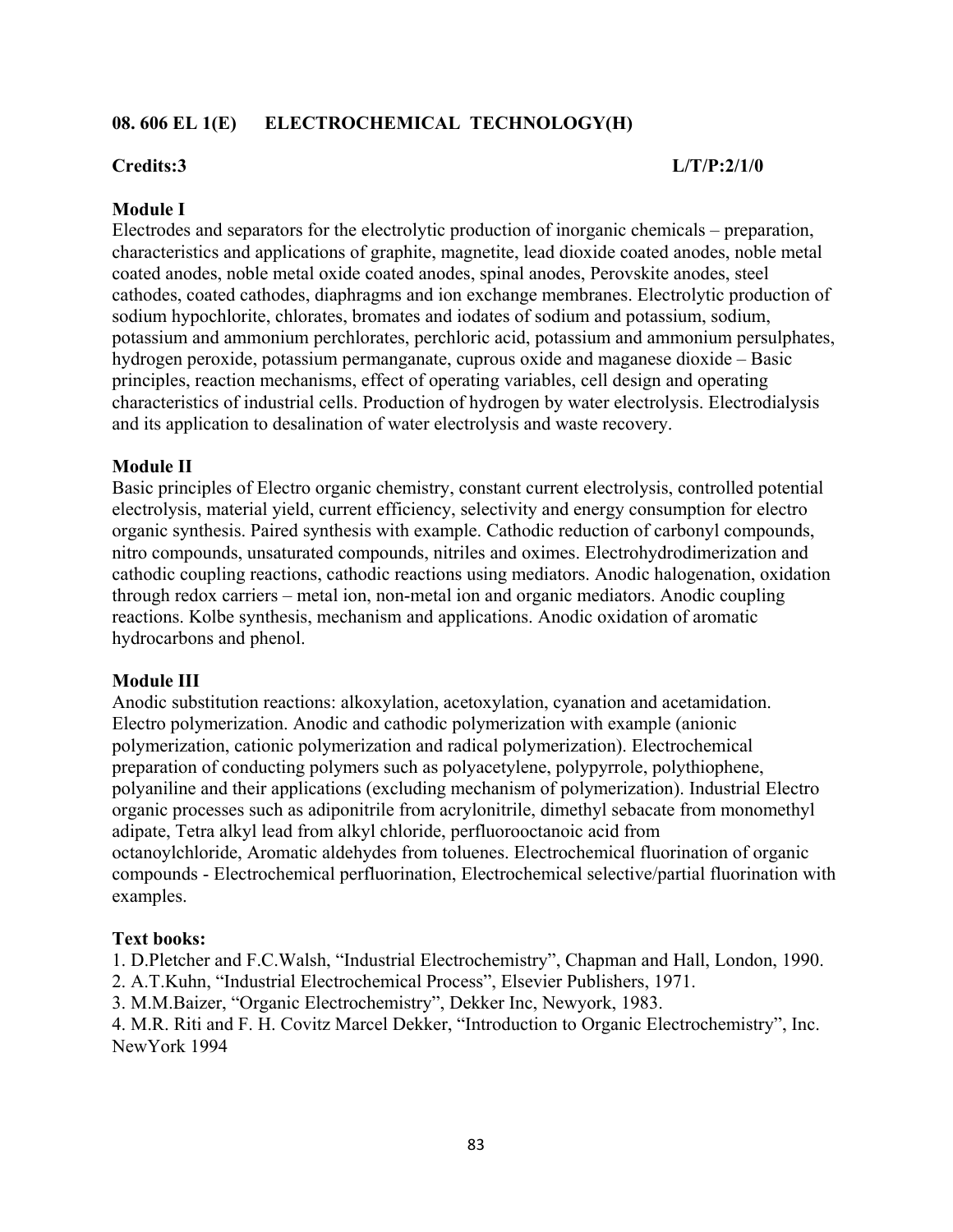**Note:** 

*The question paper consists of Part A and Part B. Part A is for 40 marks and comprises of 10 compulsory short answer questions each carrying 4 marks, covering the entire syllabus.* 

*Part B is for 60 marks. Part B comprises of two questions from each module. The candidate has to answer one full question of 20 marks from each module*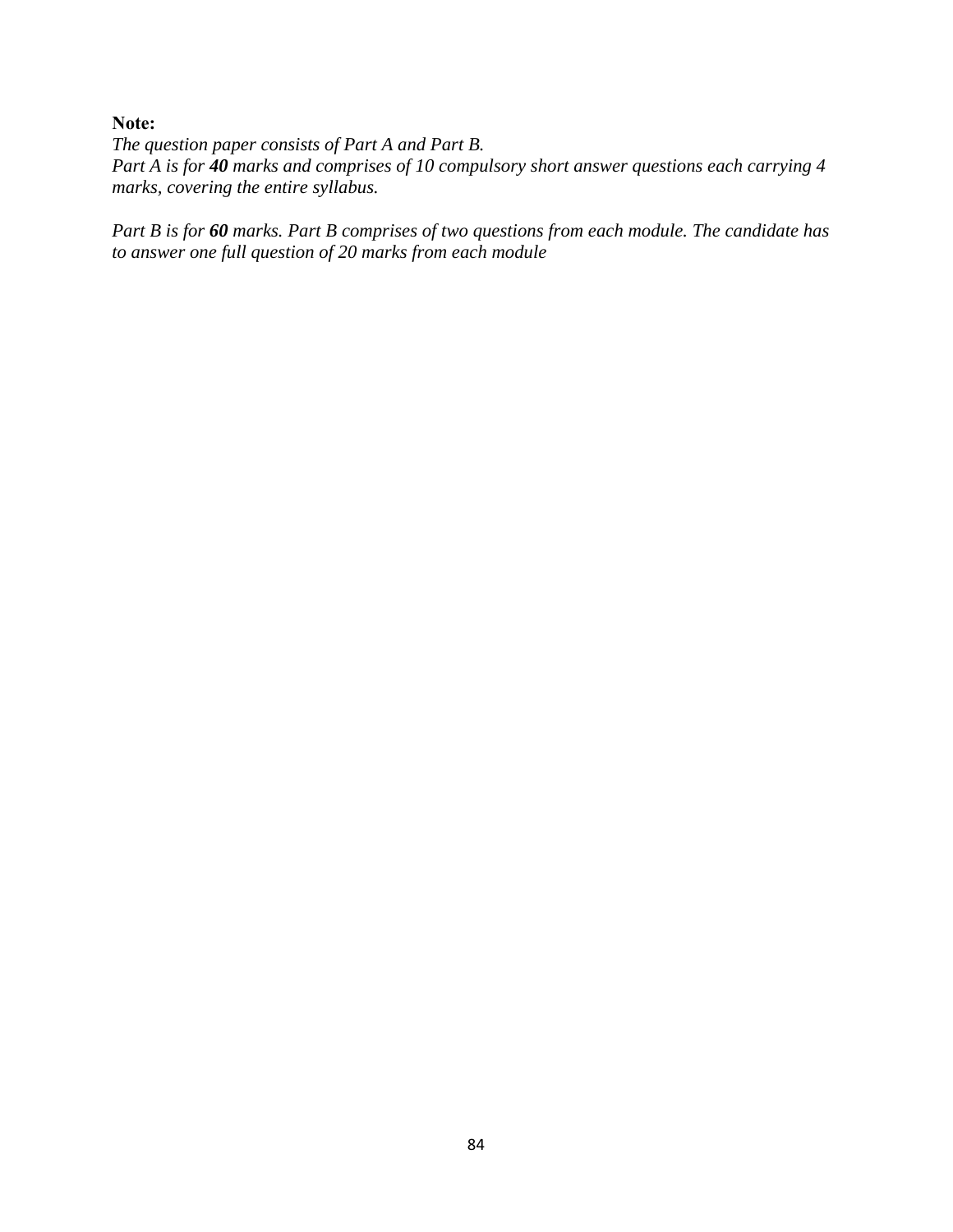### **08.606 EL1 (F) ENERGY ENGINEERING (H) Credits:3 L/T/P:2/1/0**

# **Module 1**

Classification and sources of energy; problems relating demand and supply of various energy sources- Energy, Economics and Environment relations- GDP coupling- Coal : origin and formation, composition and classification, resources and production, exploration and mining; analysis and testing storage and handling- coal carbonization-briquetting,-coal hydrogenation-Wood and wood products.- Petroleum; origin, occurrence; Chemical composition.- World reserve, production, refining operations, storage and conveying, testing and analysis different products from petroleum like naphtha, aviation gasoline, kerosene, diesel oil, gas oil, lubricating oil, asphalts etc., petroleum coke, oil shale and oil sand- Combusting methods; and systems, pulverised coal furnaces; cyclone furnaces, oil fired systems, gas fired systems, waste heat boilers.

# **Module 2**

Nuclear energy: basic aspects of nuclear radiation, fission and fusion, process reactor systems; BW/PW/HW reactor; gas cooled reactors, fast breeder reactor; thermal design; problems of nuclear power generations and remedial measures.

Solar energy: Facts and scope; solar radiation; radiation measuring instruments; basic flat collector; solar heat pump and heat engine cooling and refrigeration; solar pond; conversion of solar energy into electrical energy; solar thermal power generation; hydroelectric energy; problems of hydro-electric energy and remedial measures. Thermal power plants, generation cycles, energy from ocean tidal wave, ocean thermal source; geothermal energy; wet steam and water, hot dry rocks, electricity from exothermal; sources; wind energy; tunnel mills and conversion cycles.

# **Module 3**

Biogas plant and its design: KVIC plants, process kinetics, digester design, sludge treatment, energy from wastes. Development in energy routes-Conversion of heat to power : thermoelectric converters; thermo-electric refrigerators magneto-hydrodynamics; fuel cells; conversion of chemical energy into electricity, fuel cell performance; energy accounting utility and process system optimization, energy audit, energy economics, reducing energy loss, co-generation, efficiency improvement; energy conversion in petrochemical industries, polymer industries, natural organic industries, fertilizer industries etc. Text Books**;** 

- 1. S.B Pandya, Conventional Energy Technology Fuels and chemical Energy TMH (1987)
- 2. S.P. Sharma and Chander Mohan, Fuels and Combustion, TMH, 1984
	- 3. Kash Kori, C., Energy resources, demand and conservation with special reference to India, TMH, 1975.

4. J.Twidell and T.Weir, Renewable Energy Sources ,Cambridge University Press Reference Books**:**

- 1. Gulp Jr., Principles of Energy Conservation, MGK (1979)
- 2. Chemtech I, Manual of Chemical Technology, Vol.I. S. chand and Co., New Delhi (1985)
- 3. Pryde P.R., Non Conventional energy resources" JW (1983)
- 4. Connolly, T.J., Foundation of nuclear engineering JW (1978)
- 5. Gray T.J. and Gashos G.K., Tidel Power,Plenum Press (1972)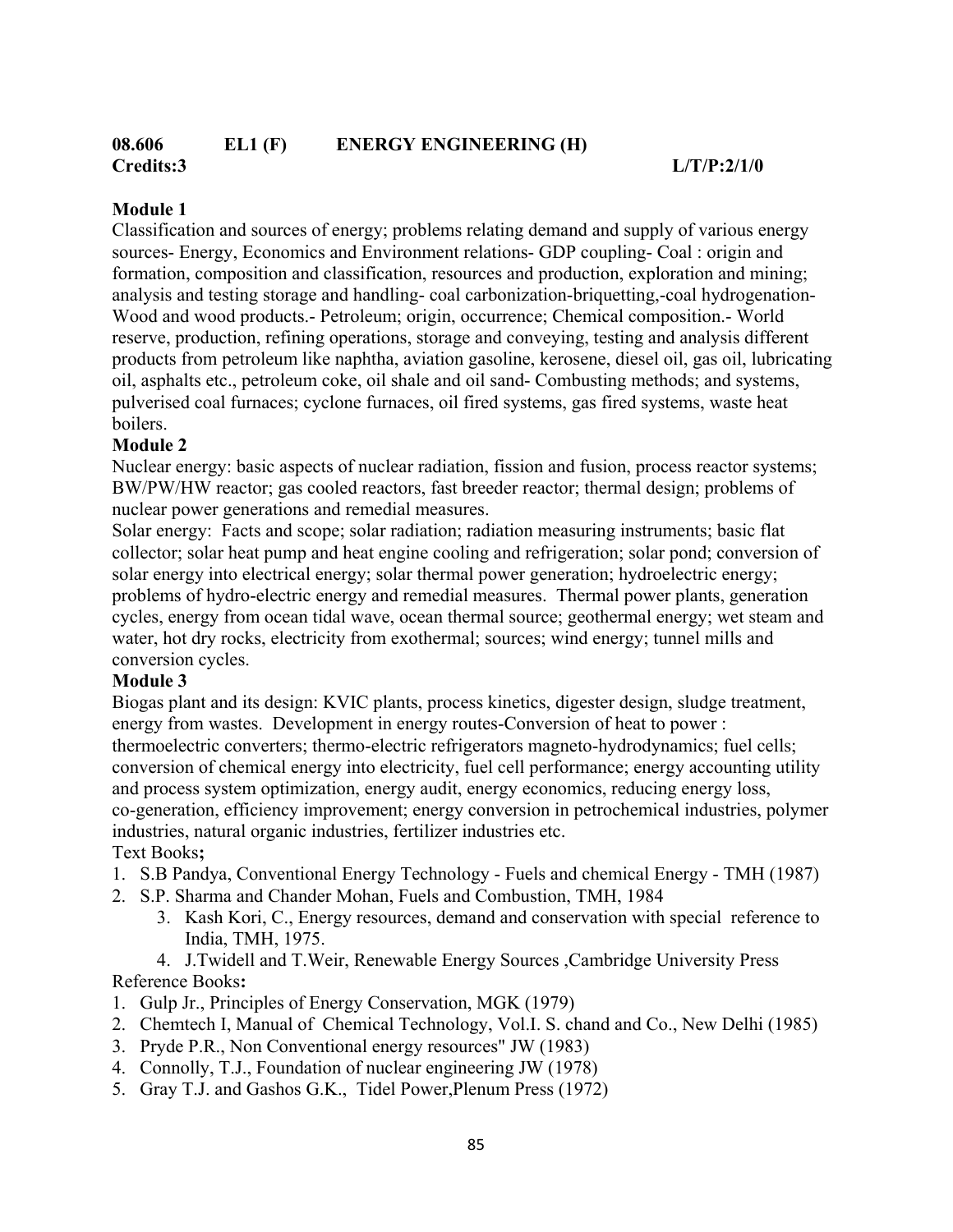- 6. Sarkar S., Fuels and Combustion, Orient Longmahs (1974)
- 7. Duffie T.R. and Beckman, W.A., Solar Energy Thermal Processes JW (1974).

Note:

*The question paper consists of Part A and Part B* 

*Part A is for 40 marks and comprises of ten compulsory short answer questions each carrying 4 marks, covering the entire syllabus.* 

*Part B is for 60 marks. Part B comprises of two questions from each module. The candidate has to answer one full question of 20 marks from each module*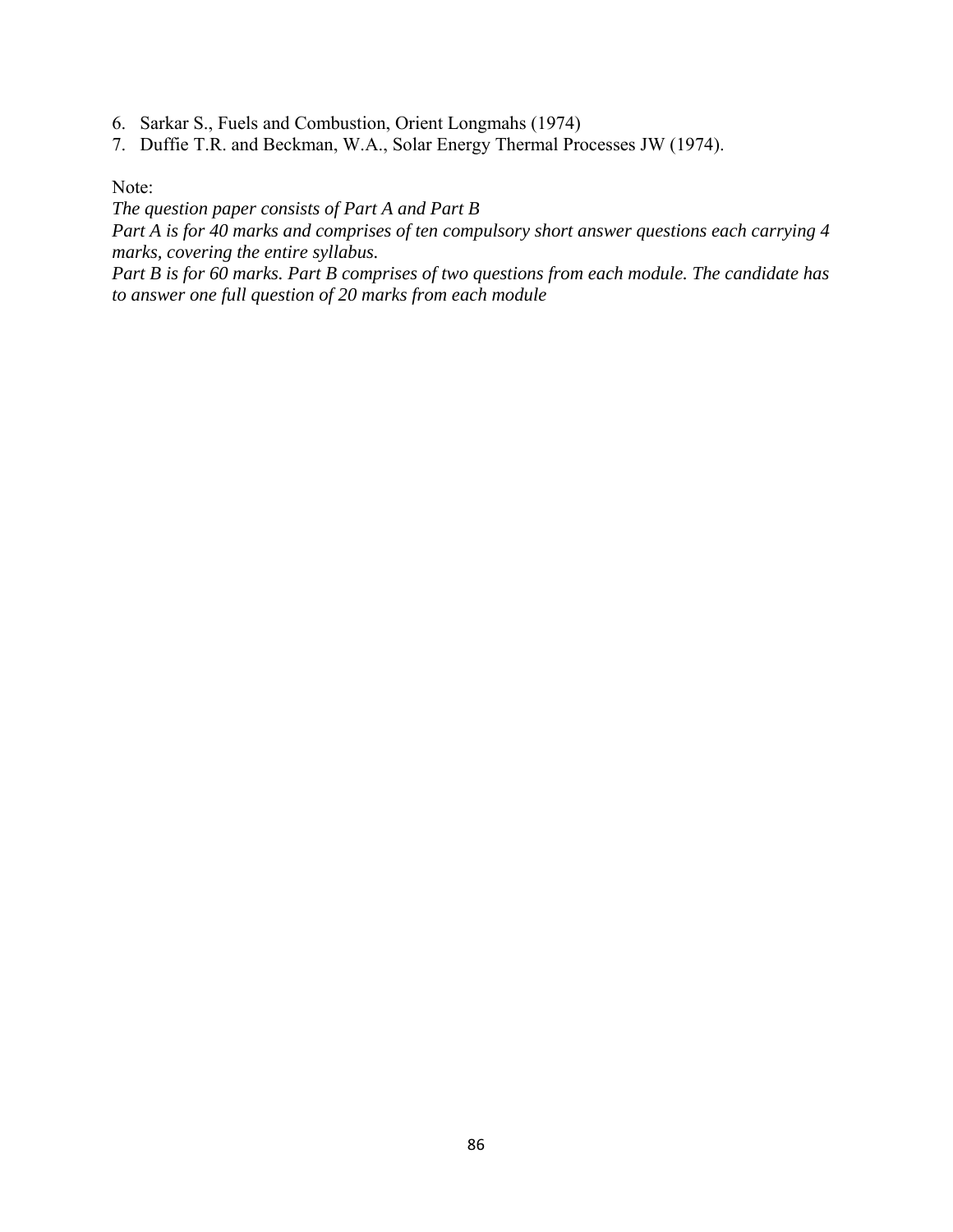# **08.606 ELI (G) TECHNICAL ENGLISH COMMUNICATION SKILLS (B,H,E)**

#### **Credits:3 L/T/P:2/1/0**

# **MODULE I**

**Vocabulary and Functional English**: This area attempts at making learners withstand the competition at the transnational technical environment so as to enable them to undertake various professional operations.

1) Vocabulary – a basic word list of one thousand words.

2) Functional grammar, with special focus on Common Errors in English.

3) Idioms and Phrasal verbs.

(A brief review of the above topic is only desired)

**Listening, Speaking and Reading:** This area exposes the learners to the standard expressions including stress, rhythm and various aspects of isolated elements and connected speech.

The use of diphthongs, elements of spoken expression, Varieties of English, accent neutralization

Listening Skills: Listening for general content, Intensive listening, listening for specific information. Sounds, stress, intonation, question tag, listening to lectures, audio/video Cassettes, asking and answering questions, note-taking, dialogue-writing.

Speaking Skills: Oral practice: Describing objects/situations/people-Role play-(Individual and group activities) Just A Minute (JAM)/Group Discussion.

Reading Comprehension: This area exposes the learners to the techniques deciphering and analyzing longer texts pertaining to various disciplines of study.

Types of Reading, Sub skills of Reading, Eye span – fixation, Reading Aloud and Silent Reading, Vertical and Horizontal Reading, Vocalization and sub-vocalization.

Reading Skills: Skimming the text- exposure to a variety of technical articles, essays, graphic representation, and journalistic articles.

# **MODULE II**

Written Communication Skills: This area exposes the learners to the basic tenets of writing; the style and format of different tools of written communication

Description (through Paragraph Writing), Reflection (through Essay Writing), Persuasion (through indented Letter Writing), Skills to express ideas in sentences, use of appropriate vocabulary -sentence construction-paragraphs development-note making, informal letters,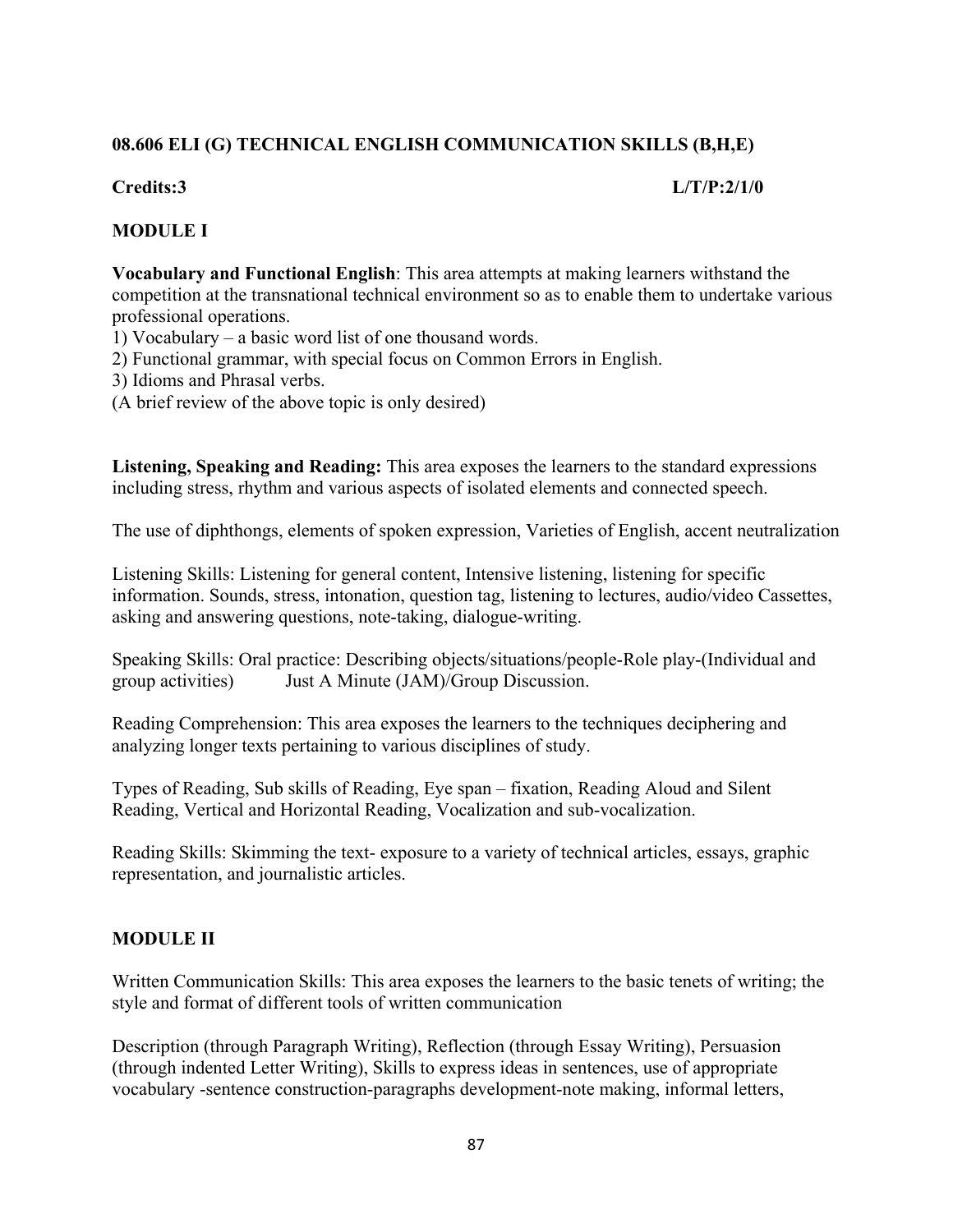essentials of telephonic conversation, invitations, minutes of a meeting, editing a passage and essay writing.

# *Technical communication skills*

Technical Report Writing (Informational, Analytical and Special reports), Technical Vocabulary, Technical communication- features, distinction between general and technical communication, language as a tool of communication: levels of communication, interpersonal, organizational, mass communication, the flow of communication: upward, downward and lateral, importance of technical communication, barriers to communication.

*Technical English for specific purposes (ESP):* Business letters-sales and credit letters, letter of enquiry, letter of quotation, placing order. Job application and resume. Official lettersgovernment letters, letter to authorities. Reports-types, significance, structure and style, writing reports, condensing .Technical proposals-writing a proposal –the steps involved. Technical papers- projects- dissertation- thesis writing. Preparing audio-visual aids.

# **MODULE III**

A non-detailed study of the autobiography: "Wings of Fire-An Autobiography by APJ Abdul Kalam".

*Students should read the book on their own and selected topics may be discussed in the* class.

# **REFERENCES**

1. **Andrea J Rutherford**, *Basic Communication Skills for Technology, Pearson* Education.

2. **Mohan K and Sharma R C**, *Business Correspondence and Report Writing*, Tata Mc Graw Hill

3. **Barun K Mitra,** *Effective Technical Communication,* Oxford University Press, New Delhi.

4. **Robert J Dixson,** *Everyday Dialogues in English*, Prentice Hall of India.

*5.* **Lakshmi Narayanan K.R,** *English for Technical Communication,* Vol. I and II, Sci Tech Publications.

- 6. **Abdul Kalam A.P.J,** *Wings of Fire-an autobiography, Universities* Press, 2004.
- 7. **Randolph Quirk,** *Use of English Ist Edn,* Pearson, 1962
- 8. **Thomson A.J and Martinet A.V,** *Oxford Practical English Grammar 3rd Edn,* University
- 9. **Thomas Eliot Berry,** *Most Common Mistakes in English Usage*, McGraw Hill
- 10. **Sarma B.S,** *Structural Patterns and Usage in English*, Poosha Series
- 11. **John Langan, College Writing Skills**, Tata McGraw Hill, 2001.
- 12. **Louis Trimble,** *Technical Communication Skills in English,* Cambridge University Press.
- 13. **John Gartside,** *Business Communication,* ELBS, 1991.
- 14. **Sethi J and Dhamija P.V,** *A Course in phonetics and spoken English*, Prentice Hall, 2004.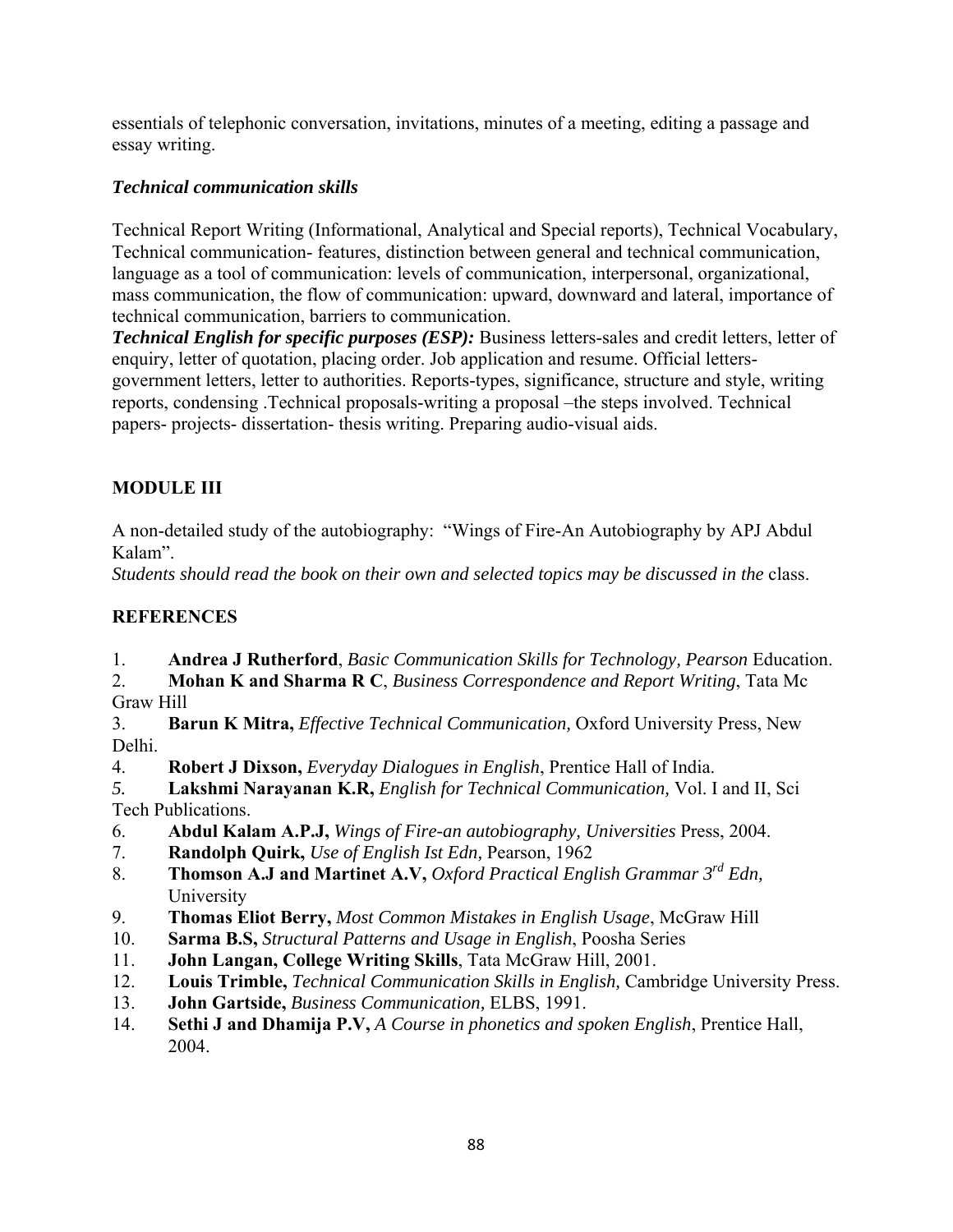### **University Examination. Maximum Marks: 100**

.

*Six short questions to be answered out of 8 questions from Module I. Each question in Module I carries 5 marks (So the maximum Marks for Module I is 30). Two questions out of four have to be answered from Module II. Each question in module II carries 15 marks. (So the maximum mark for Module II is 30). Module III consist of four essay questions out of which two questions has to be answered. Each question in Module III carries 20 marks. (So the maximum mark for Module III is 40).*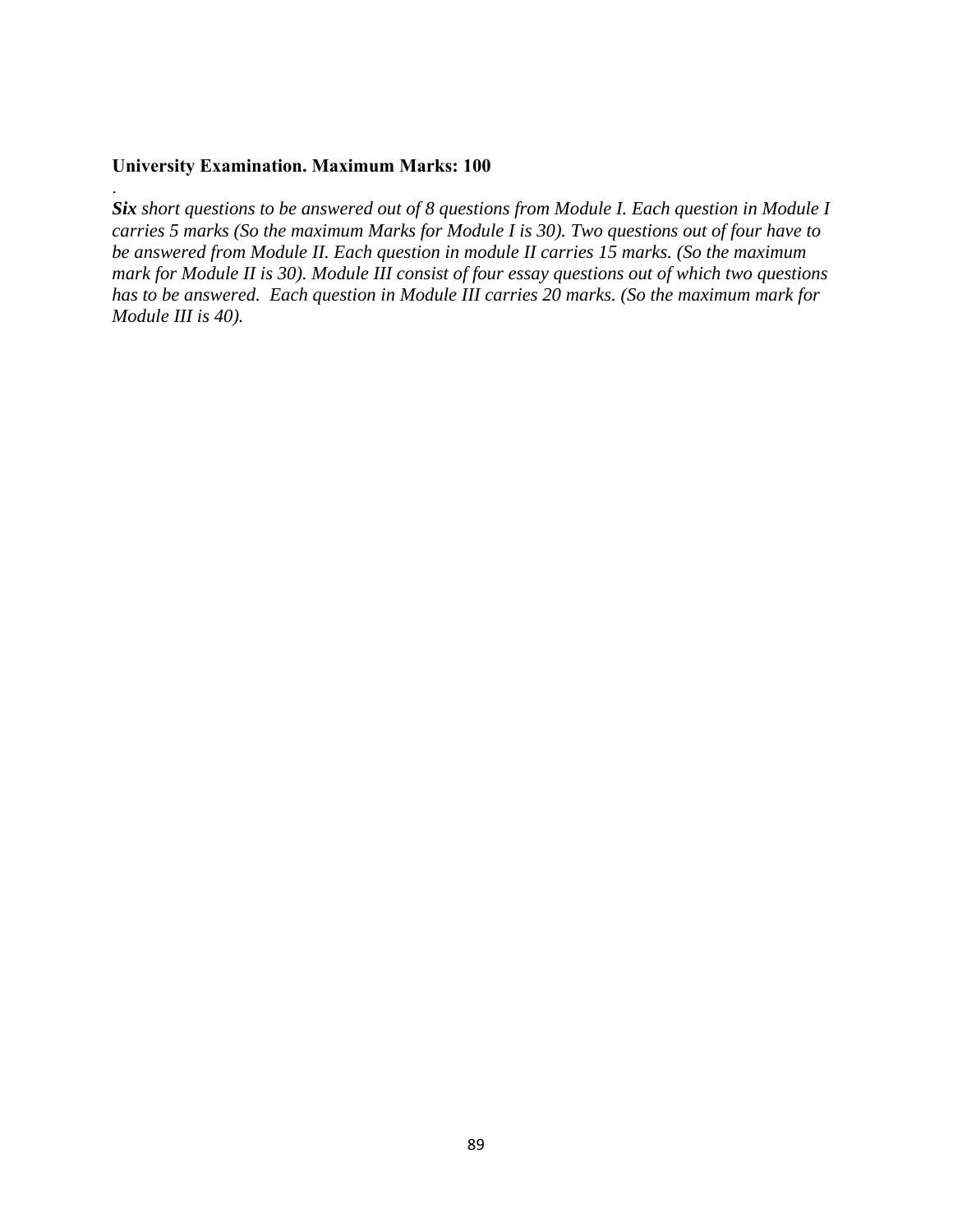### **MODULE I**

Introduction to; Nanotechnology. its emergence and challenges, classification of nano-materials: Zero, one, two and three dimensional nano-structured materials. Supramolecular Chemistry: Definition and examples of the main intermolecular forces used in supramolecular chemistry. Self-assembly processes in organic systems. Main supramolecular structures. Types of Nanomachines and nanotechnology-periodic table-Atomic structure molecules and phase Energy-Molecular and Atomic size-surfaces and dimensional space-Top down and bottom up.

Instrumentation for nanoscale characterization: Basic characterization techniques; Electron microscopy; Atomic force microscopy; Photon correlation spectroscopy. The measurable properties and resolution limits of each technique, with an emphasis on measurements in the nanometer range.

#### **MODULE II**

Methods of Synthesis of Nanometerials: Bottom-up (building from molecular level) and topdown (breakdown of microcrystalline materials) approaches. Biologically-Inspired nanotechnology basic biological concepts and principles that may lead to the development of technologies for nano engineering systems. Coverage will be given to how life has evolved sophisticatedly; molecular nanoscale engineered devices, and discuss how these nanoscale biotechnologies are far more elaborate in their functions than most products made by humans.

Synthesis of nano-particles through homogenous and heterogeneous nucleation, kinetically confined synthesis of nano-particles synthesis of nano-wire, rod, tubes and thin films. Special nano-materials: carbon, carbon fulrenes and carbon, nano-tubes, nano and microporous materials, core shell structure and nano-composites. Electrical, magnetic, optical, thermal and mechanical properties of nano-structured materials. Applications of naon-materials in molecular electronics, nano-electronics, catalysis, photoelectrochemical cells, photonics, quantum well, quantum dot and quantum wire devices.

#### **MODULE III**

Manufacturing of nanoscale materials: Chemical vapor deposition of varbon nano tubes, Plasma deposition of ultra thin functional films on nano materials, structural nano composites, carbon nano fibre and carbon nano tube/polymer composite fibres and films.Nano scale intelligent materials and structures. Synthesis of Boron nitride nano tubes using ball milling and annealing method.

#### **REFERENCES**

- 1. **Jean-Marie Lehn,** *Supramolecular Chemistry,* Wiley VCH, 1995
- 2. **Jonathan Steed & Jerry Atwood,** Supramolecular Chemistry, John Wiley & Sons, 2004
- 3. **Jacob Israelachvil**, *Intermolecular and Surface Forces*, Academic Press, London, 1992.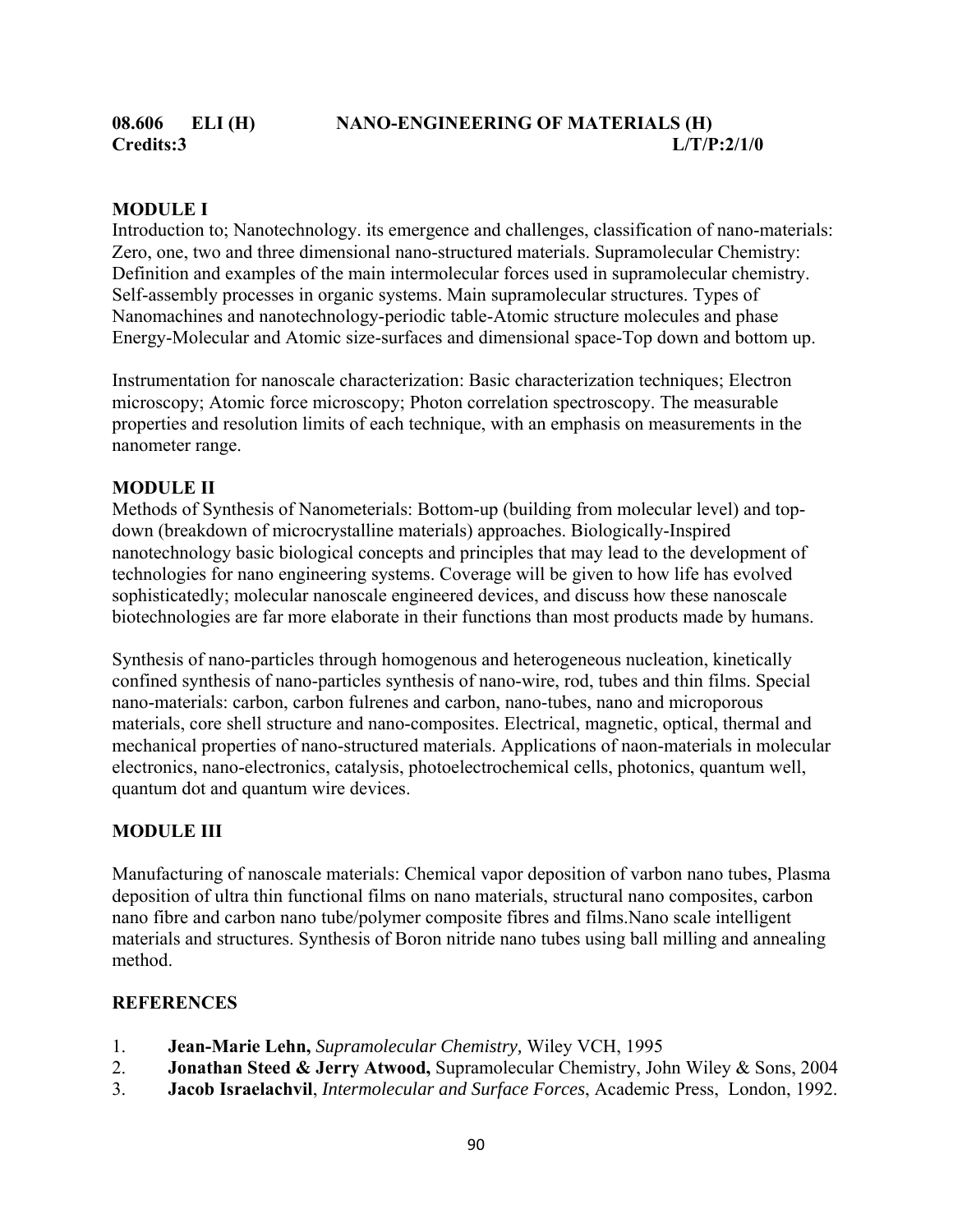- 4. Rao **C.N.R., Muller A., Chutham A.K,** *The Chemistry of Nanoparticles Synthesis, Properties and Applications, Vol 1 and Vol 2,* WILEY-VCH
- 5. **Challa Kumar,** *Tissue, Cell And Organ Engineering*, Vol 9, WILEY-VCH, 2006
- 6. **Challa Kumar,** *Nanomaterials for Medical Diagnosis and Therapy,* Vol 10, WILEY VCH,
- 7. **William A. Goddard III, Donald W Brenner, Sergey E. Lyshevski, Gerald J. Iafrate,**  *Handbook of Nanoscience, Engineering, and Technology,* CRC Press Taylor and Francis Group, 2007
- 8. **Bhushan***, Handbook of Nanotechnology,* Springer–Springer,2007
- 9. **Challa Kumar,** *Nanomaterials for Cancer Diagnosis and Therapy, Vol 6 and 7*, WILEYVCH, 2007
- 10. **Challa Kumar**, *Nanodevices for Life Sciences, Vol 4*,WILEY-VCH, 2006
- 11. **Gero Decher and Joseph B. Schlenoff,** *Multilayer Thin Films*, Wiley-VCH Verlag GmbH and Co. KGaA, 2003
- 12. **David S. Goodsell,** *Bionanotechnolog, Lessons from Nature*, Wiley-Liss, 2004.
- 13**. Kenneth J. Klabunde,** *Nanoscale Materials in Chemistry*, John Wiley & Sons, Inc., 2001
- 14. **Christof M. Niemeyer and Chad A. Mirkin,** *Nanobiotechnology: Concepts, Applications and Perspectives* by Wiley-VCH; 1 edition, 2004
- 15. **Guozhong A.O,** *Nano structure and nano-materials,* Imperial College Press, London
- 16. **Poole P, Jr and Frauk J. Owens,** *Introduction to Nano technology*, Charles P, Wiley Interscience, New Jersey, 2003.
- 17. **Carl C. Koch. Noyes,** *Nano-structured materials: Processing, properties and Potential Applications*, William Andrew Publishing New York.
- 18. **David S. Goodsell,** *Bionanotechnology: Lessons from Nature,* Wiley
- 19. **Pradeep.T,** *Nano: The Essentials,* Tata McGraw-Hill Publishing Company Ltd, 2007.
- 20. **Nicholas A.Kotov** , *Nanoparticles Assemblies and Superstructures,* 2006, CRC.
- 21. **Ralph et al,** (Eds), *Nanoscale Technology in Biological Systems,* 2005, CRC.
- 22. **Fujita H,** *Micromachines as Tools for Nanotechnology*, Springer Verlag, 2003
- 23. **Niemeyer C.M and Mirkin C.A,** *Nanobiotechnology Concepts, Applications and*  Perspectives 2004, Wiley VCH Verlag GMBH and Co.
- 24. **Mark J. Schulz, Mannur J. Sundaresan, Ajit D. Kelkar,** *Nanoengineering of Structural, Functional and Smart Materials,* CRC Press

*The question paper consists of Part A and Part B. Part A is for 40 marks. Part A consists of* **10 compulsory** *short answer questions each carrying 4 marks covering the entire syllabus. Part B is for 60 marks. There will be two questions from each module. The candidate has to answer one question of 20 marks from each module.*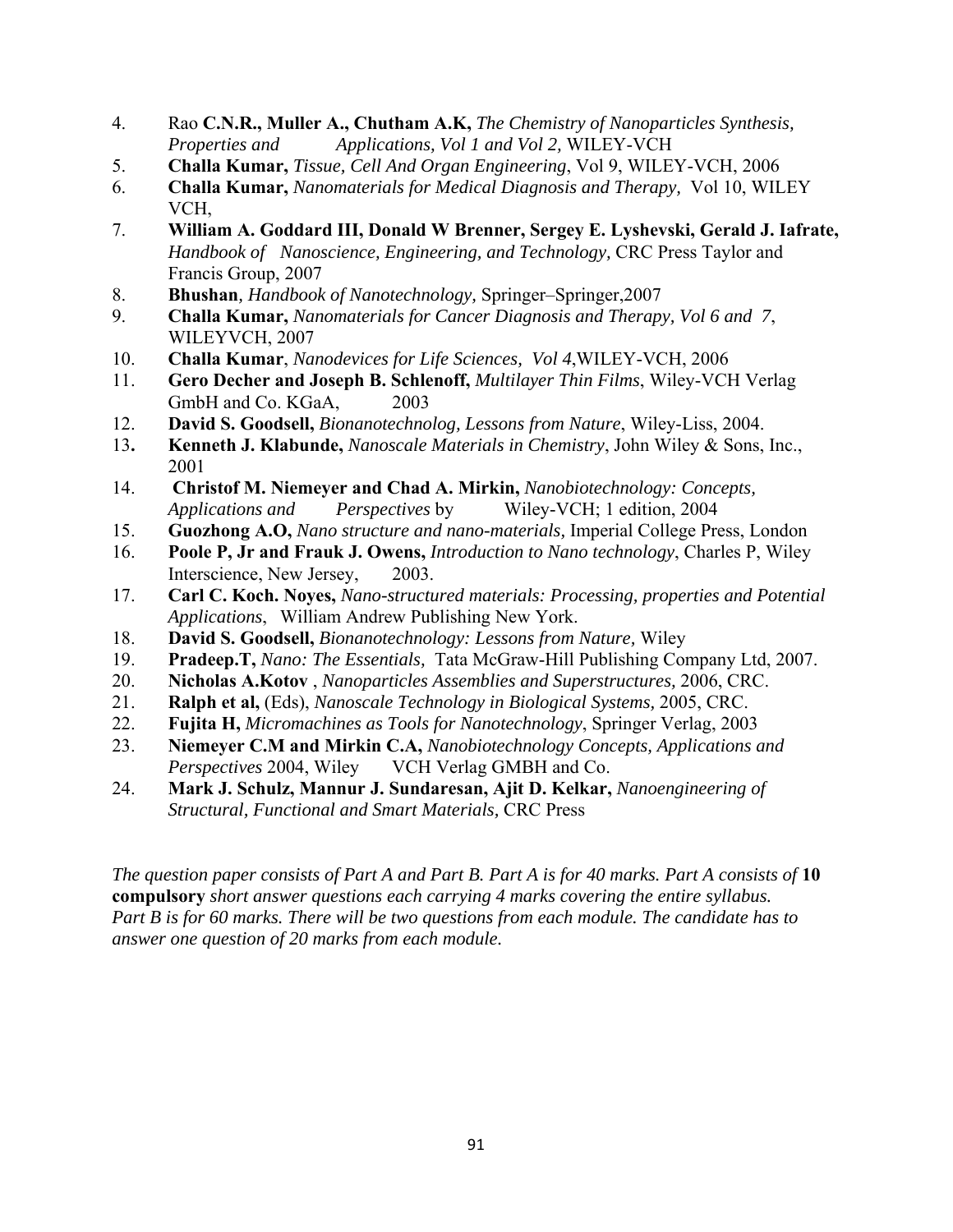# **08.607 MASS TRANSFER OPERATIONS LABORATORY(H) Credits:3 L/T/P:0/0/3**

Diffusion coefficient measurement Wetted wall column, measurement of mass transfer coefficient.

Distillation : Determination of VLE, steam requirement and vapourisation efficiency, efficiency in steam distillation, verification of Rayleigh's equation for simple distillation, Distillation in packed columns, HETP.

Absorption : Verification of design equation for height of packing in packed tower absorption of ethanol in water, absorption of carbon dioxide in sodium carbonate solution.

Surface evaporation - Free convection mass transfer.

Liquid extraction : Determination of ternery liquid - liquid equilibria.

Leaching : simple leaching; cross current leaching and counter current leaching.

Adsorption : Determination of absorption isotherm.

Drying : Determination of drying rate curve and mass transfer coefficient for atmospheric batch drying.

Fluidisation - Determine experimentally the pressure drop versus superficial velocity plot and find minimum and settling velocity.

# **REFERENCES :**

- 1. Shankar Srinivas, "Mass Transfer Operations- A Lab Manual for Chemical Engineering CEED, III Madras
- 2. R.E. Treybal, "Mass Transfer Operations " MGH
- 3. Perry and Chilton, "Chemical Engineers Hand Book" MGH.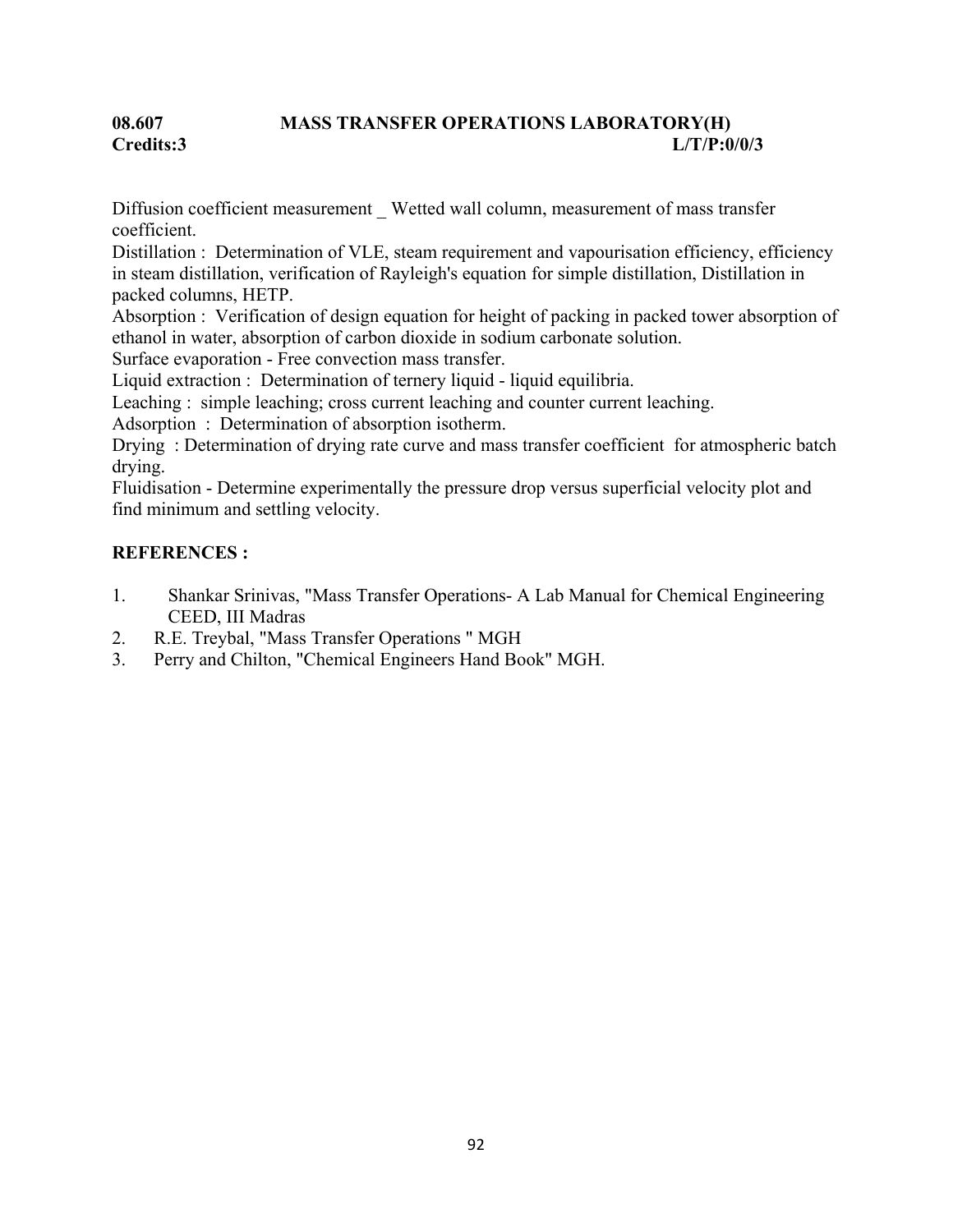# **08.608 HEAT TRANSFER OPERATIONS LABORATORY (H) Credits:3 L/T/P:0/0/3**

- 1. Determination of thermal conductivity of solids
- 2. Determination of thermal conductivity of liquids
- 3. Determination of emmissivity for surface heat transfer
- 4. Determination of heat transfer coefficient by natural convection:
- 5. Determination of heat transfer coefficient by forced convection: Forced convection heat transfer for flow of fluids through heated ducts- Determination of forced convection heat transfer coefficients and heat verification of established correlations.
- 6. Determination of heat transfer coefficient of fins by natural convection
- 7. Determination of heat transfer coefficient for fins by forced convection
- 8. Forced Convection Heat transfer without Phase change:Determination of heat transfer coefficient by film-type condensation
- 9. Determination of boiling heat transfer coefficient by conducting pool boiling experiment: Determination of heat transfer coefficients in pool boiling heat transfer for single and multi-component systems.
- 10. Determination of overall heat transfer for parallel flow and counter flow in double pipe heat exchanger
- 11. To conduct test on heat pipe and compare the temperature distribution
- 12. Determination of overall and individual heat transfer coefficients and effectiveness in shell and tube heat exchanger
- 13. Determination of overall heat transfer coefficient in an open pan evaporator
- 14. Heat Transfer in Composite walls- Determination of effective thermal conductivity and overall resistance.
- 15. Determination of radiation constant, emissivity, natural convection and radiation heat transfer coefficient for combined convection and radiation.
- 16. Evaporation: Study of evaporation equipment determination of steam economy in multiple effect evaporators.
- 17. Heat transfer in packed beds.
- 18. Heat transfer in fluidised beds
- 19. Transient Heat Conduction: Determination of natural Convection heat transfer coefficient using the principle of lumped and distributed parameter capacity analysis using Heisler Charts.

#### **Note : At least 10 experiments shall be performed.**

#### **REFERENCES**

- 1. Shankar Srinivas, "Heat Transfer Operations A Lab Manual, Chemical Engineering Education Development Centre, IIT Madras
- 2. Perry and Chilton, "Chemical Engineers Hand Book".
- 3. Fundamentals of Heat and Mass Transfer, Incropera and Dewitt, Wiley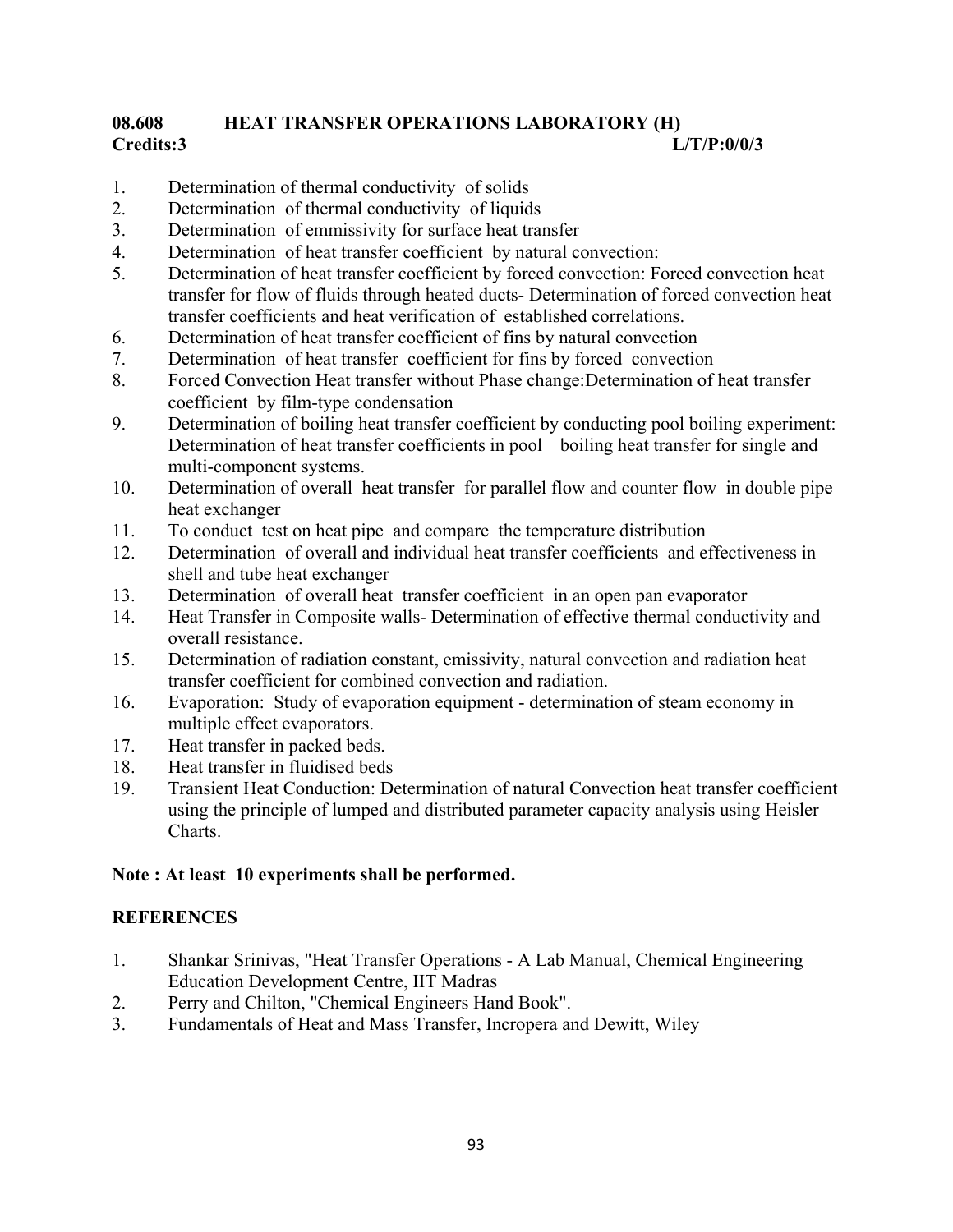# **08.701 CHEMICAL ENGINEERING DESIGN I (H) Credits:5 L/T/P:3/2/0**

# **Module I**

General design considerations; Design codes; Design pressure; Design temperature; Design stress; materials; welded joint efficiencies; corrosion allowances; Design loads, liquid storage tank codes, classification, Storage tanks for liquefied gases, Horizontal, cylindrical storage tanks with flat head, design of shell, bottom plates, self supported, and column supported roofs, wind girder, nozzles and other accessories.

Bolted Flanges: Types of Flanges, and selection, Gaskets-Design and selection of gasket, gasket seating , bolt diameter. Design of non-standard flanges.

# **Module II**

Unfired pressure vessel: Pressure vessel codes, classification of pressure vessels, Design of cylindrical and spherical shell under internal and external pressures; Selection and design of flat plate, torisperical, ellipsoidal, and conical clousures, compensations of openings.

Tall vertical & horizontal vessels: Pressure dead weight, wind, earthquake and eccentric loads and induced stresses; combined stresses, Shell design of skirt supported vessels. Vessel supports; Design of skirt, lug, and saddle supports.

Design of Pipes: Pipe thickness, pipe diameter for condensate piping, pipe diameter for steam, pipe supports. Design of pipe lines for natural gas, transportation of crude oil. Pipe lines in sea water. Pipeline design on fluid dynamics parameters. Optimum size of delivery of pump operation.

# **Textbooks:**

- 1. Bhattacharya, B.C.,"Introduction to Chemical Engineering Design Mechanical Aspect", Chemical Engineering Education Development Centre, IIT, Madras.
- 2. Joshi, M.V., "Process Equipment Design", McMillan India.
- 3. Brownell & Young, "Process Equipment Design", John Wiley.

# **References:**

1. Perry, Robert H., Green Don W "8th Edn- Perry's Chemical Engineering Handbook"-McGraw Hill New Delhi.

2. E.E. Ludwig – "Applied Process Design in Chemical Petrochemical Plants" – Gulf Publishing Co.  $1964$  Vol.  $-2$ .

3. Coulson J.M. Richardson J.F. – "Chemical Engineering Vol- $6<sup>th</sup>$  Edn". Pergaman Process.

4. Standards : IS 403 (1967), 803 (1963) & 2825 & TEMA

# **Note:**

 The question paper consists of Part A and Part B. Part A is for **50** marks and comprises of 2 questions from first module. The candidate has to answer one question from it. Part B is for **50**  marks and comprises of 2 questions from second module. The candidate has to answer one question from it. IS Codes mentioned in the reference (item no. 4) are permitted for the examination.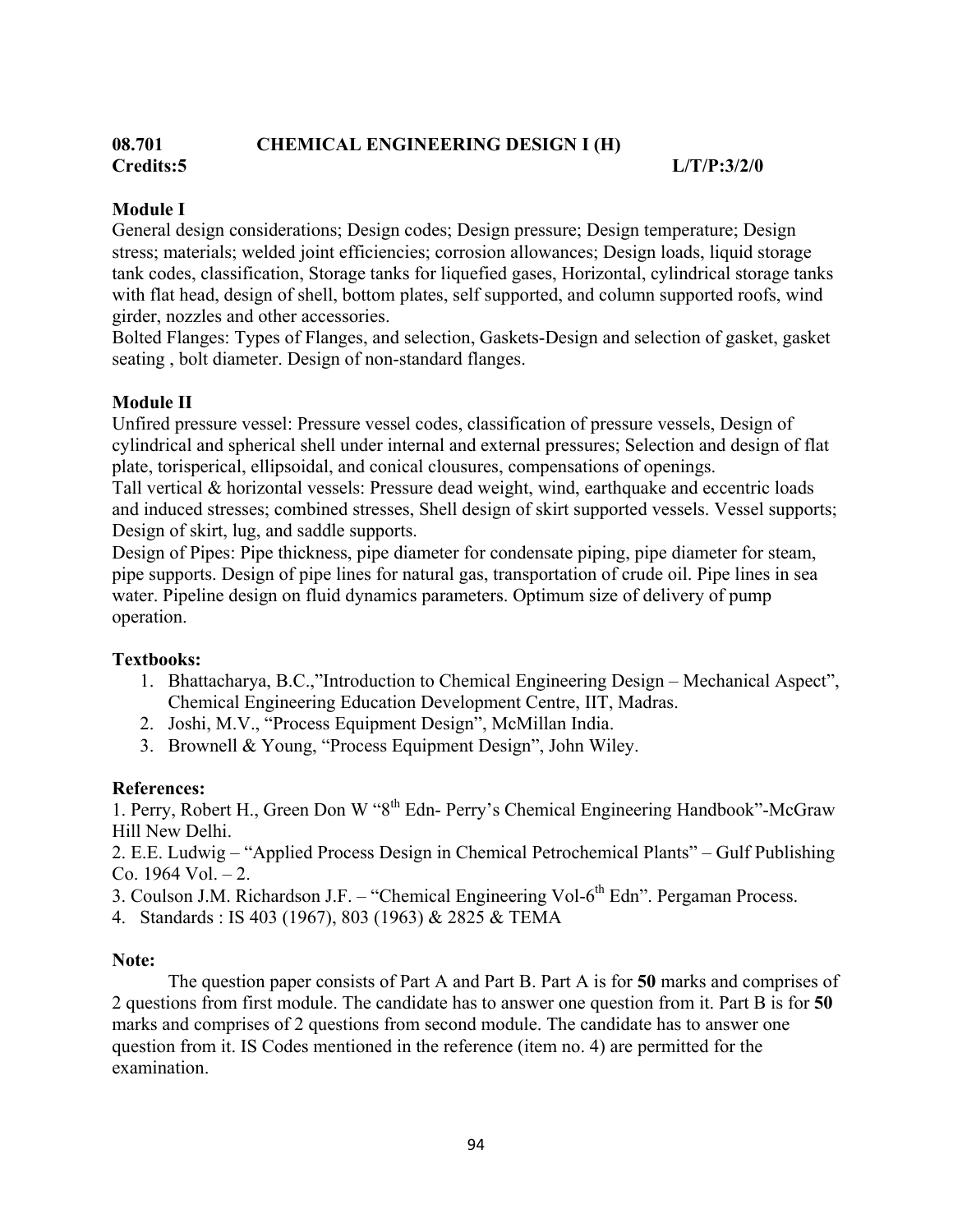# **08.702 CHEMICAL TECHNOLOGY II (H)**

#### **Module I**

*Petroleum:* Classification of crude, characteristics of crude – U.O.P Characterisation factor, Correlation Index, Distillation Characteristics –True Boiling Point(TBP) and ASTM distillation, Equilibrium Flash Vapourization (EFV), viscosity and viscosity index, refinery classification and chemical composition of crude. Processing of crude - sweetening, atmospheric and vacuum distillation of crude, cracking and coking, refining, reforming, hydro - cracking and isomerisation. Production of lubricating oils, lube additives. Motor gasoline, kerosene, aviation turbine fuel and aviation gasoline. *Petrochemicals:* Primary processes for olefins, acetylenes, higher homologues, aromatics and their derivatives, propylene, acetylene, methanol and its derivatives. *Sugar:* Manufacture from sugar cane and sugar beet, refining of crude sugar, byproducts of sugar industry. *Starch:* Raw materials, manufacture from corn, maize, tapioca. Manufacture of Dextrin and Dextrose. *Fermentation Products:* Manufacture of alcohol, alcoholic beverages and High Fructose Corn Syrup (HFCS).

#### **Module II**

*Pesticides:-* Classification of Insecticides, Fungicides, Weedicides, Herbicides and Rodenticides. Manufacture of Malathion, Parathion, DDT, BHC, and Endosulfan. *Dyes and intermediates:*  Classification, unit processes and unit operations in the manufacture of dyes, pigments and brighteners. *Drugs and Pharmaceuticals:* Classification, raw materials and manufacture of important sulpha drugs, analgesic, antipyretic, antibiotics and anti-inflammatory drugs. Formulations of Tablets, Capsules, Ointments, Liquids and Parenterals. Phytochemicals. *Wood and Wood chemicals:* Saccharification of wood, destructive distillation of wood. Composite wood: - plywood, laminated wood, fibre board and particle board.

#### **Module III**

*Plastics:* Classification, techniques of polymerization, manufacture and uses of phenol formaldehyde, urea formaldehyde, polyethylene, poly vinyl resins, cellulose nitrate and cellulose acetate. Processing of plastics. *Man made fibres:* Manufacture of viscose rayon fibre, cellulose acetate fibres, nylons, polyesters, acrylics and modacrylic fibres, vinyl and vinylidines, glass fibres. *Rubber:* Manufacture of natural and synthetic rubbers. Styrene butadiene rubbers (SBR), acrylonitrile butadiene rubber (NER), polymethanes, silicon rubbers, polybutadiene. Compounding, vulcanising and reclaiming of rubber, processing of rubber.

#### **Text Books** :

1. Austin G.T. "Shrieves Chemical Process Industries" 3rd Edn.

- 2. Dryden C.E. "Outline of Chemical Technology" 2nd Edn.
- 3. Chemtech Vol. I IV

4. Shukla S. I. and Pandey G.N., "A Text Book of Chemical Technology".

#### **Note:**

 Question Paper consists of Part A and Part B. Part A is for 40 marks and comprises of 10 compulsory short answer questions, each carrying 4marks, covering the entire syllabus. Part B is for 60 marks, comprises of two questions from each module. The candidate has to answer one full question of 20 marks from each module.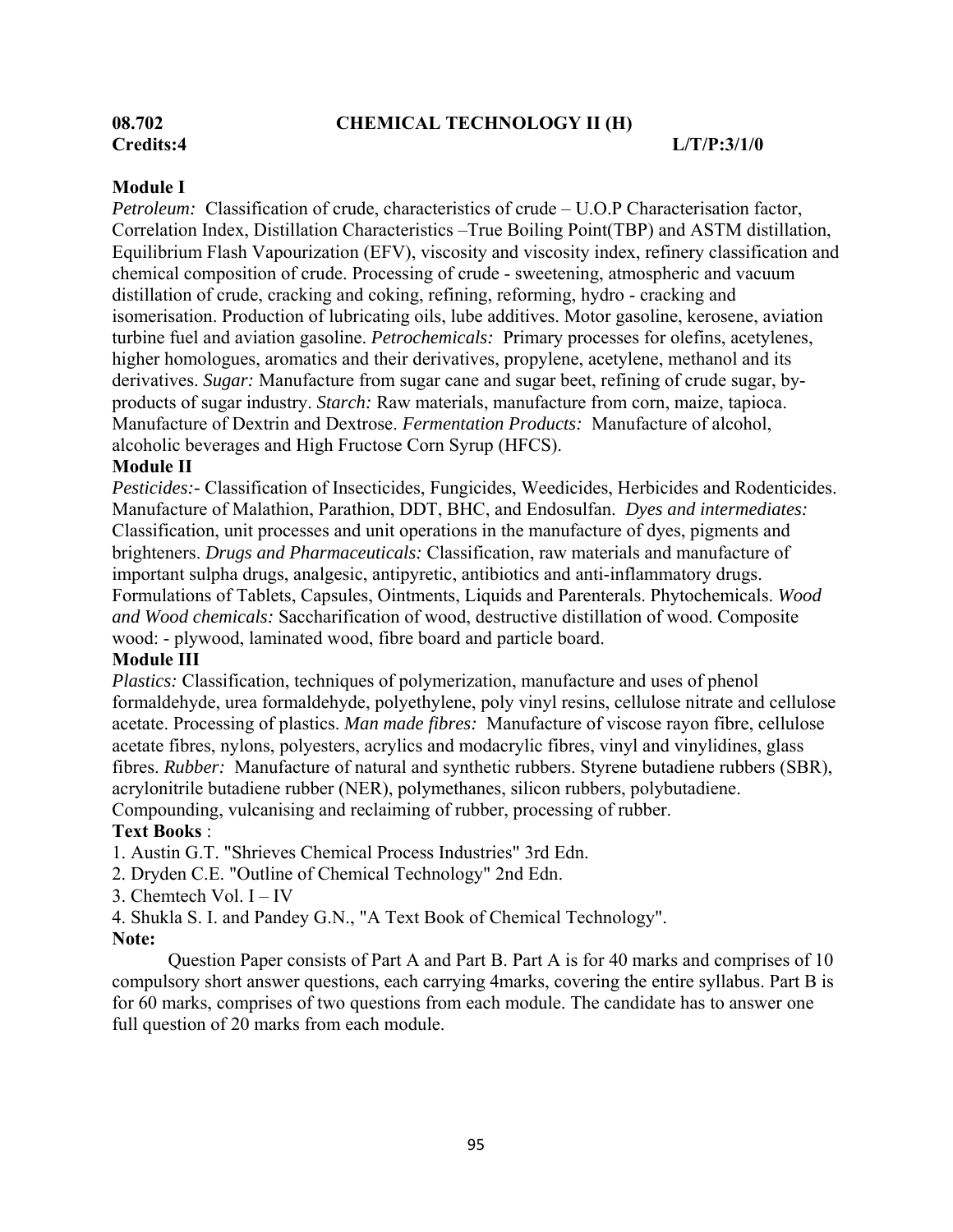# **08.703 CHEMICAL REACTION ENGINEERING II** (H) **Credits:4 L/T/P:3/1/0**

### **Module 1**

**Non isothermal reactor design** - Temperature and pressure effects - single reactions : Heat of reaction from thermodynamic, heat of reaction and temperature, equilibrium constants from thermodynamics, equilibrium conversion, adiabatic temperature and equilibrium, general graphical design procedure, optimum temperature progression.

Heat effects: adiabatic operations and nonadiabatic operations, Nonisothermal continuous flow, reactors at steady state, application to the CSTR, adiabatic tubular and batch reactor, steady state tubular reactor with heat exchange. Product distributions and temperature for multiple reactions. Unsteady state operation: General design equations, unsteady operations of plug flow reactors, CSTR and batch reactors.

#### **Module II**

#### **Heterogeneous Reactions**

**Catalysis and catalytic reactors:** Catalysts, types of catalysts, catalyst properties, steps in a catalytic reaction, adsorption equilibrium constant, desoption, surface reaction, rate limiting step, contacting patterns for two phase systems.

Development of design equations for ideal mixed batch reactor, plug flow tubular reactor and perfectly mixed continuous stirred tank reactor for heterogeneous systems. Heterogeneous data analysis for reactor design, deducing the rate laws from the experimental data, catalyst deactivation, deactivation mechanisms, weight loss.

Diffusion and reaction in porous catalysts- effective diffusivity, tortuosity-modelling of diffusion with reaction on a spherical catalysts. Thiele Modulus, internal effectiveness factor, Overall effectiveness factor. Estimation of diffusion and reaction limited regimes - Weisz - Prater criterion for internal diffusion, Mears criterion for external diffusion.

#### **Fluid Particle Reactions (Non catalytic)**

Selection of a model: Unreacted core model for spherical particles of unchanging size, model development for diffusion through gas film, ash layer, and chemical reaction controls. Rate of reaction for shrinking spherical particles - chemical reaction controls, diffusion controlsapplication to design.

**Fluid-fluid reactions** - Rate equations, Kinetic regimes for mass transfer and reactions, rate equation for instantaneous and fast and slow reactions, two film theory, film conversion parameters.

#### **Module III**

#### **Non-ideal Flow**

Residence time distribution for chemical reactors: General characteristics - RTD functions. Measurement of the RTD - pulse input, step tracer input, integral relationships, mean residence time, other moments of the RTD, Normalized RTD function E(theta), Interval age distribution. RTD in ideal reactors: Batch and plug flow reactors, single CSTR RTD, Laminar flow reactor, PFR/CSTR series RTD. Reactor modelling with RTD - use of RTD to determine conversion. RTD models - segregation models, tanks in series model, the dispersion model. Conversion for the tanks-in-series model, fitting the dispersion model for small extents of dispersion and large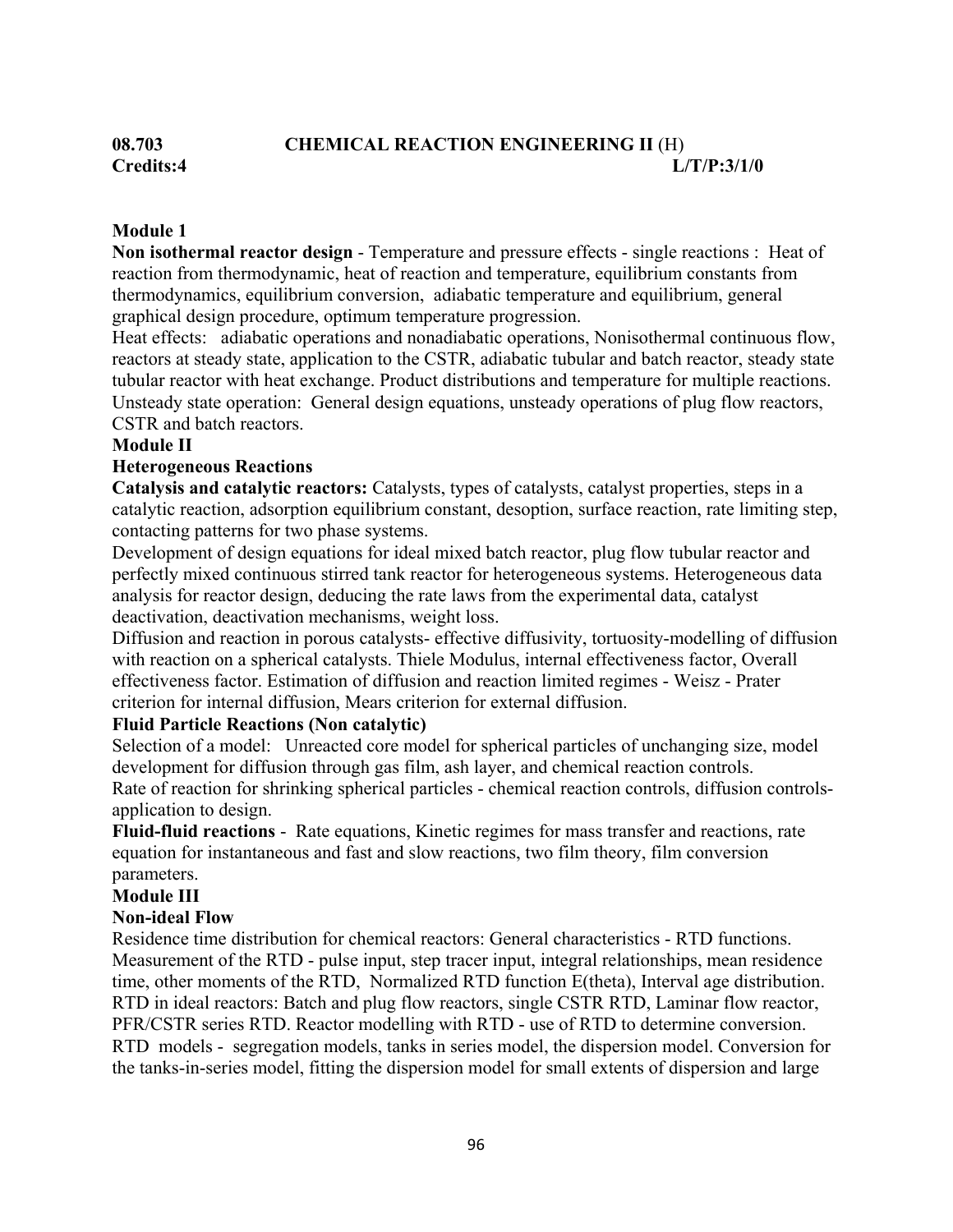extents of dispersion. Models for small deviations from plug flow and long tails. Mixing of fluids - self mixing of fluids - degree of segregation, early and late mixing of fluids.

# **TEXT BOOKS :**

- 1. Levenspiel Octave, "Chemical Reaction Engineering, Third Edition", John Wiley & Son's
- 2. H,Scott Fogler, "Elements of Chemical Reaction Engineering", Prentice Hall of India
- 3. James J Carberry, "Chemical &Catalytic Reaction Engineering", Mc Graw Hill

# **Note:**

*The question paper consists of Part A and Part B. Part A is for 40 marks. Part A consists of* **10**  *compulsory short answer questions each carrying 4 marks covering the entire syllabus. Part B is for 60 marks. There will be two questions from each module. The candidate has to answer one question of 20 marks from each module.* 

*Note: No charts, tables, codes are permitted in the Examination hall if necessary relevant data is given along with the question paper by the question paper setter.*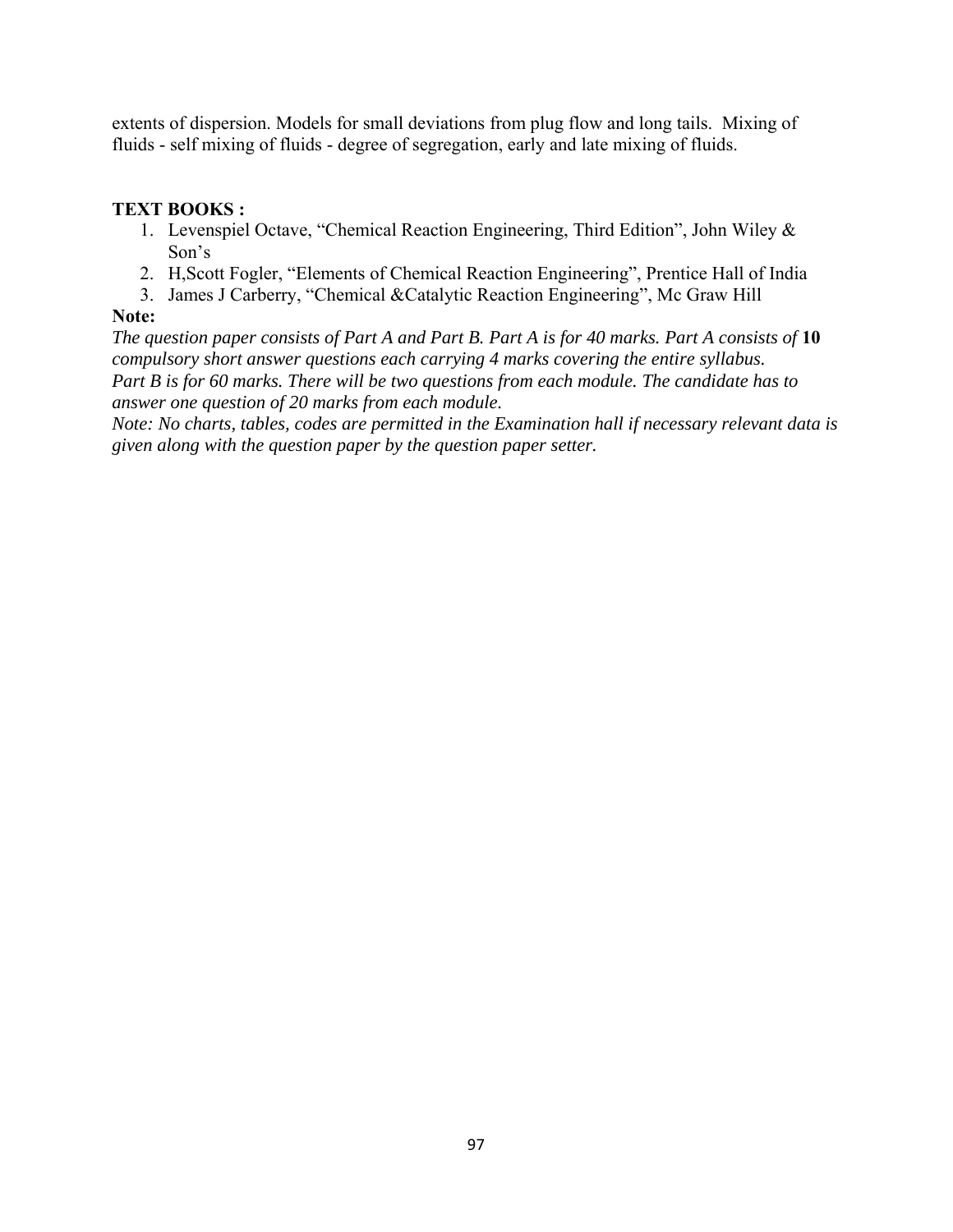**Credits:4 L/T/P:3/1/0** 

#### **08.704 EL 2 (A) BIOCHEMICAL ENGINEERING (H)**

#### **Module I**

*Micro Biology:* Cell theory, Structure of cells: – Procaryotic and Eucaryotic cells, cell fractionation, classification of microbes, protist kingdom. Important cell types (animal and plant cell) and their distinguishing characteristics. *Chemicals of life:* Cell polymeric chemicals repetitive and non repetitive bio polymers - lipids, sugars and polysaccharides, nucleotides - RNA and DNA, amino acids and proteins. Protein structure, hybrid bio-chemicals, hierarchy of cellular organization. *Kinetics of Enzyme catalyzed reactions:* simple enzyme kinetics with one or two substrates, Michaelis - Menten Kinetics, Evaluation of parameters in Michaelis - Menten equation, kinetics of two substrate reactions.

#### **Module II**

Substrate concentration dependence of enzyme catalysed reactions: substrate activation and inhibition, multiple substrates reacting on a single enzyme. Modulation and regulation of enzyme activity - competitive and uncompetitive inhibition, other influences on enzyme activity. Enzyme specificity and enzyme specificity hypotheses. Applied enzyme catalysis: enzymes of industrial importance. Isolation of crude enzyme - Koji technique - Enzyme purification. Immobilized enzyme technology: enzyme immobilization - industrial process using immobilized enzymes medical and analytical applications of immobilized enzymes. Applications of hydrolytic enzymes: esterases, carbohydrases, proteolytic enzymes, enzyme mixtures, pectic enzymes and additional applications. Medical application of enzymes, non hydrolytic enzymes in current and developing industrial technology.

#### **Module III**

Metabolic pathways and energetics of the cell: Metabolic reaction coupling : ATP, ADP and NAD. Oxidation and reduction- Coupling via NAD. Embden-Meyerhof pathway (EMP), Pentose phosphate cycle - Entner Doudorff (ED) pathway, Respiration - TCA cycle, Kerb cycle, Photo Synthesis. Transport across cell membranes - passive transport, active transport and facilitated diffusion. Kinetics of substrate utilization - product formation and biomass production, measuring and monitoring of growth process (Hemacytometer, colony count and turbidity methods). Batch cultivation - growth cycle (lag, exponential, stationary and death phase). Fermentation schemes - Gaden's classifiation (type I, II and type III) and Deindoerfer classification. Transport phenomena in Bio process system-Gas-liquid mass transfer in cellular system - basic mass transfer and concepts - rates of metabolic oxygen utilisation - determination of oxygen transfer rates-mass transfer across free falling or raising bubble and free surface with or without agitation in heat transfer. Microbial heat generation and correlation, bio-chemical reactors, types of reactors for sterilization, fermentation and Bimass production.

#### **Text Books :**

- 1. James E. Baileay and David F. Ollis., "Bio-chemical Engineering Fundamentals". Mc Graw Hill International Editions.
- 2. D G Rao., "Introduction to Biochemical Engineering", Tata Mc Graw Hill.
- 3. Michael L Shuler and Frikret Khargi., "Bioprocess Engineering Basic Concepts" Phi Publications.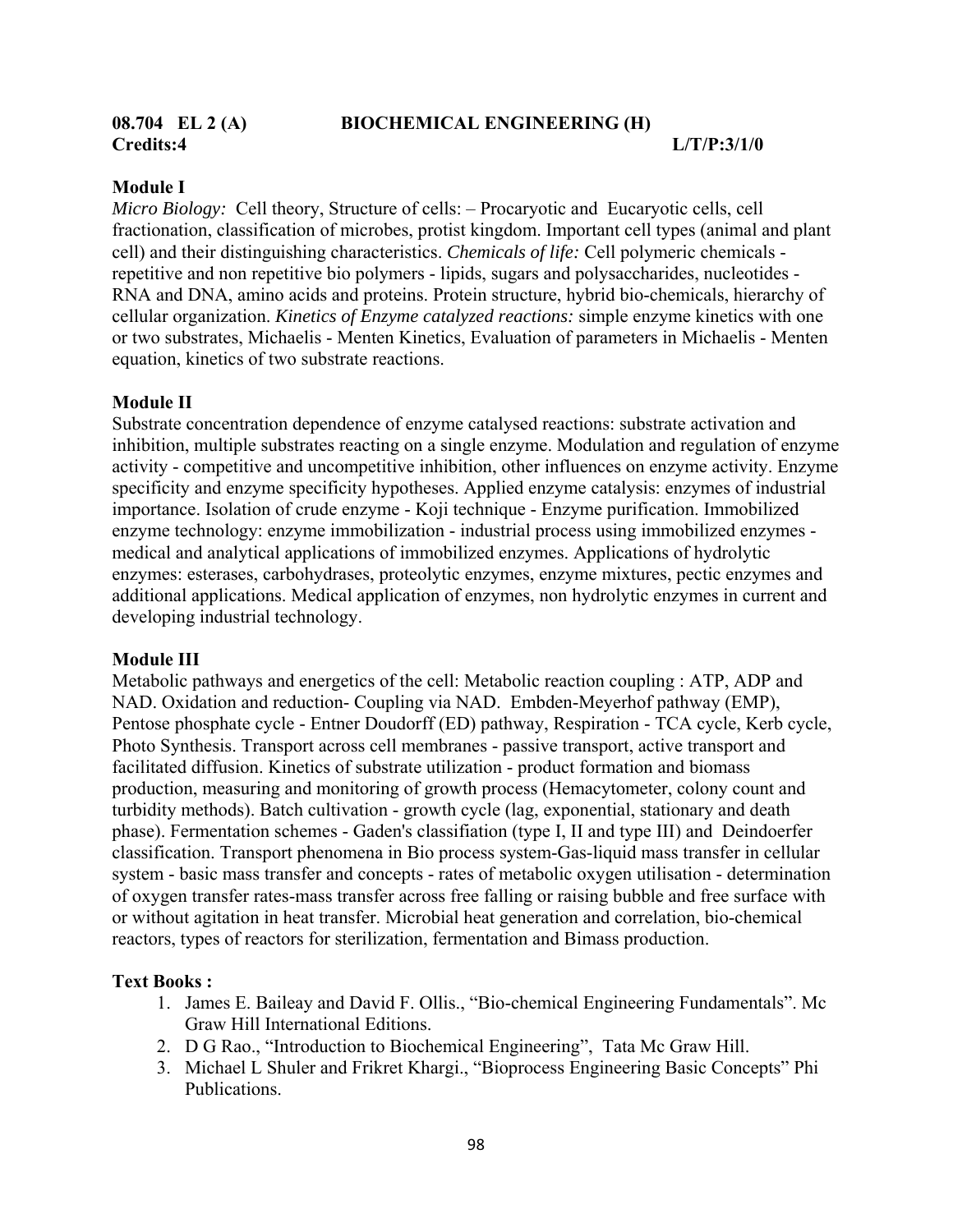4. Rajiv Dutta., "Fundamentals of Biochemical Engineering". Anu books.

**Note:** *Question Paper consists of Part A and Part B.Part A is for 40 marks and comprises of 10 compulsory short answer questions, each carrying 4marks, covering the entire syllabus.Part B is for 60 marks, comprises of two questions from each module. The candidate has to answer one full question of 20 marks from each module.*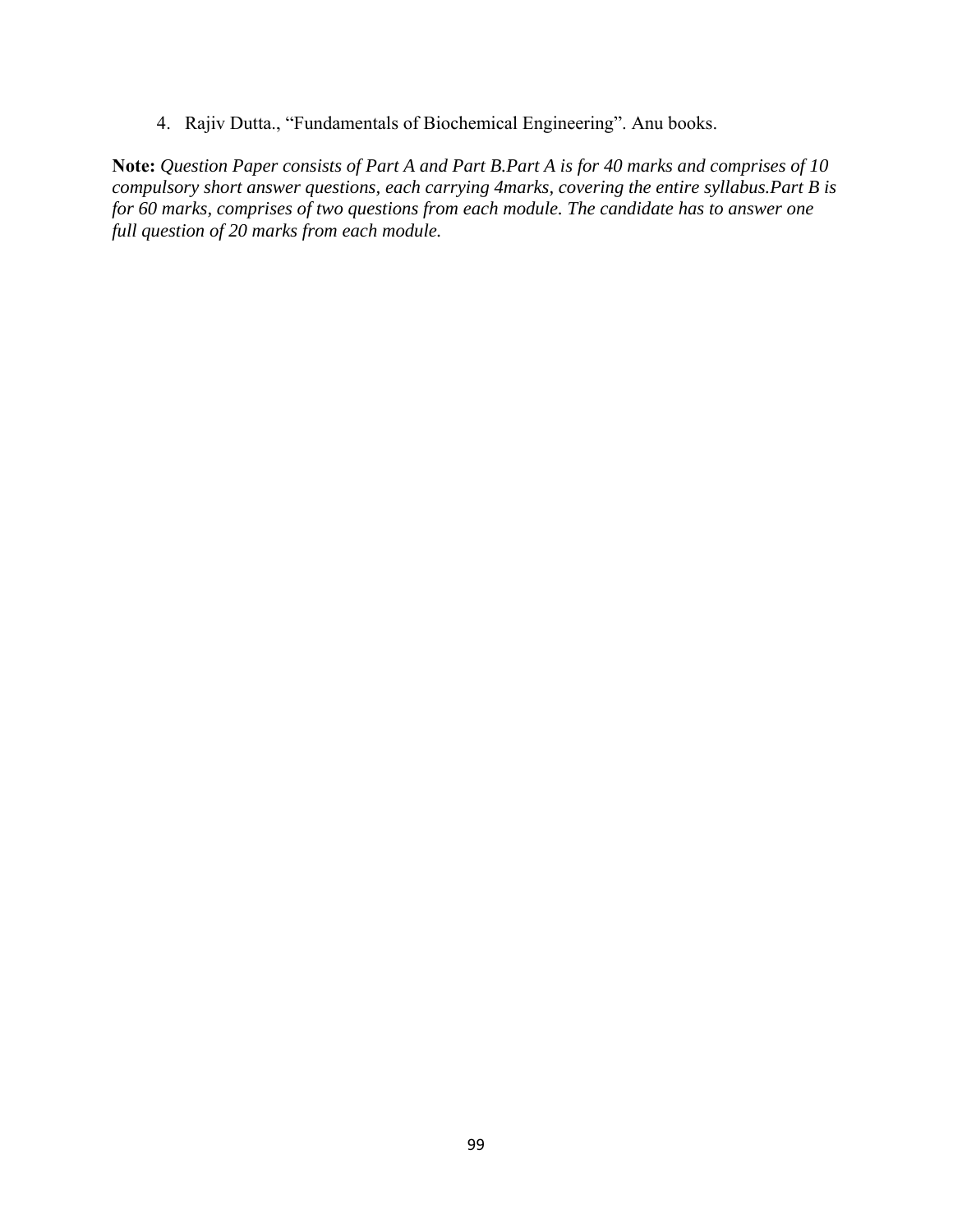**Credits:4 L/T/P:3/1/0** 

# **08. 704 EL I1 (B) POLYMER TECHNOLOGY (H)**

### **MODULE 1**

Properties of polymers : Classification & Properties of polymers - Polymerisation process, Mechanism and kinetics of polymerisation reactions -chain growth (addition polymerisation), Step growth (polycondensation) polymerisation synthesis and application of some common industrial polymers –

Mechanism and Kinetics of polymerisation reactions - Determination of physical and chemical properties of polymer theology and mechanical properties of polymers, intrinsic viscosity solubility paper maters. Polymer analysis of characterise sation - testing methods (physical, chemical, electrical), characterisation. Behaviour of polymers - crystalline, thermal, dilute solution, rheological, chemical degradation, stability of polymers - polymer waste disposal and remedies.

Mechanism and kinetics of polymerisation reactions, step reaction polymerisation, radial chain polymeristion - non radical chain polymerisation - C0-polymerisation - conditions of polymerisation reactions and details of manufacture. Olefin polymerisation - Polymers derived from dienes - vinyl and vinilidane polymers - Fluro carbon polymers - Hetero chain thermo plastics - Cellulose polymers - Thermosetting resins.

# **MODULE 2**

Polymer Technology - Plastic, fibres, elastomers, adhesives, polymer additives - plasticizers, fillers and reinforcements etc. Plastic Technology - Moulding - plastification - injections and compression moulding - Transfer moulding - calendering - Cast blowing - Coating - extrusion - Forming - Thermofusion - Fillers - Plasticisers and other additives.

Polymer processing - Casting, thermoforming, forming lamination reinforcing, processing of fibres, moulding process, calendaring` . Polymer bleeds, toughened plastic and phase separated bleeds, mechanical properties and fabrication.

# **MODULE 3**

Commodity of Plastic  $&$  fibres – Poly olefins – vinyl polymers – thermoplastic polymers – fibres ( natura) and synthetic fibres – cellulosic – non cellulosic – fibre spinning operations Natural Polymers – Poly saacharides – proteins – nucleic acids – natural rubber – Inorganic Polymers – silicons, poly phosphene – organo metallic co polymers – coordinate polymers – Net work polymers- elastomers and thermosets – Diene elastomers – non diene elastomers – thermo plastic elastomer – thermosets – epoxys – unsaturated polymers – formaldehyde resins – Engineering and Speciality polymers – Engineering thermo plastics – poly amides – ABS – poly carbonates – Engineering polyester – Fluro polymers

Speciality polymers – Polyimides – ionic polymers – poly acryl ether ketone – speciality poly olefins –

Liquid crystalline polymers – conductive polymers – bio medical polymers – polymers for combating environmental pollution

# **TEXT BOOKS :**

1. Kumar and Gupta - Fundamentals of Polymer Science and Engineering, Tata Mc Graw Hill.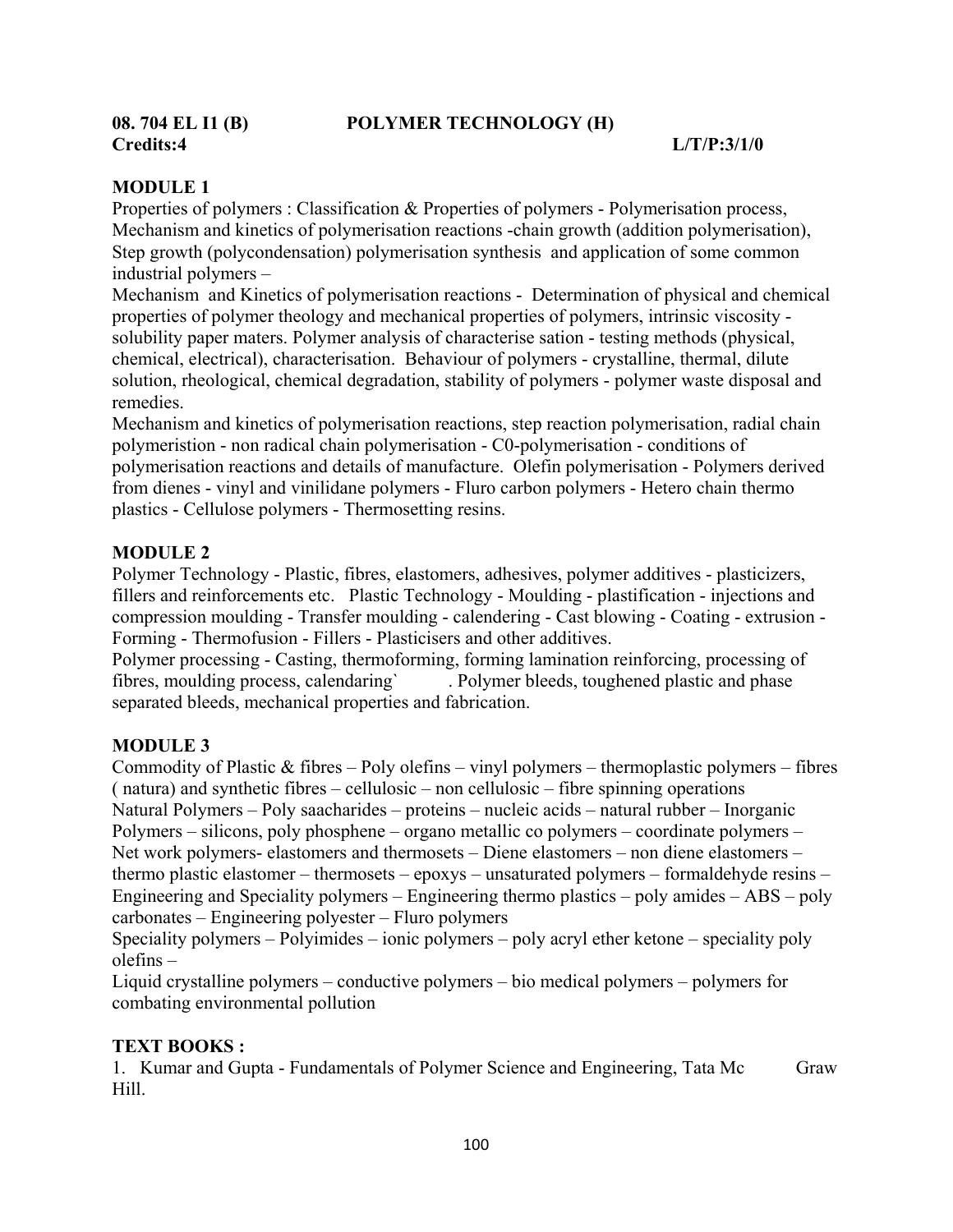2. P. Bahadur N.V.Sastri, "Principles of Polymer science," Narosa Publication

# **REFERENCE BOOKS :**

- 1. Billmeyar, F.W, Text book of Polymer Science.
- 2. Schmidt Marlier Principle of High Polymer Theory and practical.
	- 3. Rodriguax Terdianol Principles of Polymer systems, Mc Graw Hill Kusha (1970)
	- 4. Joel R. Fried ,"Polymer Science & Technology", Prentice Hall India Ltd
	- 5. R.Sinha, "Outlines of Polymer Science &Technology Processing Polymers", Prentice Hall of India, New Delhi

#### **Note:**

The question paper shall contain two parts. Part A shall contain ten compulsory short questions, evenly distributed over the whole syllabus and each carrying 4 marks. Part B shall contain three separate modules with two questions from each module of the syllabus. The candidate has to answer any one from each module. Questions in each module shall carry 20 marks each.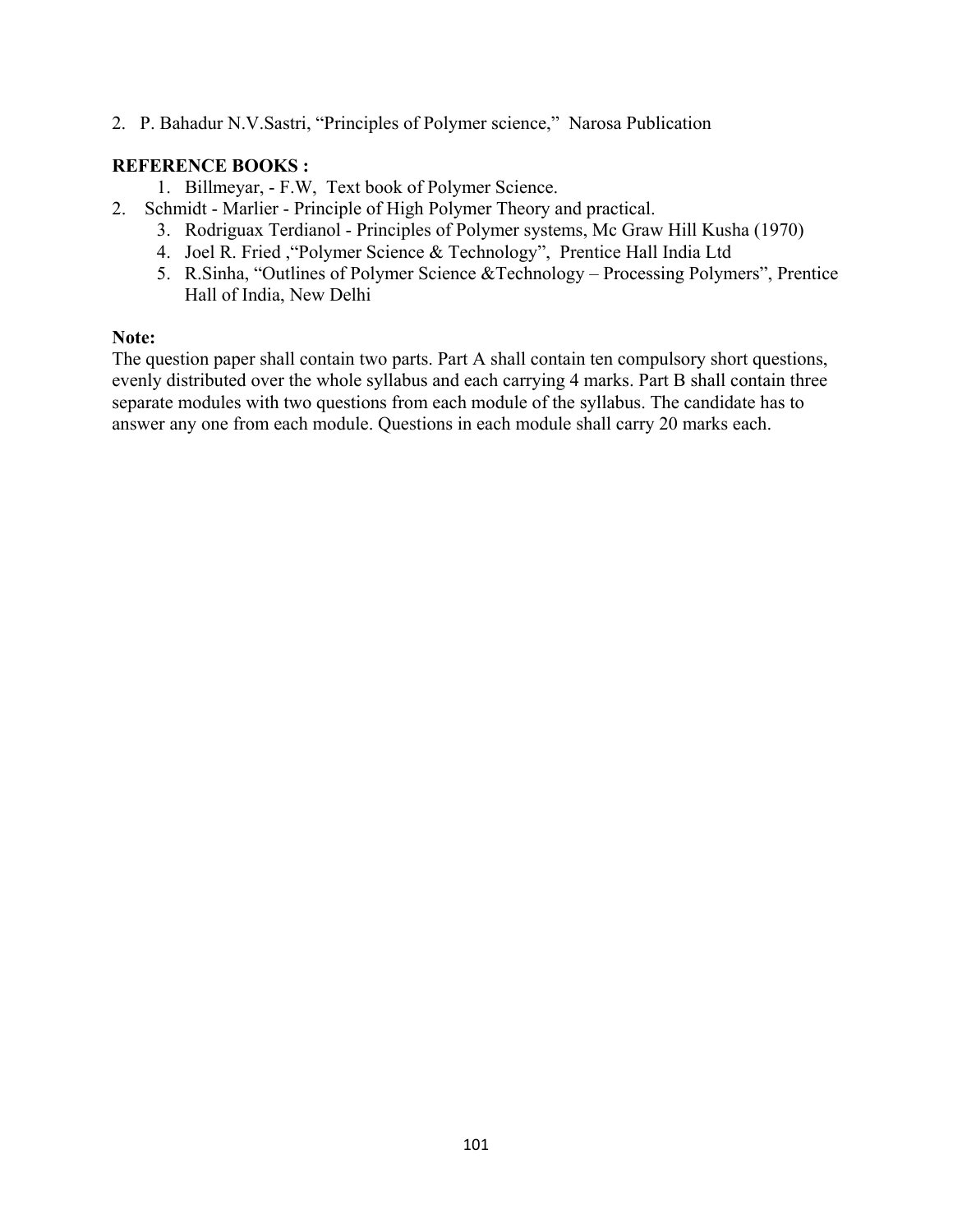# **08.704 EL II (C) PROCESS MODELING AND SIMULATION (H) Credits:4 L/T/P:3/1/0**

## **Module 1**

Introduction to modeling. Principles of system modeling, System modeling applied to process engineering systems. Systematic approach to model building, Classification of models, Conservation principles, thermodynamic principles and reaction kinetics principles of process systems. Development of steady state lumped parameter models. Dynamic lumped parameter models based on first principles.

#### **Module 2**

Analysis of ill-conditioned systems. Development of Grey-box models, Empirical model building. Statistical model calibration and validation. Population balance models, Stochastic models. Examples.

### **Module 3**

Solution strategies for lumped parameter model. Stiff differential equations solutions. Solution for distributed parameter models. Solving parabolic, elliptic and hyperbolic partial differential equation models, Finite element and finite volume methods.

### **References:**

K. M. Hangos and I. T. Cameron, *Process Modelling and Model Analysis*, Academic Press, 2001

W. L. Luyben, *Process Modeling, Simulation and Control for Chemical Engineers*, 2<sup>nd</sup> edition, McGraw Hill Book Co. New York, 1990.

W. F. Ramirez, *Computational Methods for Process Simulation*, Butterworhs

Mark E. Davis, *Numerical Methods and Modelling for Chemical Engineers*, John Wiley and Sons, 1984.

Singiresu S. Rao, *Applied numerical Methods for Engineers and Scientists*, Prentice Hall, NJ, 2001

#### **Note:**

The question paper shall contain two parts. Part A shall contain ten compulsory short questions, evenly distributed over the whole syllabus and each carrying 4 marks. Part B shall contain three separate modules with two questions from each module of the syllabus. The candidate has to answer any one from each module. Questions in each module shall carry 20 marks each.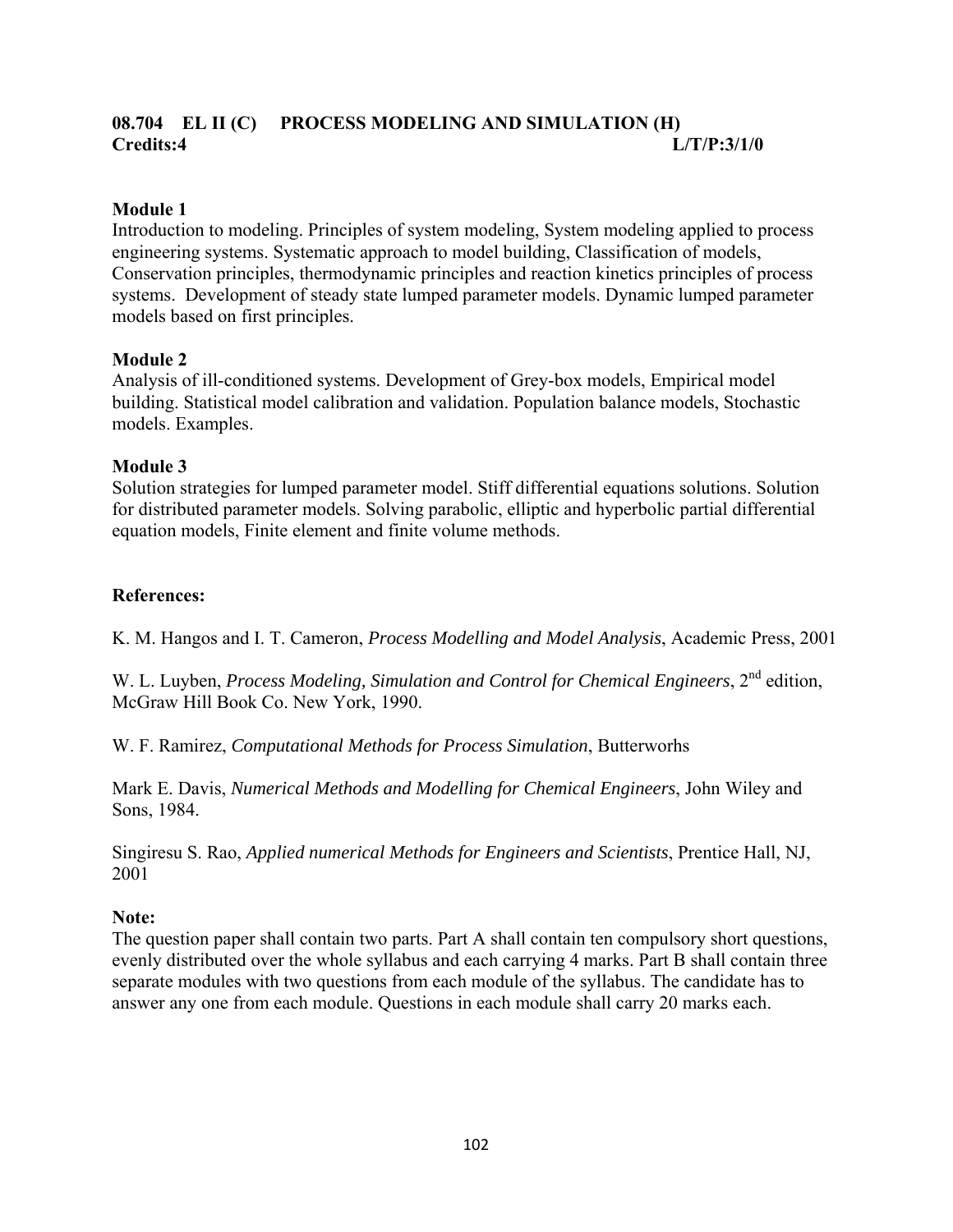#### **Module I**

Limitations of common separation techniques like sedimentation, screening, filtration, evaporation, distillation, absorption, liquid-liquid and solid liquid extraction. Thermal Separation: Thermal Diffusion: Basic Rate Law, Theory of Thermal Diffusion Phenomena for gas and liquid mixtures, Equipments, design and Applications. Zone Melting: Equilibrium diagrams, Controlling factors, Apparatus and Applications. Concepts and definitions in adsorption: adsorbent types; their preparation and properties; different types of adsorption isotherms and their importance; adsorption types; basic mathematical modeling with suitable initial and boundary conditions for different cases such as thermal swing, pressure swing, and moving bed adsorption.

### **Module II**

Introduction to membrane processes. Types of membranes, Membrane processes and their applications, Porous sand solid membranes, Osmosis, Micro – Filtration, Ultrafiltration, Nanofiltration, Reverse Osmosis, Piezodialysis, Electrodialysis, Dialysis, Membranes for gas separation, Pervaporation. Applications to these processes. Liquid membranes: Supported and unsupported liquid membranes, Applications and mathematical modeling. Characterization of porous membranes, Characterization of ionic membranes, Characterization of non – ionic membranes. Polarization phenomena and fouling concentration polarization, Characteristic flux behavior in pressure driven membrane operation, Various models, Temperature polarization, Membrane fouling, Methods to reduce fouling. Modules and process design: plate and frame, Spiral wound, Tubular, Capillary, Hollow fiber modules and their comparison, System design.

#### **Module III**

Foam Separation: Surface Adsorption, Nature of foams, Apparatus, Applications, and controlling factors. Parametric pumping: thermal parametric pumping, batch, continuous pumping, multicomponent separation, pH-parametric pumping, heatless parametric pumping. Ionic Separation: Controlling factors, Applications, Equipments for Electrophoresis, Dielectrophoresis, Electro Dialysis and Ion - Exchange, Commercial processes. Adductive Crystallization: Molecular addition compounds, Clathrate compounds and Adducts, Equipments, Applications, Economics and Commercial processes. Adsorptive chromatographic separations processes, hybrid separation technologies-membrane chromatography and electrochromatography. Extractive separation, aqueous two-phase extraction, supercritical extraction.

Textbooks:

- 1. H. M. Schoen, "New Chemical Engineering Separation Techniques", Inter Science Publications, New York, 1972.
- 2. Wankat PC , Rate Controlled separations , Elsevier, 1990
- 3. Asenjo JM, Separation processes in Biotechnology, 1993, Marcel Dekker Inc
- 4. Basic Principles Of Membrane Technology, Marcel Mulder, Kluwer Academic Publishers, 1997

References:

1. King J. – Separation Process – McGraw Hill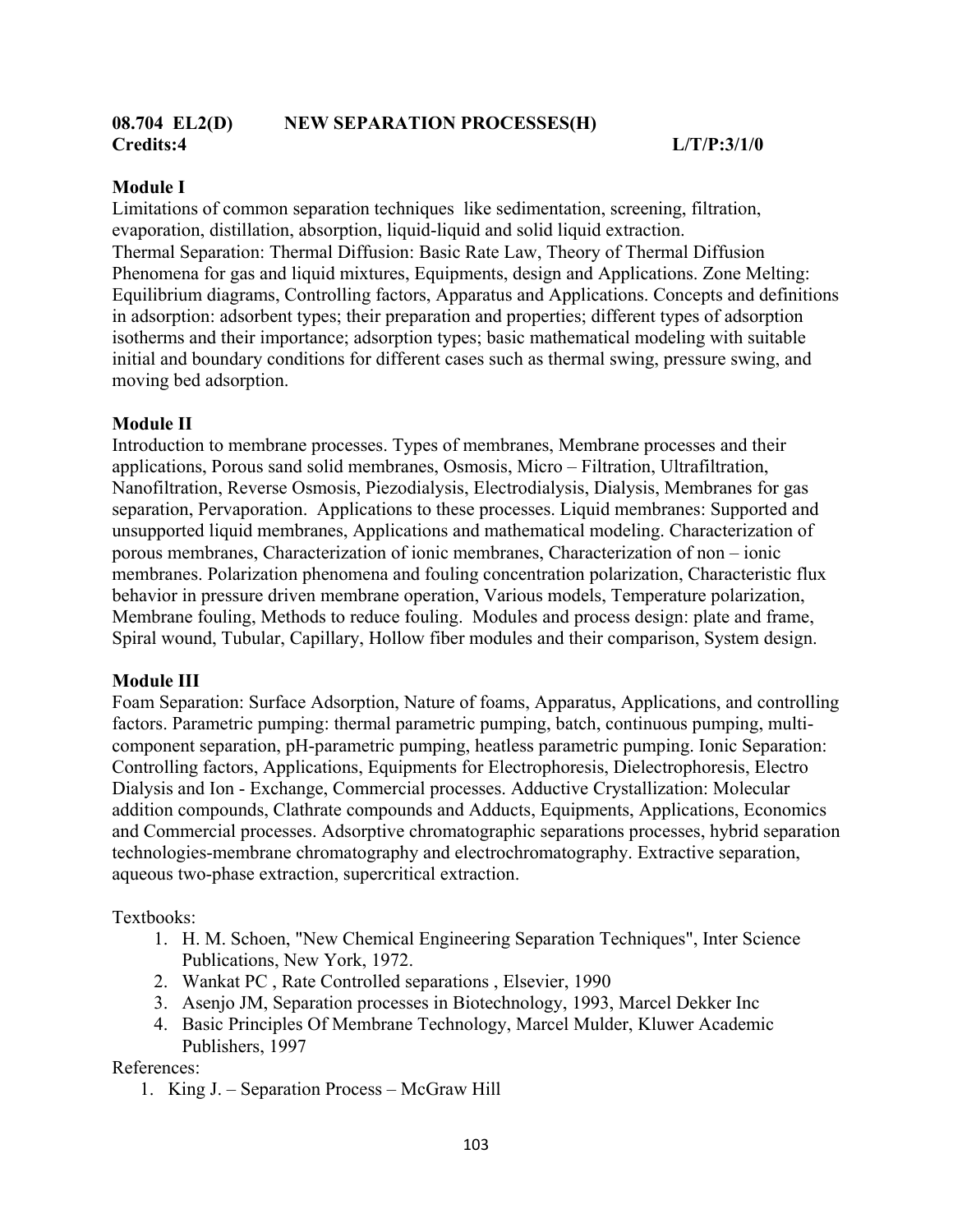- 2. Kaup EC Design Factors In reverse osmosis Chemical Engineering 80 (1973).
- 3. Arden TV Water Purification By ION Exchange Butterworth, London, 1968
- 4. Sirkar K. & Winston H.O. "Membrane Hand Book" Van Nostrand Reinhold, New
- 5. D. M. Ruthven, "Principles of adsorption and adsorption processes", John Wiley & sons, 1984
- 6. Belter PA and Cussler *E, Bioseparations*, Wiley 1985
- 7. The McCabe WL and Smith JC-Unit Operation of Chemical Engineer Tata McGraw Hill

### Note:

*The question paper consists of Part A and Part B.* 

*Part A is for 40 marks and comprises of 10 compulsory short answer questions each carrying 4 marks, covering the entire syllabus.* 

*Part B is for 60 marks. Part B comprises of two questions from each module. The candidate has to answer one full question of 20 marks from each module*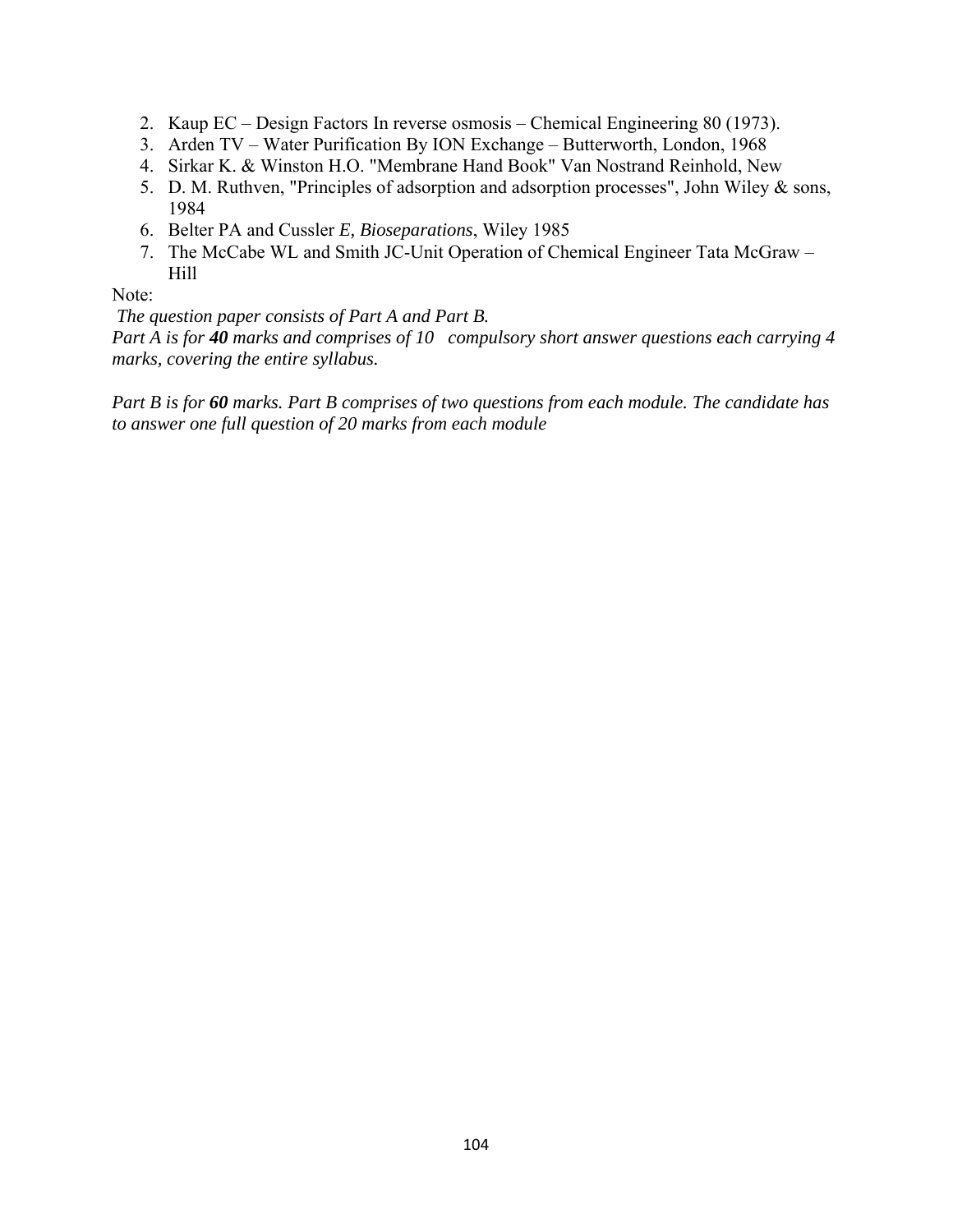# **08.704 EL (2)E FOOD TECHNOLOGY AND ENGINEERING(H) Credits:4 L/T/P:3/1/0**

#### **Module I**

Food Process Engineering - Fundamentals: Fundamentals of food process engineering, application of quantitative methods of material and energy balances in food engineering practices. Unit Operations In Food Industries: Fluid flow, thermal process calculations, refrigeration, evaporation and dehydration operations in food processing. Food Canning Technology: Fundamentals of food canning technology. Heat sterilization of canned food, containers - metal, glass and flexible packaging. Canning procedures for fruits, vegetables, meats, poultry, marine products. Mechanical Operations In Food Processing: Conversion operations, Size reduction and screening of solids, mixing and emulsification, filtration and membrane separation, centrifugation, crystallization, extraction.

### **Module II**

Rice: Harvesting, Threshing and Drying, Milling of Paddy, Parboiling, Ageing and Curing, Utilization of By-Products of Rice Milling, Processed Rice Products, Storage of Paddy. Wheat: Production and Marketing, Handling and Storage, Chemical Composition, Quality criteria, Milling, Milled Products and their Utilization, Indian Standards for wheat and wheat products. Pulses Milling: Traditional Milling of Pulses, Modern method and machinery for dhal milling, Puffing of Pulses, Manufacture of Gum from Guar seeds. Fruits and Vegetables: Present status of Industry, Raw materials, Preservation of fresh fruits and vegetables, manufacturing methods, Fruit and vegetable processing machinery and equipment, regulation of manufacturing practices and standards. Cashew nut: Cashew industry, Processing of Cashew nuts, By products. Spices: Spice production and export, Production and Processing of individual spices, Spice products. Starch: Introduction, Starch manufacture, Properties of Starch, Starch conversion products, standards for starch and starch products. Bread and Biscuits: Importance of Baking industry in India, Raw materials for bread manufacture, manufacture of bread, biscuits

# **Module III**

Confectionery: Raw materials, manufacture of sugar confectionery, typical Confectionery products, chocolate Confectionery, Indian Confectionery. Vegetable Protein Products: Vegetable protein availability in India, vegetable raw materials and their processing, vegetable protein products. Soft beverage industry: Synthetic soft drinks, Coffee, Processing of Coffee beans, Tea, Tea processing, Cacao, Processing of cacao fruit, processing of cacao nibs. Alcoholic beverages: Fermented beverages, distilled beverages, by products, ISI Specifications for alcoholic beverages. Dairy Products: Milk management, fluid milk processing, manufacture of dairy products, new process innovations. Meat: Production, Slaughtering and dressing, Cold storages, meat and poultry products, byproducts. Fish and fish products: Marine fish production, fresh fish, frozen fish, canned fish, cured fish, fish products and byproducts, fish processing machinery. Infestation Control: Post harvest practices, techniques of infestation control in tropical urban and rural storages, pesticide formulations, equipment and appliances. Food preservation: Drying, freeze drying, precooling, freezing, storage of food products.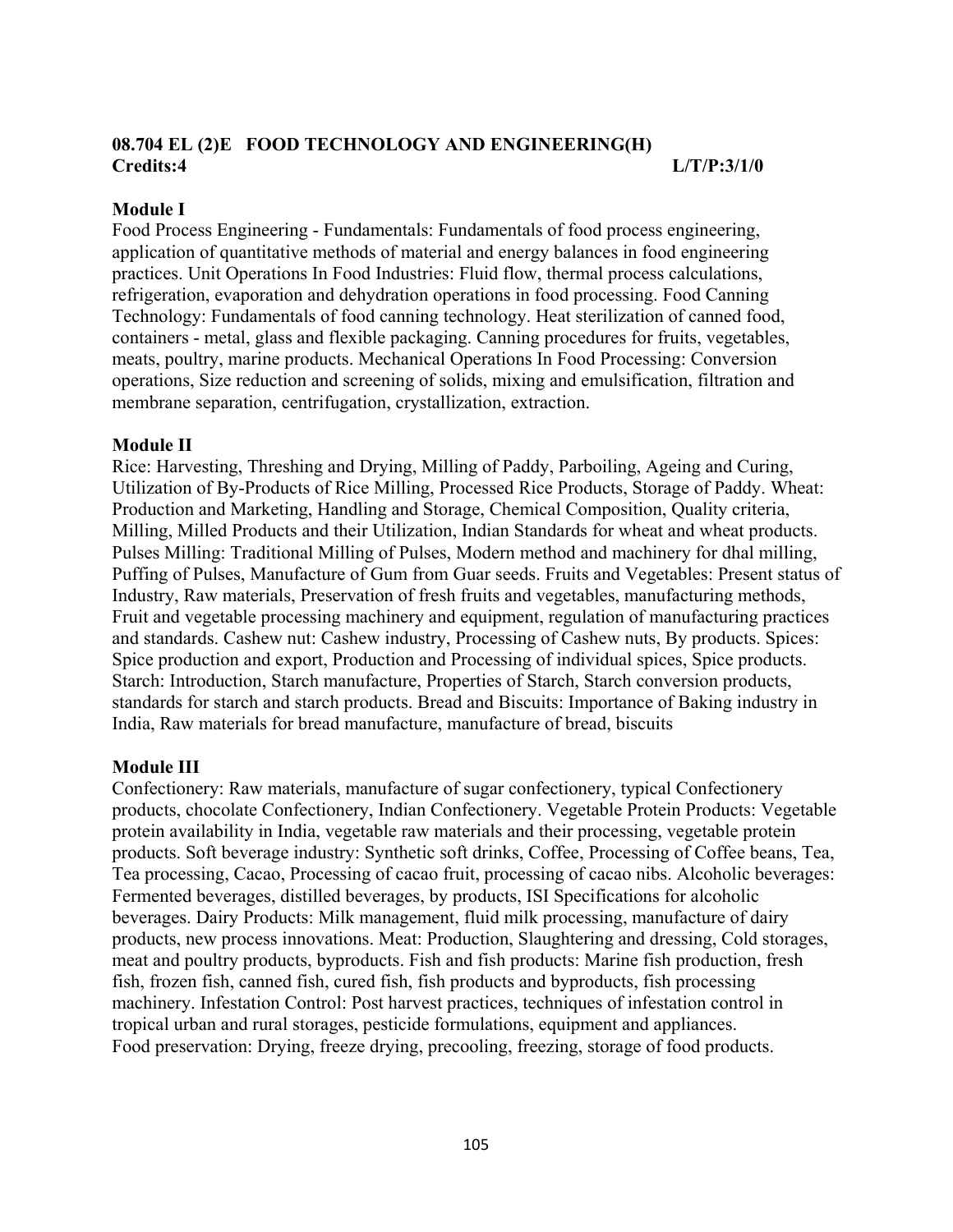## **Text books**:

1. R. T. Toledo, "Fundamentals of Food Process Engineering", AVI Publishing Co., 1980.

2. R. Angold,G.Beech and J.Taggart, " Food Biotechnology", Cambridge University Press, 1989. 3. Lidsay, willis Biotechnology, Challenges for the flavour and food industries, Elsevier Applied Science

## **REFERENCES:**

1. J. M. Jackson and B. M. Shinn, "Fundamentals of Food Canning Technology", AVI Publishing Co., 2. J. G. Bernnan, J. R. Butters, N. D. Cowell and A.E.V.Lilley, "Food Engineering Operations", 2nd Edn.,

Applied Science, 1976.

### **Note**:

*The question paper consists of Part A and Part B. Part A is for 40 marks and comprises of 10 compulsory short answer questions each carrying 4 marks, covering the entire syllabus.* 

*Part B is for 60 marks. Part B comprises of two questions from each module. The candidate has to answer one full question of 20 marks from each module*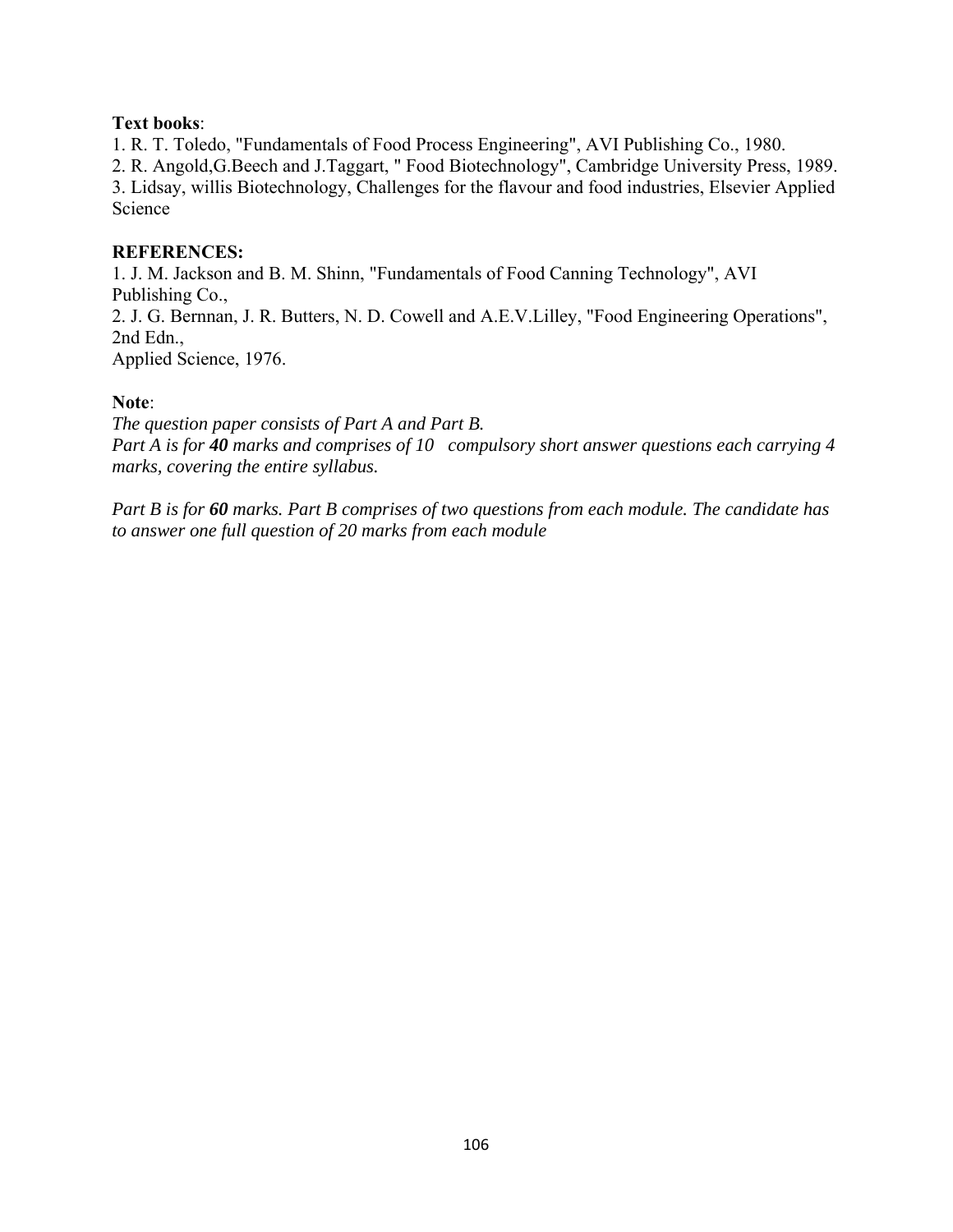# **08.704 EL 2(F) Production of particulate systems (H)**

## **Credits: 4 L/T/P: 3/1/0**

# **Module I**

Characterization of solid particles- shapes and sizes- Sampling Techniques for solids: Tabling, coning and quartering etc- isokinetic sampling for suspensions, Production of particulate system: size reduction fundamentals, ultra grinding-granular flows-storage of solids-Pneumatic transportation, flow in bins, silos etc

# **Module II**

Introduction of agglomerisations- Pelletizing, briquetting, extrusions, granulation, tabletting etc-Role of binders for agglomerisation- Product characteristics: Durability, Abration and Drop resistance.

Agglomerization systems: The importance of mixing, Proportioning, Control- Post treatment of agglomerisation- Metering of recycle, screening- Population Balance model applications to agglomerisation systems-Applications.

# **Module III**

Introduction to Atomization- Applications- Break up of drops- Disintegration of liquid jets and sheets- Drop size distribution: mean diameter- Drop size dispersion Different types of Atomizer- Pressure Atomizers, Rotary Atomizers, Air assist Atomizer, Ultrasonic atomizers, Effervescence Atomizers etc

# **Reference Books:**

- 1. Arthur. H. Lefebvre, Atomization and Sprays, Hemisphere Pub.co, 1989
- 2. Nasr. G.G, Industrial Sprays and Atomization: Design, Analysis and applications, London, Springer, 2002
- 3. L.J. Enrique, Spray atomization and deposition, John Wiley, 1996
- 4. K. Kesava Rao, Introduction to Granular flow, Cambridge University Press, 2008
- 5. M.J Howe, Interfaces in materials: Atomic structures, Thermodynamics and Kinetics of solid-Vapour, Solid-Liquid and Solid-Solid interfaces, New york, John Wiley, 1997.

#### **Note:**

#### *The question paper consists of Part A and Part B*

*Part A is for 40 marks and comprises of ten compulsory short answer questions each carrying 4 marks, covering the entire syllabus.* 

*Part B is for 60 marks. Part B comprises of two questions from each module. The candidate has to answer one full question of 20 marks from each module*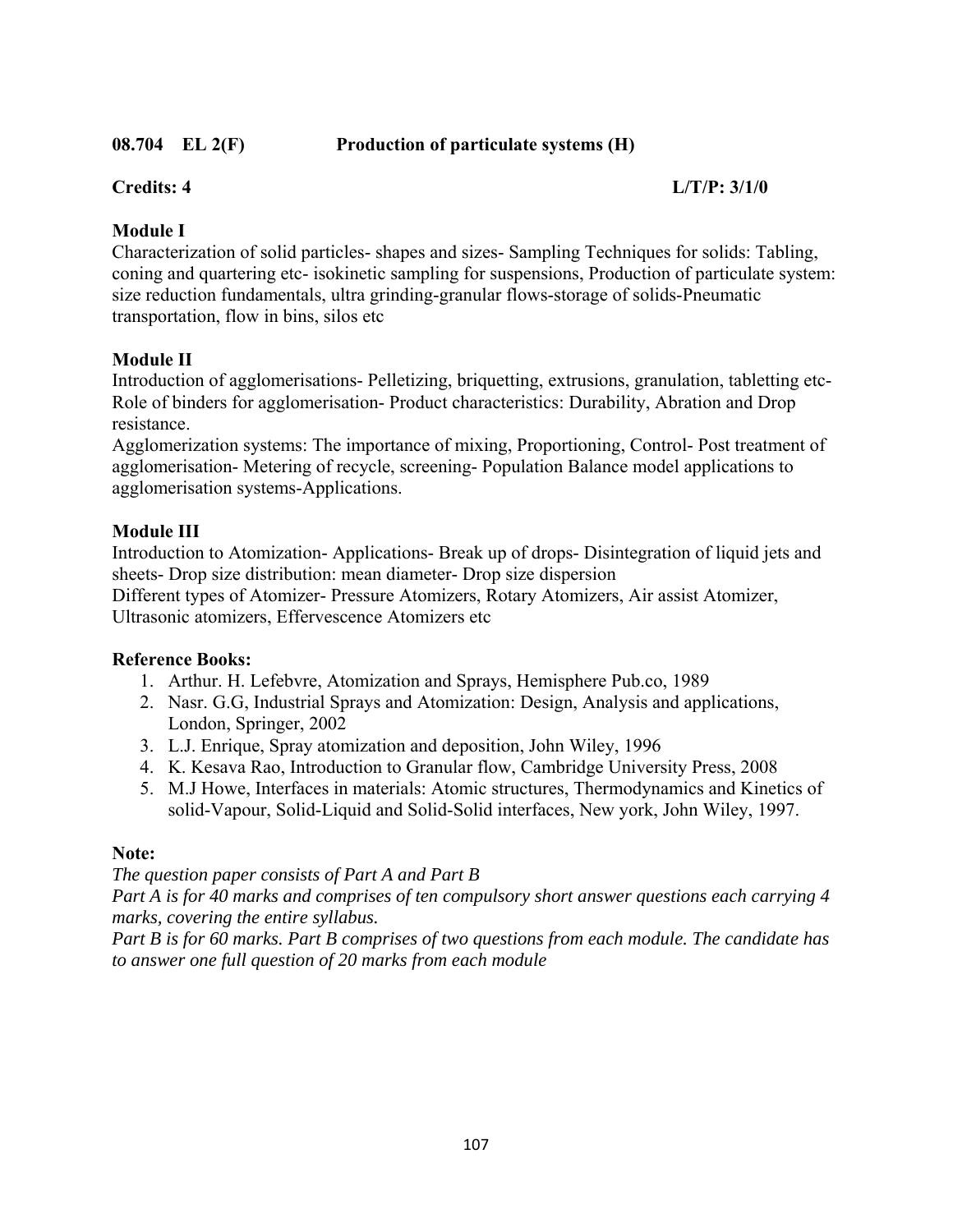### **08.704 EL2(G) Process Plant safety & Hazard assessment(H)**

### **Credits: 4 L/T/P: 3/1/0**

## **MODULE 1**

Introduction to safety- Goals of safety engineering- chemistry of fire - combustion- composition of combustion-Classification of fires-Flame: flammability principles, Ignition, rate of burning-Heat transfer from flames-Fire hazards - health- flammability - reactivity (stability). Air contaminants generally found in fires- toxic effects of fire gases- Fire prevention - handling (storing flammable and combustible liquids, elimination of ignition sources).

 Fire detection-smoke detection, heat detectors, flame detectors. Fire suppression different type of fire extinguishers and their handling-Fixed automatic sprinklers- water deluge and portable fire extinguishers

### **MODULE II**

 Origin of process hazards- laws, codes, standards-Chemical, mechanical, physical and health hazard of industrial substance- Hazard zone classification-hazard due to static electricitysafety in electrical systems- Chemical hazards, toxic chemicals- dust, gases, fumes, mists, vapours and smoke- Safety in chemical reactions and storage and transport of chemicals.- Material transportation rules- Hazard chem. Code- Safety in the case of processes or operations involving explosives or flammable dust, gases, etc.- work permit system- First aid and treatment to victims- Personnel protection system-House keeping- Inherent safety design principles

### **MODULE III**

 Importance of safety- identification of hazards- different adopted methods for the identification of hazards- HAZOP, HAZAN, fault and even tree analysis- Fire protection in plants and factories- fire walls, fire doors etc- Designing for safety, emergency planning and disaster management.-Safety movement- safety organizations and movement: ILO, NSC, LPA Safety management system: BS8800, SHAS, 18001 &18002

### **Text books:**

- 1. Simonds: Safety management
- 2. Gupta R.S.: Handbook of Fire Technology
- 3. Dan Peterson: Techniques of safety management

### **Reference:**

NFPA, Fire protection hand book

R S Gupta, Hand book of fire technology

F P Lease, Loss prevention in process plant

G L Wells, Safety in process plant design

## **Note:**

*The question paper consists of Part A and Part B*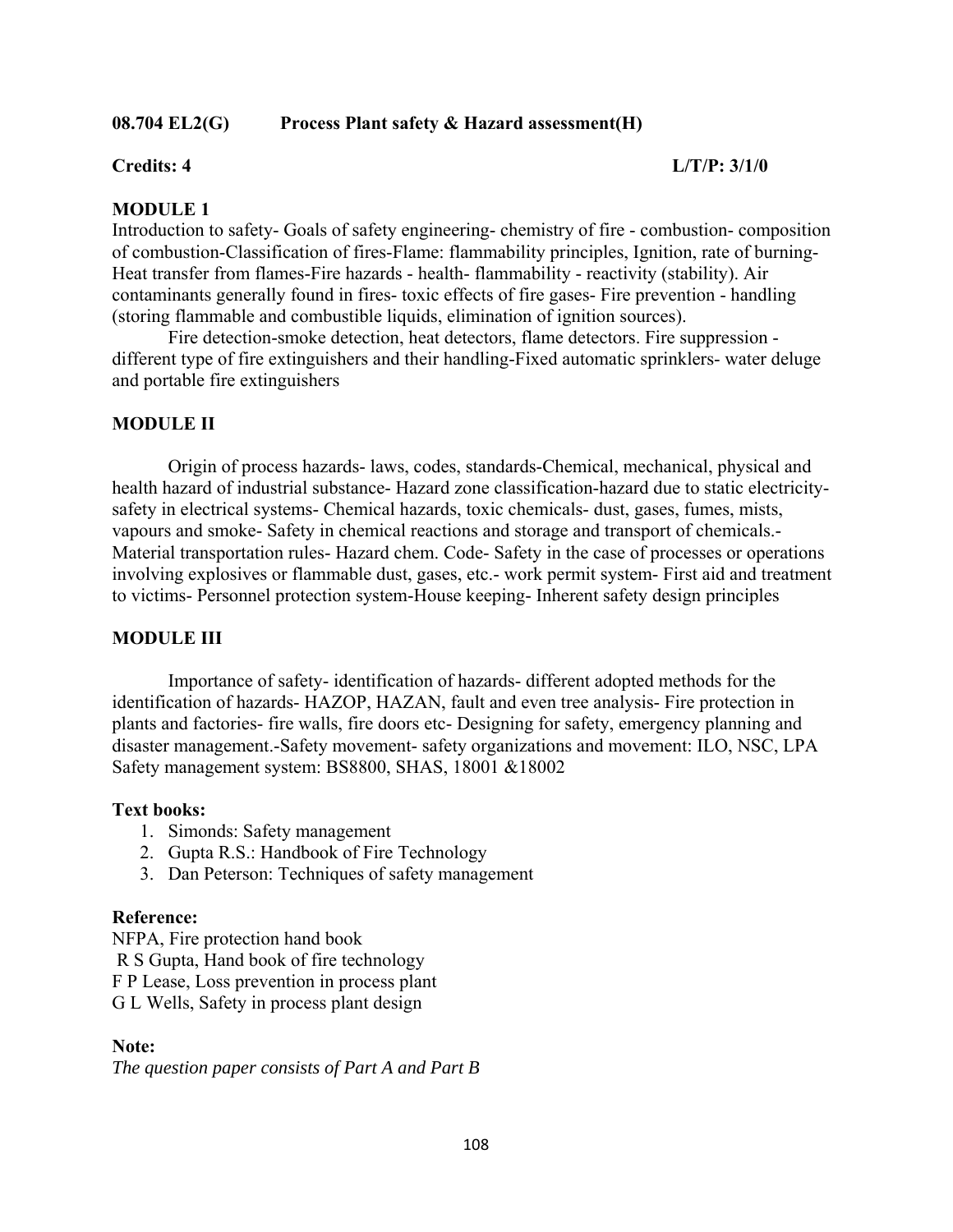*Part A is for 40 marks and comprises of ten compulsory short answer questions each carrying 4 marks, covering the entire syllabus.* 

*Part B is for 60 marks. Part B comprises of two questions from each module. The candidate has to answer one full question of 20 marks from each module*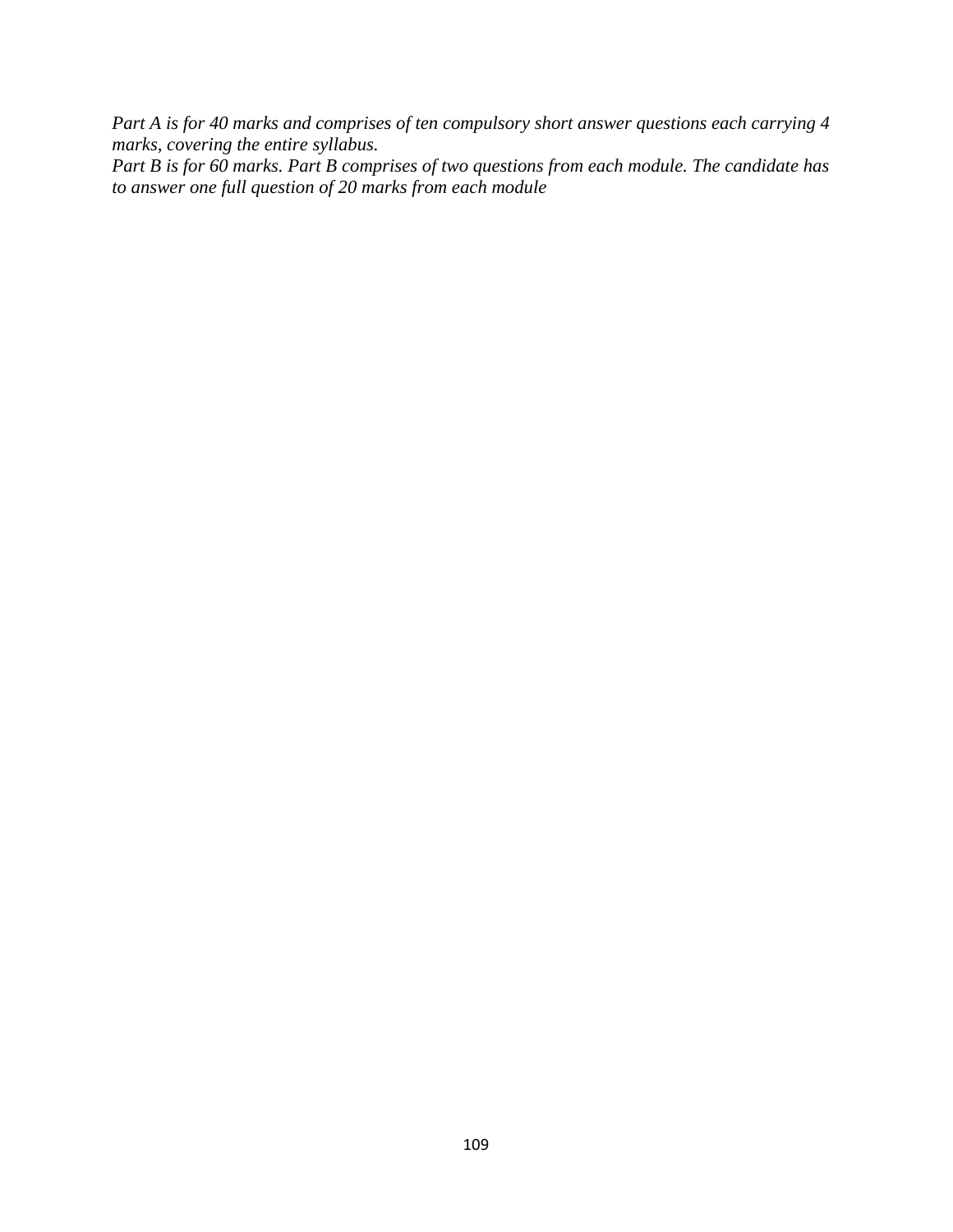## **08.705 EL3(A) BIOPROCESS ENGINEERING (H)**

## **Credits: 4 L/T/P: 3/1/0**

# **MODULE – I**

*Overview of bioprocess engineering***:** Engineering perspective of fermentation processes – role of bioprocess engineers- integrated bioprocessing-- comparison of bioprocess engineering with biochemical engineering.

*Kinetics of microbial growth and product formation*: Microbial growth as an autocatalytic reaction- specific growth rate- Malthus' law-quantification of cell concentration-determination of cell number density and biomass concentration- direct and indirect methods- Key determinants of cell population kinetics- growth patterns and kinetics in batch cultures- batch growth curvekinetics of exponential growth- implications of endogeneous and maintenance metabolism- death phase kinetics- yield and maintenance coefficients- classification of microbial products - growth associated, non-growth associated and mixed growth associated product formation- Leudeking Piret equation- influence of various environmental conditions such as temperature, pH, DO concentration, redox potential,  $DCO<sub>2</sub>$  concentration, ionic strength and substrate concentration on growth kinetics-heat evolution by microbial growth- classification of fermentation processes-Gaden's scheme and Deindoerfer's scheme- Batch, fed-batch and continuous fermentationsideal reactors for kinetics measurements- Ideal batch reactor, Ideal chemostat, fed-batch reactors, ideal plug-flow tubular reactors- design equations based on biochemical reactions.

**Thermal death kinetics of cells and spores**: Survival curve- decimal reduction factor, Extinction probability-sterilization of culture medium- batch and continuous sterilization- design aspects- air sterilization- design of fibrous type filters.

*Kinetic modelling of cell growth*: Model structure and complexity- different perspectives for kinetic representations using models- prediction of specific growth rate using unstructured un-segregated models-Monod equation- Monod chemostat model- Models with growth inhibitors (substrate inhibition, product inhibition and inhibition by toxic compounds)- logistic equationgrowth models for filamentous organisms-structured kinetic models- compartment models, metabolic models, cybernetic models.

**Bioreactor engineering:** Comparison of bioreactors with chemical reactors- Analysis of nonideal behavior in bioreactors- reasons for non ideality-importance of RTD studies- stimulusresponse experiment-circulation time distribution, exit age distribution, F-curve and C-curvemean and variance of residence time-diagnosis of ills of flow reactors- models for non-ideal reactors- zero, one and two parameter models (with emphasis on the tanks in series model and dispersion model)- estimation of biochemical conversion using these models- application of dispersion model to design of continuous sterilizers – design of novel bioreactors- packed bed bioreactors, Bubble-column bioreactors, fluidized bed bioreactors, trickle bed bioreactors, airlift loop bioreactors, photobioreactors,- Key issues in bioreactor design and operation -alternate bioreactor configurations- bioreactor dynamics- stability analysis in bioreactors- nontrivial and wash out steady states.

# **MODULE-II**

**Mass transfer in bioprocessing systems**: Gas liquid mass transfer- volumetric oxygen transfer coefficient- correlations (Cooper correlation, Oldshue correlation, Yamamoto correlation, Yoshida correlation, Richards correlation) – oxygen transfer mechanism- assessment of  $K<sub>L</sub>a$ -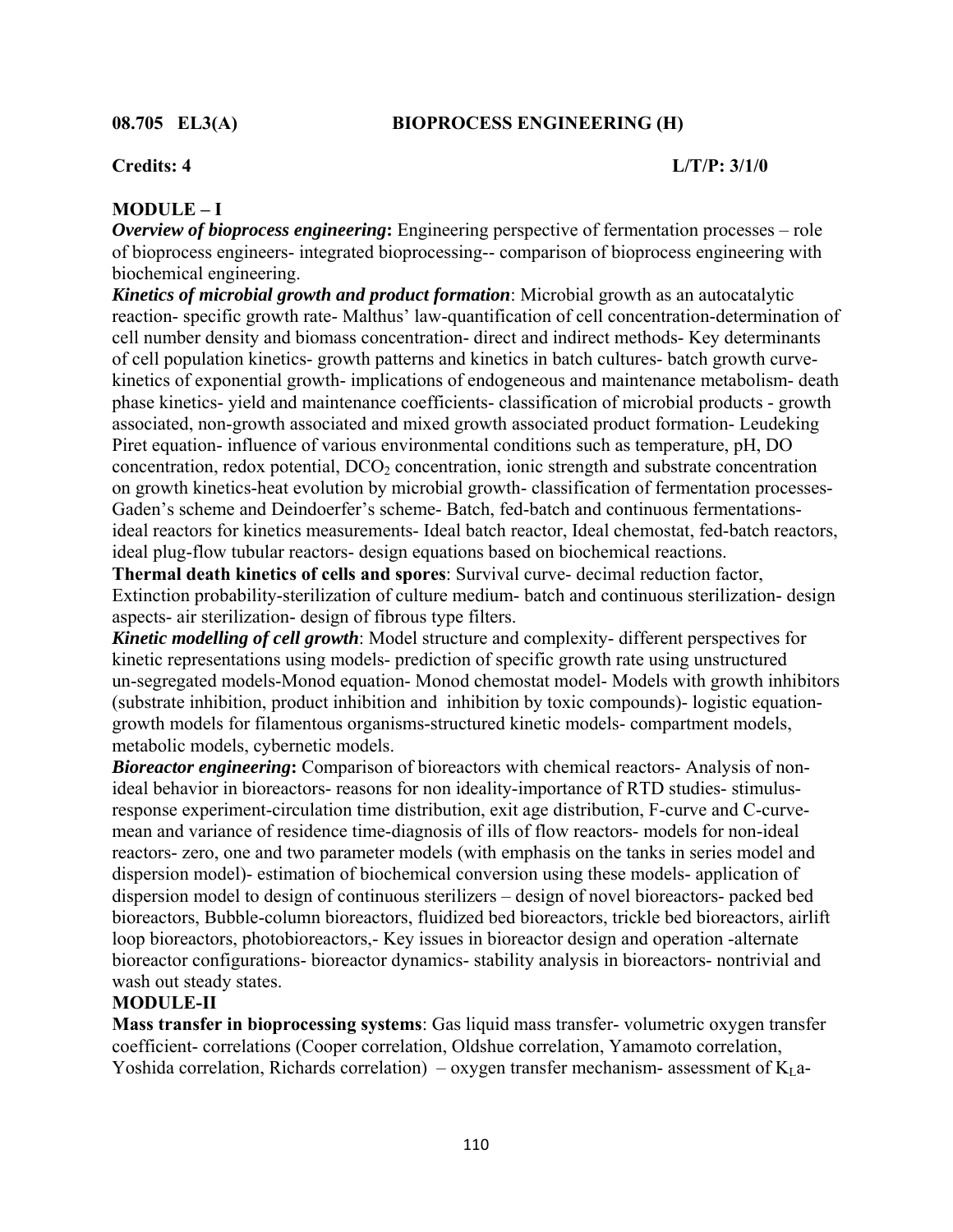chemical method, dynamic differential gassing out method, dynamic integral gassing out method, oxygen balance method, enzymatic method- merits and demerits of each method.

*Scale up and scale down of bioprocess systems*: Need for scale up and scale down- operating boundaries for aerated and agitated fermenters- scale up criteria for microbial cell processesconstant power input per unit volume, constant  $K_I$  a, constant mixing quality, constant momentum factor, constant impeller tip speed, constant mixing rate number- scale up example with flow chart- scale down procedure.

## *Monitoring and control of bioprocesses:*

**Fermentation monitoring**: Various physical, chemical and biological parameters measured or controlled in bioreactors-Physical and chemical sensors for fermentation medium and gasesonline sensors for cell properties-offline analytical methods- measurement of medium properties and cell population composition- flow cytometry.

Analysis by Microfluidics: Basic principles of flow based analytical techniques, flow injection, sequential injection, Bead injection and Sequential injection chromatography- methods and applications.

**Measurement analysis**: Use of digital computers for data acquisition, interpretation and analysis- software systems- data smoothing and interpolation –Fault analysis- state and parameter estimation methods- use of observers or estimators.

**Process control**: Open loop and closed loop control-direct regulatory control, cascade control of metabolism- programmed control- application of artificial intelligence in bioprocess controlknowledge based expert systems, neural networks (A brief overview of the above is only required).

**Bioprocess modeling and simulation**: Structure of bioprocess models- concept of balance domain- model validation using MATLAB- objectives and benefits of bioprocess simulationsimulation tools such as SIMULINK, Biopro Designer, Biotechnology Design Simulator and Bioprocess Simulator.

# **MODULE-III**

*Medium engineering for cell cultivation and bioreaction*: Technological concerns of medium design engineering in bioprocessing-design procedure for growth and production mediumstoichiometric design approach- bioorganic reaction medium engineering- Novel media. *Immobilized cell systems*: Potential advantages of cell immobilization, methods of active and passive immobilization-diffusional limitations in immobilized enzyme systems-bioreactor considerations.

*Bioprocess considerations in using plant and animal cell cultures*: Methods for cultivation of animal cells-requirements for culturing of animal cells-bioreactor design considerationsperfusion systems-products of animal cell cultures- importance of plant cell cultures-comparison of plant cell and microbes in culture-bioreactor considerations for suspension cultures, immobilized systems and organ cultures- products of plant cell cultures

*Bioprocess systems for genetically engineered organisms*: Basic elements of genetic engineering, genomics and bioinformatics- guidelines for choosing host-vector systemscomparison of strategies-genetic instability in recombinant cell cultures- segregational loss, plasmid structural instability, host cell mutations, growth rate dominated instabilityconsiderations in plasmid design to avoid process problems- simple mathematical model for prediction of genetic instability- regulatory constraints on genetic processes- outline of metabolic engineering and protein engineering with simple case studies.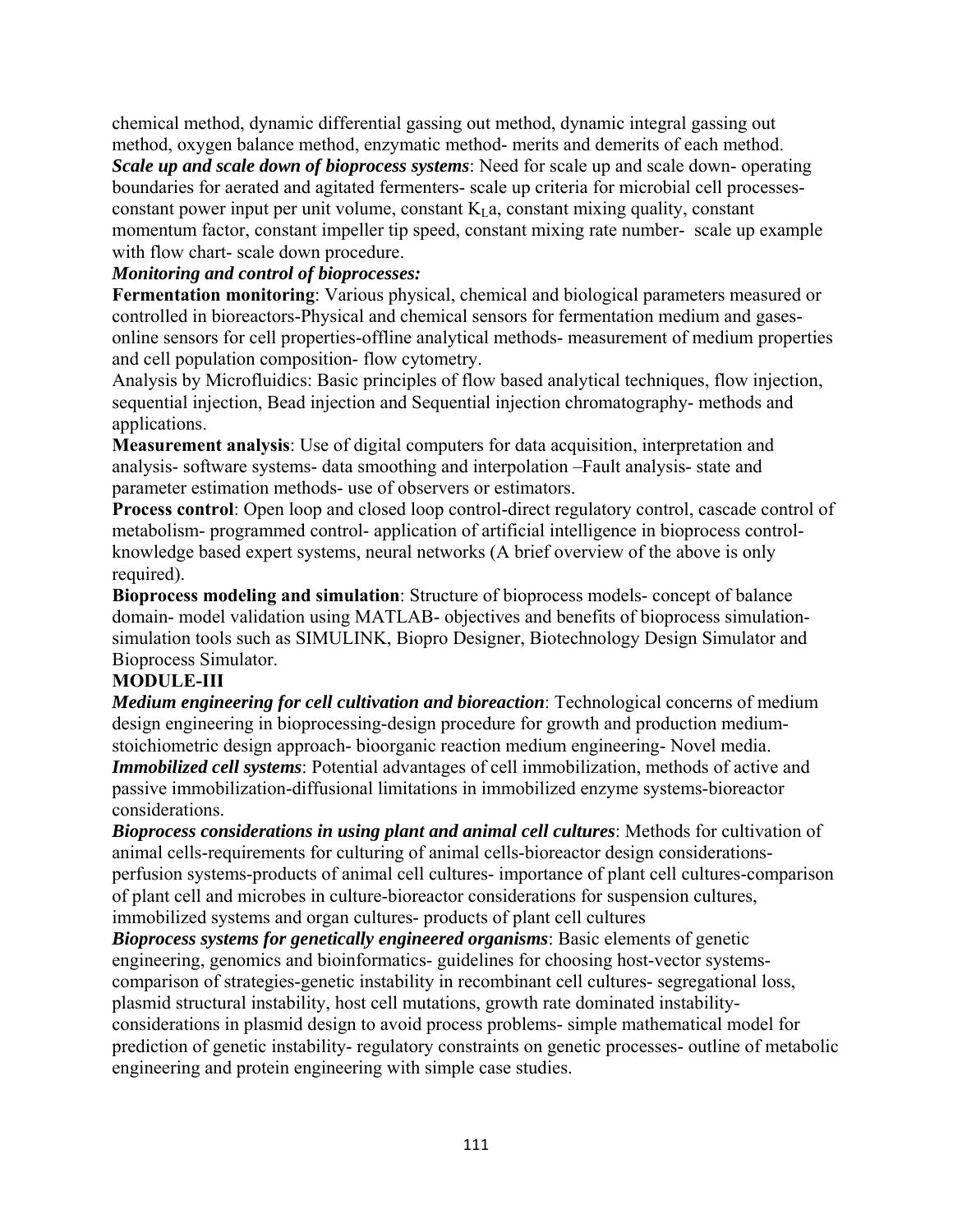*Medical applications of bioprocess engineering*: overview of tissue engineering-commercial tissue culture processes-gene therapy using viral vectors-use of bioreactors as artificial hybrid organs and for mass production of cells for transplantation.

# **REFERENCES**

- 1. **Pauline. M. Doran,** *Bioprocess engineering principles,* Academic press.1995.
- 2. **James. E.Bailey, David.F. Ollis** *Biochemical engineering fundamentals*, Second edition, McGraw Hill.1986.
- 3. **Michael. L.Shuler, Fikret Kargi** *Bioprocess engineering- Basic concepts* ,second edition, Prentice Hall of India.2002.
- 4. **Colin Ratledge and Bjorn Kristiansen** *Basic Biotechnology*, Second edition, Cambridge university press.2001.
- 5. **Mukhopadhyay. S.N** *Process Biotechnology fundamentals*.
- 6. **Mukesh Doble and Sathyanarayana.N.Gummad**, *Biochemical Engineering*, Prentice Hall of India. 2007.
- 7. **D.G.Rao**, *Introduction to Biochemical Engineering*, Tata Mcgraw Hill. 2005.
- 8. **Nielsen J and Villadsen J and Liden G,** *Bioreaction Engineering Principles*, 2nd Edition, Kluwer Academic. 2003.
- 9. **Irving J. Dunn, Elmar Heinzle, John Ingham and Jiri E. Prenosil,** *Biological Reaction Engineering: Dynamic Modelling Fundamentals with Simulation Examples*, 2nd Edition, Wiley- VCH. 2003.
- 10. **Jackson AT,** *Bioprocess Engineering in Biotechnology,* Prentice Hall, Engelwood Cliffs, 1991.
- 11. **Aiba S, Humphrey AE and Millis NF,** *Biochemical Engineering*, 2nd Edition, University of Tokyo press, Tokyo, 1973.
- 12. **Mansi EMTEL, Bryle CFA.** *Fermentation Microbiology and Biotechnology*, 2nd Edition, Taylor and Francis Ltd, UK, 2007.

# **Note:**

*The question paper consists of Part A and Part B. Part A is for 40 marks. Part A consists of* **10**  *compulsory short answer questions each carrying 4 marks covering the entire syllabus. Part B is for 60 marks. There will be two questions from each module. The candidate has to answer one question of 20 marks from each module.*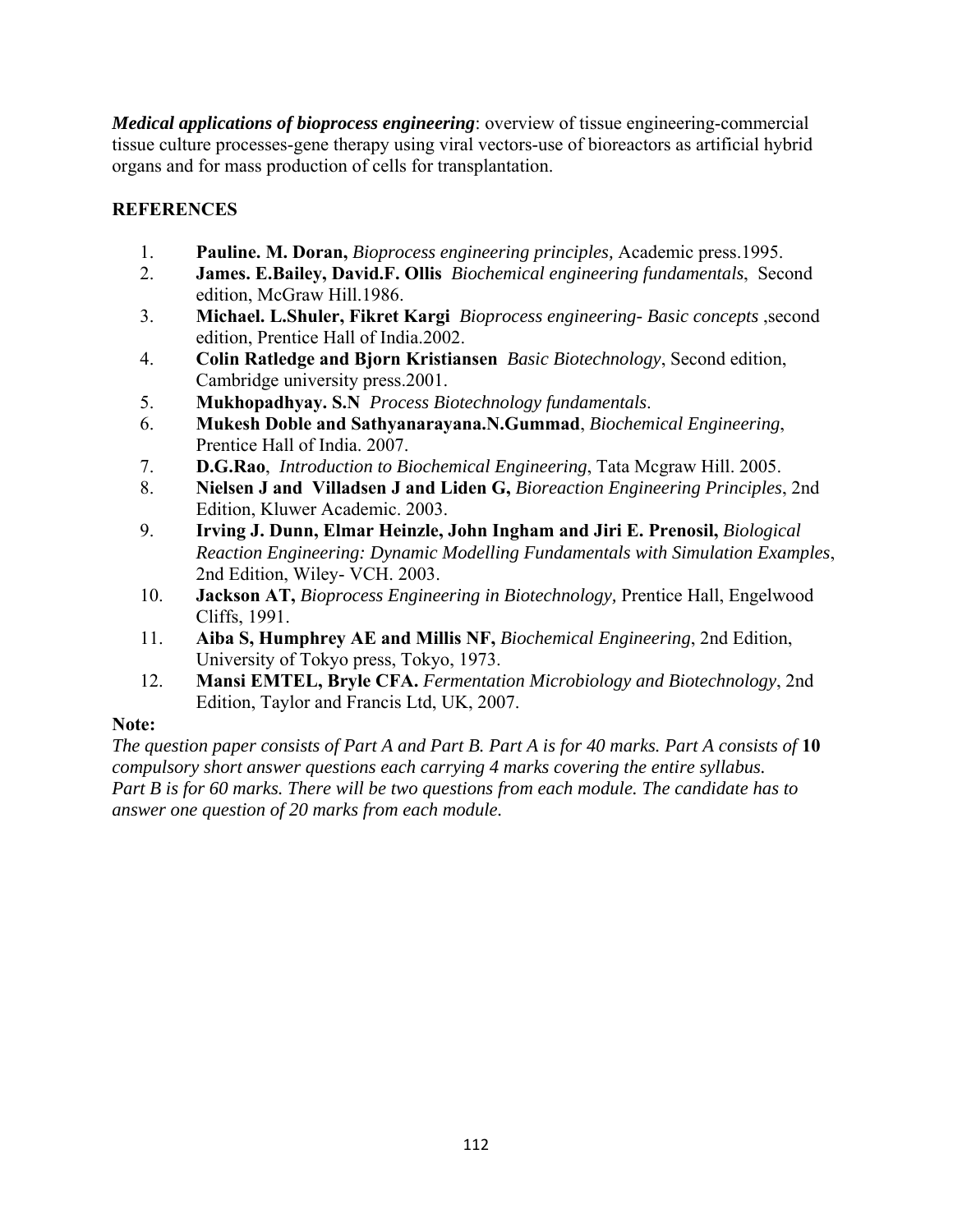# **08.705 EL III(B) COMPUTATIONAL FLUID DYNAMICS (H)**

## **Credits: 4 L/T/P: 3/1/0**

## **Module 1**

Introduction to Computational Fluid Dynamics (CFD). History of development of CFD. Philosophy of CFD, CFD as a research and design tool. Experimental, analytical and computational approaches to prediction of fluid flow and heat transfer processes. Review of derivation of governing equations of transport processes. Classification of the differential equation models. Navier–Stokes and Euler equations. Turbulent flow: Time–averaged equations of turbulent flow, Turbulence–kinetic energy equations,  $k-\epsilon$  model, Mixing length model, the Physical meaning of these equations and forms suitable for CFD methods.

## **Module 2**

Discretization methods – Taylor series, variational formulation, weighted residuals, Concepts of finite control volume and infinitesimal fluid elements. Finite difference and finite element methods. Properties of discretization schemes- conservativeness, boundedness, transportiveness, Grid generation- structured, unstructured and adaptive grid generation.

Steady state one- dimensional conduction, grid spacing, interface conductivity, Nonlinearity, source-term linearization, boundary conditions. Steady one-dimensional convection – diffusion, Discretization equations in one, two and three dimensions. The upwind scheme, exponential scheme, hybrid scheme, power law scheme. Higher order schemes.

# **Module 3**

Un-steady state one-dimensional conduction. Crank Nicholson scheme, Fully implicit schemes, Fully implicit discretization equation, CFD methods for solving unsteady flow equations, Implementation of inlet, outlet and wall boundary conditions, Constant pressure boundary condition, Two and three dimensional situations, Beam warming algorithm, MacCormack's scheme, upwind scheme. Discretization of transient convection-diffusion equation, Overrelaxation and underrelaxation. Customizing commercial CFD solvers. Construction of geometry and discretization using Gambit-Fluent's manuals : Commercial CFD Solver packages. Components of CFD packages.

### **References :**

- 1. Anderson J. D., *Computational Fluid Dynamics: The Basics with Application,* McGraw Hill Co. Inc
- 2. Anderson D. A., Tannechil J. C., and Pletcher R. H., *Computational Fluid Mechanics and Heat Transfer*, Hemisphere Publishing Corp.,
- 1. ANIL W. DATE, Introduction to Computational Fluid Dynamics, Cambridge University Press, 2005
- 2. Suhas V. Patangar, *Numerical Heat Transfer and Fluid Flow*, Hemisphere Publishing Corp., 1980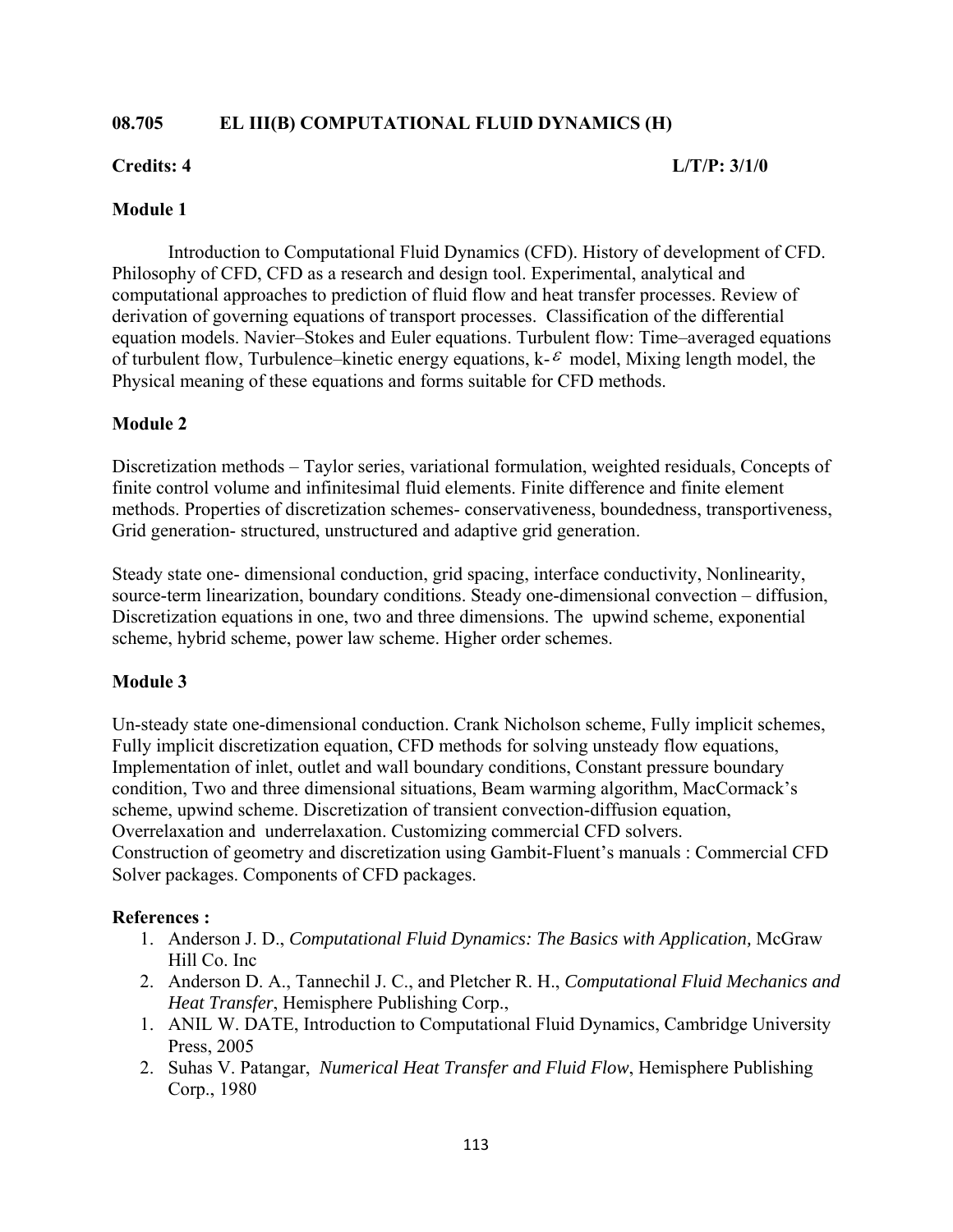- 3. C. T. Shaw, using Computational Fluid Dynamics, Prentice Hall, 1992.
- 4. Joel H. Ferziger, Milovan Peric, *Computaional Methods for Fluid Dyamics*, Springer Verlag, 3rd edition, 2001.
- 5. T. J. Chung, Computational Fluid Dynamics, Cambridge University Press

## **Note:**

The question paper shall contain two parts: Part A and Part B. In Part A, there shall be 10 questions each carrying 4 marks, evenly distributed over the whole syllabus. Part B shall contain two questions each carrying 20 marks, from each module of the syllabus. The candidates should answer all questions in Part A and any one question from each module in Part B.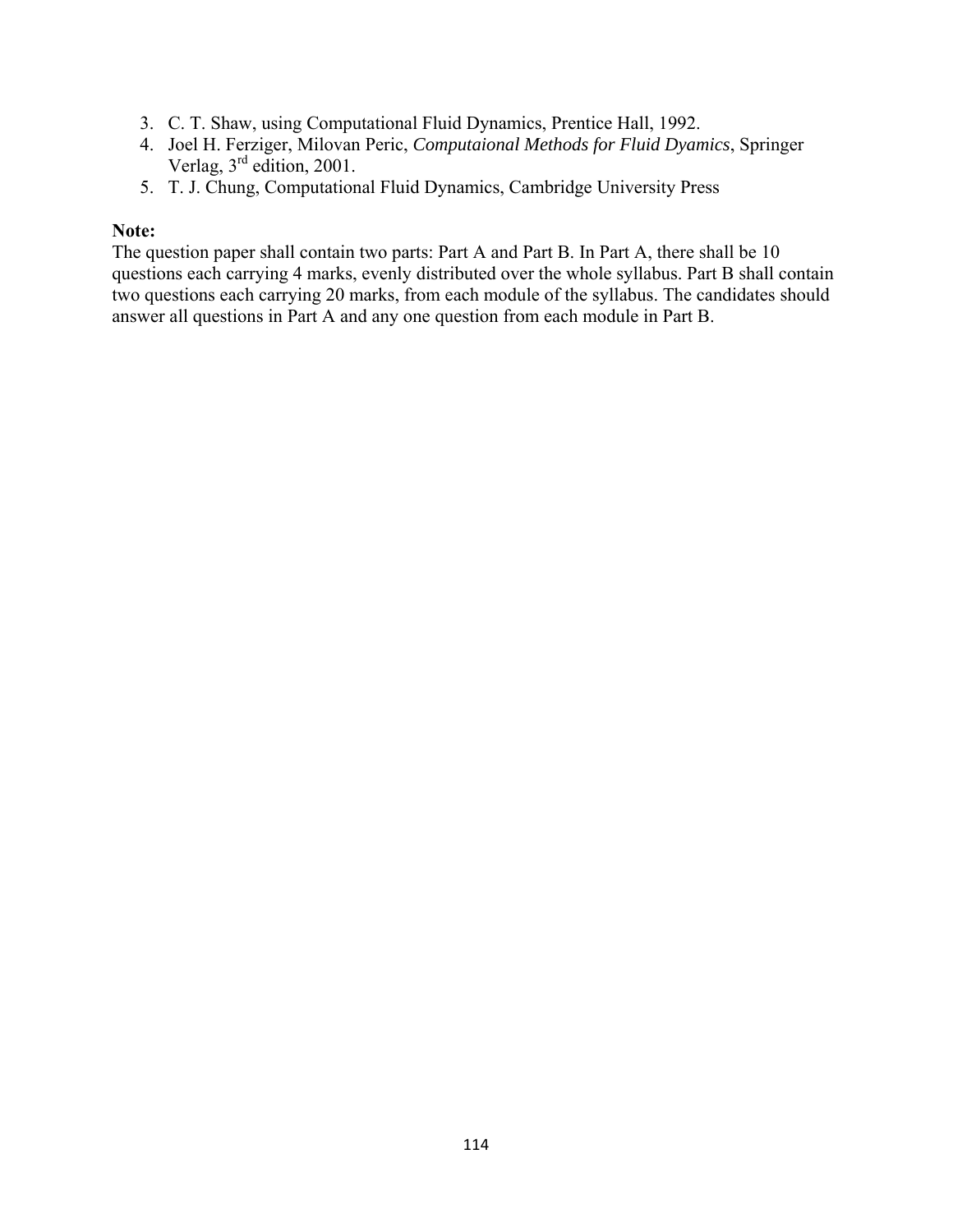### **08.705 EL III(C) PROCESS OPTIMIZATION (H)**

### **Credits: 4 L/T/P: 3/1/0**

### **Module 1**

Scope and hierarchy of optimization, Examples of application of optimization in Chemical Process Engineering. Features of optimization problems. General procedure for solving optimization problems. Simple problems of optimization. Classification of models for the purpose of optimization. Fitting models to empirical data. Factorial experimental designs, method of least squares. Fitting models to data subject to constraints. Formulation of objective functions, Investment costs and operating costs. Time value of money. Measures of profitability, Optimizing profitability, Financial evaluation of projects. Cost Estimation. Continuity of functions, unimodality and multimodality, convex and concave functions, convex region, necessary and sufficient condition for extremum of an unconstrained function, Interpolation of objective function in terms of quadratic approximation

### **Module 2**

Optimization of unconstrained functions: Numerical methods for optimizing functions of one variable: Scanning and bracketing, Newton's method, quasi-Newton's method, and secant method. Region elimination methods, two –point equal interval search, dichotomous search, golden section method, Fibonacci search, polynomial approximation methods, Quadratic and Cubic interpolation, Application of line search to multidimensional problems. Unconstrained multivariable optimization: Direct methods- Random Search, Grid Search, univariate Search, Nelder Mead Simplex method, method of Conjugate Directions, Powells Method, Indirect Methods: Gradient Method, Steepest Descent and Steepest Ascent, Method of Fletcher and Reeves, Indirect Second order method, Newton's method, method of forcing the Hessian to be Positive definite, Marquardt's method, Movements in search directions. Line search, Trust regions, Termination Secant method, BFGS Method

### **Module 3**

Linear Programming and its Applications: Basic Concepts of Linear Programming, Degenerate LPs, Graphical Solution, Natural Occurrence of linear Constraints, Simplex method, Standard LP form. Dual Simplex method, Big- M method, Revised Simplex Method, Sensitivity Analysis, Duality in LP, Karmarker Algorithm, LP applications. Introduction to dynamic programming: Advantages and Disadvantages of dynamic programming, applications of dynamic programming, examples. Integer programming and mixed integer programming. Application of Optimization in Chemical Engineering: Optimum design and operation of staged distillation columns. Optimal design of shell and tube heat exchangers. Applications to fluid flow systems.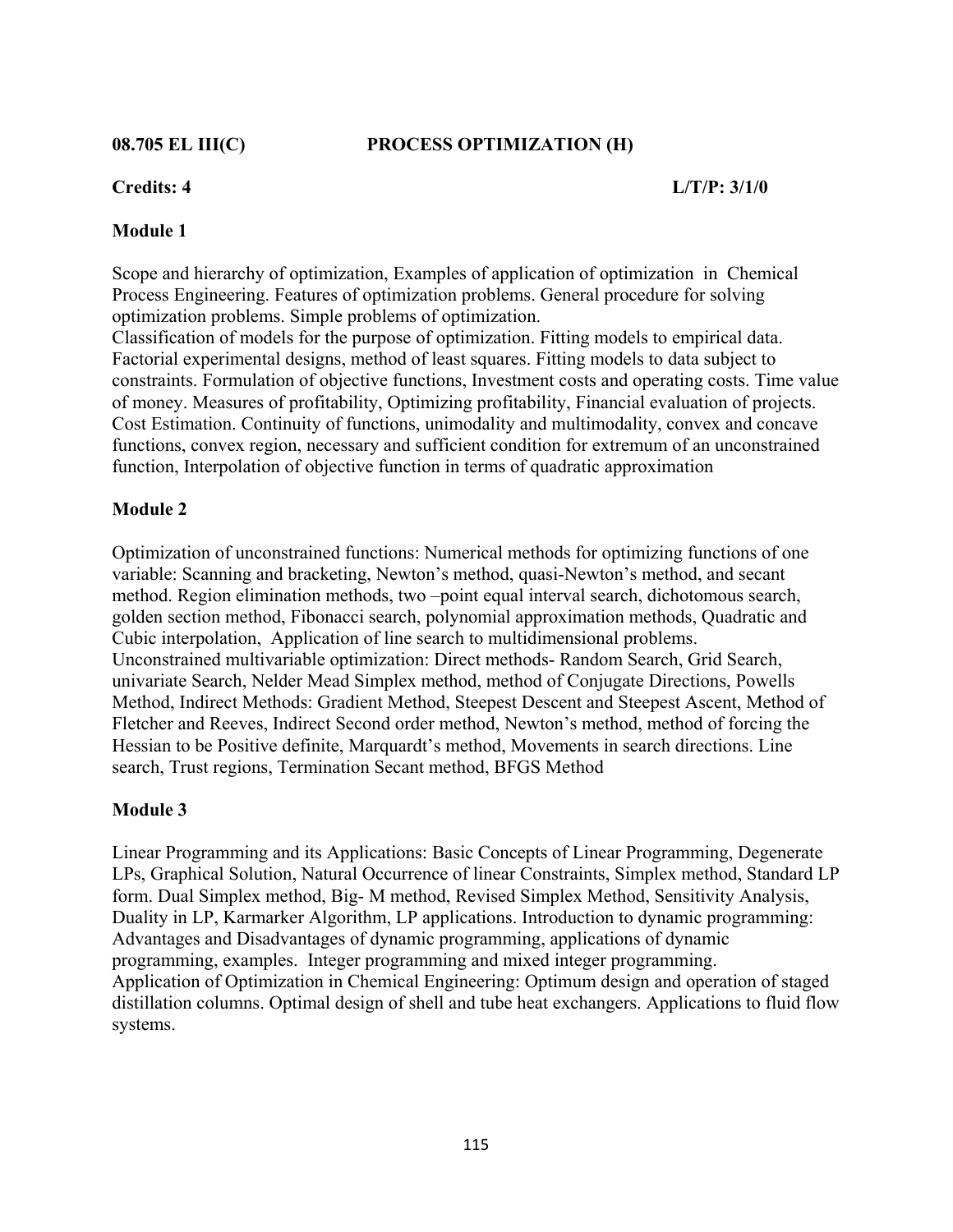# **Text Book:**

T. F. Edgar and D. M. Himmelblau, "Optimization of Chemical Processes", McGraw Hill, Singapore, 1989.

## **Reference:**

A. Ravindran, K. M. Ragsdell and G. V. Reklaitis, "Engineering Optimization: Methods and Applications", Wiley India Pvt Ltd. New Delhi, 2006.

### **Note:**

The question paper shall contain two parts. Part A shall contain ten compulsory short questions, evenly distributed over the whole syllabus and each carrying 4 marks. Part B shall contain three separate modules with two questions from each module of the syllabus. The candidate has to answer any one from each module. Questions in each module shall carry 20 marks each.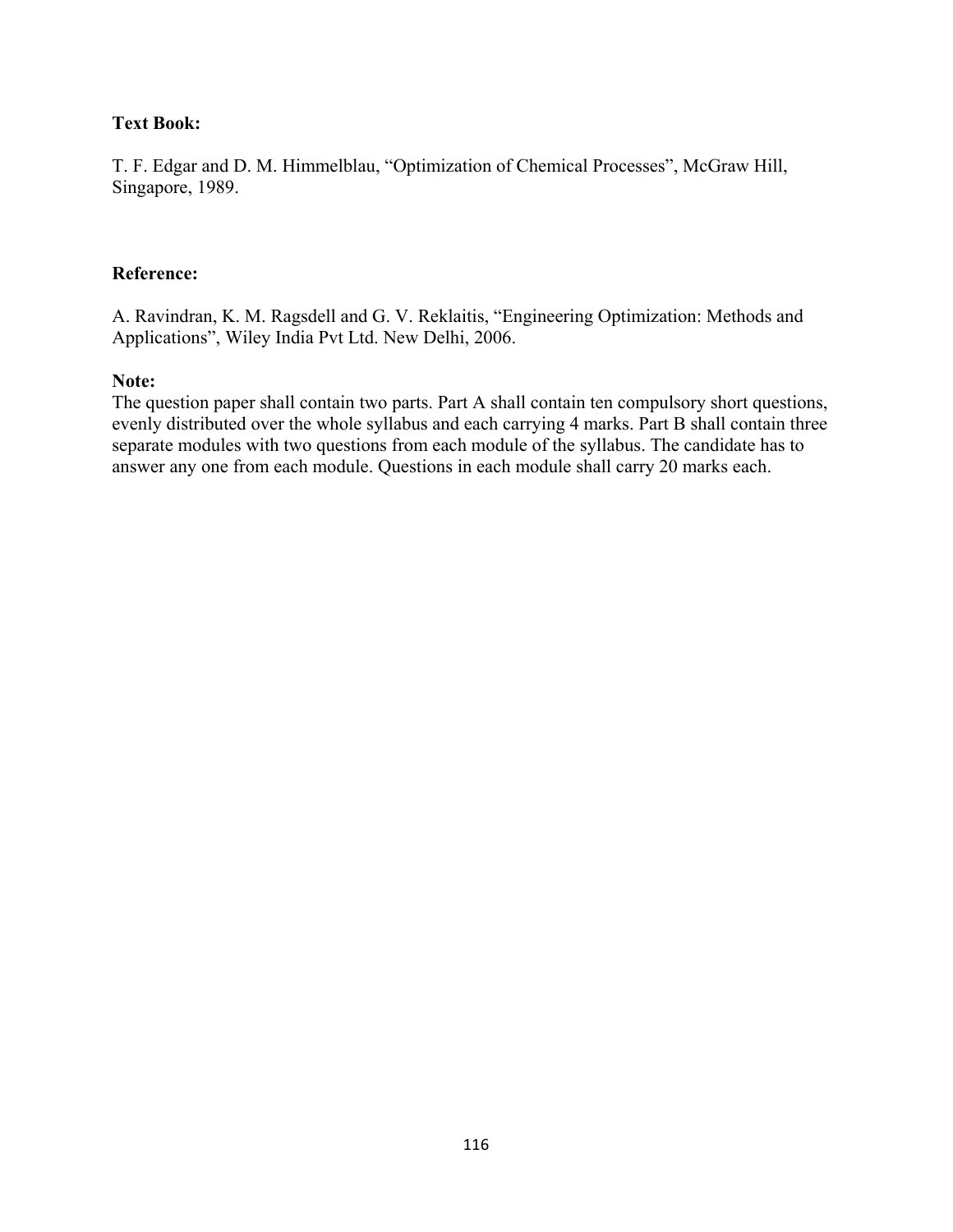## **08.705 EL III (D) WATER AND WASTE WATER ENGINEERING (H)**

### **Credits: 4 L/T/P: 3/1/0**

## **Module I**

Introduction to Water Supply and Wastewater- Water Quality Parameters and Standards-Characteristics of water: physical, chemical and biological parameters, standard methods of water analyses, biodegradable waste and agricultural runoff in streams, population forecasting, prediction of water demand and wastewater generation, water and wastewater quality,

## **Module II**

Water and wastewater treatment plants and systems: physical, chemical and biological systems, primary, secondary and tertiary treatment- Design considerations for sedimentation, coagulation, flocculation, filtration, adsorption, ammonia removal, aeration, anaerobic and aerobic digestion, activated sludge and trickling filter, ion exchange, lagoons, disinfection, natural treatment systems, sludge treatment and disposal

## **Module III**

Industrial wastewater treatment – Overview Major industries (dairy, distillery, sugar, textile, tannery, pulp & paper, metal finishing, petroleum refining, pharmaceutical and fertilizer; thermal power), their water requirements, and the typical quantities and characteristics of wastewaters generated. Environmental consequences of wastewater discharge and the regulatory requirements for treatment and disposal treatment levels and available technologies. Theory and design of waste stabilization ponds and oxidation ditches. Concept of sustainable waste water treatment. Management, administration, legal and financial aspects of water and wastewater treatment plants. Operational problems encountered in treatment plants: typical problems arising in various units, trouble shooting. Operation and maintenance of plant operations. Training of operating personnel.

### **Textbook**

- 1. Metcalf & Eddy, "Wastewater Engineering Treatment and Reuse", Revised by G.Tchobanoglous, F. L. Burton, and H. D. Stensel, 4<sup>th</sup> edition. Tata McGraw-Hill, 2003.
- 2. Casey, T.J., "Unit Processes in Water and Wastewater Engineering". Wiley Interscience, 1997. ISBN: 0471966932
- 3. W.W. Eckenfelder, "Industrial Water Pollution Control", Mc-Graw Hill, 1999

### **Reference books**

1. Weber, W.J. and DiGiano, F.A. "Process Dynamics in Environmental Systems". Wiley Interscience. ISBN: 0471017116

2. McCarty, P., and Rittmann, B., "Environmental Biotechnology: Principles and Applications", McGraw Hill, 2000. ISBN: 0072345535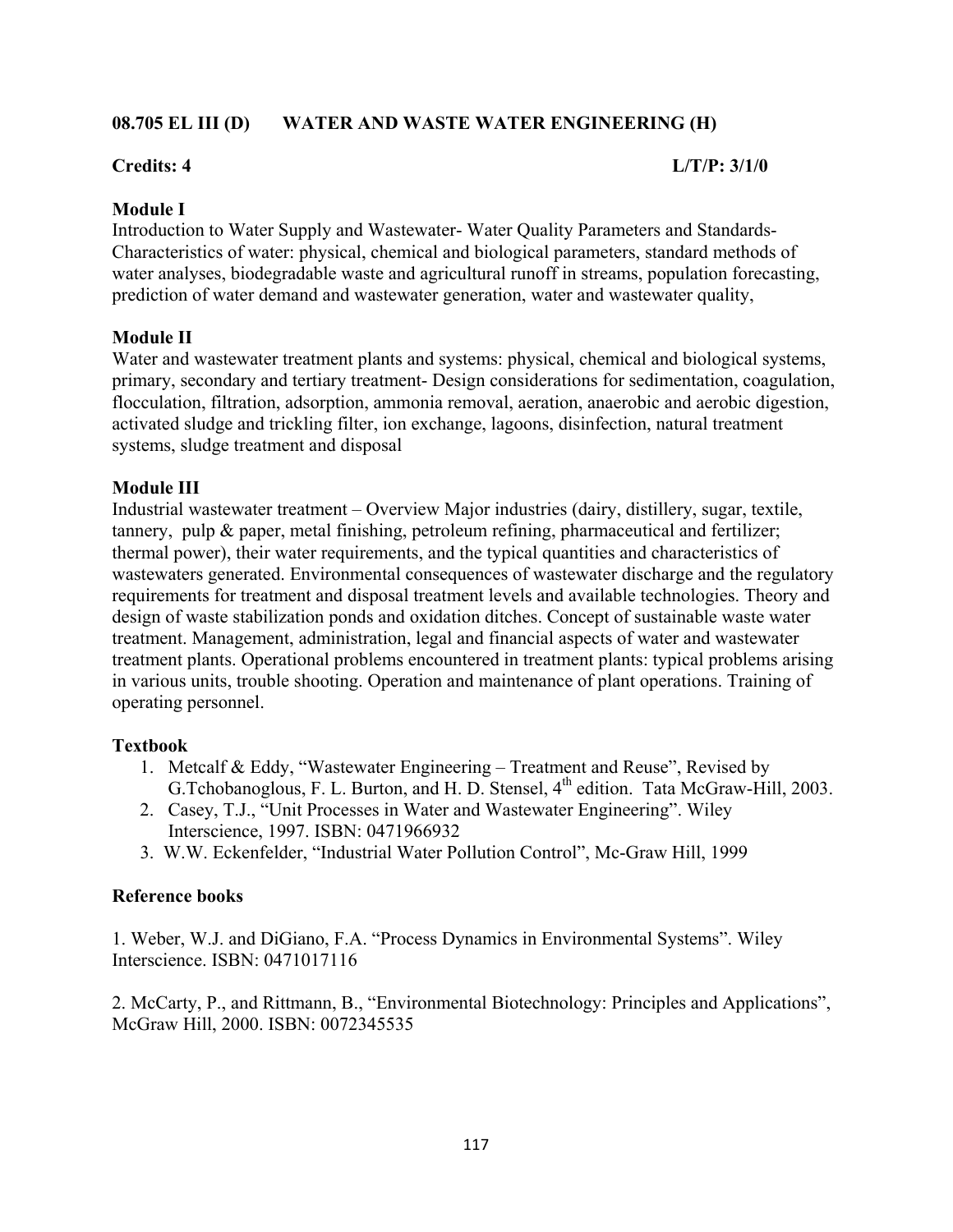# **08.705 EL3(E) PEROLEUM REFINERY ENGINEERING (H)**

## **Credits: 4 L/T/P: 3/1/0**

# **MODULE 1**

Petroleum - Origin, nature, composition, classification, exploration, drilling, transportation and storage. Petroleum processing - Nature of crude from India, Indonassia, Burma and Middle East countries, classification of crude, evaluation of petroleum - Important properties and test methods T.B.P. and ASTM distillation-Dewatering and desalting- Primary Oil refining - Treatments of crude-Topping, vaccum distillation.

# **MODULE 2**

Thermal cracking, visbreaking and coking, catalytic cracking, fluid bed and hydro cracking, reforming, chemical reforming and catalytic reforming, polymorisation, alkylation, hydrogination isomerisation, cyclization.

Treatment process : Sweatening, desalting, hydregon treatment, hydrodesulfurification process, solvent extraction of kerosene, stabilization of gasoline.

Lube oild manufacture - solvent dewaxing, solvent extanction, propane deasphalting, and treatment, clay treatment, hydro finishing, hydrotreatment, lube oil, additives and asphalt boiling. **MODULE 3**

Petroleum products : LPG Motor spirit, aviation gasoline, kerosene, aviation turbine fuel, white spirit, and solvents, diesel fuel, gas oil, fuel oil, petroleum coke, petroleum waxes, lubricating oil and bitument.

Petrochemicals -Olefines, and acetylene, propylene, butadiene, isoprene, aromatics, benezene, xylone etc. Methanol, formaldehyde, chloromethane, ethylone oxide, ethanol amine, acetone, cumene, phenol, styrene, phthalic anhyride.

# **TEXT BOOKS :**

- 1. Venkateswarlu (Ed),CHEMTECH IV -, CEED, Department of Chemical Engg., III Madras.
- 2. B.K. Bhaskara Rao, Modern Petroleum Refining process -, Oxford IBH Publishing Company, New Delhi.
- 3. W.L. Nelson, Petroleum Refinery Engg., Mc Graw Hill.
- 4. R.A.Meyer's Hand Book of Petroleum Refining Process , Mc Graw Hill

# **REFERENCE BOOKS :**

- 1. Charles E. Dryden,Out lines of Chemical Technology
- 2. Shreve Chemical Process Industries
- 3. S.D. Sukla & G.N. Pandy, A Text Book of Chemical Technology, Vol. II , Vani educational books, Sahibabad 201010 (UP)
- 4. Encyclopaedia of Chemical Technology.
- 5. N. K.Sinha, Petroleum Refining & Petrochemicals

Note:

*The question paper consists of Part A and Part B* 

*Part A is for 40 marks and comprises of ten compulsory short answer questions each carrying 4 marks, covering the entire syllabus.* 

*Part B is for 60 marks. Part B comprises of two questions from each module. The candidate has to answer one full question of 20 marks from each module*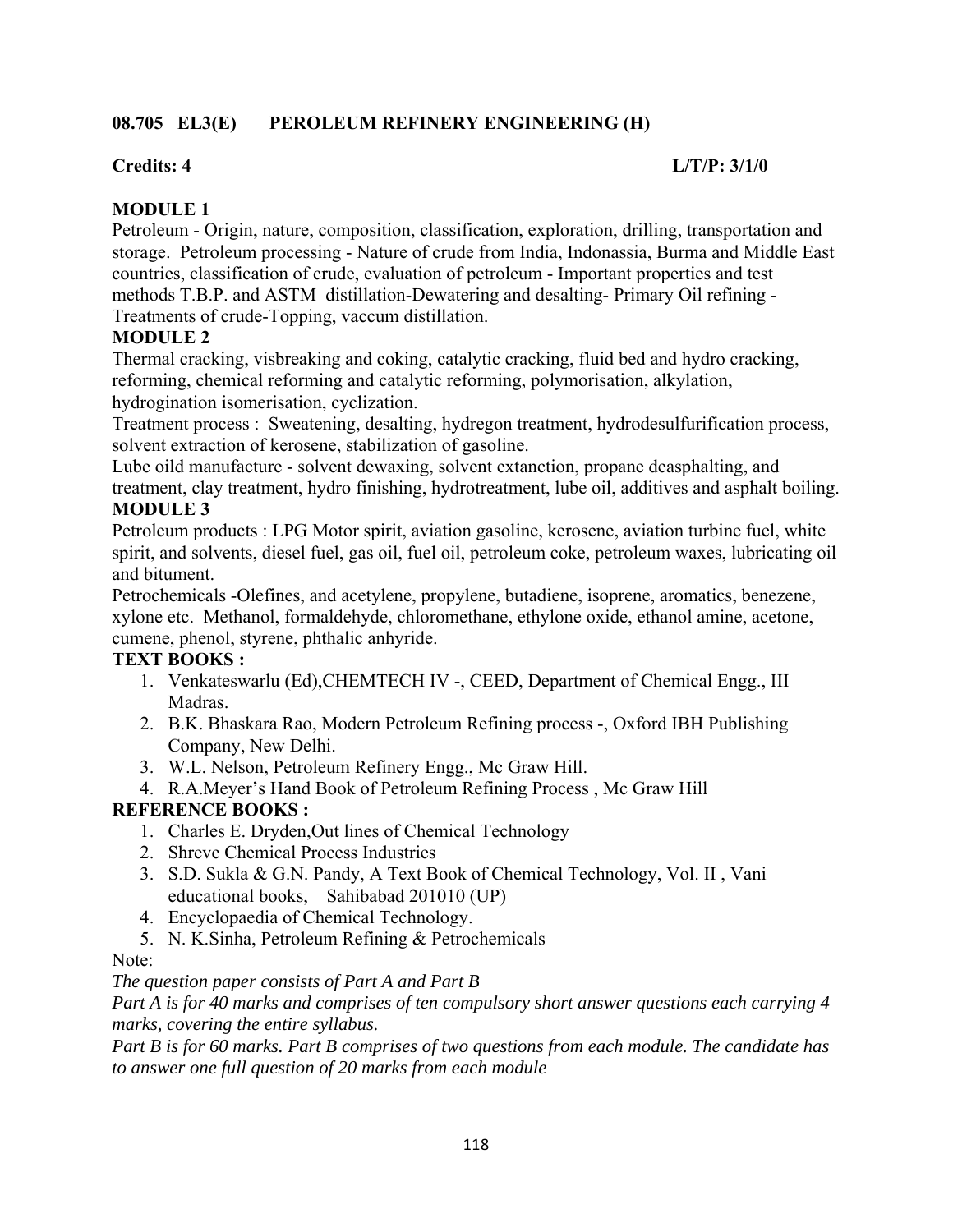**08.705 EL III (F) RUBBER TECHNOLOGY (H)** 

## **Credits: 4 L/T/P: 3/1/0**

# **MODULE I**

A historical introduction on the application of latex and rubber for the manufacture of rubber goods. Introduction and importance of rubber.

Natural rubber from latex, Concentration and stabilization of latex, Latex Compounding- latex compounding acids, wetting, dispersing and emulsifying agents, stabilizers, thickening agents and other miscellaneous materials.

Rubber additives and compounding- Vulcunizing agents, activators, accelerators, fillers, softners, antioxidants, peptisers, retarders, stiffeners, flame retardants, colours and pigments, cackifying agents, blowing agents, bonding agents etc. Compounding development and compounding of rubbers. Processing equipments.

# **MODULE II**

Natural Rubber: - Source, Chemical formula, molecular weight distribution, mineral and micro gel-end groups. The protein effect-Elasticity of rubber chain- elasticity of a network- network defects and crystallization- non-gaussian network-Money-type equation- thermodynamics of rubber elasticity- structure property relationships in rubber- Non-rubber properties- Chemical reactivity- solution properties- electrical, structure and processing properties- strength of rubbers. Diene homopolymers:- Synthesis of monomers-isomerism in diene rubbers- Characterization of micro-structure-polymerization of dienes structure and diene rubbers.

Diene-Based Copolymer Rubbers:- Methods of synthesis- structure, properties of SBR, NR, reactivity of diene rubbers- chemical properties- cross linking.

Polychloroprenes:- Monomer preparation and properties- synthesis of polymers- oxidation and aging. Technological comparison of polychloroprenes.

Thiokol, Hypalon, Silicone rubber, Polyurethane rubber, spandex, sponge rubber, foam rubber, laminates, rubber cement.

### **MODULE III**

Oxidation properties of rubber:- Oxidation of saturated and unsaturated hydrocarbons, sulphides and olefin-sulfide systems, Oxidation of diene rubber network, use of antidegradants-Theory of mastication and mechanochemistry.

Manufacture of latex products by impregnation and spreading process; casting impregnation; dipping process (eg. Surgeon gloves, balloons, dipped fabric gloves etc); latex coatings; latex cement and adhesives; latex thread and coir; latex foam.

Manufacture of rubber products:- Manufacture of rubber products like tubes, hoses and foot wear, belts and cables. Reclamation of rubber.

Rubber industries in India: Development and scope of elastomer industry in India.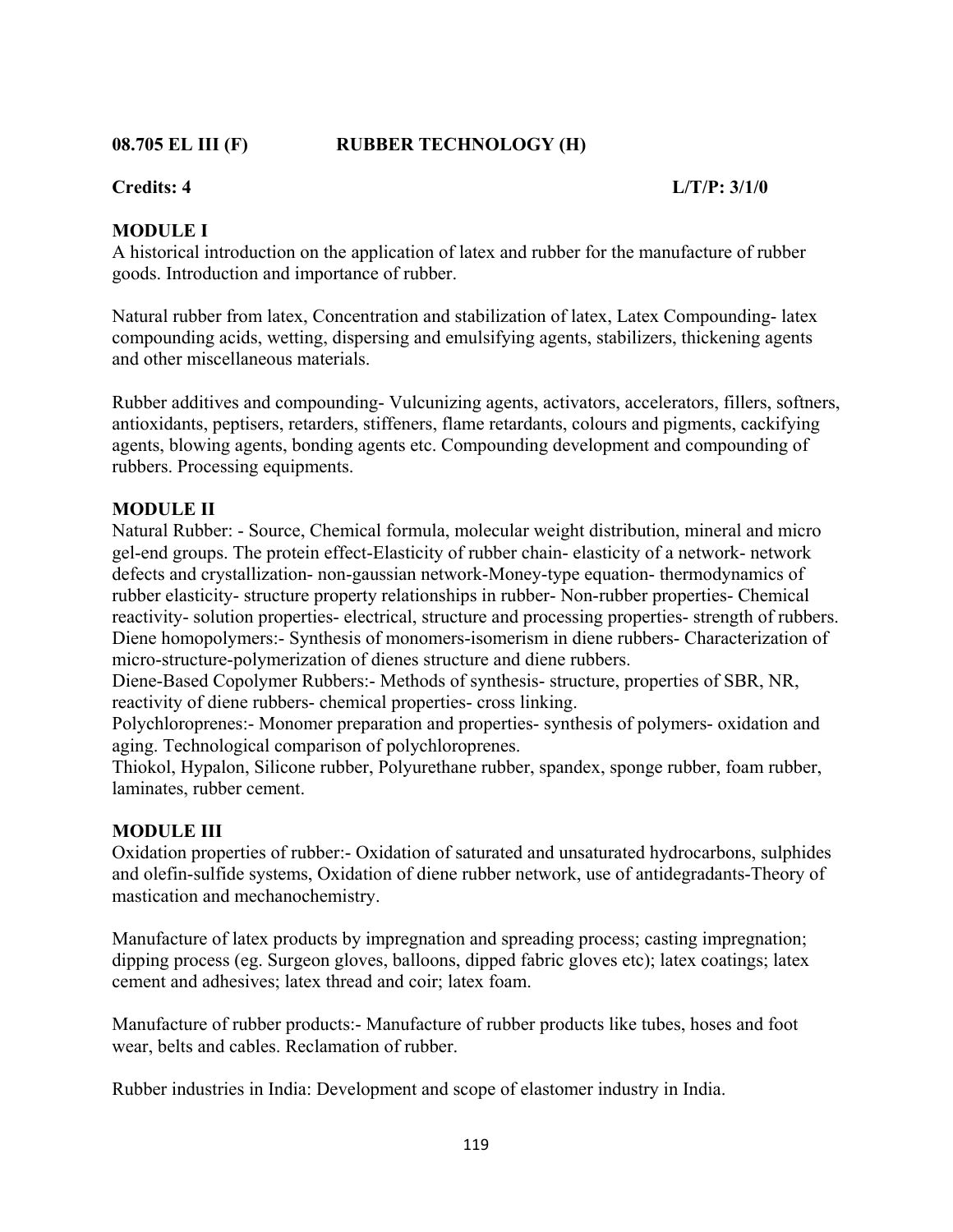# **08.705 EL3 (G) TOTAL QUALITY MANGEMENT (H)**

## **Credits: 4 L/T/P: 3/1/0**

# **MODULE I**

**INTRODUCTION:** Definition of Quality, Dimensions of Quality, Quality Planning, Quality costs – Analysis Techniques for Quality Costs, Basic concepts of Total Quality Management, Historical Review, Principles of TQM, Leadership – Concepts, Role of Senior Management, Quality Council, Quality Statements, Strategic Planning, Deming Philosophy, Barriers to TQM Implementation.

**TQM PRINCIPLES:** Customer satisfaction – Customer Perception of Quality, Customer Complaints, Service Quality, Customer Retention, Employee Involvement – Motivation, Empowerment, Teams, Recognition and Reward, Performance Appraisal, Benefits, Continuous Process Improvement – Juran Trilogy, PDSA Cycle, 5S, Kaizen, Supplier Partnership – Partnering, sourcing, Supplier Selection, Supplier Rating, Relationship Development, Performance Measures – Basic Concepts, Strategy, Performance Measure.

# **MODULE II**

**STATISTICAL PROCESS CONTROL:** The seven tools of quality, Statistical Fundamentals – Measures of central Tendency and Dispersion, Population and Sample, Normal Curve, Control Charts for variables and attributes, Process capability, Concept of six sigma, New seven Management tools.

**TQM TOOLS:** Benchmarking – Reasons to Benchmark, Benchmarking Process, Quality Function Deployment (QFD) – House of Quality, QFD Process, Benefits, Taguchi Quality Loss Function, Total Productive Maintenance (TPM) – Concept, Improvement Needs, FMEA – Stages of FMEA.

# **MODULE III**

**QUALITY SYSTEMS:** Need for ISO 9000 and Other Quality Systems, ISO 9000:2000 Quality System – Elements, Implementation of Quality System, Documentation, Quality Auditing, QS 9000, ISO 14000 – Concept, Requirements and Benefits.

Total Quality Environment Management and EMS 14000: Municipal pollution prevention Programmes – Environment Management System-14000- Systematic, Structured and Documented Response to Environmental Issues - Auditable and Time Targeted Environmental Improvement Programs.

Hierarchy of Environment Management Practices**:** Waste-specific pollution prevention: Waste pre - generation focus on minimization / recycling, Waste-specific pollution control treatment: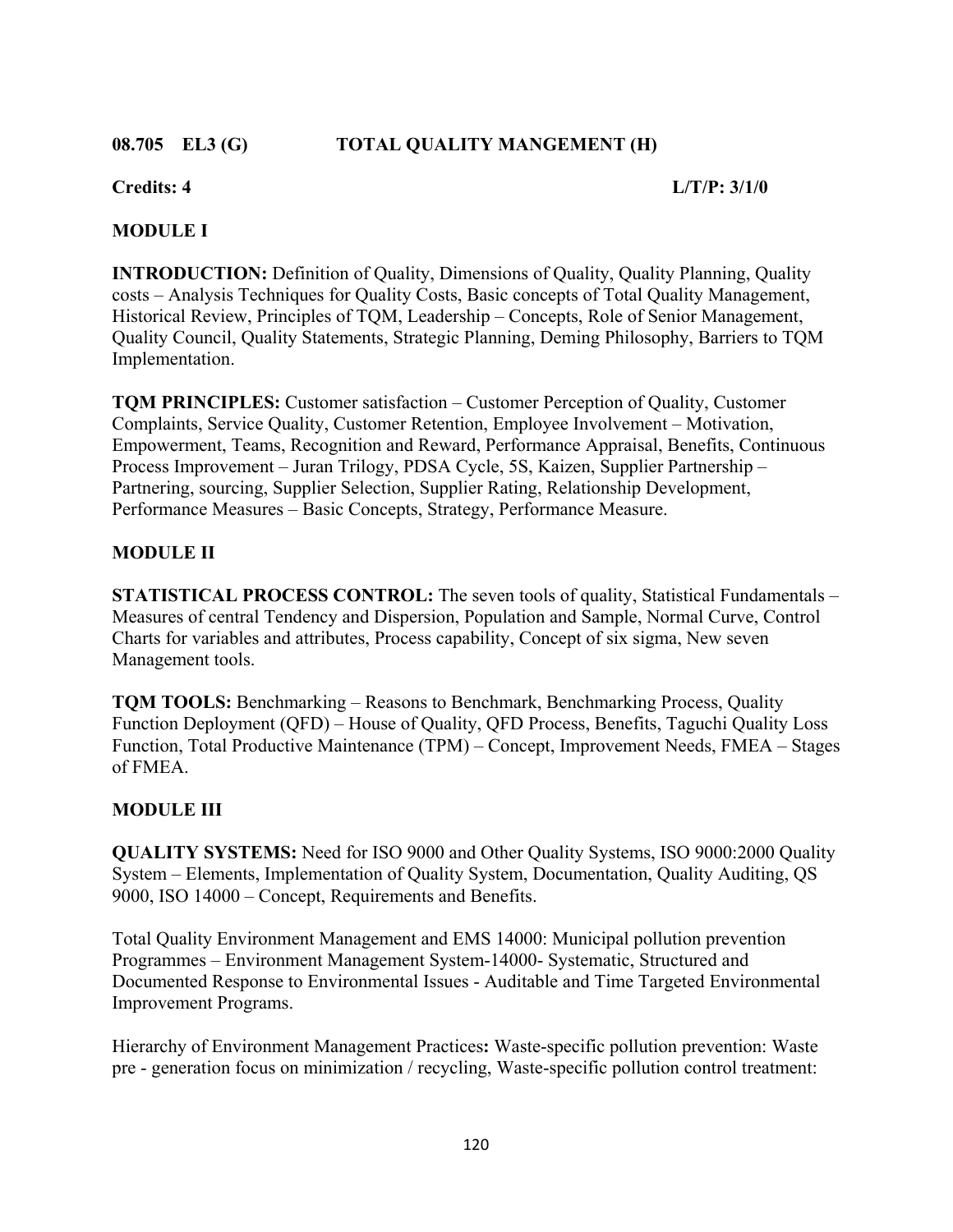pre - generation focus on disposal/ recycling- Waste-specific Post-release-to environment focus: recycling/ remediation

# **REFERENCES:**

- 1. **Dale H.Besterfiled, et at.,** *Total Quality Management*, Pearson Education Asia, 1999. Indian reprint 2002.
- 2. **James R.Evans & William M.Lidsay,** *The Management and Control of Quality*, 5th Edition, South-<br>Western (Thomson Learning), 2002 (ISBN 0-324-06680-5).
- 3. **Feigenbaum.A.V.** *Total Quality Management,* McGraw-Hill, 1991.
- 4. **Oakland.J.S.** *Total Quality Management*, Butterworth Heinemann Ltd., Oxford. 1989.
- 5. **Narayana V. and Sreenivasan, N.S***. Quality Management Concepts and Tasks*, New Age International 1996.
- 6. **Zeiri,** *Total Quality Management for Engineers* Wood Head Publishers, 1991.
- 7.**Bishop P,** *Pollution Prevention: Fundamentals and Practice, McGraw-Hill,Singapore, 2000*
- 8. **Roy K,** *(Editor), Chemical Technology for better Environment,* Allied publishers Ltd, Chennai 1998
- 9. **El Halwagy**, M. M, *Pollution Prevention through Process Integration : Systematic Design Tools,* Academic Press, N.Y. (1997)
- 10. **Anastas P.T. and Warner J.C.,** *Green Chemistry: Theory and Practice.,* Oxford University Press. N.Y.1998

*The question paper consists of Part A and Part B. Part A is for 40 marks. Part A consists of* **10**  *compulsory short answer questions each carrying 4 marks covering the entire syllabus.* 

*Part B is for 60 marks. There will be two questions from each module. The candidate has to answer one question of 20 marks from each module.* 

*Note: No charts, tables, codes are permitted in the Examination hall if necessary relevant data is given along with the question paper by the question paper setter.*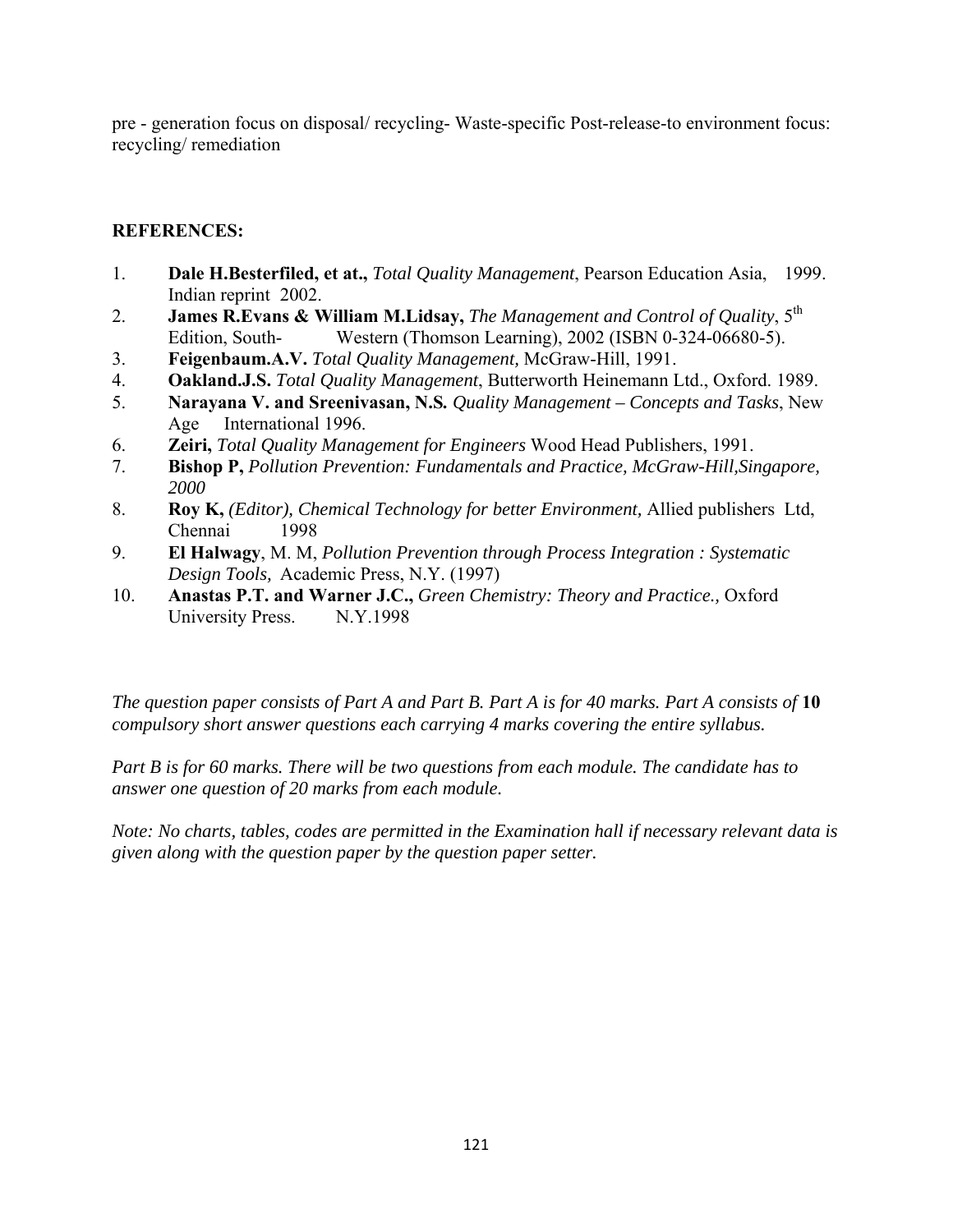# **08.706 MINI PROJECT, SEMINAR AND INDUSTRIAL TRAINING**

### **Credits: 2 L/T/P: 0/0/2**

Students should do a mini project and submit a report. They also have to present a seminar and submit a report. A report of the industrial visits done during V to VII semesters should be submitted.

 Credits : Mini Project: 70 marks Seminar: 60 marks Industrial visit: 20 marks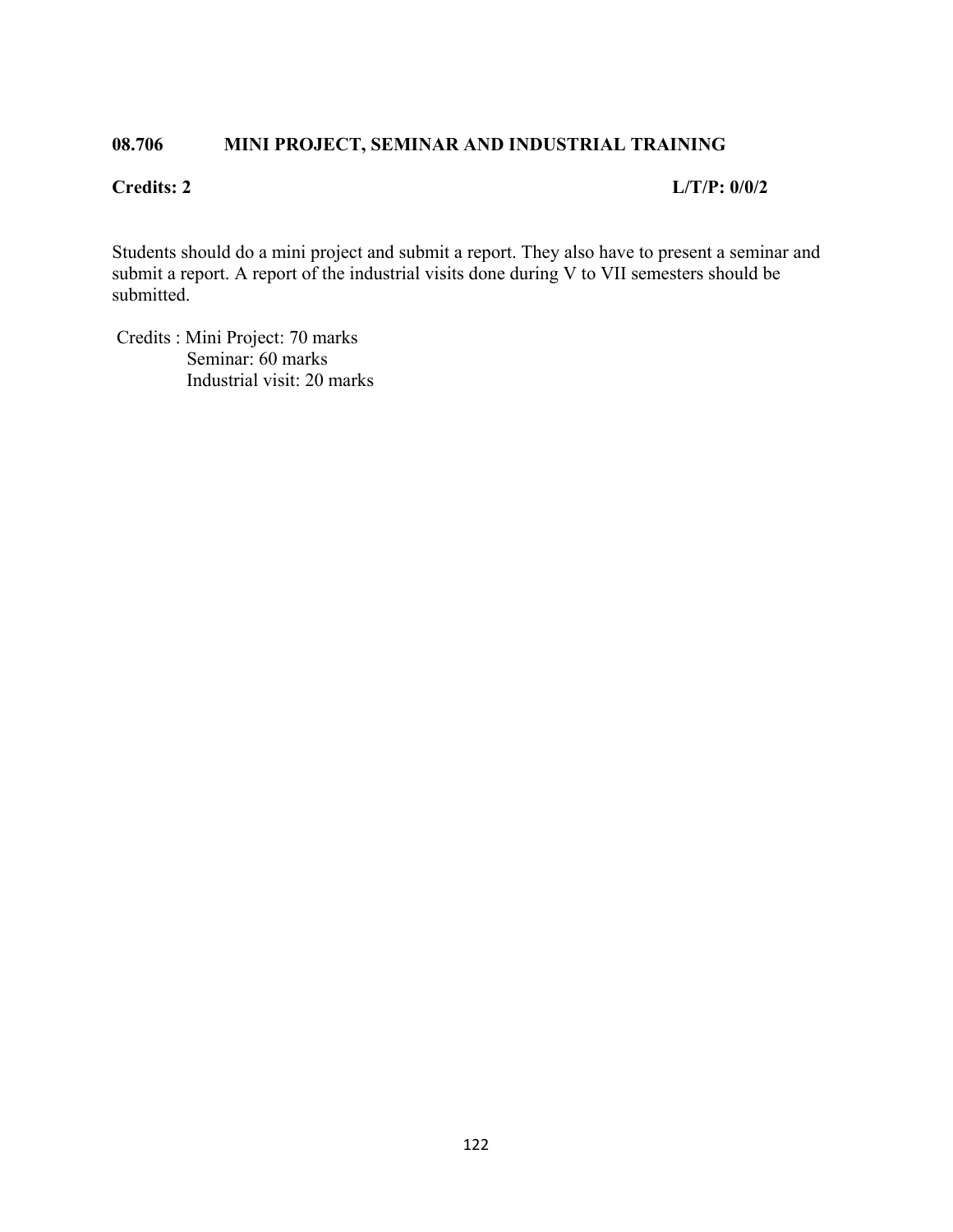# **08. 707 SOFTWARE LAB (H)**

## **Credits: 3 L/T/P: 0/0/3**

## **C++ Programming exercises**

Develop programmes to implement the following numerical methods Solution of

- 1. Nonlinear and transcendental equations
- 2. Linear Algebraic Equations, Set of equations
- 3. Methods for interpolation and extrapolation
- 4. Numerical Differentiation and Integration
- 5. Solution of Ordinary Linear Differential Equations
- 6. BVP Ordinary and Partial Differential Equations
- 7. Fitting Models to data

### **Learning and Use of Matlab**

Exercises in Matlab application to Solution of Engineering problems, Systems Simulation, Optimization and Control.

### **Software Packages**

Steady State Simulation and Optimization of Flash Drums, Reactor Models, Distillation Column models. Chemical Process Plant Simulation and Design Using State –of –the art software packages like ASPEN PLUS, HYSIS, CHEMCAD, DESIGN II etc. Simulation studies of dynamics and control of reactors including bio reactors, Distillation Columns, Pressure driven Processes and Reactive Distillation Columns.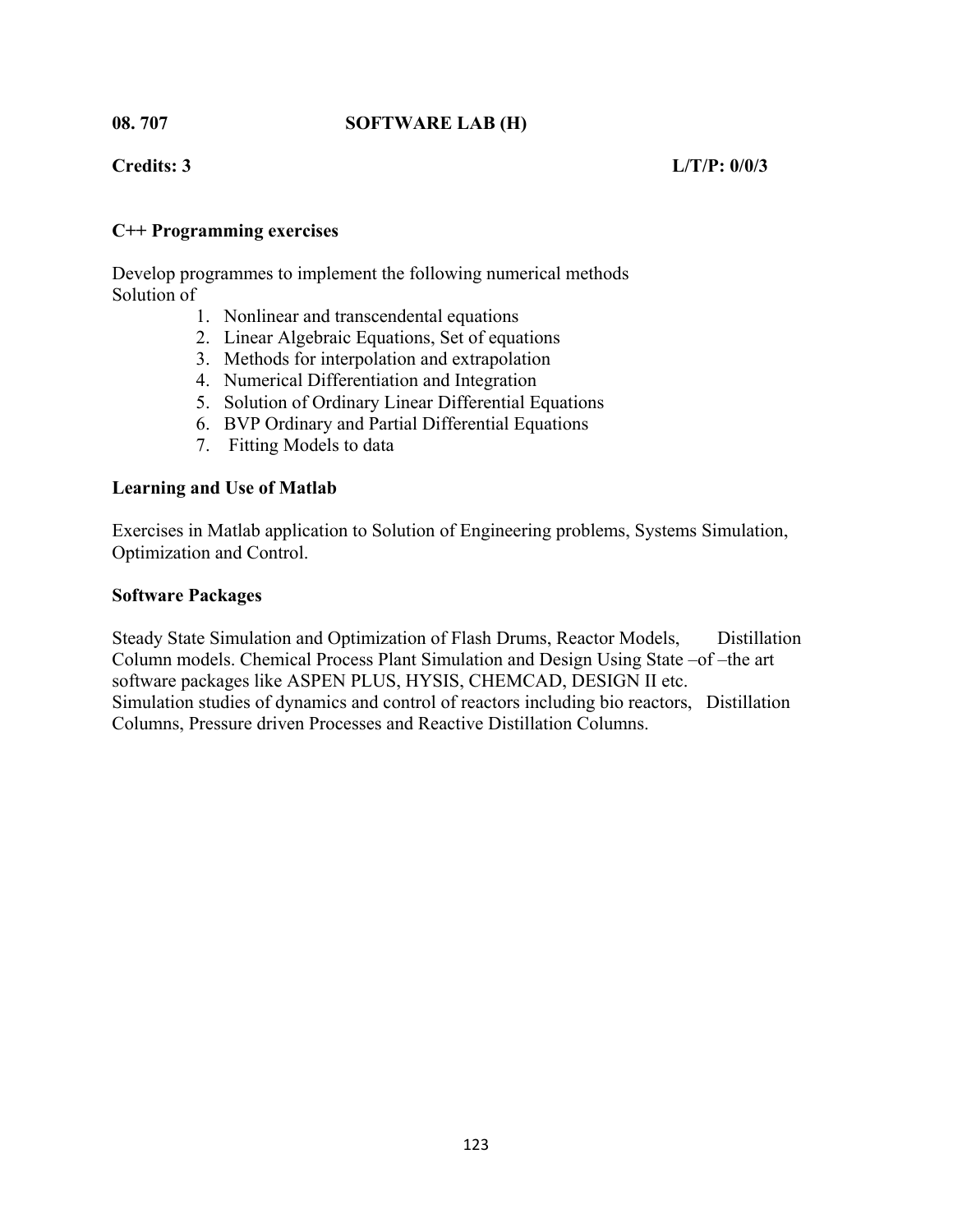# **08.708 REACTION ENGINEERING AND PROCESS CONTROL LABORATORY (H)**

**Credits: 3 L/T/P: 0/0/3** 

Determination of kinetics of chemicals reactions - Batch reactor - Tubular flow reactors - Stirred tank reactors - cascade of ideal reactors. Residence time distribution (RTD) - Stirred tank - Tubular reactor - Cascade of ideal reactors - Fixed bed and fluidized bed reactors. Dynamics of first order and second order systems - Liquid level systems - Optimum controller settings for laboratory scale temperature control system, pressure control system, and level control system, Tuning of controllers for distillation control system.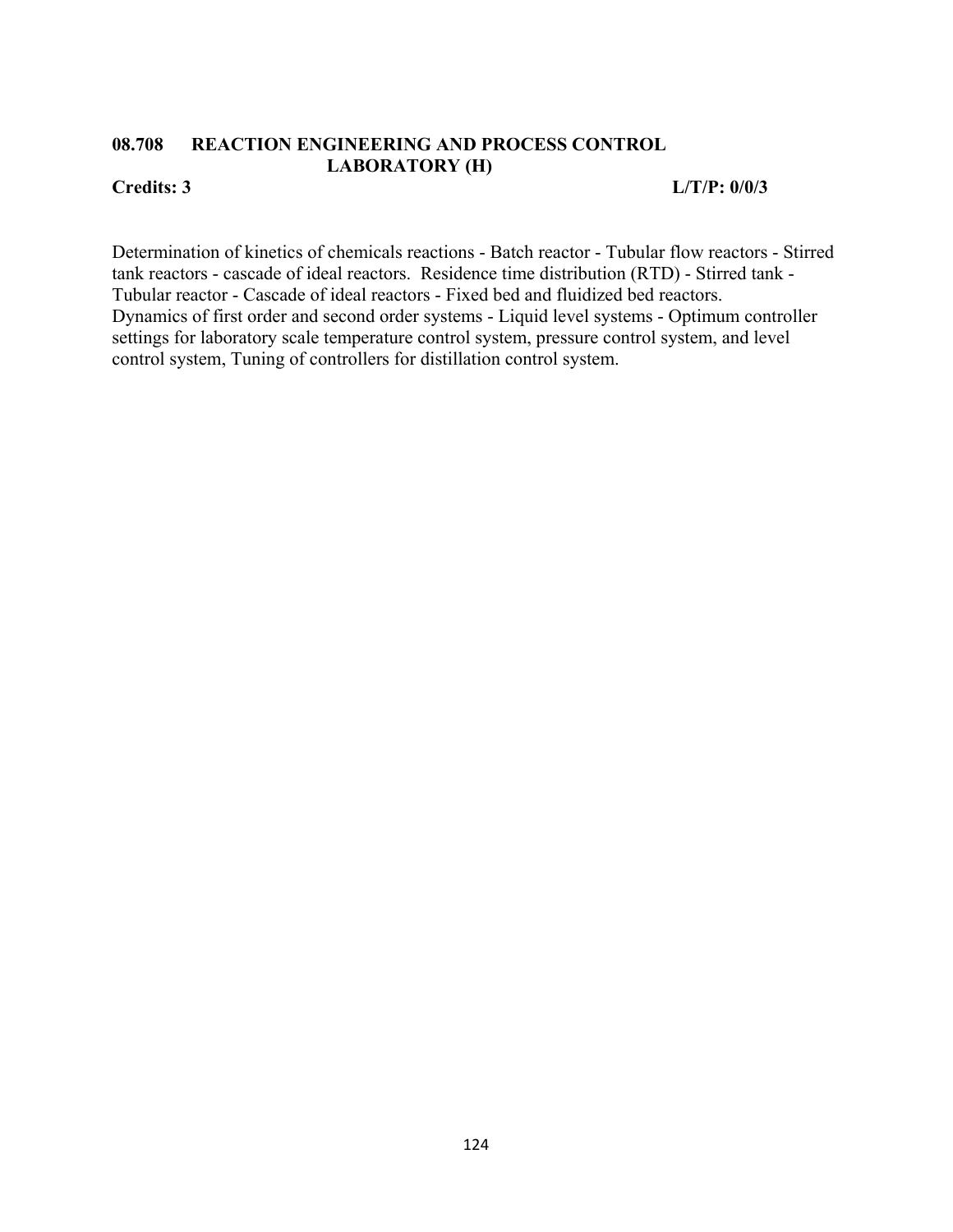# **08.801 TRANSPORT PHENOMENA (H)**

## **Credits: 5 L/T/P: 3/2/0**

# **MODULE I**

Viscosity and the mechanisms of momentum transfer: Newton's law of viscosity, molecular momentum transport, generalization of Newton's law of viscosity, pressure and temperature dependence of viscosity of gases and liquids, prediction of viscosity of gases: Rigid sphere model and rigorous models, prediction of transport coefficients of liquids. Numerical problems Shell momentum balances and velocity distributions in laminar flow: shell momentum balances and boundary conditions, flow of a falling film along a flat surface and on the surface of cylinders, flow of a Newtonian fluid in between two slits formed by two flat plates, flow through a circular tube, flow through annulus, and flow of two adjacent immiscible fluids. Flow of a Bingham fluid through a cylinder- Buckingham- Reiner Equation.

General transport equation for momentum, derivation of continuity equation, Analysis of equation of motion in rectangular coordinates (derivation not desired), Navier Stoke's equation and Euler equation with significance of each terms, transport equation in curvilinear coordinates (derivation not desired), application of transport equations to solve steady flow problems:- flow through a tube, tangential annular flow, rotating liquid, cone and plate viscometer.

Velocity distributions in turbulent flow: comparisons of laminar and turbulent flows, timesmoothed equations of change for incompressible fluids, and the time- smoothed velocity profile near a wall.

### **MODULE II**

**Energy Transport:** Thermal conductivity and the mechanism of energy transport- prediction of thermal conductivity of gases, effect of temperature and pressure on thermal conductivity of gases, relationship between thermal conductivity and viscosity of gases. Thermal conductivity of solids, relationship between thermal and electrical conductivity of solids, Numerical problems.

Shell energy balance:- Boundary conditions, application of shell balances to heat conduction problems with electric, nuclear and viscous heat sources, fixed bed flow reactor, cooling fins with insulated tip condition, heat transfer by free and forced convection.

Equations of energy in rectangular coordinates, energy equations in curvilinear coordinates (derivation not desired), application to steady state heat transfer problems:- tangential flow in annulus with viscous heat generation, free convection from vertical plate, flow of non-isothermal film and transpiration cooling.

# **MODULE III**

**Diffusivity and the Mechanism of Mass Transport**: Definition of concentrations, velocities and mass fluxes, Fick's law of diffusion, kinetic theory of diffusion in gases at low density,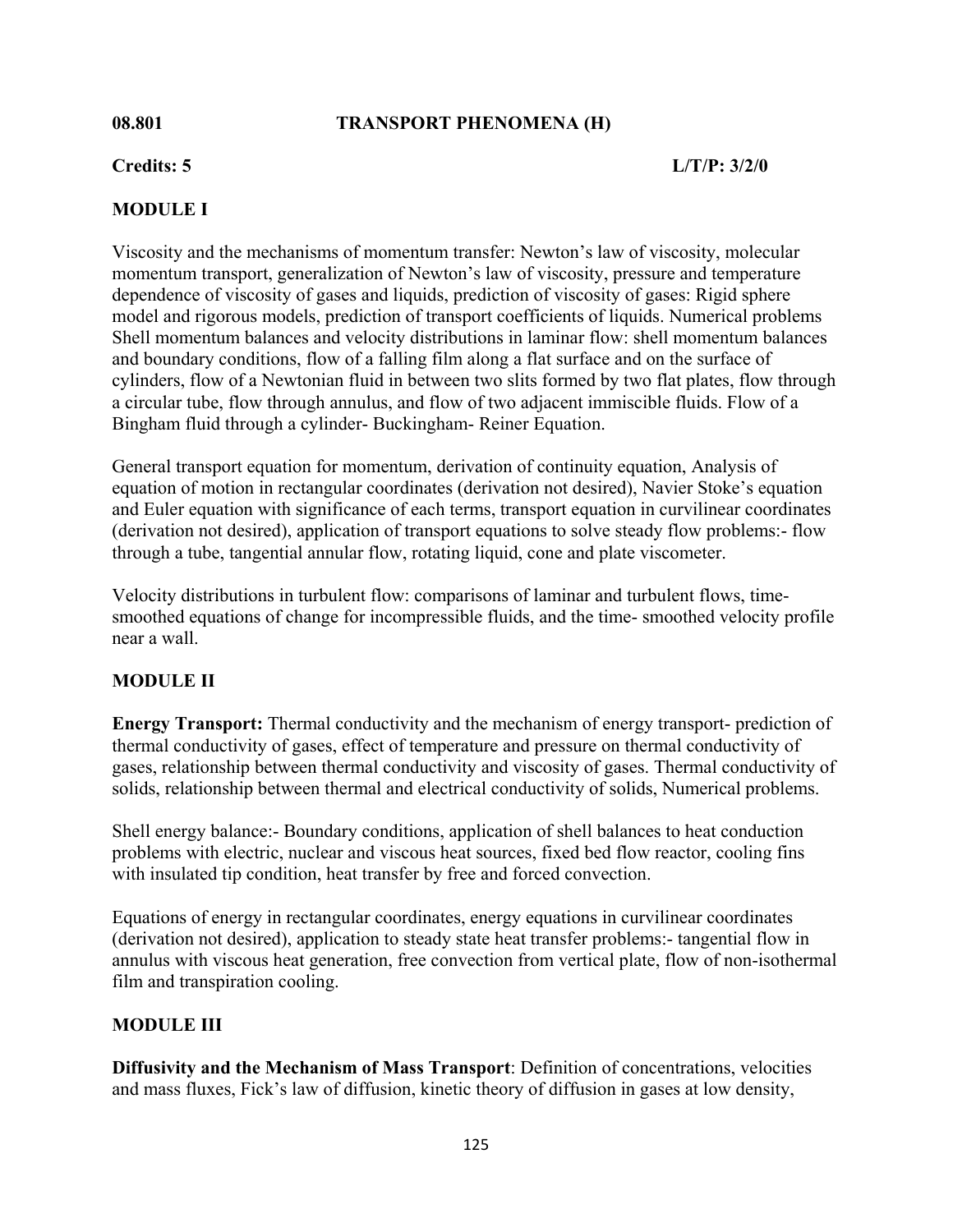theory of ordinary diffusion in liquids. Prediction of diffusivity of gases and liquids. Numerical problems.

Shell mass balances: Boundary conditions, diffusion through a stagnant gas film, diffusion with homogeneous and heterogeneous chemical reaction, diffusion into a falling liquid film (gas absorption), diffusion and chemical reaction inside a porous catalyst: the effectiveness factor. Analogies between heat, mass and momentum transfer.

Derivation of equation of continuity for binary mixtures in rectangular coordinates, general study of equation of continuity in curvilinear coordinates (derivation not desired). Application to combined heat and mass transfer, thermal and pressure diffusion.

**Note:** The students are permitted to use the copy of the **tables of general equations of continuity, motion and energy in rectangular and curvilinear coordinates** inside the examination hall for the University examination.

# **REFERENCES:**

- 1. **Bird R.B., Stewart W.C and Lightfoot F.N***, Transport phenomena*, John Wiley & Sons.
- 2. **Theodore L***, Transport Phenomena for Engineers* by, International text book Company, U.S.A
- 3. **Geankoplis**, *Transport processes and unit operations*, 3rd, , PHI, 1997.
- 4. **Welty, Wicks and Wilson,** Fundamental of Heat, Momentum And Mass Transfer, John Wiley.
- 5. **John C Slattery,** *Momentum, Energy and Mass transfer in continua*, McGraw Hill, Co.
- 6. **Robert S. Brodkey and Harry C Hersing,** *Transport Phenomena a Unified approach* McGraw Hill Book Co.
- 7. **Bennet C U** and **Myers J E,** *Momentum, Heat and Mass Transfer,* Tata McGraw Hill Publishing Co.

*The question paper consists of Part A and Part B. Part A is for 40 marks. Part A consists of* **10**  *compulsory short answer questions each carrying 4 marks covering the entire syllabus. Part B is for 60 marks. There will be two questions from each module. The candidate has to answer one question of 20 marks from each module.* 

*Note: No charts, tables, codes other than mentioned above are permitted in the Examination hall if necessary relevant data is given along with the question paper by the question paper setter.*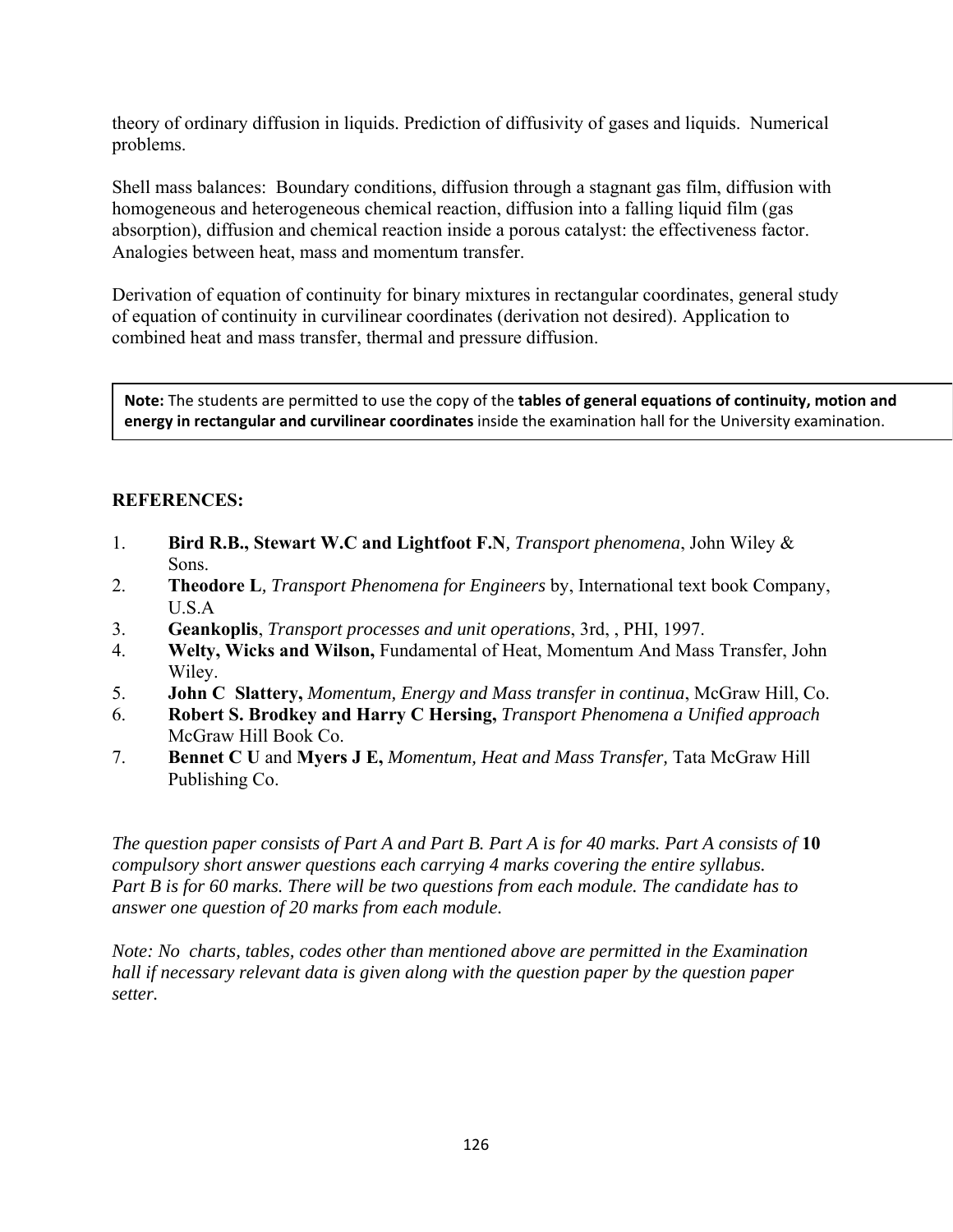## **08.802 CHEMICAL ENGINEERING DESIGN II (H) (Open Book Examination)**

# **Credits: 4 L/T/P: 2/2/0**

**Design Of Heat Transfer Equipments**: Design and Drawing of Heat Transfer Equipments such as Double pipe heat exchangers, shell and tube heat exchangers, condensers- tubular horizontal and tubular vertical, evaporators- single effect and multiple effect, crystallizers.

**Design Of Mass Transfer Equipments**: Design and Drawing of mass transfer equipments such as distillation columns, absorption columns, dryers.

## **Text books:**

- 1. Standards : IS 403 (1967), 803 (1963) & 2825 & TEMA
- 2. Perry and Chilton, "Chemical Engineers' Handbook", McGrawhill, 8th Edition.
- 3. B.C.Bhattacharya, "Introduction to Chemical Equipment Design"
- 4. M.V.Joshi, "Process Equipment Design", McMillan India Ltd.
- 5. Vilbrandt and Dryden, "Chemical Engineering Plant Design "
- 6. Peters and Timmerhaus, "Plant Design and Economics for Chemical Engineers"

## **References:**

- 1. Brownell and Young, "Process Equipment Design"
- 2. Harvey, "Process Vessel Design"
- 3. E.E. Ludwig, "Applied Process Design in Chemical and Petrochemical Plants"

**Note**: The question paper shall contain two questions and the student must answer any one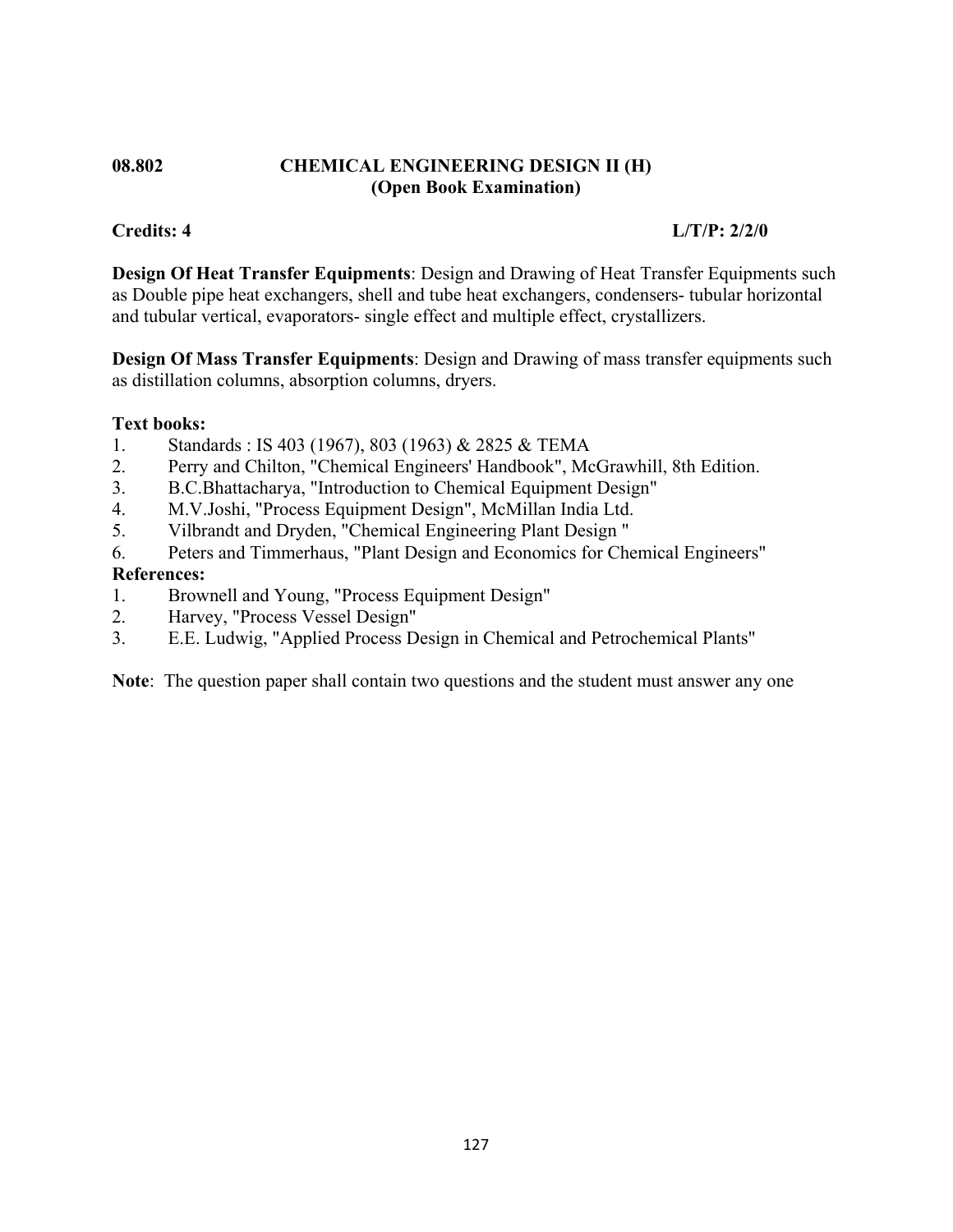### **08.803 ENVIRONMENTAL POLLUTION: CONTROL, DESIGN AND MODELING (H)**

**Credits: 4 L/T/P: 3/1/0** 

# **MODULE 1**

Introduction - Abiotic origin - Origin of the Universe- The radiation era- The matter era -The life era - Nucleo synthesis - Solid earth - Formation of the Earth - Zonal structure of the earth Differentiation of Elements - Hydrosphere - Atmosphere - Biosphere -Units of measurement liquids and gases - Law of con servation of mass and energy- Chemical equilibria - Nuclear Chemistry .

 Impact of man on the environment : an overview, the biosphere. The hydroligic cycle and measurement of precipitation , the nutrient cycle, Mathematics for Growth - Consequence of population growth. - Energy problem. Importance of environment for mankind. Pollution of air, water and soil. Dangers of pollution and its solution.

Legislation : Legislative aspects including water (Prevention and control of pollution) Act 1974, Air (prevention and control of pollution) Act 1981, Environmental protection Act 1986 and effluent standards.

Air pollution : Sources and effects - Nature of air pollution classification, properties and sources of pollutants. Acid rain - Greenhouse effect- Ozone depletion - Effects of man, animal, vegetation and material dangers.

Atmospheric stability, lapse rates, inversions, plume behaviour and theory of pollutant disqersion Air quality criteria and standards, methods of pollutant sampling and measurement

# **MODULE 2**

Control methods for particulate emulsions and pollutants - Design aspects of Cyclone separator, Electrostatic precipitator- Bag house filter - Scrubbers - Different types - Indoor Air Pollution Conrol.

Water pollution : Sources and classification of water pollutants and thier effects. Sampling and analysis. Waste water treatment : Design aspects of Preliminary, primary, secondary and tertiary treatment of waste water. Recovery of materials from process effluents. -Anaerobic and aerobic Sludge treatment and disposal- Cake filtration and composting - Methods of physio-chemical and biological treatment of industrial effluents from fertilizer, petrochemical, pulp and paper, caustic soda, tanning and sugar industries. Alternate routes of manufacture and sequencing of operations as a means of pollution control. Alternate use for by product as means of pollution control.- Advanced treatment methods reverse osmosis and carbon adsorption.

# **MODULE 3**

Solid waste management : Sources, classification and microbiology of solid waste. Solid waste characteristics- Health aspects, methods of collection and disposal, Solid waste processing and recovery - composting. Sanitary land filling, thermal processes, regeneration and recycling. City waste and industrial wastes management-

Nuclear waste : Sources and nature of nuclear waste, treatment, storage technology for liquid, solid and gaseous (ration active) wastes.

Noise control : Noise control programme, noise control criteria, administrative and engineering controls, acoustical absorptive materials.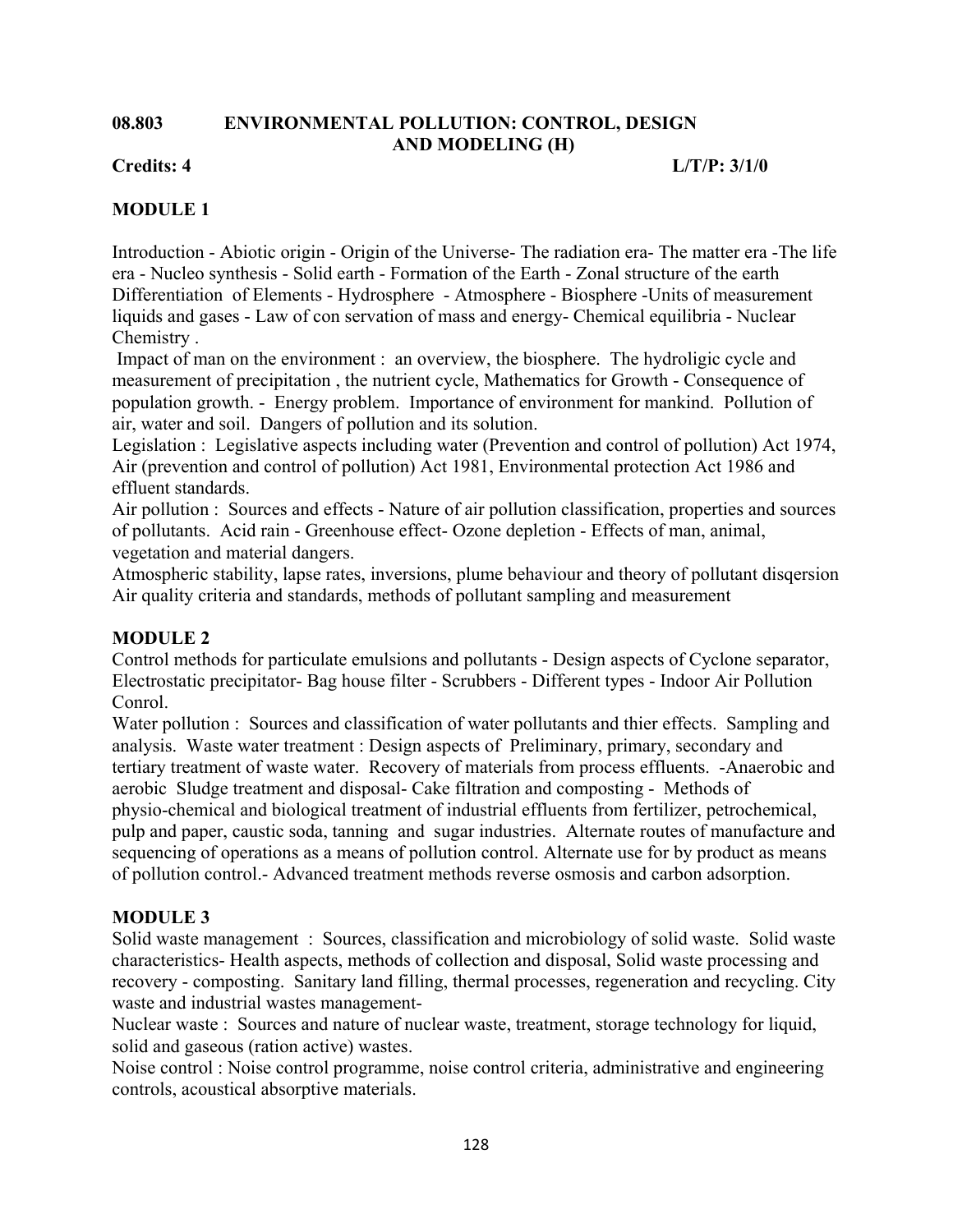Environmental Management - ISO standards - Ecomark - Green production - Kyoto protocol-Montreal Protocol - Euronorms etc

Environmetnal Impact assessment - Environmental agencies - standards and legal aspects in Environmental Management

# **TEXT BOOKS :**

1. Venkateswaralu, "CHEMTECH-1", CEED, IIT Madras.

2. C.S. Rao, "Environmental Pollution Control Engineering", Wiley Eastern Ltd.

3. A, D, Bhide and B. B Sundaresan, "Solid Waste Managment in Developing countries", INSDOC, New Delhi - 67.

4. Arcadio P. Sincero and Gregoria A.Sincero, "Environmental Engineering - A design approach ", Eastern Economy Edition- PHI.

# **REFERENCES:**

- 1. Metcalf and Eddy, " Waste Water Engineering", TMH
- 2. R. M. Berthe, Van Nostrand Reinhold, "Air Pollution Control Technology", 1978.
- 3. M. N. Rao and H.V.N. Rao, "Air pollution", Tata McGraw Hill.
- 4. W. Straus, "Industrial Gas Cleaning", Pergammon Press Ltd.
- 5. Cunniff P.F, "Environmental Noise Pollution", John Wiley.
- 6. Mantell C.L., "Solid Wastes: Origin, Collection, Processing, Disposal ", John Wiley.
- 7. Mahajan S.P, "Pollution Control in Process Industries, TMH.
- 8. R. K. Trivedi, "Pollution Management in Industries", Environmental Publications, P.B. 60, Karad, 415110.
- 9. S.C.Bhatia, "Environmental Pollution and Control in Chemical Process Industries", Khanna Publishers.
- 10. Santhosh Kumar Garg, " Environmental Engineering", (Vol I and II) Khanna Publishers, New Delhi, 2004.
- 11. P. Venugopal Rao, "Text book of Environmental Engineering", PHI, New Delhi 2002.
- 12. J. P. Sharma, " Comprehensive Environmental Studies", Laxmi Publications, New Delhi 2004.

# **Note:**

The question paper consists of Part A and Part B. Part A is for 40 marks and comprises of 10 compulsory short answer questions each carrying 4 marks, covering the entire syllabus.

Part B is for 60 marks. Part B comprises of two questions from each module. The candidate has to answer one full question of 20 marks from each module.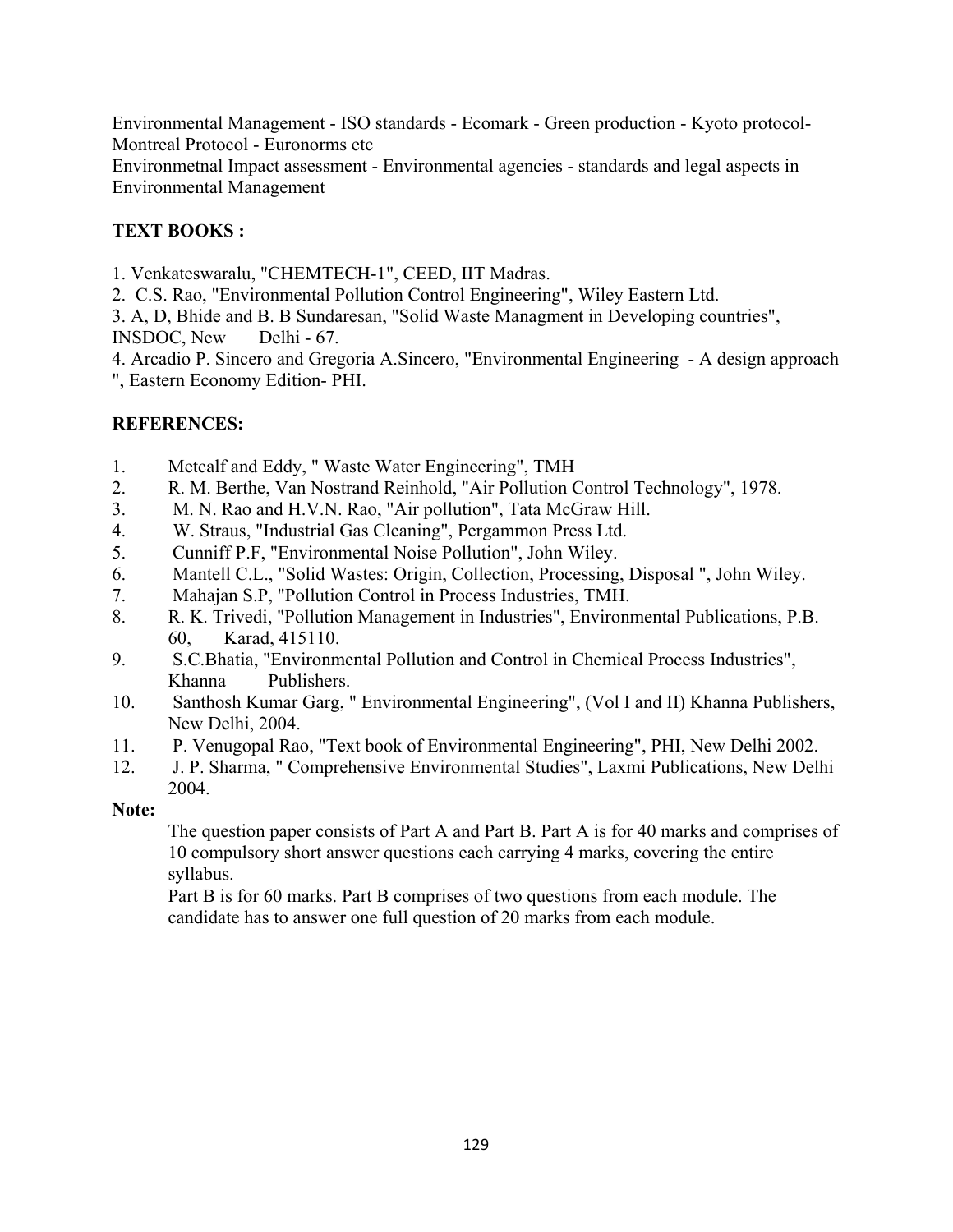### **08.804 PROCESS INSTRUMENTATION (H)**

### **Credits: 4 L/T/P: 3/1/0 MODULE 1**

Basic principles of measurements - Classification methods of measurements - Direct and indirect measurements, various elements in a measuring instrument - Sensing element, transducing element manipulating element and functioning element etc- Principles of working with a suitable example, static and dynamic characteristics of measuring instrument, accuracy, reproducibility, sensitivity, static error, dead zone, dynamic error, fidelity lag, speed of response etc. Sensing elements - various types of sensing elements, sensors for temperature, pressure and fluid flow, transducers, different types of transducers, their principles and working, transmission methods, indicating and recording means.

Temperature measurements, temperature scales, basic principles and working of thermometers, mercury in glass thermometers, resistance thermometers, thermocouples, optical pyrometers, radiant pyrometers, ranges of different types of temperature measuring instruments, sources of errors and precautions to be taken in temperature measurements.

### **MODULE 2**

Pressure measurement - Principles of working of manometers, various types of manometers - Macleoad gauge, Kundsen gauge, Bourden gauge, bellows, diaphram, electrical pressure transducers peizo electric manometers, thermal conductivity guages- ionization guage high pressure measuring instrument, liquid level measurements - Sensitive measurements, conductivity meters, measurements of PH.

### **MODULE 3**

Flow measurements - Liquid and gas flow measurements, ways of measuring liquids and gas flow, direct volume measurements, quantity meters, gas meters, magnetic flow meters, heat input flow meters, elbow flow meters, impact meters, variable area meters, rotameters, cylinder and piston type - Liquid flow velocity, turbine meters, open channel flow measurements, wires notches, head meters, pitot tube, orifice meters ventury meters, theory and working flow measurements, electrical transducers, turbine type flow meters strain gauge flow meters mass flow meter, measuring flow of dry materials. Thermal analysis - Differential thermal analysis, thermo gravimetric, conductimetric analysis Chromatography and application, developments of P&I, diagram for flow systems, level, PH control temp control, Heat exchangers, Distillation column, reaction system etc.

### **TEXT BOOKS:**

- 1. D.P. Eckman, Industrial instrumentation, Wiley Eastern
- 2. FRIBANCE, Industrial instrumentation fundamentals, T.M.H. Edition
- 3. R.K. Jain, Mechanical and industrial measurements, Khanna Pub

### **REFERENCE :**

- 1. Patranabis, Principles of industrial instrumentation , T.M.H
- 2. Beckwith and Buck, Measurement systems

Note:

### *The question paper consists of Part A and Part B*

*Part A is for 40 marks and comprises of ten compulsory short answer questions each carrying 4 marks, covering the entire syllabus.* 

*Part B is for 60 marks. Part B comprises of two questions from each module. The candidate has to answer one full question of 20 marks from each module*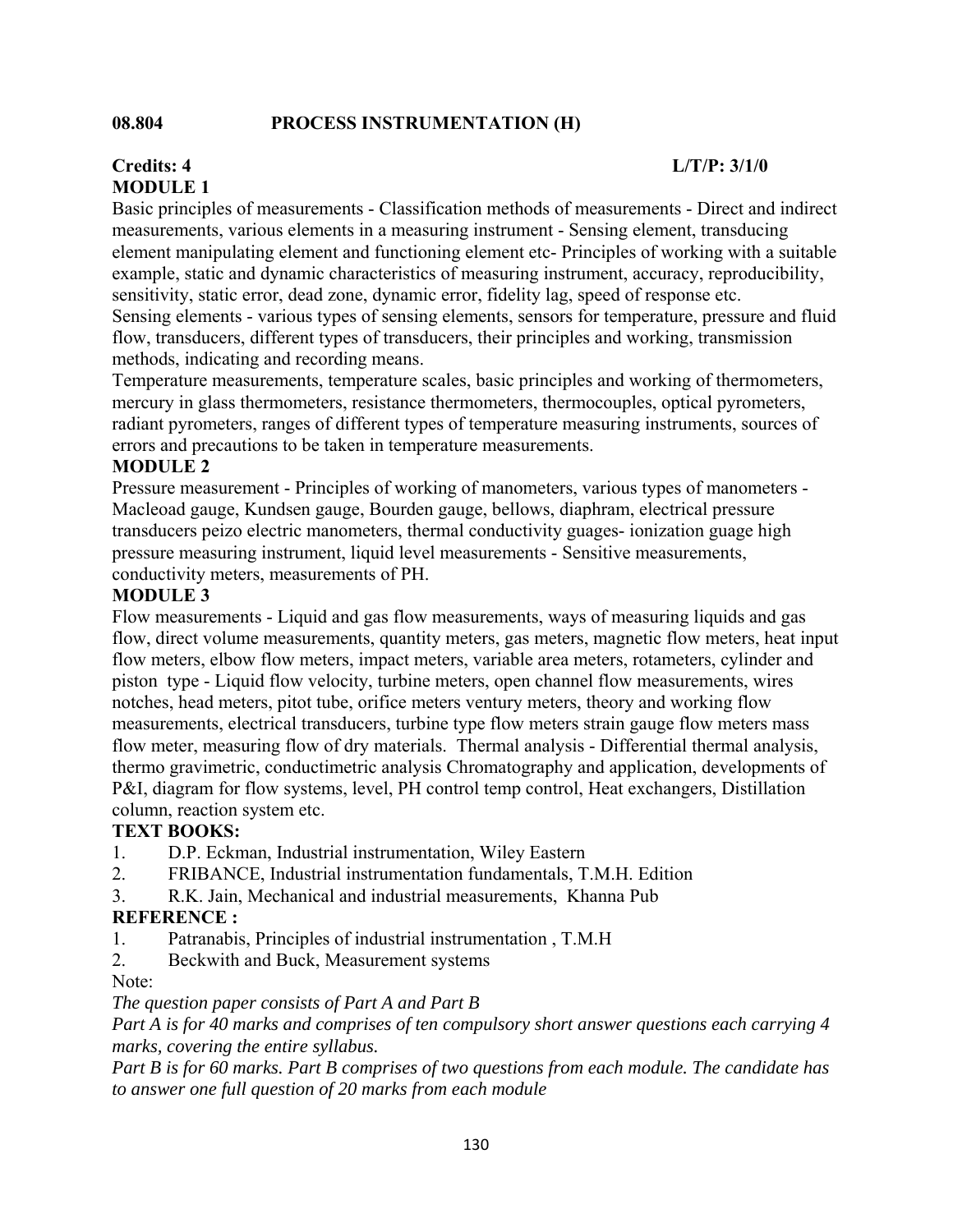# **08.805 EL IV(A) DRUGS AND PHARMACEUTICAL TECHNOLOGY (H)**

## **Credits: 4 L/T/P: 2/2/0**

## **Module I**

**Introduction:** Development of Drug and Pharmaceutical Industry – Therapeutic agents, their use and economics; Regulatory aspects.

**Drug Metabolism and Pharmacokinetics:** Drug metabolism: physico-chemical principles, radio activity pharma kinetic action of drugs on human bodies.

## **Module II**

**Important Unit Processes and their Applications:** Bulk drug manufacturers, Type of reactions in bulk drug manufacture and processes. Special requirement for bulk drug manufacture.

# **Module III**

**Manufacturing Principles:** Compressed table, wet granulation-dry granulation or sluggingdirect compression-tablet presses, coating of tablets, capsules, sustained action dosage formsparental solution oral liquids-injections-ointment-topical applications, Preservation, analytical methods and test for various drug and pharmaceuticals, packing-packing techniques, quality management, GMP.

**Pharmaceutical Product and their Control:** Therapeutic categories such as vitamins, laxatives, analgesics, non-steroidal contraceptives, Antibiotics, biologicals, hormones.

# **Reference**

- 1. Leon Lachman tet al Theory and Practice of Industrial Pharmacy, 3 Edition, Lea and Febiger, 1986
- 2. Remington's Pharmaceutical Science, Mark Publishing and Co.

### **Note**

*The question paper consists of Part A and Part B. Part A is for 40 marks and comprises of 10 compulsory short answer questions each carrying 4 marks, covering the entire syllabus.Part B is for 60 marks. Part B comprises of two questions from each module. The candidate has to answer one full question of 20 marks from each module.*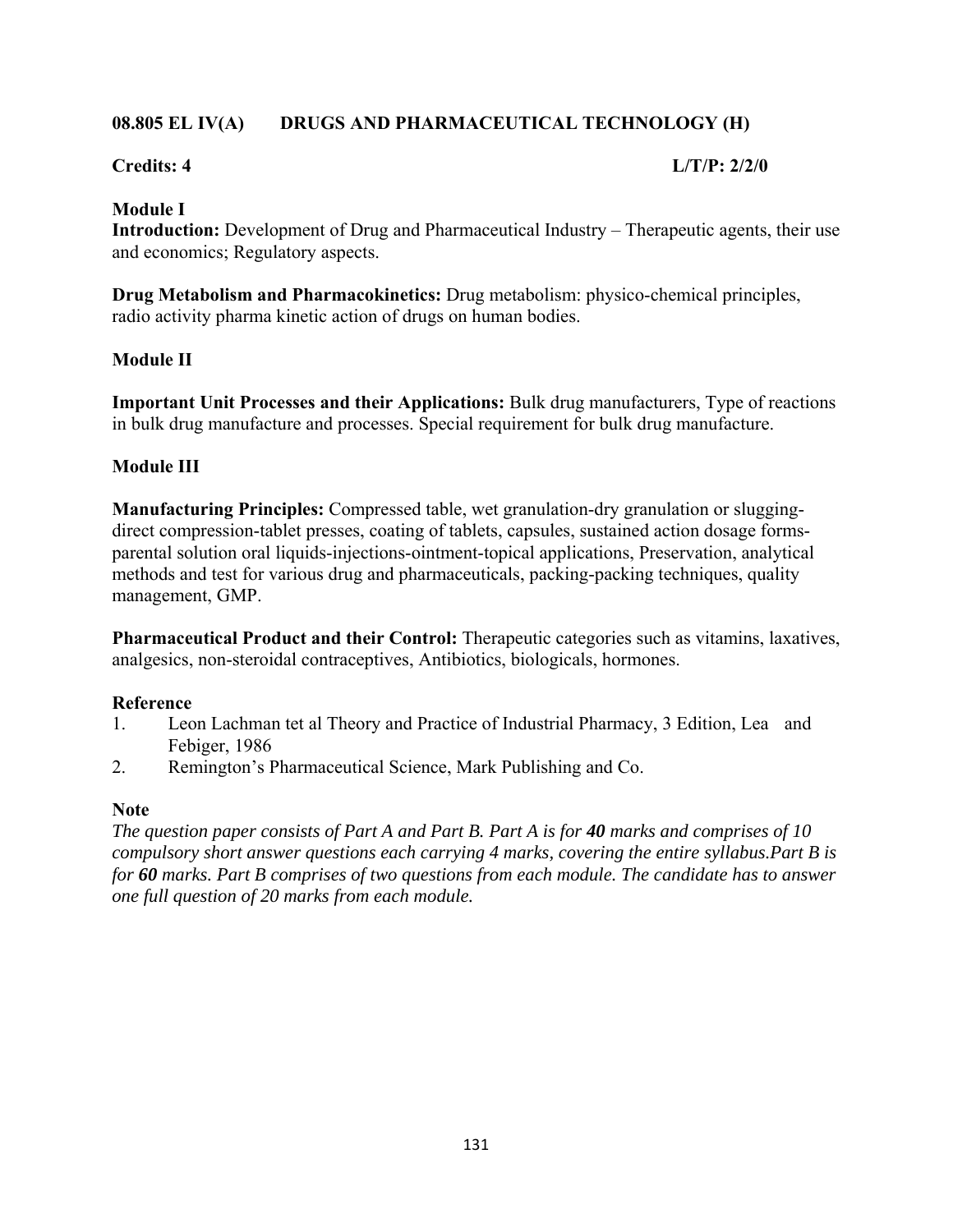## **08.805 EL IV (B) ENTREPRENEURSHIP DEVELOPMENT (H)**

### **Credits: 4 L/T/P: 2/2/0**

## **MODULE I**

Entrepreneur: Meaning of Entrepreneur; Evolution of the Concept; Functions of an Entrepreneur, Types of entrepreneur, Intrapreneur – an emerging class, Concept of Entrepreneurship-Evolution of Entrepreneurship; Development of Entrepreneurship; The entrepreneurial Culture; Stages in entrepreneurial process. Concepts of Entrepreneur, Manager, Intrapreneur/Corporate. Entrepreneur–comparative study-Roles, Responsibilities, Career opportunities. Entrepreneurship as a career, Entrepreneurship as a style of management, The changing role of the entrepreneur: mid career dilemmas–Closing the window:

Creativity and Innovation: Creativity, Exercises on Creativity, Source of New Idea, Ideas into Opportunities. Creative problem solving: Heuristics, Brainstorming, Synectics, Value Analysis Innovation and Entrepreneurship: Profits and Innovation, Globalization, Modules of Innovation, Sources and Transfer of Innovation, Why Innovate, What Innovation, How to Innovate, Who Innovates.

Business Planning Process: Meaning of business plan, Business plan process, Advantages of business planning, Marketing plan, Production/operations plan, Organizational plan, financial plan, Final project report with Feasibility study, preparing a model project report for starting a new venture.

### **MODULE II**

Institutions supporting entrepreneurs Small industry Financing developing countries, A brief overview of financial institutions in India, Central level and state level institutions, SIDBI, NABARD, IDBI, SIDO, Indian Institute of Entrepreneurship, DIC, Single window, Latest Industrial policy of Government of India

Family Business: Importance of family business, Types, History, Responsibilities and rights of shareholders of a family business, Succession in family business, Pitfalls of the family business, strategies for improving the capability of family business, Improving family business performance.

### **MODULE III**

International Entrepreneurship Opportunities: The nature of international entrepreneurship, Importance of International business to the firm, International versus domestic entrepreneurship, Stages of economic development, Entrepreneurship entry into international business, exporting, Direct foreign investment, barriers to international trade.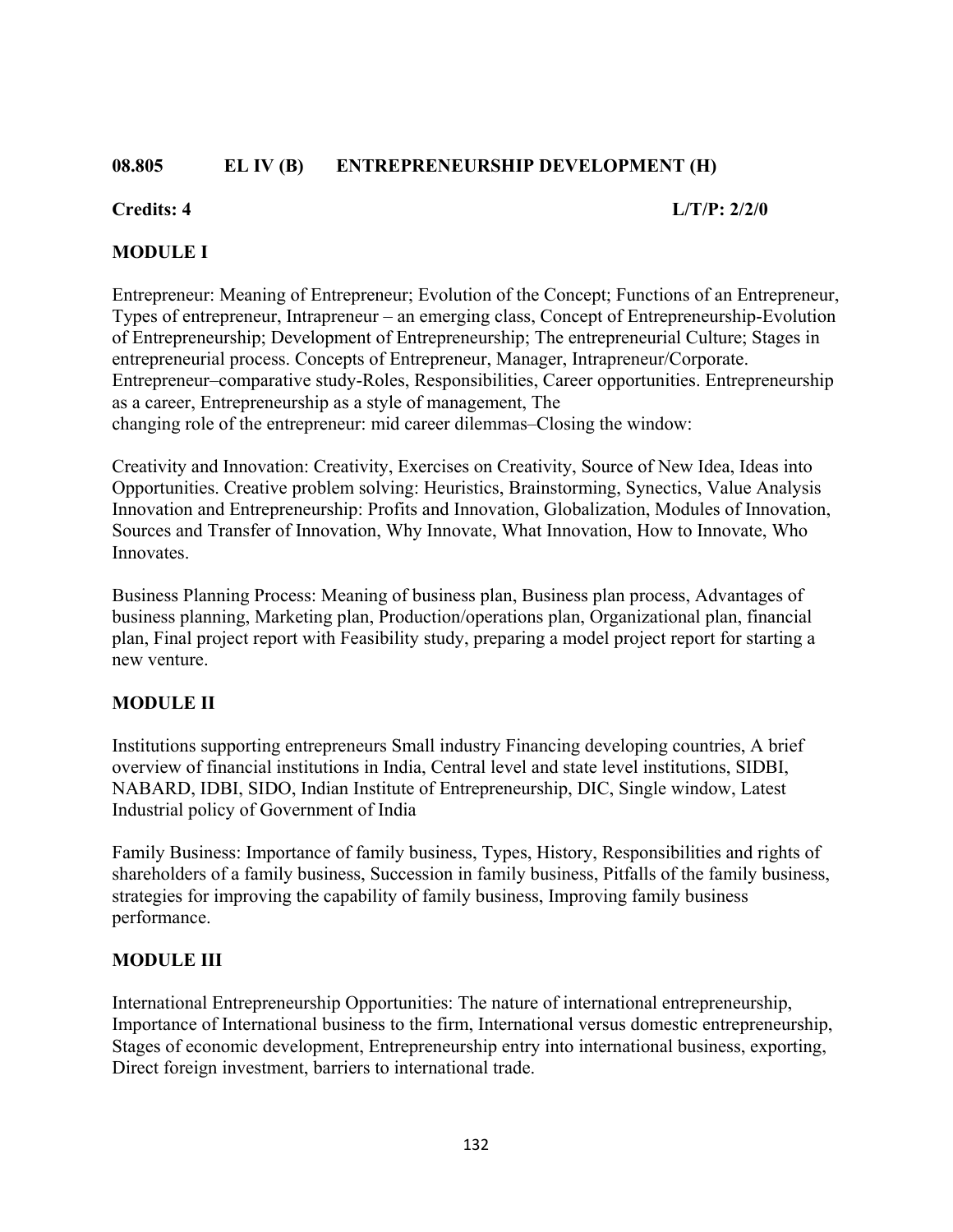Informal risk capital and venture capital: Informal risk capital market, venture capital, nature and overview, venture capital process, locating venture capitalists, approaching venture capitalists.

Managing growth: Using external parties to help grow a business, franchising, advantages and limitations, investing in a franchise, joint ventures- types, Acquisitions and mergers

# **REFERENCES:**

- 1. **David H. Holt,** *Entrepreneurship-new venture creation,* Prentice Hall of India
- 2. **Poornima Charantimath,** *Entrepreneurship Development-Small Business Enterprise*, Pearson Education, 2007
- 3. **Robert D Hisrich, Michael P Peters, Dean A Shepherd**, *Entrepreneurship,* 6th Edition, The McGraw-Hill Companies, 2007.
- 4. **Mathew J. Manimala,** *Entrepreneurship theory at crossroads,* Biztantra, 2007
- 5. **Vasant Desai**, *Entrepreneurial Development and Management*, Himalaya Publishing House, 2007
- 6. **Madhurima Lall, Shikha Sahai,** *Entrepreneurship*, Excel Books, 2006
- 7. **Kurakto,** *Entrepreneurship-Principles and practices*, 7th Edition, 2007, Thomson publication
- 8. **Satish Taneja and S.L.Gupta,** *Entrepreneurship Development New Venture Creation*
- 9. **Marc J. Dollinger ,** *Entrepreneurship: Strategies and Resources*
- 10. **Brigitte Berger ,** *The Culture of Entrepreneurship*.
- 11. **Peter F. Drucker,** *Innovation and Entrepreneurship*
- 12. **Dale Meyer G., Kurt A. Heppard ,** *Entrepreneurship As Strategy*
- 13. **Sahay A. and.Chhikara M.S,** *New Vistas of Entrepreneurship: Challenges & Opportunities*

*The question paper consists of Part A and Part B. Part A is for 40 marks and comprises of 10 compulsory short answer questions each carrying 4 marks, covering the entire syllabus. Part B is for 60 marks. Part B comprises of two questions from each module. The candidate has to answer one full question of 20 marks from each module.*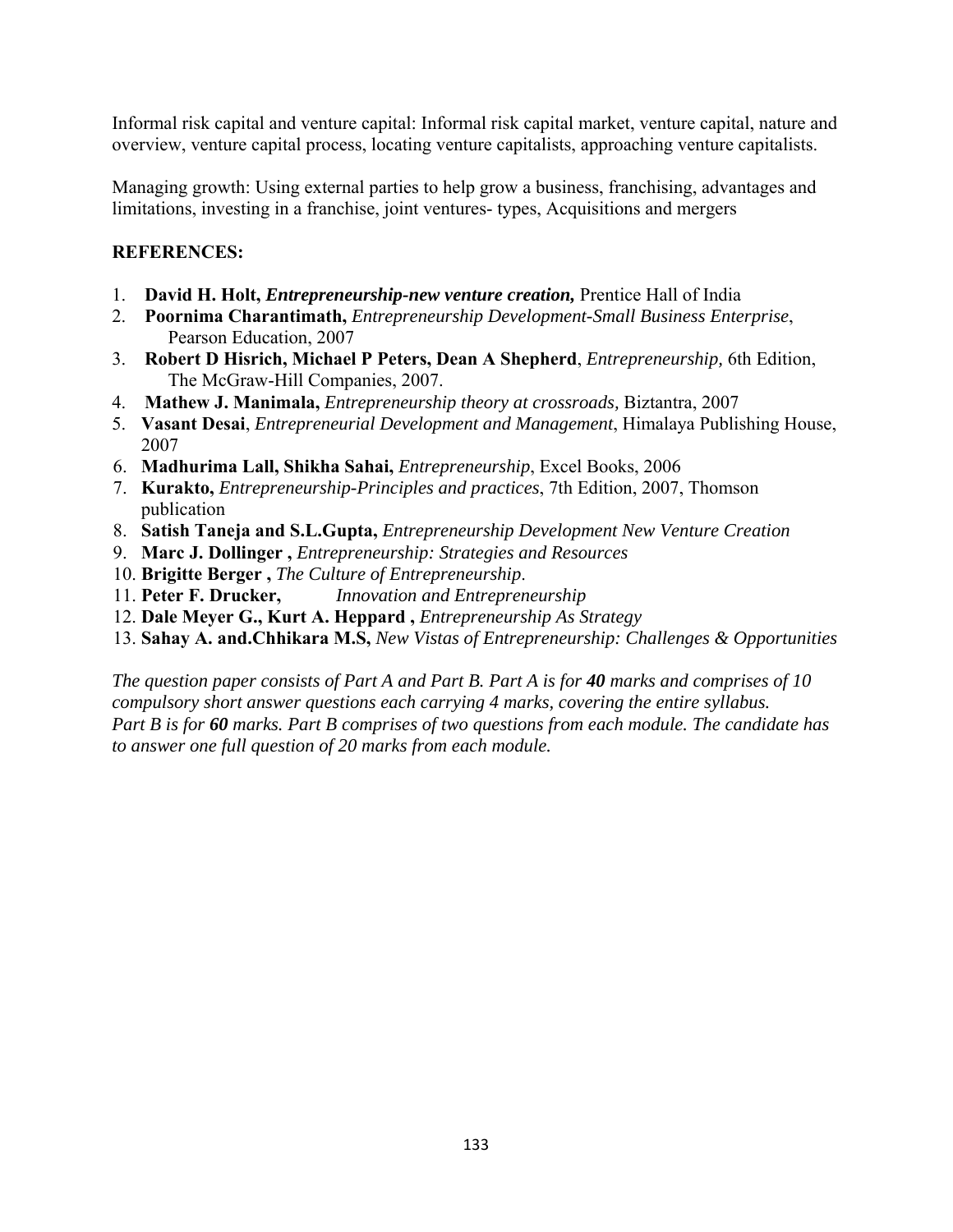### **08.805 EL 4 (C) SURFACE COATINGS (H)**

## **Credits: 4 L/T/P: 2/2/0**

### **Module 1**

An overview of surface coatings: Different types of surface coatings and their uses - General properties of different surface coatings. Pre-treatment of surfaces - Types of surface contamination –Surface cleaning Advantages and disadvantages of solvent cleaning and alkaline water-based cleaning - Precautions necessary in operating a solvent degreaser - Methods of pretreatment for most common metals - Safe pre-treatments for high-strength steels, aluminium alloys, stainless steels and similar high-alloy steels. History and development of paint industry, function and classification. Raw material for industry, drying oils, natural and synthetic resins, pigments and extenders. Auxiliaries like driers, plasticizers, softeners, dispersing and flatting agents varnishes and lacquers, formulation and manufacturing of paints, machinery used in paint manufactures, methods of application, applications of industrial and architectural finishes. Common defect in paints and varnishes.

### **Module II**

Electrochemical processes:- Processes of dissociation and ionisation - Influence of changes in electrolyte temperature, metal concentration and agitation on reactions taking place in the cathode film - Process of the crystal build-up on the cathode surface to produce deposits and its effect on stress and ductility - Faraday's Laws in relation to anode and cathode efficiency - Effect of variations in cathode efficiency on metal distribution - Influence of deposition potential on the ability to electroplate into recesses and hollows - Effect of pretreatment on adhesion and porosity – Porosity of coatings - Pitting in coatings - Coating hardness and its effect on wear resistance – Electrodeposition – Anodizing – Phosphating – Chromating- Oxidation – CVD - Environmental impact of coatings and the requirements of legislation. Non-electrolytic coating processes: Hot Dipping Processes - Zinc galvanising - Hot dip tinning - Hot dip aluminium - Cladding of metals with metals, with plastics - Vitreous enamelling - Vacuum metallisation by: Evaporation, Sputtering, Ion plating - Physical Vapour Deposition (PVD)

### **Module III**

Organic coating: Properties and uses of primers, primer-surfacers, primer-fillers, undercoats, topcoats coating - Diffusion Coating Processes - thermal spraying of materials (Hot and Cold), lacquers and varnishes - Convertible and non-convertible polymer systems - properties and uses of solvent-containing paints, emulsions, water-based paints , powder coatings - Conversion coatings - Chemistry of the phosphating of steel - Conversion coatings for aluminium and its alloys - Paint spraying coatings - types of spray painting techniques - Dipping and flow coating – electrocoating - Common tests for paint films - Common film defects and Remedies.

### **References:**

- 1. R. Lambourne and T. A. Strivens, "Paint and Surface Coatings", Theory and Practice, 1999, Woodhead Publishing
- 2. J.M. West ., "Electrodeposition and Corrosion processes", Van Nostrand Reinhold Publisher, 1970.
- 3. Wolf Riedel., "Electroless coatings" ASM International, Ohio1991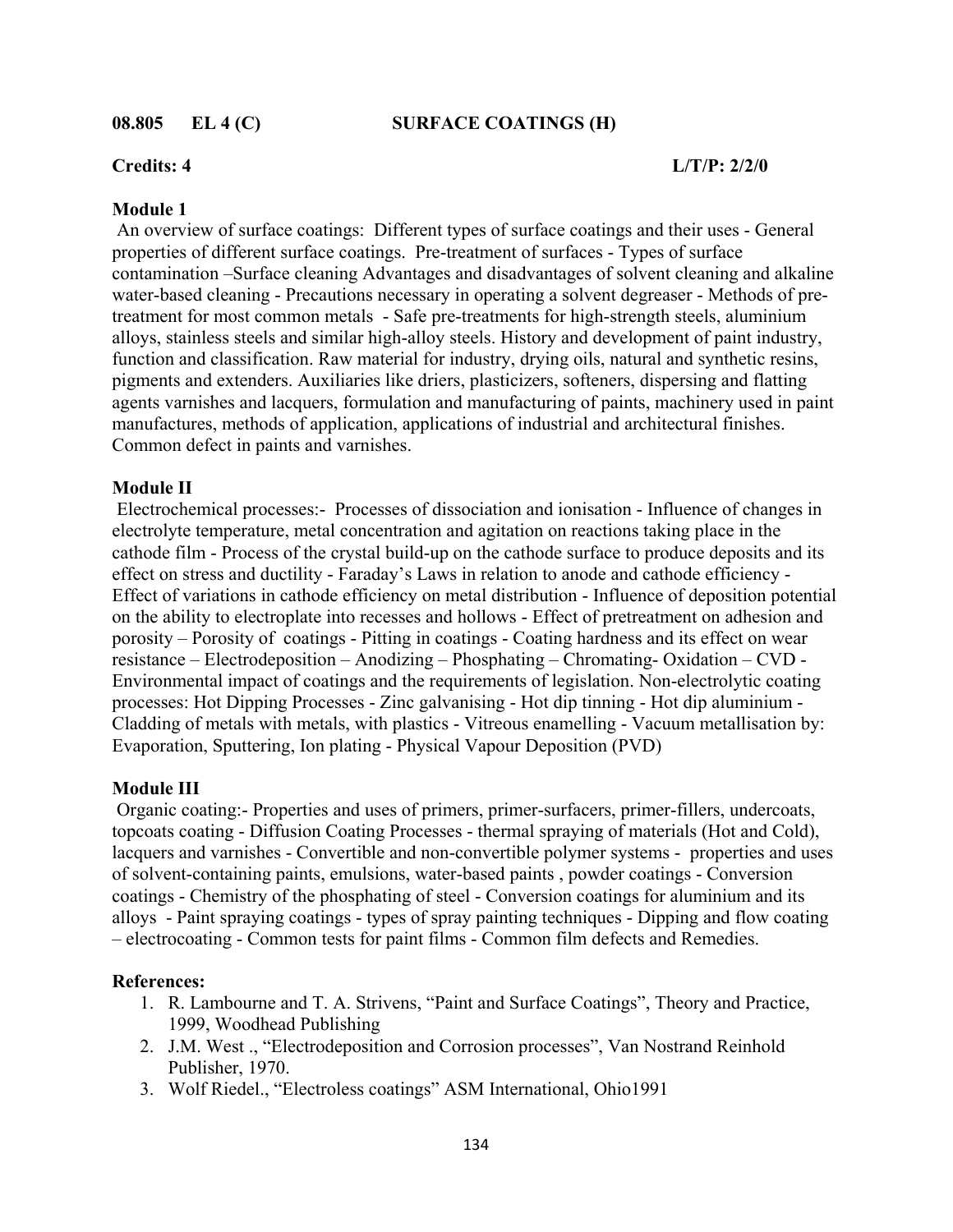- 4. Sunderland E. Nylen Paul, 1965, "Modern Surface Coatings A textbook of the chemistry and technology of paints, varnishes, and Lacquers", John Wiley & Sons
- 5. F.Fancutt and J C Hudson., "Protective painting of structural steel". Chapman and Hall Ltd
- 6. J Boxall and J A Von Fraunhofer., "Paint formulation" Principle and practice,

**Note:***Question Paper consists of Part A and Part B.Part A is for 40 marks and comprises of 10 compulsory short answer questions, each carrying 4marks, covering the entire syllabus. Part B is for 60 marks, comprises of two questions from each module. The candidate has to answer one full question of 20 marks from each module.*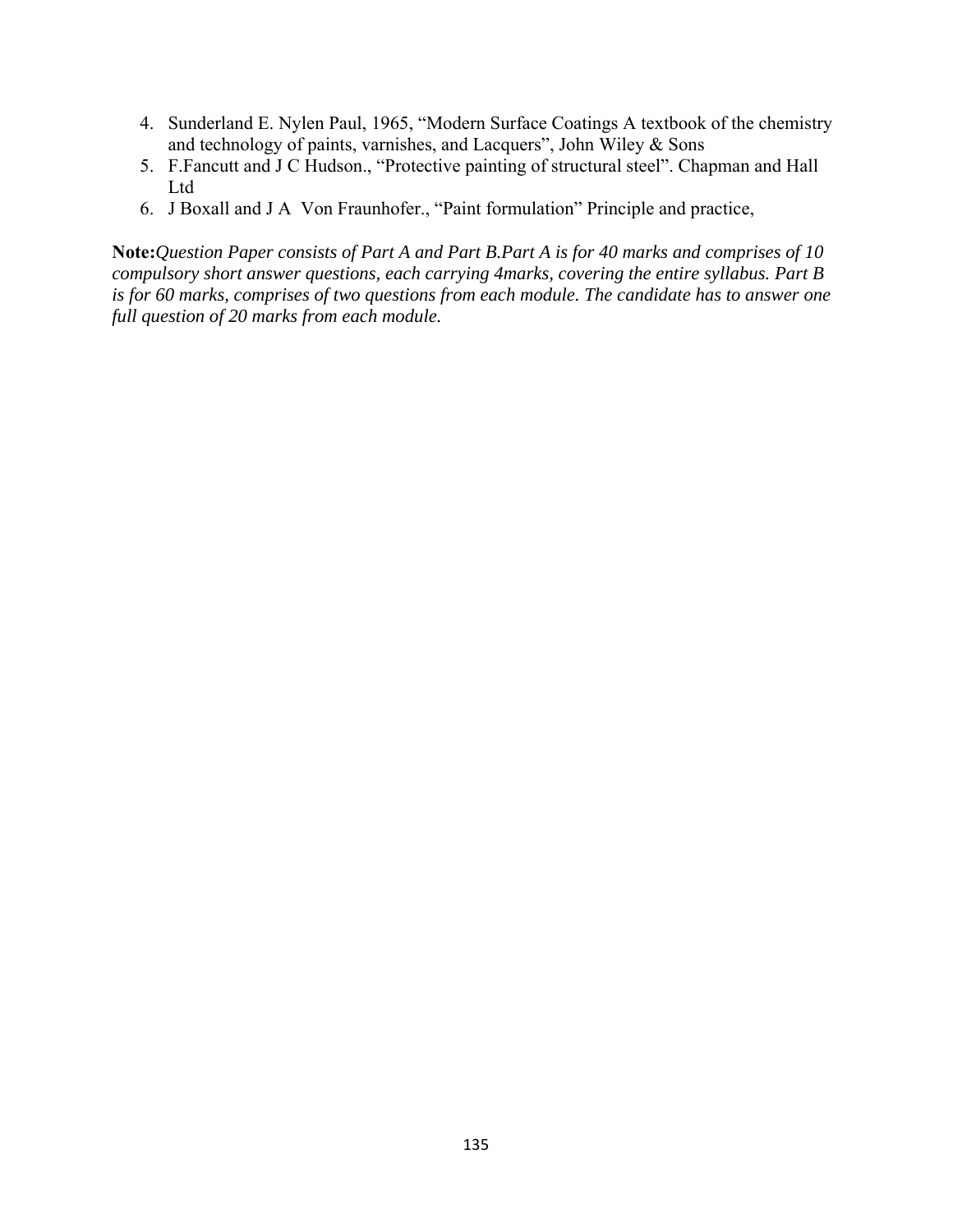### **08. 805 EL 4(D) ENGINEERING OF CATALYSTS AND CATALYTIC PROCESSES (H)**

# **Credits: 4 L/T/P: 2/2/0**

# **Module I**

Basic concepts in heterogenous catalyst preparation and characterization, poisoning and regenerated. Industrially important catalysts and processes such as oxidation, processing of petroleum and hydocarbons, synthesis gas and related processes, commercial reactors (adiabetic, fluidized bed, trickle-bed, slurry, etc.).Heat and mass transfer and its role in heterogeneous catalysis. Calculations of effective diffusivity and thermal conductivity of porous catalysts.

## **Module II**

Reactor modeling. Emphasizes the chemistry and engineering aspects of catalytic processes along with problems arising in industry. Catalyst deactivation kinetics and modelling.Principle of catalytic reaction engineering; mechanism of contact catalysis; kinetics of chemical reaction in homogeneous and heterogeneous catalysis; selecting catalytic agents. Fluid catalytic cracking;

# **Module III**

Design and developing industrial catalysts: preparation of catalysts; characterization of catalysts; analytical instruments, monitors and controllers that are used to prepare and characterize catalysts and to conduct detailed kinetic studies. Practical examples of industrial catalysts: Zeolite catalyst applications: Transformation and Synthesis of Zeolite using by experimental apparatus for characterization, reactivity test; Heavy oil cracking, Development of Clay Adsorbent for KeroMerox Refining Process, Dimethylamine synthesis using mordenite catalyst. **Text books**:

- 1. J. J. Carberry, "Chemical and Catalytic Reaction Engineering", Dover, 2001.
- 2. J. Weitkamp, and L. Puppe (Eds.), "Catalysis and Zeolites: Fundamentals and Applications", Springer Verlag, 1999.
- 3. S. S. E. H. Elnashaie, and S. S. Elshishini, Dynamic Modelling, Bifurcation and Chaotic Behaviour of Gas-Solid Catalytic reactors, Taylor and Francis, 1996.
- 4. Lee, H. H., "Heterogeneous Catalytic Reactors," Butterworth
- 5. Tarhan, M. O., "Catalytic Reactor Design," McGraw-Hill, NY, 1983
- 6. Anderson, J. R. and Boudart, M., "Catalysis, Science and Technology," Vol. 7, Springer Verlag,NY.
- 7. Thomas, J. M. and Thomas, W. J., "Introduction to the Principles of Heterogeneous Catalysis," Academic Press, 1967.

### **Note**:

The question paper consists of Part A and Part B.

Part A is for 40 marks and comprises of 10 compulsory short answer questions each carrying 4 marks, covering the entire syllabus.

Part B is for **60** marks. Part B comprises of two questions from each module. The candidate has to answer one full question of 20 marks from each module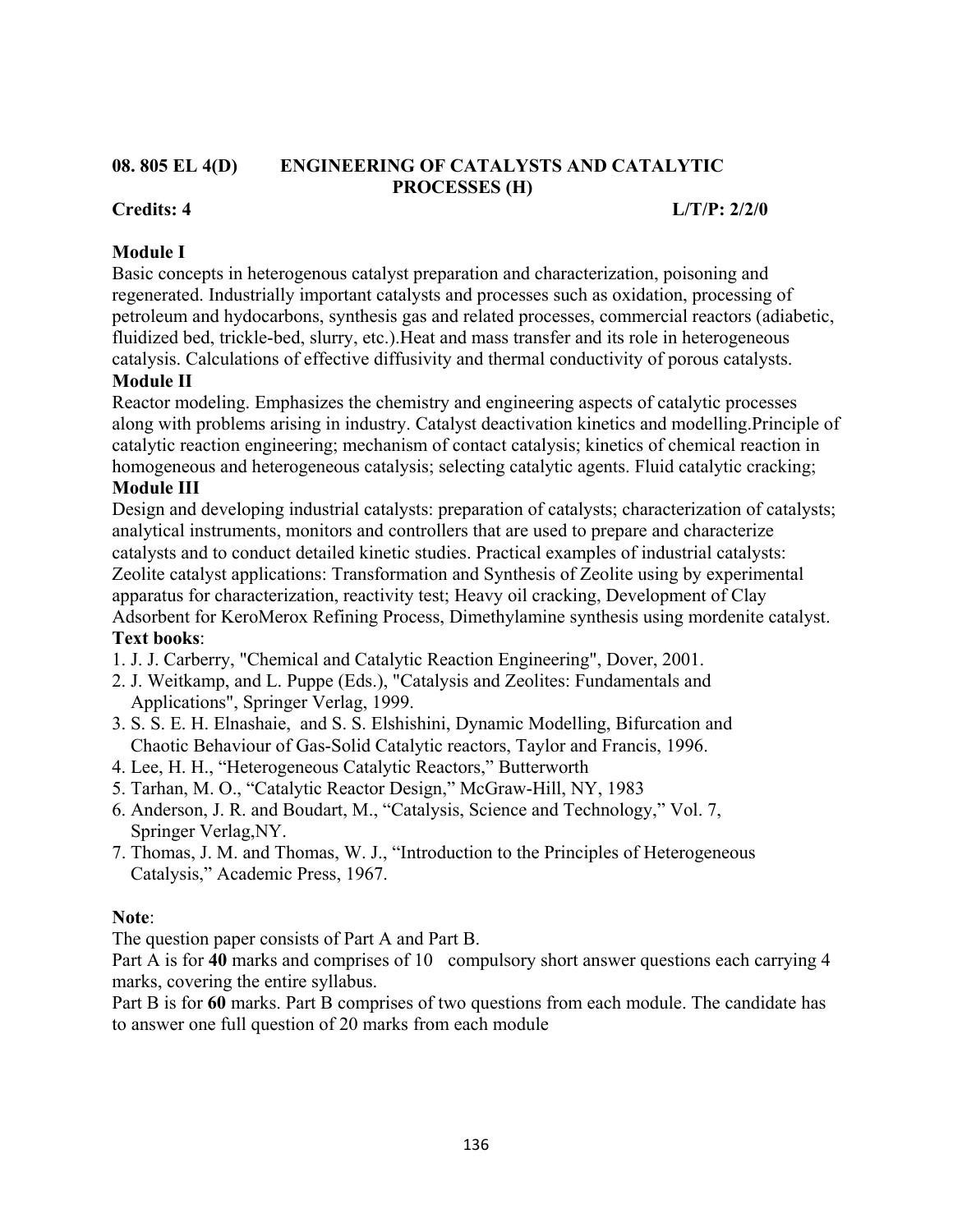**08. 805 EL 4(E) MATERIAL SCIENCE (H)** 

**Credits: 4 L/T/P: 2/2/0** 

# **Module I**

Atomic Structure - atomic bonding, atomic arrangements, coordination number. Crystal systems: crystal structure, noncrystalline structure and crystal defects. Metallic phases and their properties: Single phase metals and alloys, binary equilibria involving solid solutions,- eutectic and peritectic systems. Iron - carbon diagram, plastic deformations, recrystallization, cold and hot working of metals, control microstructure, heat treatments, failure of metals. Elementary study of various metals and alloys: cast iron, carbon steel, alloy steel and copper alloys.

# **Module II**

Material testing for mechanical characteristics: tensile, compression, impact, hardness, bend, torsion and creep testing. Organic Polymers: properties, classification, comparison of properties and their relationships with chain structure. Ceramics: Comparison of ceramic and non-ceramic phases, structure, properties and application of ceramics. Composite materials: Classification, reinforcement, fillers and additives, processing and application, characteristics of composite material, theory of composites.

# **Module III**

Stability of materials in service environments: a) *Corrosion* - types, mechanism and factors influencing corrosion, corrosion prevention, inhibiters and their application. b) *Oxidation* aging of rubber, oxidation of metals and radiation damages. Selection of suitable material for construction in chemical industry lining and surface treatment.

# **Text Books:**

- 1. Lawrence H. Van Vlack., "Elements of Material Science", Addison Wesley.
- 2. B.C. Bhattacharrya., "Selection of material and fabrication for chemical process equipments", CEED, IIT Madras.
- 3. V.Raghavan., "Material Science & Engineering', A first course, PHI Publications.
- 4. O.P.Khanna., "A Text book of Material Science & Metallurgy", Dhanpat Rai publications.
- 5. A.K.Gupta & R.C.Gupta., "Material Science" S. Chand & Company Ltd.

# **Note:**

*Question Paper consists of Part A and Part B. Part A is for 40 marks and comprises of 10 compulsory short answer questions, each carrying 4marks, covering the entire syllabus. Part B is for 60 marks, comprises of two questions from each module. The candidate has to answer one full question of 20 marks from each module.*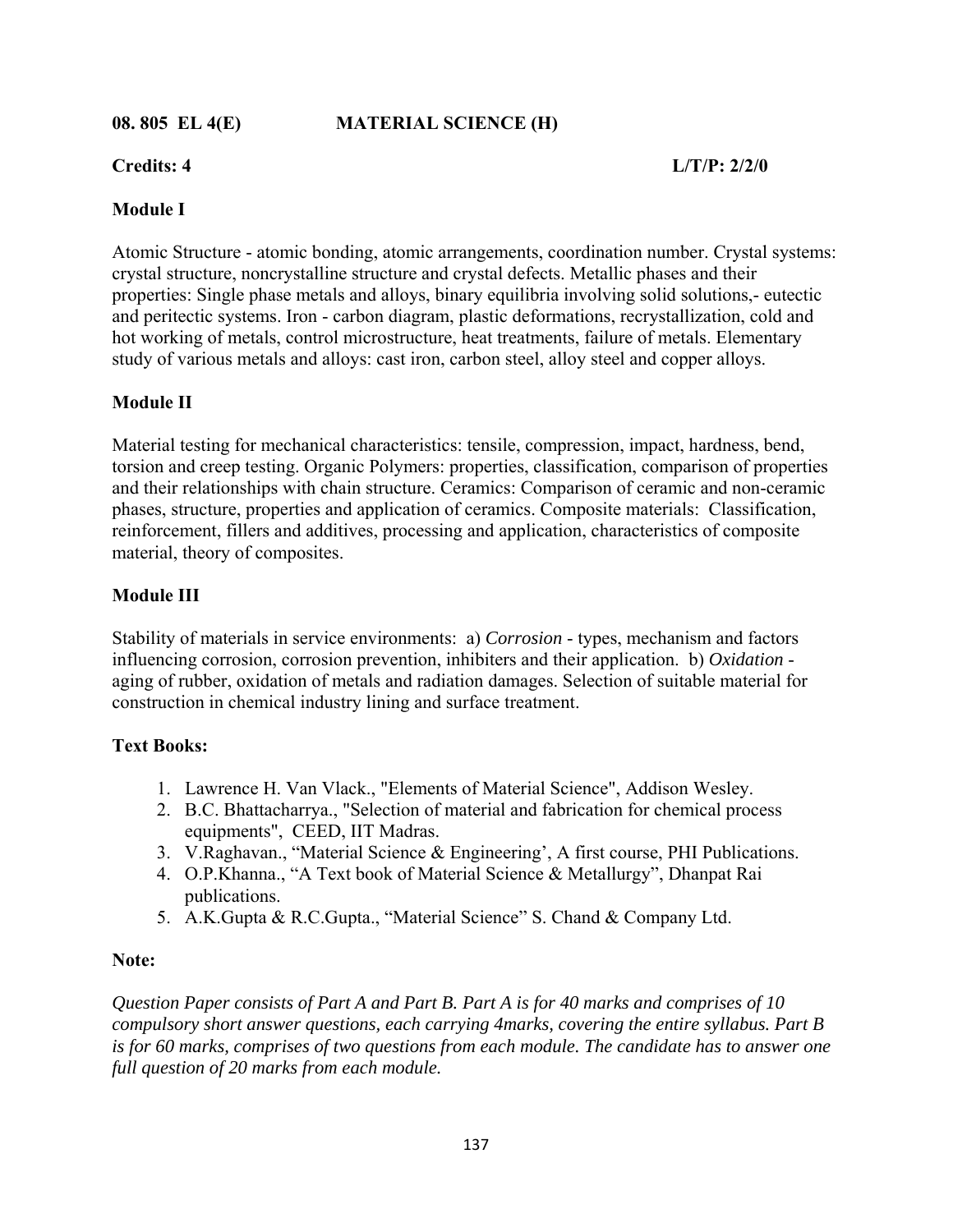# **08.805 EL 4 (F) PROCESS UTILITIES AND PIPELINE DESIGN (H)**

## **Credits: 4 L/T/P: 2/2/0**

## **Module I**

Importance of process utilities in chemical industries and plants. Introduction to the use of various utilities. Water as a utility in process industries, treatment and cooling. Storage and distribution of water, recycle and conservation of water, cooling tower, spray pond. Compressors and vacuum pumps – performance characteristics of compressors and vacuum pumps, Boosters, Air receivers, Piping network, Air leaks, Lubrication. Oil and moisture removal. Refrigeration systems and their characteristics. Production of cryogenic temperatures. Characteristics of Air-water systems. Humidification and Dehumidification equipment. Exhaust. Ventilation.

## **Module II**

Steam generation in chemical process plants. Properties of steam. Boilers and power generation equipments. Steam engines and turbines. Steam handling and distribution. Steam economy. Electric power distribution in process plants.

Classification of pipes and tubes, IS & BS codes for pipes used in chemical process industries and utilities. Pipe line insulation. Pipes for Newtonian and non-Newtonian fluids, sudden expansion and contraction effects, Pipe surface roughness effects, pipe bends, Shearing characteristics. Pipe connections and fittings, Rail fittings, welded and flanged fittings, pipe system layout, tube fastening and attachment, non ferrous tube fittings, ducts and elbows. Pressure drop for flow Newtonian and non-Newtonian fluids through pipes. Resistance to flow and pressure drop. Effect of Reynolds and apparent Reynolds number.

### **Module III**

Pipes of circular and non-circular cross section – velocity distribution, average velocity and volumetric rate of flow. Flow through curved pipes (Variable cross sections). Effect of pipefittings on pressure losses. Non-Newtonian fluid flow through process pipes, Shear stress, Shear rates behavior, apparent viscosity and its shear dependence, Power law index, Yield Stress in fluids, Time dependant behavior, Thixotropic and rheopetic behavior, mechanical analogues, velocity pressure relationships for fluids, line. Power losses in compressible fluid flow, Multiphase flow, gas-liquid, solid-fluid, flows in vertical and horizontal pipelines, Lockhart Martinelli relations, Flow pattern regimes. Pipe line design: Pipe and tube design data, design of drainage piping, design of steam piping, design of oil piping, design of cast iron pipe. Pipe expansion, pipe line flexibility, expansive forces in pipe lines, pipe anchors and supports.

# **Text books:**

- 1. Bhasin, S.D.: "Project Engineering of Process Plants", Chemical Engineering Education Development Centre, I.I.T., Madras,1979.
- 2. Davidson, P.J. & West, T.F: "Services for the Chemical Industry", Pergamon Press, Oxford,1968.
- 3. "Process Utilities", Chemical Engineering Development Centre, I.I.T., Madras,1986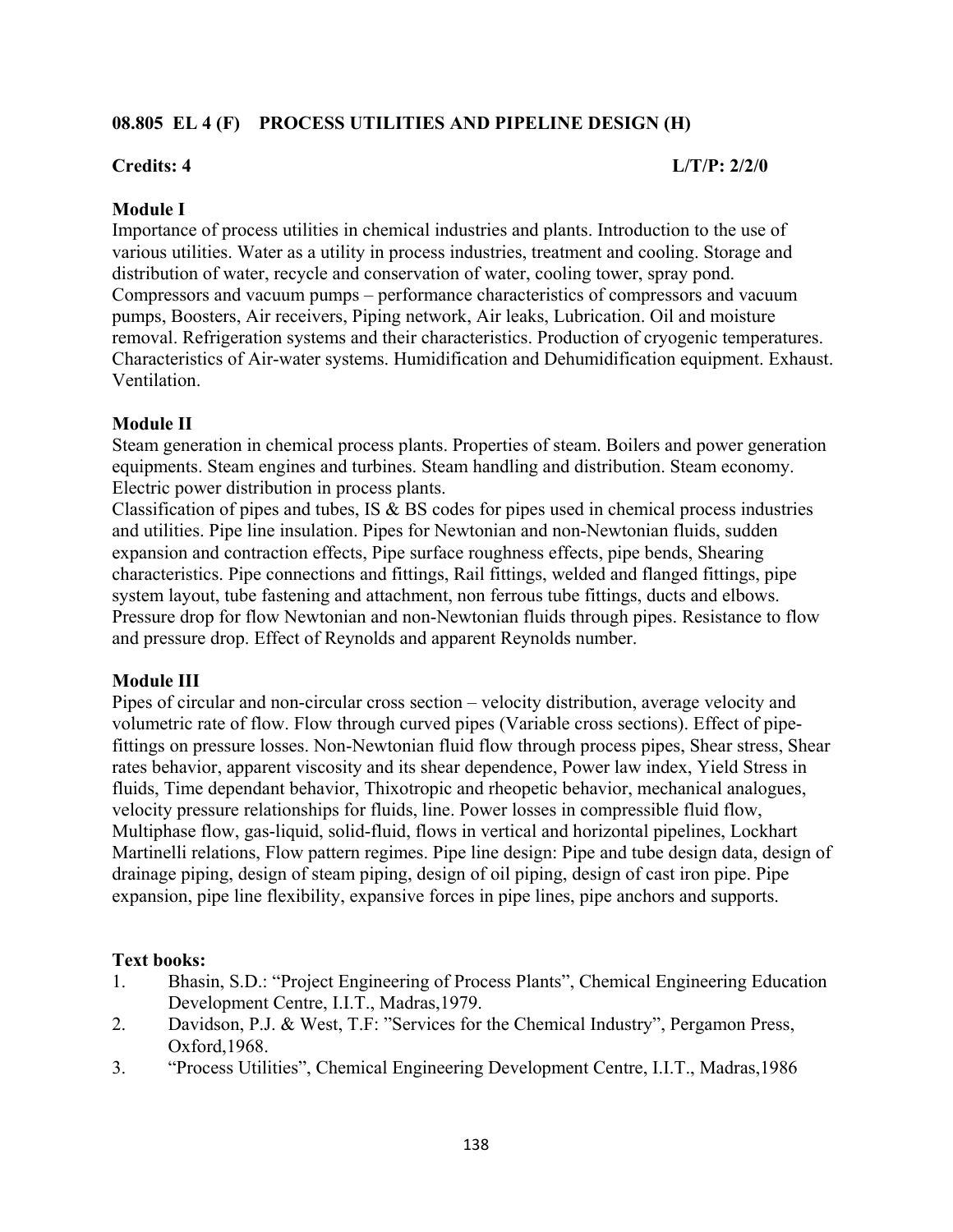# **References:**

- 1. Cremer, H.W & Watkins, S.B , "Chemical Engineering Practice", Vol.10,Butterworths, London, 1960
- 2. Rase, H.F & Barrow, M.H, "Project Engineering of Process Plants", John Wiley,New York, 1957
- 3. Milter, L.M: "Students Text Book of Heating", Ventilating & Air Conditioning, Technitrade Journals, London, 1976.
- 4. Mcquiston, F.C & Parker, J: "Heating, Ventilating & Air conditioning Analysis and Design",John Wiley, New York , 3rd Edition, 1988.
- 5. Coulson JM and Richardson J.F. Chemical Engineering Vol I , VI Edition, Butterworth Heinemann, British Library, Publications, Oxford, 1999.
- 6. Govier, G.W. and Aziz K. The flow of Complex Mixtures In Pipe Krieger Publication, Florida, 1982.

# **Note**:

*The question paper consists of Part A and Part B.* 

*Part A is for 40 marks and comprises of 10 compulsory short answer questions each carrying 4 marks, covering the entire syllabus.* 

*Part B is for 60 marks. Part B comprises of two questions from each module. The candidate has to answer one full question of 20 marks from each module*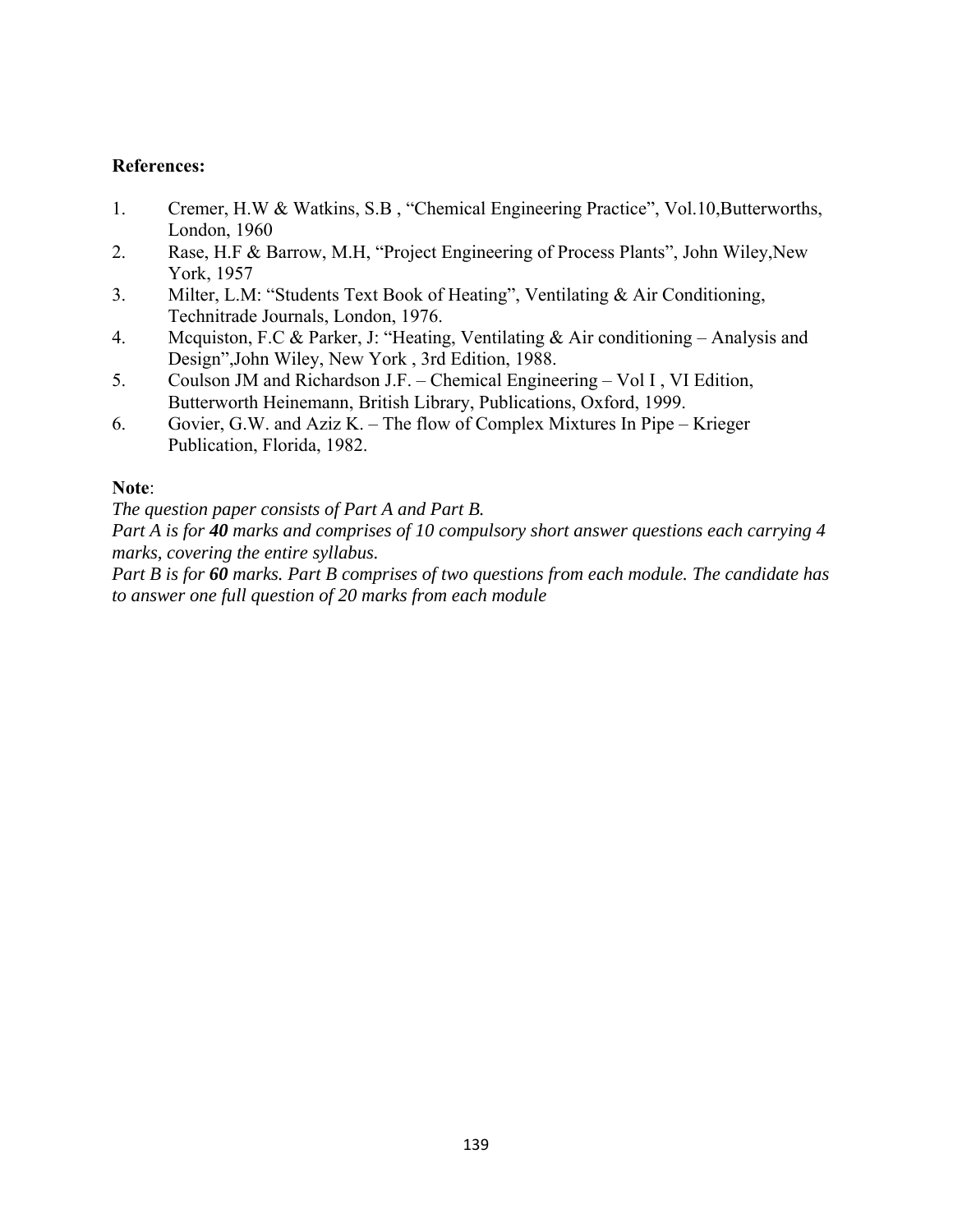## **08.805 EL IV (G) ADVANCED PROCESS CONTROL (H)**

# **Credits: 4 L/T/P: 2/2/0**

## **Module 1**

Review of dynamics of Single Input Single output (SISO) systems: first, second and higher order systems, closed loop and open loop responses. Controller tuning and Ziegler Nichols tuning, Cohen and Coon's Tuning. Process identification: Step testing, Pulse testing. Direct sine wave testing, ATV identification, Control valves: Valve characteristics, design of control valves. Analysis of Control of complex systems: steam jacketed kettle- Gas absorbers- Heat conduction into solids- Heat exchangers. Material balance and product quality control of Hydrodealkylation Plant.

### **Module 2**

Analysis and design of Dead-time compensator (Smith Predictor Controller), Cascade control systems, Selective control, Split-Range Control, Feedforward controller, Combination controllers, Ratio control, Computed variable control, Override control, Dynamic Matrix Control, Internal Model Controller, Adaptive control: Self Tuning Regulator, Model Reference Adaptive Control.

State space models, Advantages and disadvantages of State Space representation. State Space model Building examples. Representation of Multivariable systems, Transfer function matrix, State variable representation, Analysis of multivariable systems: stability, resiliency, interaction, Robustness. Controller design for multivariable systems.

### **Module 3**

Concept of State Variable Feedback: General properties, Steady state error analysis, Controllability, Observability, State estimators, All pole plant, Complex poles plant, Pole-Zero Plant. Inaccessible states.

Sampled Data Control Systems: Inherently sampled systems in chemical Engineering, Sampling mechanisms, The sampling theorem, reconstruction, Aliasing, Sampling of input out models. Ztransforms, Z-transform theorems, Inversion of Z-transforms, Pulse Transfer Functions, Poles and Zeros, Open loop and closed loop responses, Stability analysis, Design of digital controllers.

## **References:**

- 1. COUGHANOWR D. R., *Process Systems Analysis and Control*, 2nd Edition, McGraw Hill Inc., 1991
- 2. LUYBEN W. L., *Process modeling, Simulation and Control for Chemical Engineers*, Second Edition, McGraw Hill Book Co. 1990
- 3. ASTROM K. J. and WITTENMARK B., *Computer Controlled Systems*, Prentice Hall of India, 1990.
- 4. D'AZZO J. J. and HOUPIS C. H., *Linear Control System Analysis and Design Conventional and Modern*., McGraw Hill Book Co. 1988
- 5. ISERMANN R., *Digital Control Systems*, Second Revised Edition, Narosa Publishers, New Delhi, 1993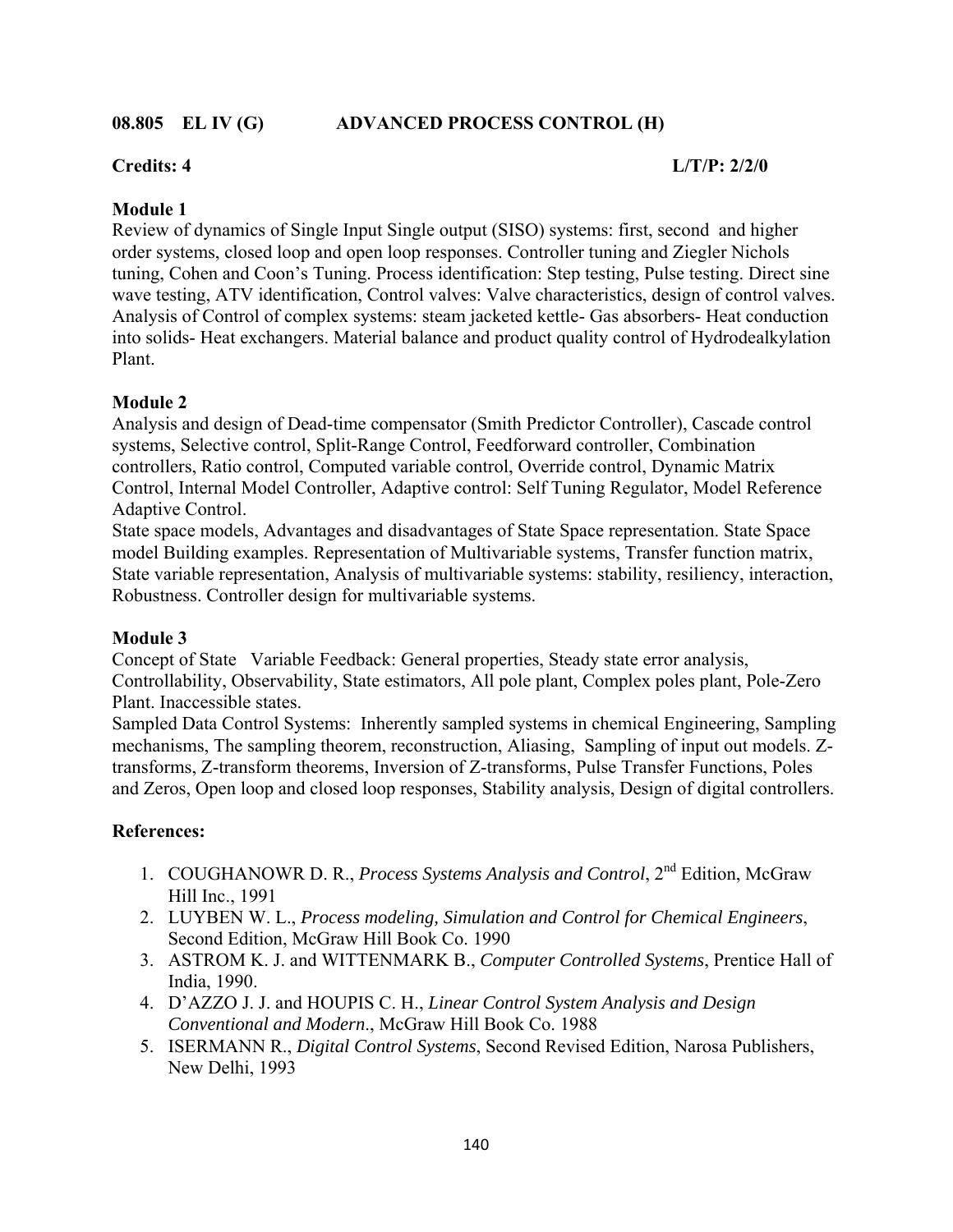6. G. STEPHANOPOULOSE, *Chemical Process Control, An Introduction to Theory and Practice*, Prentice Hall of India, 1993

## **Notes:**

The question paper shall contain two parts: Part A and Part B. In Part A, there shall be 10 questions each carrying 4 marks, evenly distributed over the whole syllabus. Part B shall contain two questions each carrying 20 marks, from each module of the syllabus. The candidates should answer all questions in Part A and any one question from each module in Part B.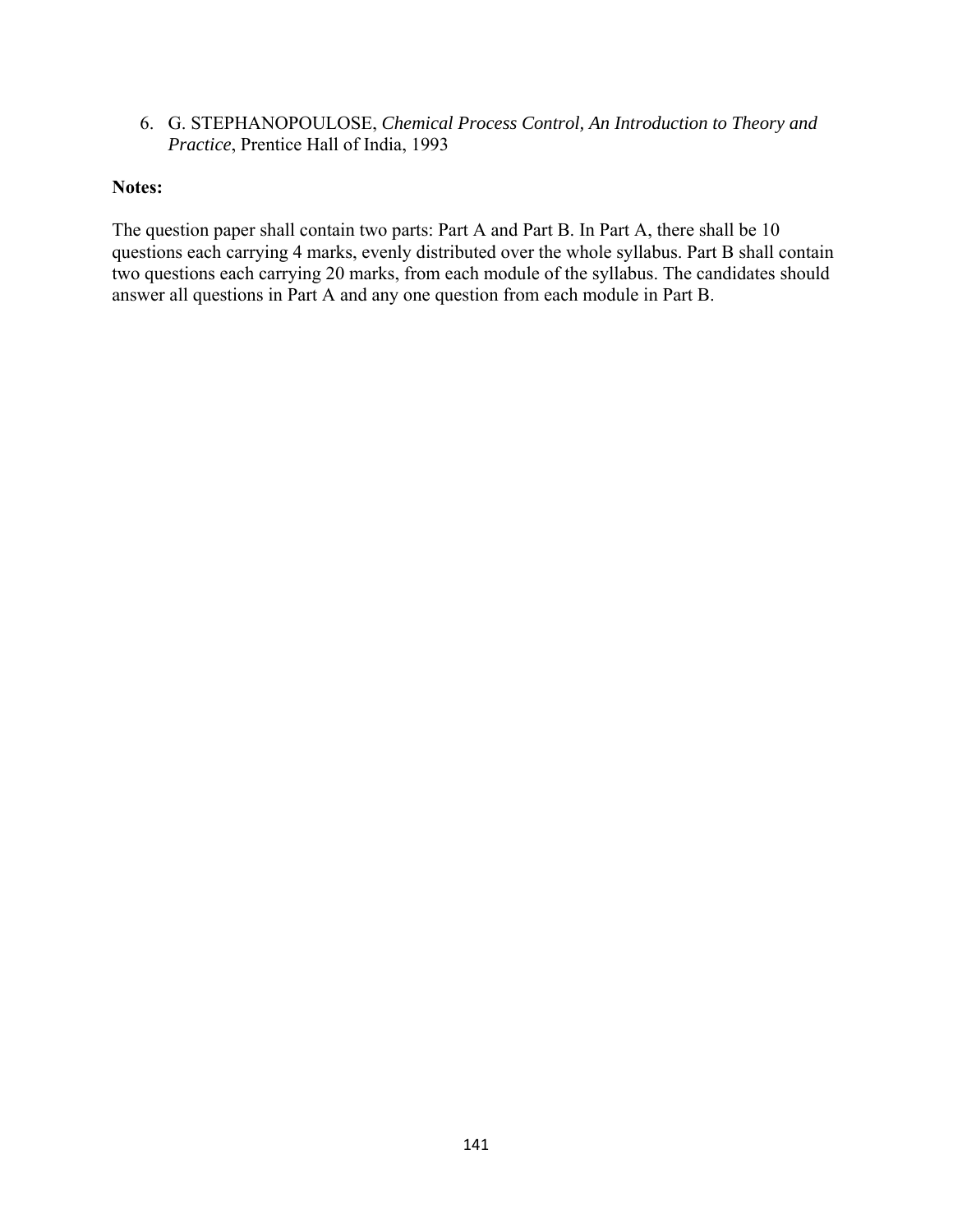# **08.805 EL IV (H) ECONOMICS AND MANAGEMENT FOR PROCESS ENGINEERS (H)**

**Credits: 4 L/T/P: 2/2/0** 

# **MODULE: 1**

Introduction to Engineering economy,- Engineering Decision - makers, Problem solving Decision making. Interest and Interest Factors - Interest rate, simple interest & Compound interest factors.

Equivalence and cost comparisons : Time value of money and equivalence, Equations that are used in economic analysed, Compound interest as an operator, Unacost, Hoskolds formula, Cost comparisons, Present Worth Comparison, Conditions for present worth comparisons, Basic Present worth comparisons, Present worth equivalence, Net Present worth, Assets with unequal lives, infinite lives, Future worth comparison, Unacost and capitalised cost.

Depreciations and taxes: Purpose of Depreciation as cost, Nature of depreciations - Methods for determining depreciation - Straight line method - sinking fund method - Declining balance method - Double declining balance method - Sum of digits methods - Units of production method.

Taxes and depreciation method - Comparison of depreciation methods - Cost comparison after taxes, Present worth after taxes three continuous interest and discounting, Logic for continuous interest, Continuous interest as an operator, Uniform flow, Flow changing at an exponential rate, flow declining in a straight line to Zero - Discounting with improving performance, Unaflow - Capital recovery factor, Capitalised cost-taxes.

# **MODULE 2**

Technical advancement and inflation : Displacement Vs replacement, One year more of existence, More than one year of existence, Uniform gradient series delay value of an existent inflation, Cost comparison under inflation, unaburden, high inflation rates, Inflation and technological advancements.

Capital requirements and cost of production for process plants - Equipment for process plants, cost index, Nelson refinery construction index - Material cost indices - Process equipment cost index - Material cost indices - Process equipment cost index - Labour cost index - equipment costs - Williams six-tenths factor.

**Cost Estimation:** Capital investments, Factors affecting investment & production costs, Fixed capital investment and working capital, Estimation of capital investment, direct cost and indirect costs, Types of capital cost estimates, Order of magnitude estimates, study estimates, preliminary estimate definitive estimate and detailed estimate,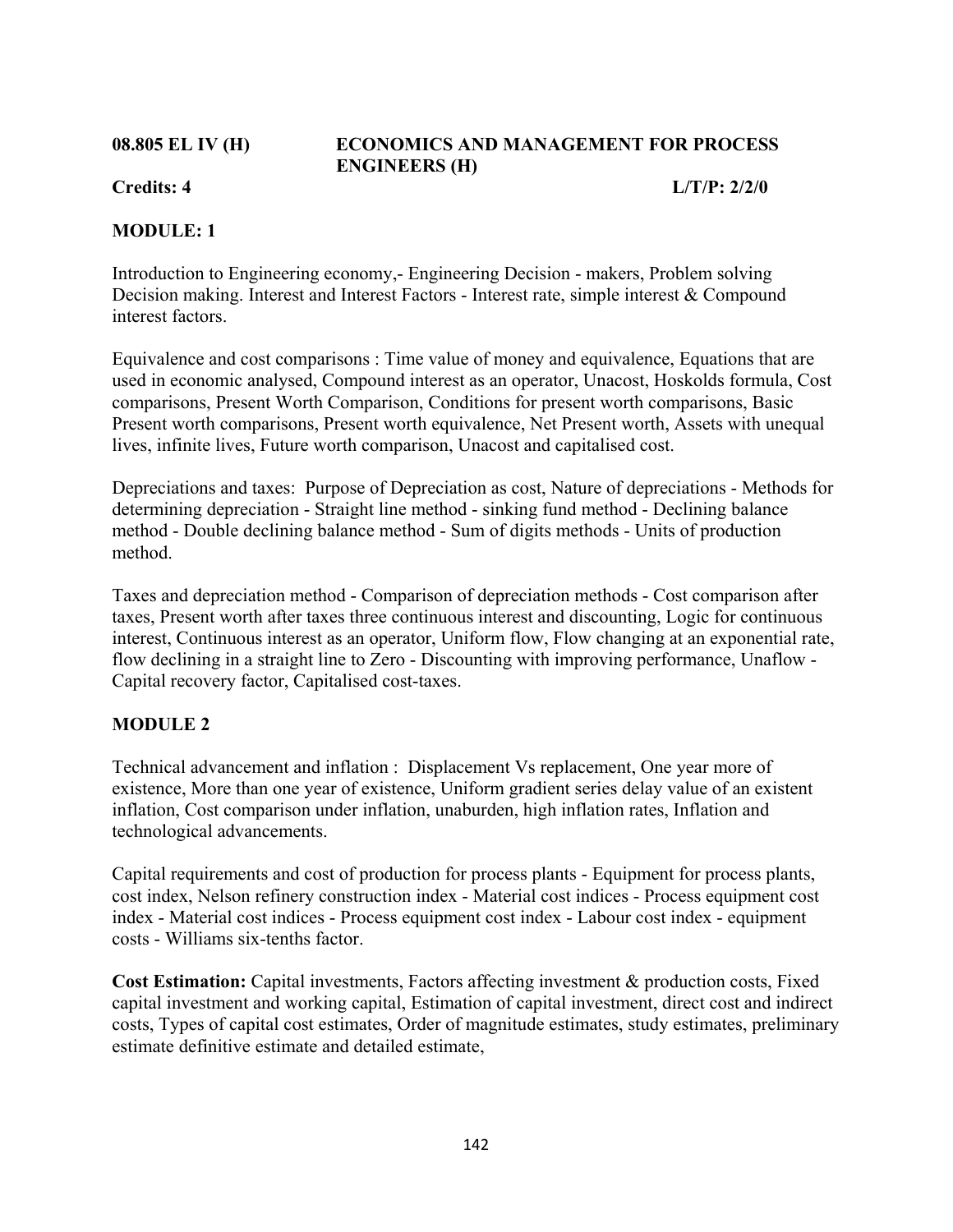Cost factors in capital investment, Cost and installation of purchased equipment, Estimating equipment costs by scaling  $6/10$  Factor Rule,. insulation costs, Instrumentation and controls, Piping, Electric installation, Building, Yard improvements, Service facilities, Land design engineering and supervision, construction expenses contractors fee, Contingencies, Start up expenses, Methods for estimating capital investment. Estimation of total product cost, Different costs involved in the total product for a typical Chemical Process plant. Estimation of total product cost, Manufacturing costs, general expenses - Direct production costs, Fixed costs, plant over head cost, administration expenses - Distribution and marketing expenses.

# **MODULE 3**

Financial statements: Balance sheet and profit and loss accounts - Ratios used for comparing the balance sheet and profit and loss account.

Break even and minimum cost analysis, Types of costs, Cost analysis, Economic production charts, Differential analysis of economic production charts, criteria in the use of break-even and minimum cost analysis.

Profitability: Investment evaluation, Profitability standards, mathematical methods for profitability evaluation: pay out time, pay out time with interest, rate of return on original investment, return on average investment, discounted cash flow, Net Present worth, Venture worth.

# **REFERENCES :**

- 1. **Peters and Timmerhaus,** *"Plant Design and Economics for Chemical Engineers"* McGraw Hill, New York,  $4^{th}$  Edition (2003)
- 2. **Davies, G.S.** *Process Engineering Economics"* CEED IIT Madras.
- 3. **Kenneth King Humphrey,** *Jelen's Cost and Optimization Engineering,* McGraw Hill, Third Edition, 1991
- 4. **Robert S. Aries and Robert D.Newton,** *"Chemical Engineering Cost Estimation "* Chemonomics, New York, 1951
- 5. **John Happel and Donald G. Jordan,** *"Chemical Process Economics"*, Marcel Decker (1975)
- 6. **Vibrandt, F C,** *Chemical engineering plant design,* McGraw Hill
- 7. **Holand , E.A., Watson, F.A. and Wilkinson, J.K.,** *" Introduction to Process Economics",* John Wiley & Sons.
- 8. **Paneerselvam R,** *Engineering Economics,* PHI, Eastern Economy Edition
- 9. **Tuesen.G.** *Engineering economy*, PHI, 2002
- 10. **Ulrich , G D***,"A Guide to Chemical Engineering Process Design and Economics",* John Wiley (1984)
- 11. **Guthrie K M,** *" Process Plant Estimation, Evaluation and Control",* Craftsman Solano Beach, California (1974)
- 12. **Douglas,** " *Conceptual Design of Chemical Processes",* McGraw Hill (1998)
- 13. **Valle Riestra ,** *"Project Evaluation in Chemical Process Industries",* McGraw Hill
- 14. **Schweyer,** "Process Engineering Economics", McGraw Hill, 1955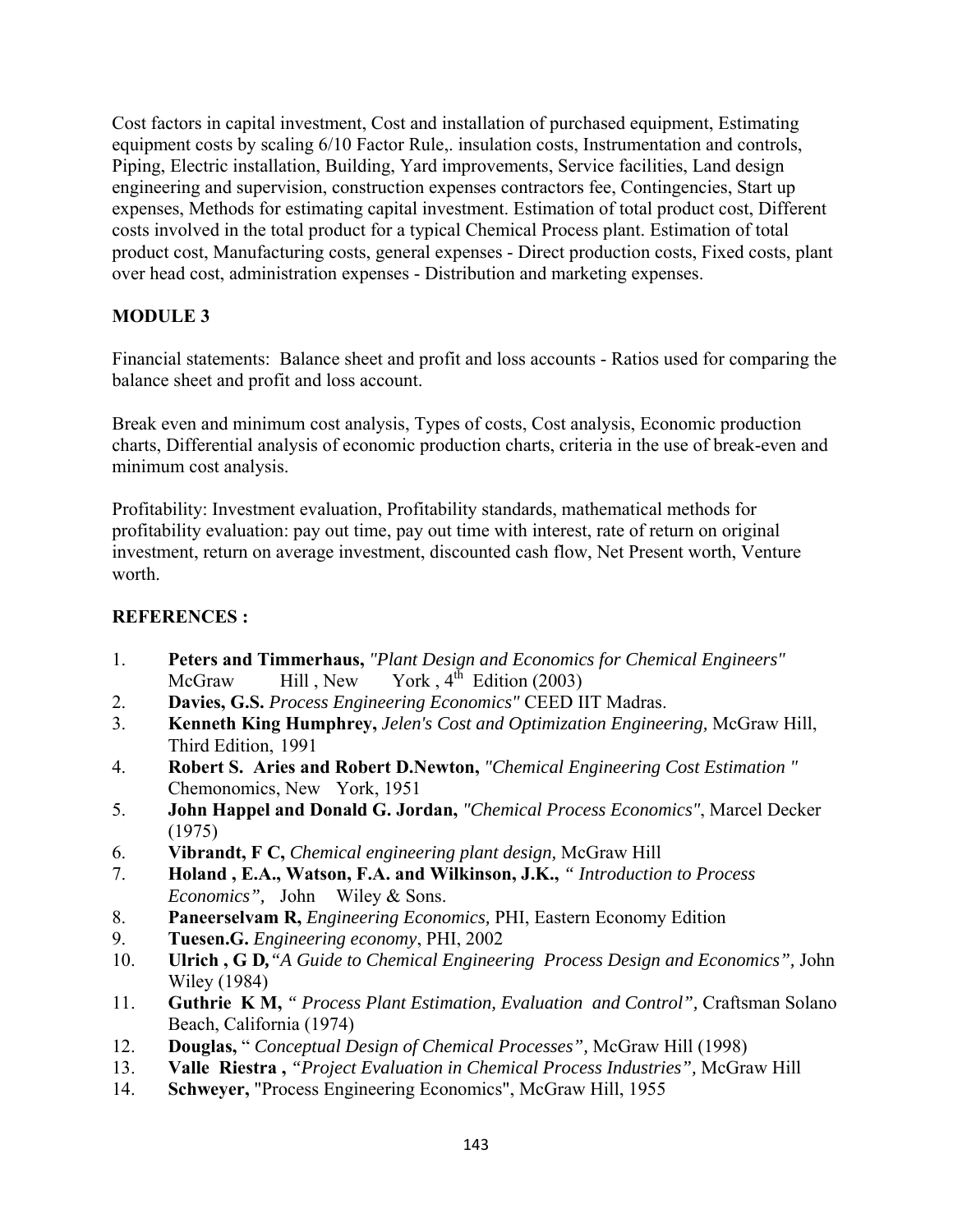*The question paper consists of Part A and Part B. Part A is for 40 marks. Part A consists of* **10 compulsory** *short answer questions each carrying 4 marks covering the entire syllabus.* 

*Part B is for 60 marks. There will be two questions from each module. The candidate has to answer one question of 20 marks from each module.* 

*Note: No charts, tables, codes are permitted in the Examination hall if necessary relevant data is given along with the question paper by the question paper setter.*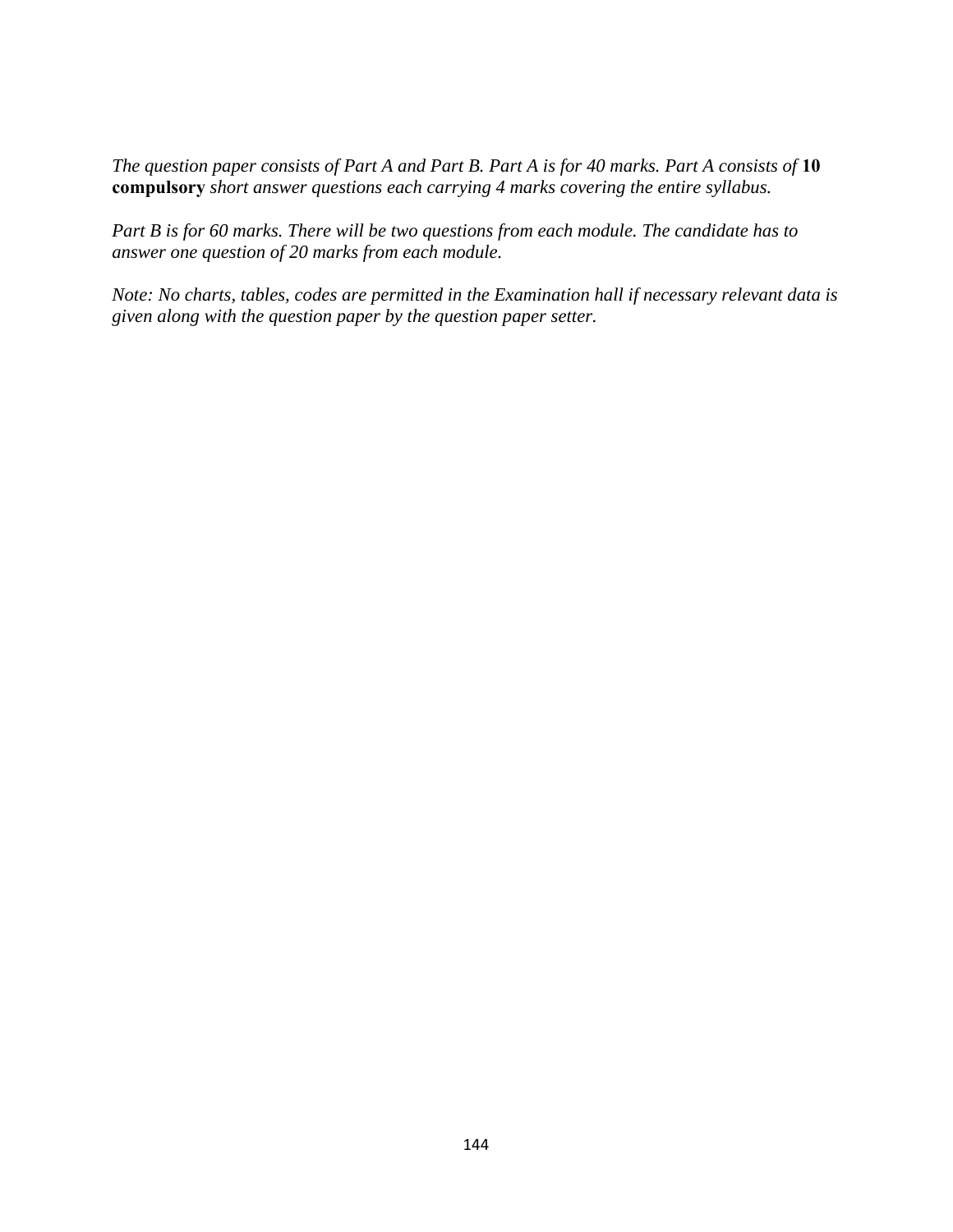## **08.806 EL V(A) BIOINFORMATICS (H)**

**Credits: 4 L/T/P: 2/2/0** 

## **Module I**

Biology for Bioinformatics :- Basic concepts - cells- Archaebacteria, Biomembranes, Nucleus, Organelles, Mitochondria, Chloroplasts, Viruses, Bacteriophage, Genetic contents of a cell - Viral Proteins - Amino acid, DNA and RNA - Forms of DNA.

Genetic Code :- Genome - Gene Expressions - Protein Synthesis - Transcription RNA - Processing- Capping- Splicing - Editing, Cell Signalling, DNA cloning Genomic library - cDNA library - Probes - Screening.

Bioinformatics basics: Computers in biology and medicine; Importance of Unix and Linux systems and its basic commands; Database concepts; Protein and nucleic acid databases; Structural databases; Biological XML DTD's; Pattern matching algorithm basics; Computational tools for DNA sequence analysis: GCG: The Wisconsin package of sequence analysis programs; Web-based interfaces for the GCG sequence analysis programs.

### **Module II**

Databases and search tools: Biological back ground for sequence analysis; Identification of protein sequence from DNA sequence; Searching of databases similar sequence; The NCBI; Publicly available tools; Resources at EBI; Resources on the web; Database mining tools.

DNA sequence analysis: The gene bank sequence database; Submitting DNA sequence to the databases and database searching; Sequence alignment; Pair wise alignment techniques; Multiple sequence analysis; Multiple sequence alignment; Flexible sequence similarity searching with the FAST3 program package; Use of CLUSTAL W and CLUSTAL X for the multiple sequence alignment; Submitting DNA protein sequence to databases: Where and how to submit, SEQUIN, genome centres; Submitting aligned set of sequences, updates and internet resources.

## **Module III**

**Protein Modeling: Introduction;** Force field methods; Energy, Buried and exposed residues; Side chains and neighbours; Fixed regions; Hydrogen bonds; Mapping properties onto surfaces; Fitting monomers; rms fit of conformers; Assigning secondary structures; Sequence alignmentmethods, evaluation, scoring; Protein completion: backbone construction and side chain addition; Small peptide methodology; Software accessibility; Building peptides; Protein displays; Substructure manipulations, Annealing.

Peptidomimetics: Introduction, classification; Conformationally restricted peptides, design, pseudopeptides, peptidomimetics and transition state analogs; Biologically active template; Amino acid replacements; Peptidomimetics and rational drug design; CADD techniques in peptidomimetics; Development of non peptide peptidomimetics.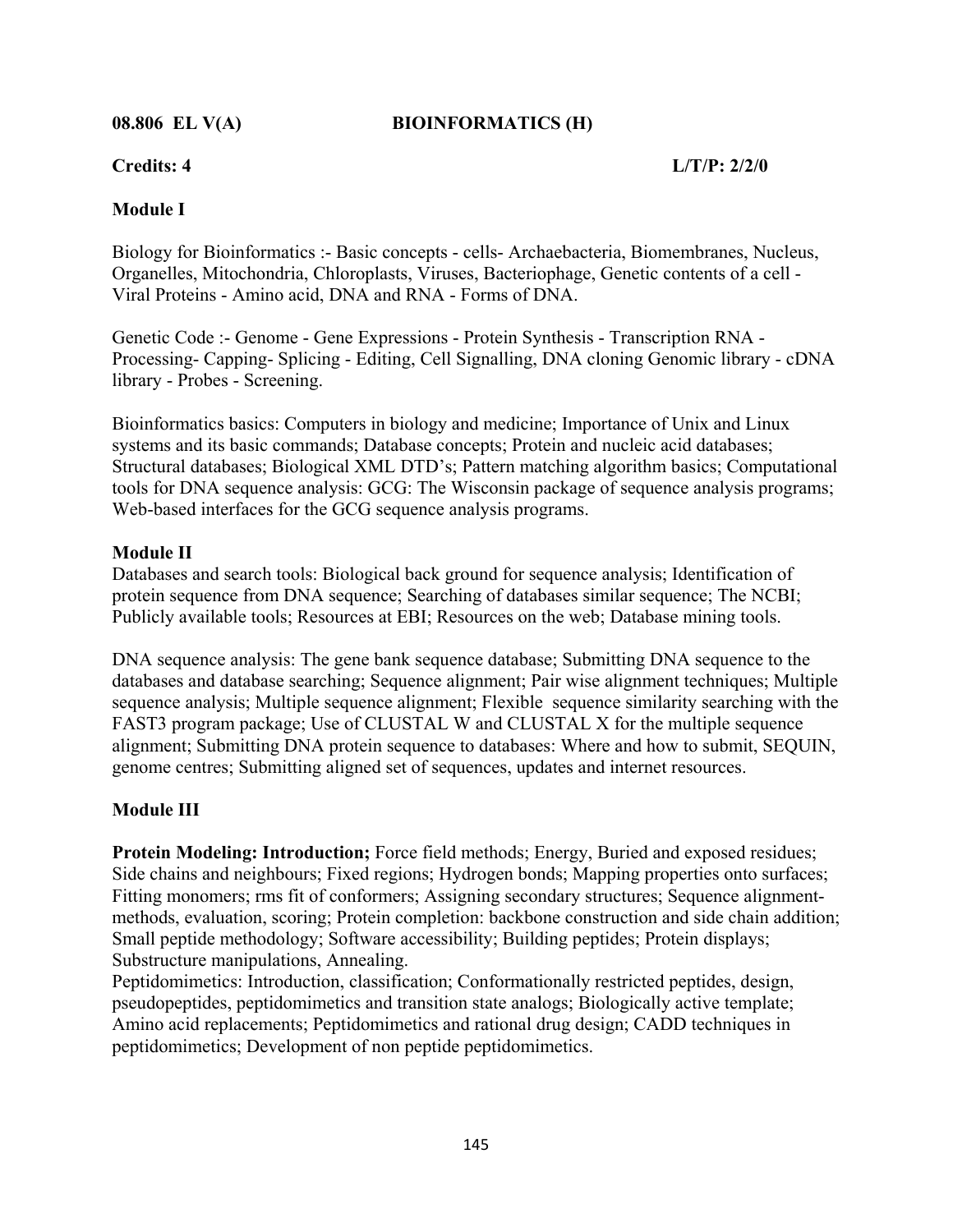**Protein Structure Prediction**: Protein folding and model generation; Secondary structure prediction; Analyzing secondary structures; Protein loop searching; Loop generating methods; Loop analysis; Homology modeling: potential applications, description, methodology, homologous sequence identification; Align structures, align model sequence; Construction of variable and conserved regions; Threading techniques; Topology fingerprint approach for prediction; Evaluation of alternate models; Structure prediction on a mystery sequence; Structure aided sequence techniques of structure prediction; Structural profiles, alignment algorithms, mutation tables, prediction, validation, sequence based methods of structure prediction, prediction using inverse folding, fold prediction; Significance analysis, scoring techniques, sequence-sequence scoring. *The virtual library:* Searching MEDLINE, Pubmed, current content, science citation index and current awareness services, electronic journals, grants, and funding information.

# **REFERENCES:**

- 1. David W. Mount, Bioinformatics: Sequence and Genome Analysis 2nd Edition, CSHL Press, 2004.
- 2. Baxevanis A. and Ouellette F. B. F., Bioinformatics: a practical guide to the analysis of genes and proteins, 2nd Edition, John Wiley, 2001.
- 3. Jonathan Pevsner, Bioinformatics and Functional Genomics, 1<sup>st</sup> Edition, Wiley- Liss, 2003.
- 4. Bourne P. E. and Weissig H., Structural Bioinformatics, 2<sup>nd</sup> Edition, Wiley, 2008.
- 5. Branden C. and Tooze J., Introduction to Protein Structure, 2<sup>nd</sup> Revised Edition Garland Publishing, 1998.

## **Note**

The question paper consists of Part A and Part B. Part A is for **40** marks and comprises of 10 compulsory short answer questions each carrying 4 marks, covering the entire syllabus. Part B is for **60** marks. Part B comprises of two questions from each module. The candidate has to answer one full question of 20 marks from each module.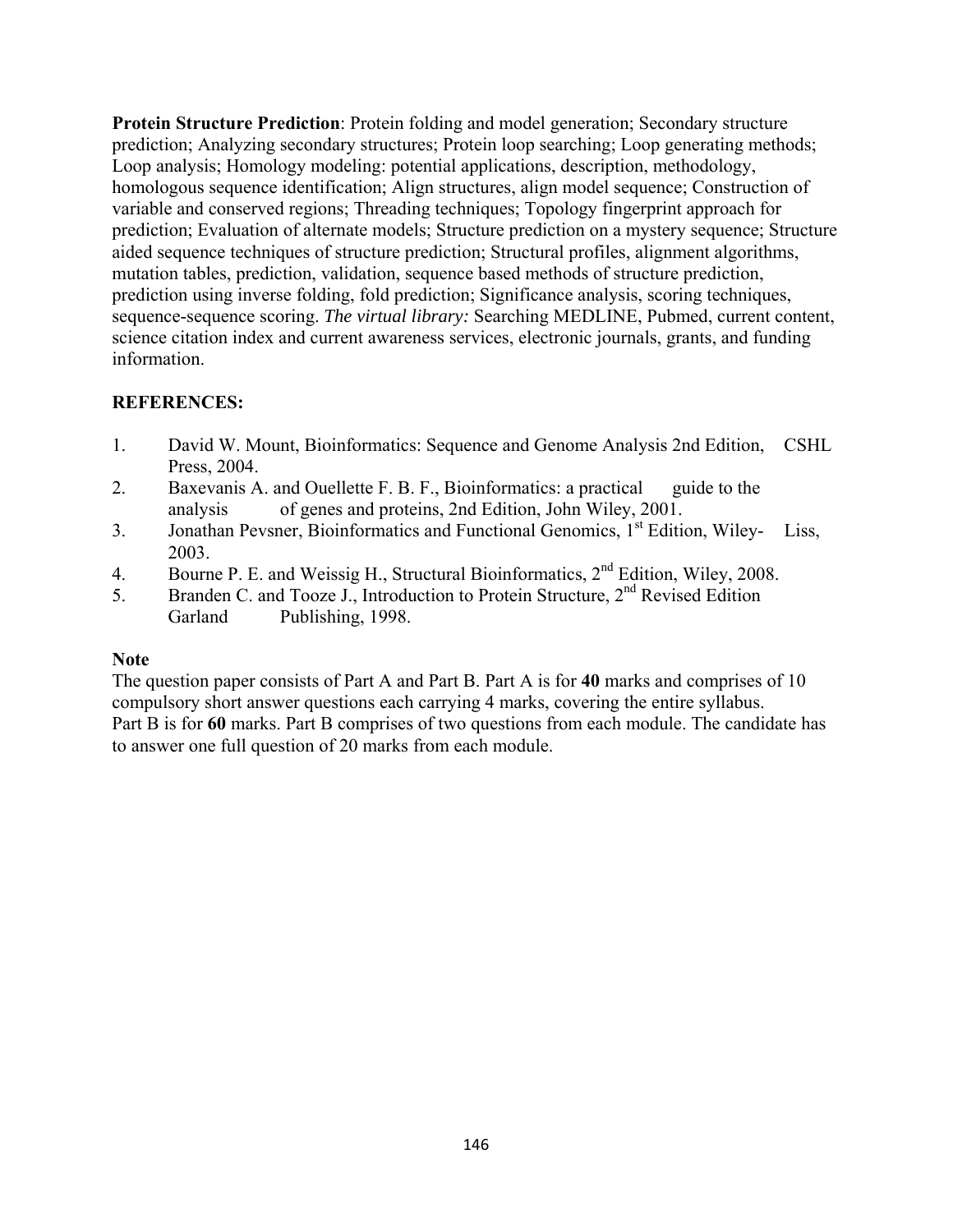## **08. 806 EL 5 (B) CORROSION ENGINEERING (H)**

#### **Credits: 4 L/T/P: 2/2/0**

#### **Module I**

Basic concepts: Definition and importance; Electrochemical nature and forms of corrosion; Corrosion rate and its determination. Electrochemical thermodynamics and kinetics: Electrode potentials; Potential-pH (Pourbiax) diagrams; Reference electrodes and experimental measurements; Faraday's laws; Electrochemical polarization; Mixed potential theory; Experimental polarization curves; Instrumentation and experimental procedure. Galvanic and concentration cell corrosion: Basic concepts; Experimental measurements, and determination of rates of galvanic corrosion; Concentration cells. Corrosion measurement through polarization techniques: Tafel extrapolation plots; Polarization resistance method; Instrumental methods and Errors in measurement of polarization resistance;

#### **Module II**

Commercial corrosion probes; Other methods of determining polarization curves. Passivity: Basic concepts of passivity; Properties of passive films; Experimental measurement; Applications of Potentiostatic Anodic Polarization; Anodic protection. Pitting and crevice corrosion: Basic concepts; Mechanisms of pitting and crevice corrosion; Secondary forms of crevice corrosion; Localized pitting. Metallurgical features and corrosion: Inter-granular corrosion; Weldment corrosion; De-alloying and dezincification.

#### **Module III**

Environmental induced cracking: Stress corrosion cracking; Corrosion fatigue cracking; Hydrogen induced cracking; Some case studies; Methods of prevention and testing; Erosion, fretting and Wear. Environmental factors and corrosion: Corrosion in water and Aaqueous Solutions; Corrosion in sulphur bearing solutions; Microbiologically induced corrosion; Corrosion in soil; Corrosion of concrete; Corrosion in acidic and alkaline process streams. Atmospheric and elevated temperature corrosion: Atmospheric corrosion and its prevention; Oxidation at elevated temperatures; Alloying; Oxidising environments. Prevention and control of corrosion: Cathodic protection; Coatings and inhibitors; Material selection and design

### **Text Books**:

- 1. Fontana, M.G., "Corrosion Engineering", McGraw-Hill.
- 2. Jones, D.A., "Principal and Protection of Corrosion", Prentice-Hall
- 3. S.N.Banerjee, "An Introduction to Corrosion Science and Corrosion Inhibition", Oxonian Press P.Ltd.,New Delhi, 1985.
- 4. Zaki Ahmad, "Principles of Corrosion Engineering & Corrosion Control", Butterworth Heinemann, 2006

#### **References**:

- 1. L. L. Shrier "Corrosion", Butterworth Heinemann, Vol. I & II, 1994
- 2. H.H.Uhlig and R.W.Revie, "Corrosion and Corrosion Control", A Wiley Inter Science. Publication JohnWiley & Sons, New York, 3rd Edition, 1985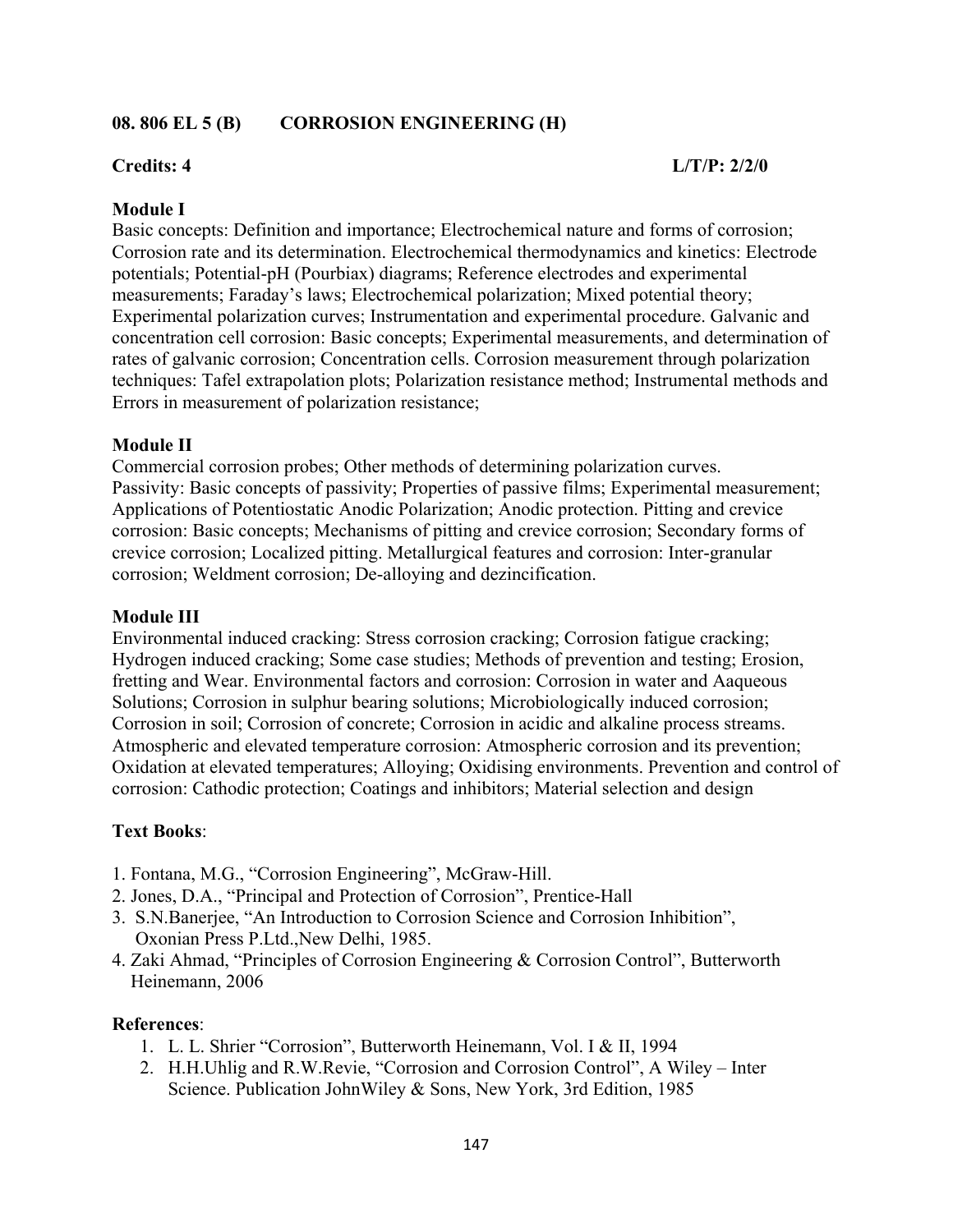3. C.G. Munger, Vincent, L.D, "Corrosion prevention by protective coatings," NACE Press, Texas, Houston, USA, 2nd Edition 2002

#### **Note:**

*The question paper consists of Part A and Part B.* 

*Part A is for 40 marks and comprises of 10 compulsory short answer questions each carrying 4 marks, covering the entire syllabus.* 

*Part B is for 60 marks. Part B comprises of two questions from each module. The candidate has to answer one full question of 20 marks from each module*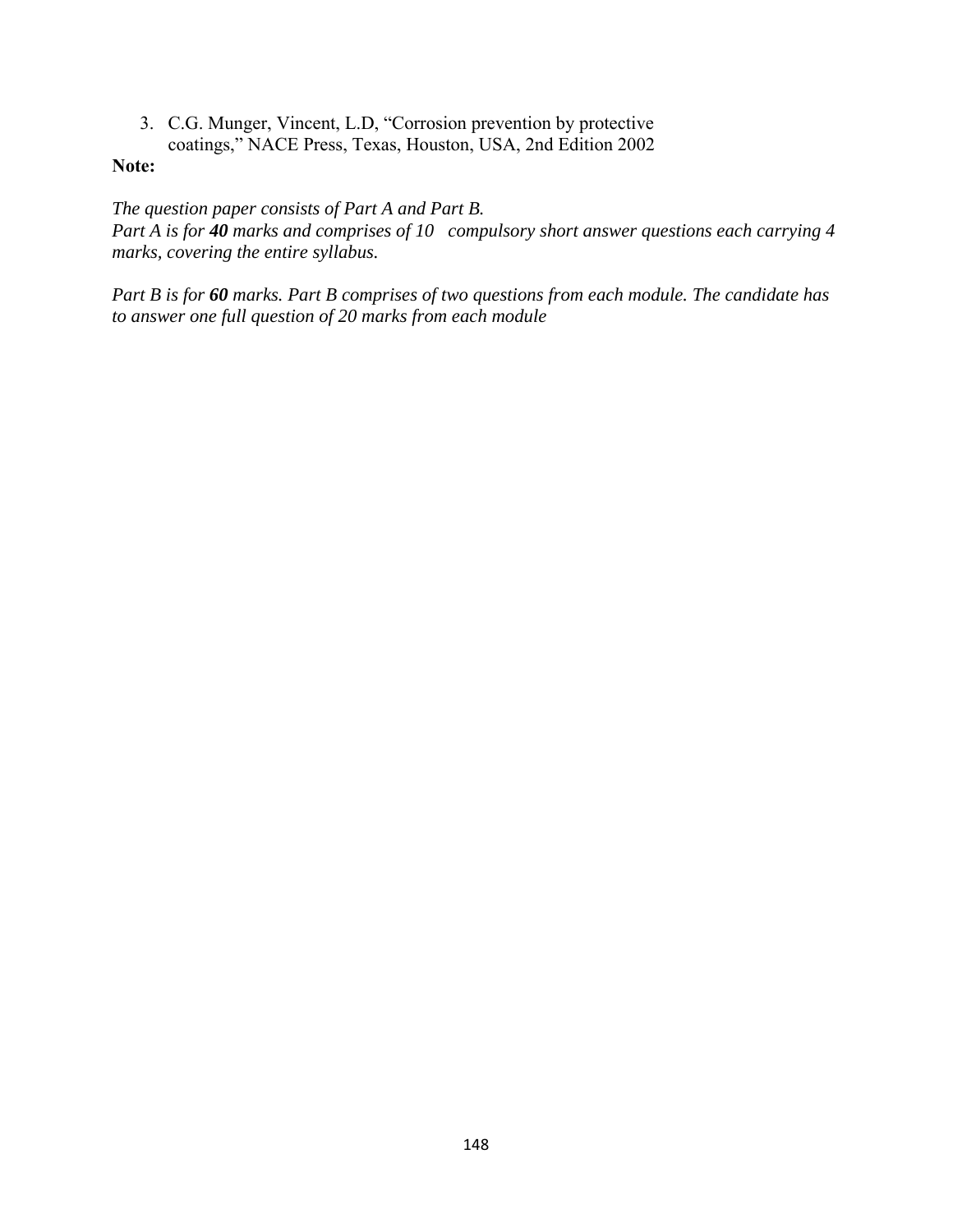## **08.806 ELV(C) SOLID WASTE MANAGEMENT AND ENGINEERING(H)**

## **Credits: 4 L/T/P: 2/2/0**

## **Module I**

Introduction**-** Solid wastes- definition, types, sources, characteristics, and impact on environmental health. Waste generation rates. Waste Management Practices: Municipal, Hazardous, and Industrial Concepts of waste reduction, recycling and reuse. Collection, segregation and transport of solid wastes Handling and segregation of wastes at source. Collection and storage of municipal solid wastes; analysis of Collection systems. Transfer stations - labelling and handling of hazardous wastes. Public participation and the role of NGOs.

## **Module II**

Solid waste processing technologies. Mechanical and thermal volume reduction. Biological and chemical techniques for energy and other resource recovery: composting. vermicomposting, fermentation. Incineration of solid wastes. Pyrolysis. Disposal in landfills: site selection, design, and operation of sanitary landfills; secure landfills and landfill bioreactors; leachate and landfill gas management; landfill closure and post-closure environmental monitoring; landfill remediation.

## **Module III**

Hazardous wastes: definition, sources and characteristics: handling, collection, storage and transport. Hazardous waste treatment technologies. Physical, chemical and thermal treatment of hazardous waste: solidification, chemical fixation and encapsulation, incineration. Hazardous waste landfills: site selection, design and operation. Biomedical, plastic and e-waste: waste categorization, generation, collection, transport, treatment and disposal. Legislation on solid waste handling**-** Elements of integrated waste management: Waste Minimization Technologies, Environmental and Health Impact of Solid Waste Management Activities Legislations on management and handling of municipal solid wastes, biomedical wastes, and other hazardous wastes.

### **Textbook**

- F. Kreith, G. Tchobanoglous, "Handbook of Solid Waste Management"*,*2nd edition.
- M. D. LaGrega, P. L Buckingham, J. C. Evans*,* ''Hazardous Waste Management*"*, McGraw-Hill, 2000.
- **Reference Reading**  Dr Nicholas P. Cheremisinoff, "Handbook of Solid Waste Management and Waste Minimization Technologies", Butterworth-Heinemann 2002-12-27

**Note:** *Question Paper consists of Part A and Part B. Part A is for 40 marks and comprises of 10 compulsory short answer questions, each carrying 4marks, covering the entire syllabus .Part B is for 60 marks, comprises of two questions from each module. The candidate has to answer one full question of 20 marks from each module.*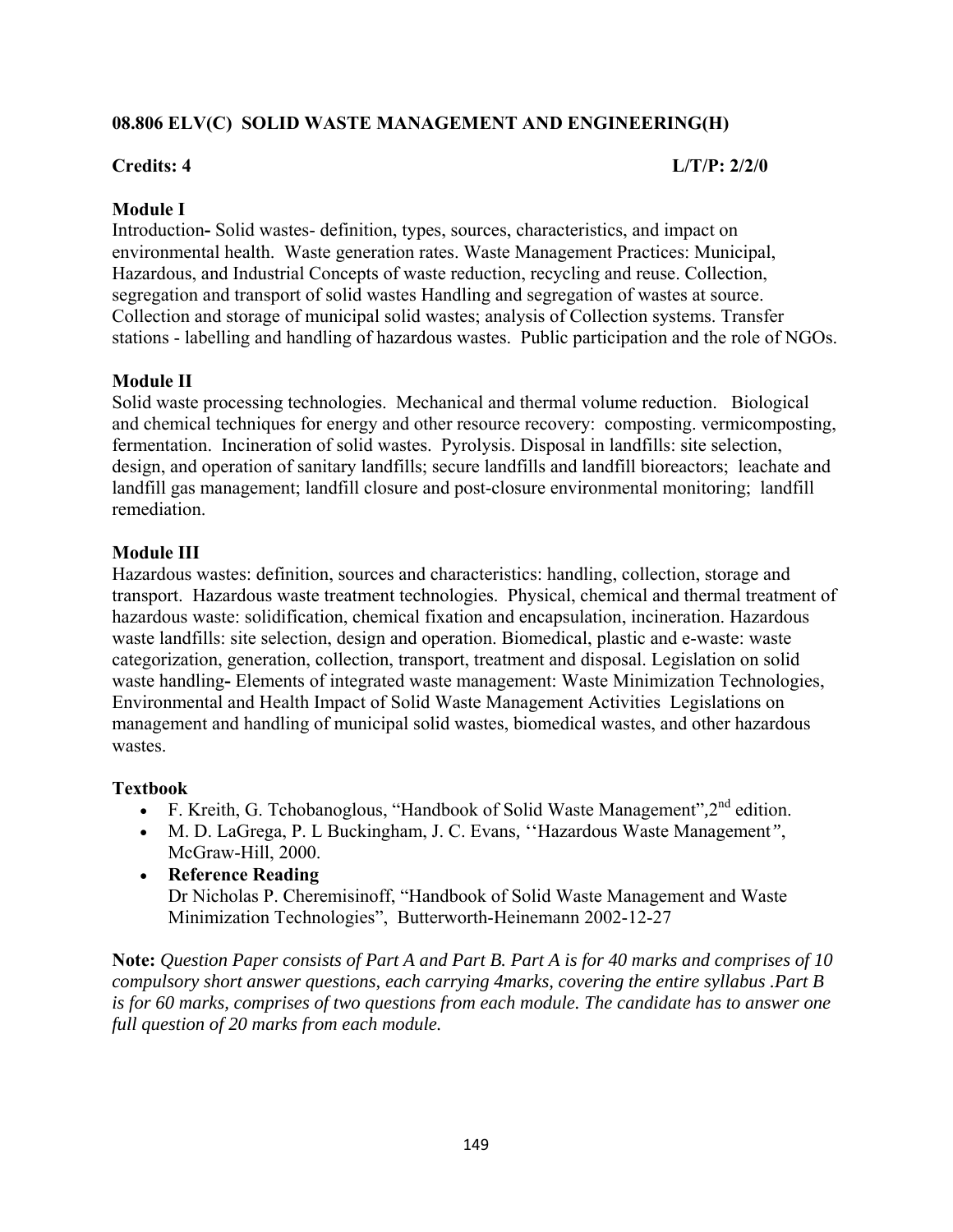#### **Module I**

Introduction to composites: General Introduction and Concept of Composite materials, Basic definitions, need and types. Classification- based on Matrix Material: Organic matrix composites Polymer matrix composites (PMC), Carbon matrix Composites or Carbon-Carbon Composites, Metal matrix composites (MMC), Ceramic matrix composites (CMC); Classification based on reinforcements: Fiber Reinforced Composites, Fiber Reinforced Polymer (FRP) Composites, Laminar Composites and Particulate composites. Comparison of composites with metals, applications of various types of composites, advantageous and limitations of composites.

# **Module II**

Polymer matrix composites: Polymer matrix resins – Thermosetting resins, thermoplastic resins, Reinforcement fibres – Rovings Woven fabrics, Non woven random mats, various types of fibres. PMC processes - Hand lay up processes, Spray up processes, Compression moulding, reinforced reaction injection moulding, Resin transfer moulding. Pultrusion – Filament winding – Injection moulding. Fibre reinforced plastics (FRP), Glass fibre reinforced plastics (GRP). Metal matrix composites:- Characteristics of MMC, Various types of Metal matrix composites. Alloy vs MMC, Advantages of MMC, Limitations of MMC, Metal Matrix, Reinforcements – particles – fibres. Effect of reinforcement - Volume fraction – Rule of mixtures. Processing of MMC – Powder metallurgy process - diffusion bonding – stir casting – squeeze casting. **ModuleIII**

Ceramic matrix composites:- Engineering ceramic materials – properties, advantages, limitations, Monolithic ceramics. Need for CMC Ceramic matrix - Various types of Ceramic Matrix composites- oxide ceramics, non oxide ceramics, aluminium oxide, silicon nitride, reinforcements – particles, fibres, whiskers. Sintering - Hot pressing, Cold isostatic pressing (CIPing), Hot isostatic pressing (HIPing). Advances in composites: - Carbon /carbon composites, advantages of carbon matrix, limitations of carbon matrix. Carbon fibre, chemical vapour deposition of carbon on carbon fibre perform. Solgel technique. Composites for aerospace applications.

### **Text Books:**

1. Mathews F.L. and Rawlings R.D., "Composite materials: Engineering and Science", Chapman and Hall, London, England, 1st edition, 1994.

2. Chawla K.K., "Composite materials", Springer – Verlag, 1987.

3. T.W. Clyne and P.J. Withers, "Introduction to Metal Matrix Composites", Cambridge University Press, 1993.

4. A.B. Strong, "Fundamentals of Composite Manufacturing", SME, 1989.

5. S.C. Sharma, "Composite materials", Narosa Publications, 2000.

6. "Short Term Course on Advances in Composite Materials", Composite Technology Centre, Department of Metallurgy, IIT- Madras, December 2001.

**Note:** *Question Paper consists of Part A and Part B. Part A is for 40 marks and comprises of 10 compulsory short answer questions, each carrying 4marks, covering the entire syllabus .Part B is for 60 marks, comprises of two questions from each module. The candidate has to answer one full question of 20 marks from each module.*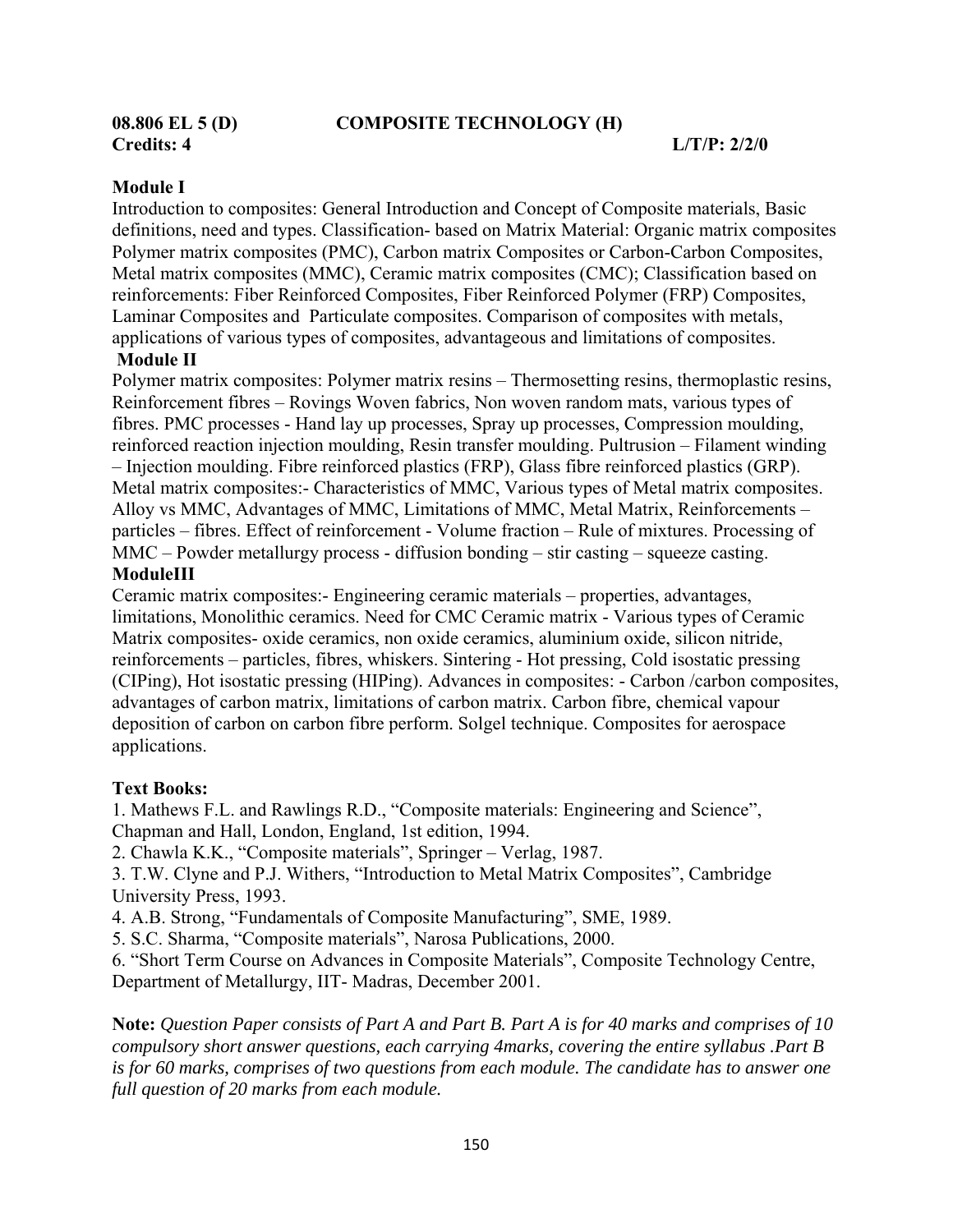**08.806 EL5 (E) PROJECT ENGINEERING (H)** 

**Credits: 4 L/T/P: 2/2/0** 

## **MODULE 1**

Introduction-Development of project-Research and development: Bench scale of experiments pilot plant studies- Semi commercial plant Process design and Engineering : Process flow chart material and energy balance process design and building designs-equipment specifications-Selection of Equipments and materials-Plant layout- Scale modelling- piping design and layout.

## **MODULE 2**

Plant location and site selection- preliminary dates construction projects - site development foundation - Erection and site fabrication –Construction- Alignment and insulation- Startup & commissioning- Trial runs- Guarantees sums and hand over- Company formation process license- Technology Transfer- statutory sanctions- contracts and contractors- financing with special reference to financial institutions in India, personnel recruitment and training.

## **MODULE 3**

Economic evaluation of projects- Capital requirements and cost of production-profitability-Break even analysis and minimum cost analysis- Budgeting and financial control- Depreciation and Taxes- Insurances- Technical advancement and inflation-Financial statements Project scheduling: Bar chart, CPM, PERT methods

## **TEXT BOOKS:**

- 1. Peters and Timmerhaus Plant design and economics for chemical engineers 1980.
- 2. Vilbrent and Dryden-Chemical engineering plant design TMH, 1975.
- 3. Bhasin S.D-Project Engineering of process plants

## **REFERENCE :**

- 1. Process engineering economics G.S. Davies Chemical engineering curriculum development Centre, IIT Madras.
- 2. Anilkumar, Chemical process synthesis and engineering design, TMH 1981.

### **Note:**

*The question paper consists of Part A and Part B Part A is for 40 marks and comprises of ten compulsory short answer questions each carrying 4 marks, covering the entire syllabus. Part B is for 60 marks. Part B comprises of two questions from each module. The candidate has to answer one full question of 20 marks from each module*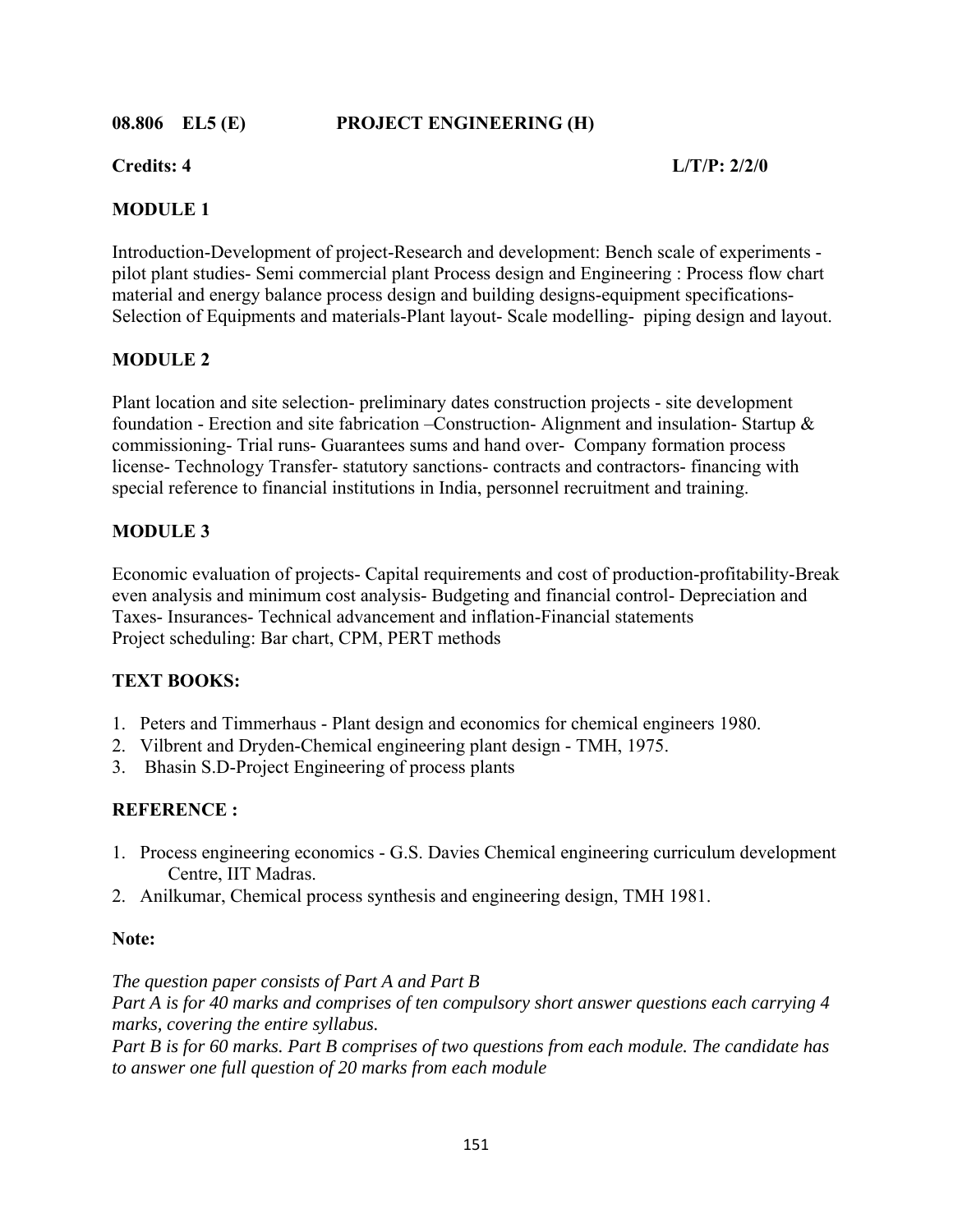### **08.806 EL V (F) MATHEMATICAL METHODS IN CHEMICAL ENGINEERING**

## **Credits: 4 L/T/P: 2/2/0**

## **Module 1**

Models in Chemical Engineering: Modeling and simulation. Linear equations. Nonlinear equations. vectors, vector spaces, Metrics, Norms, Inner products, Linear dependence and dimension. Gram- Schmidt Orthonormalisation. Matrices, Eigen values, Eigen vectors, Fredholm alternative. Applications to Chemical Engineering: Linear algebraic equations, Systems of first order homogeneous Ordinary Differential Equations (initial value problems). First order nonhomogeneous ordinary differential Equations (Initial Value Problems). Geometric basis of the method. Implications in process control. non self- adjoint systems. Partial differential Equations: Classification of Second order partial differential equations. Linearity and superposition.

## **Module 2**

Sturm- Louiville Theory: Infinite dimensional spaces, Eigen value problems, Classical Eigen value problems, Fourier Series, Rayleigh's Quotient. Separation of variables and Fourier Transforms: Rectangular Cartesian Coordinates. Cylindrical coordinates, Spherical coordinates, Fourier series and finite Fourier Transforms, Fourier Transform and unbounded domains. Laplace Transform. Green's Function: Ordinary Differential Equations. Green's function for partial differential equations. Unbounded domains

### **Module 3**

Uniqueness conditions for Linear and Nonlinear Systems. Maximum principle, Energy methods, Fredholm alternative, Monotone iteration method. Steady State Characteristics of Nonlinear Dynamical Systems: Dynamic systems, Steady state, Continuation methods. Linear Stability and Limit Cycles: Linear Stability of Dynamical Systems. Bifurcation Theory, Maps. Secondary bifurcation and chaos: Landau- Hopf Scenario, Period Doubling Cascade, Ruelle- Takens Scenario, Characterization of Trajectory.

### **Text Book:**

1. S. Pushpavanam, "Mathematical Methods in Chemical Engineering", Prentice Hall of India Pvt. Ltd. 1998.

### **References:**

- 1. T. K. V. Iyengar, B. Krishna Gandhi et al. "Mathematical Methods", S. Chand & Company.
- 2. Gilbert Strang, "Linear Algebra and Applications", Holden Day Publishers.
- 3. Irvin Kreyszig, "Advanced Engineering Mathematics"*,* New Age International (Pvt) Ltd, New Delhi..

### **Note:**

The question paper shall contain two parts. Part A shall contain ten compulsory short questions, evenly distributed over the whole syllabus and each carrying 4 marks. Part B shall contain three separate modules with two questions from each module of the syllabus. The candidate has to answer any one from each module. Questions in each module shall carry 20 marks each.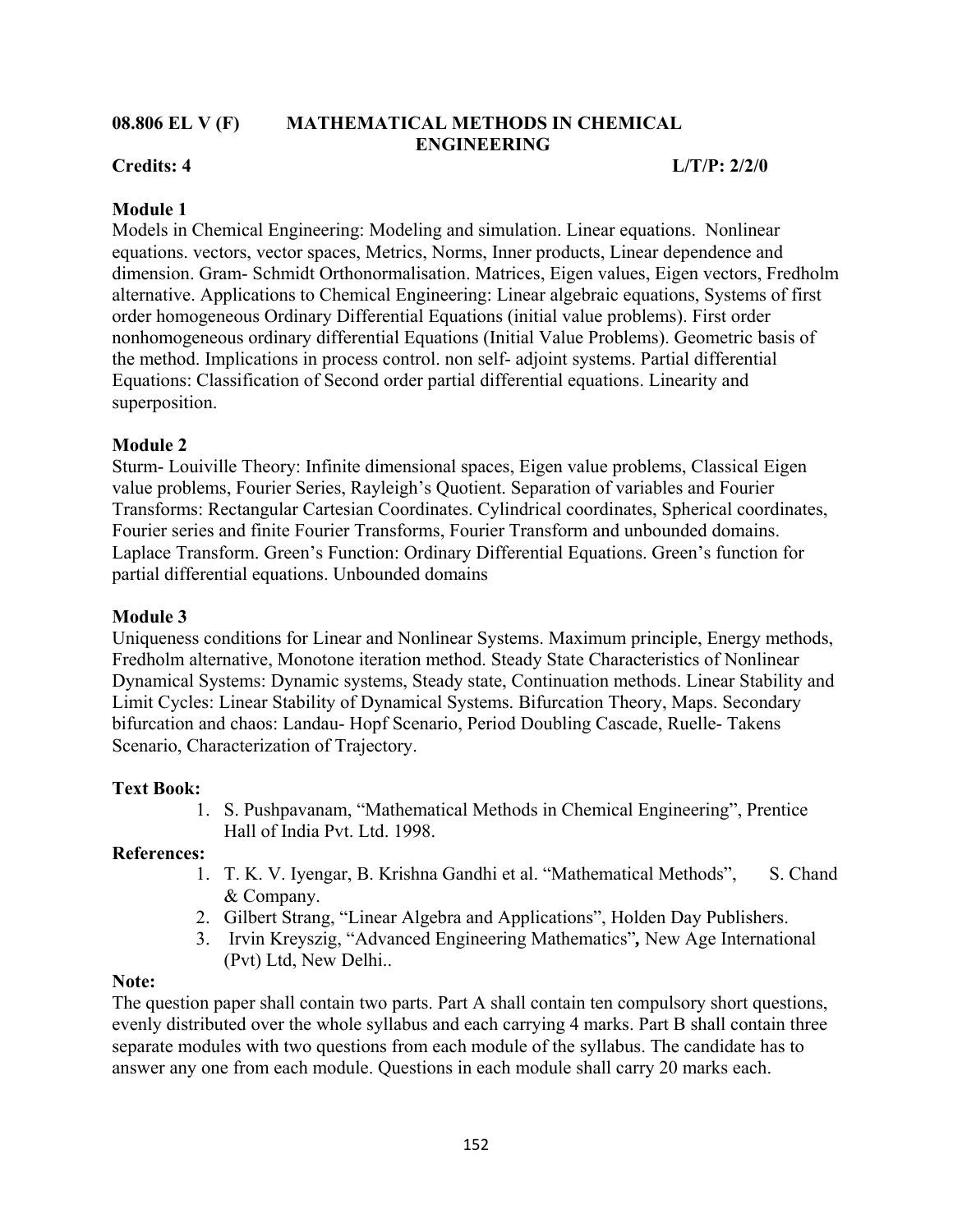## **08.806 EL V (G) PROCESS ENGINEERING PRINCIPLES IN ELECTRONIC AND CERAMIC MATERIAL FABRICATION (H)**

## **Credits: 4 L/T/P: 2/2/0**

## **MODULE I**

Introduction – Definition, classification and scope of ceramics, Ceramics Vs metals and organics, Historical perspective on the development of ceramics and ceramic industries. Elementary ideas about the raw materials used in pottery, Heavy clayweres, Refractoriers, Glass, Cement, Industries.

Raw materials – clays and their classification, Quartz, Polymorphism of quartz, Feldspar and its classification, Talc, Steatite and Mica. Conventional ceramics – Classification, Elementary ideas about whitewares, Cement, Glass, Refractories, Glaze and Enamels their manufacture and applications.

Newer ceramics – classification and scope of Cermets, Abrasives, Electro ceramics, Bioceramics, Space ceramics, Automotive ceramics, Superconducting ceramics, Elementary ideas of their preparation and their applications.

# **MODULE II**

Fabrication methods: Classification and scope of various fabrication methods. Brief study of dry, semi dry pressing extrusion, Jiggering and jollying, Slip casting HP and HIP.

Drying of ceramics, biscuit firing and glost firing, fast firing technology, action of heat on triaxial body, Elementary ideas of various furnaces used is ceramic industries.

Applications of ceramic products in everyday life, in different fields such as metallurgy, civil engineering, electrical, electronics, automobiles, aerospace and energy engineering.

## **MODULE III**

Atomic structure, introduction to semiconductor materials, solar cells, transistors, basic chemical and physical techniques used in the modern processing of materials at the micro and nanoscales particularly in the microelectronics industry, process sequence of fabrication, control of microcontamination, Physical deposition, microlithography, doping, etching processes, oxidation, chemical vapour deposition, dielectric formation, Ion beam modification of materials, epitaxial growth, plasma processes, packaging materials, Reaction-diffusion based processing, reactor Design.

**Design and Fabrication Technology:** Resistors and capacitors: Fabrication techniques – bulk (wire, powder, flexes), thin film, thick films. Pn junction diode: Fabrication steps- crystal growth, doping, oxidation, diffusion, ion implantation, lithography, metallization and etching.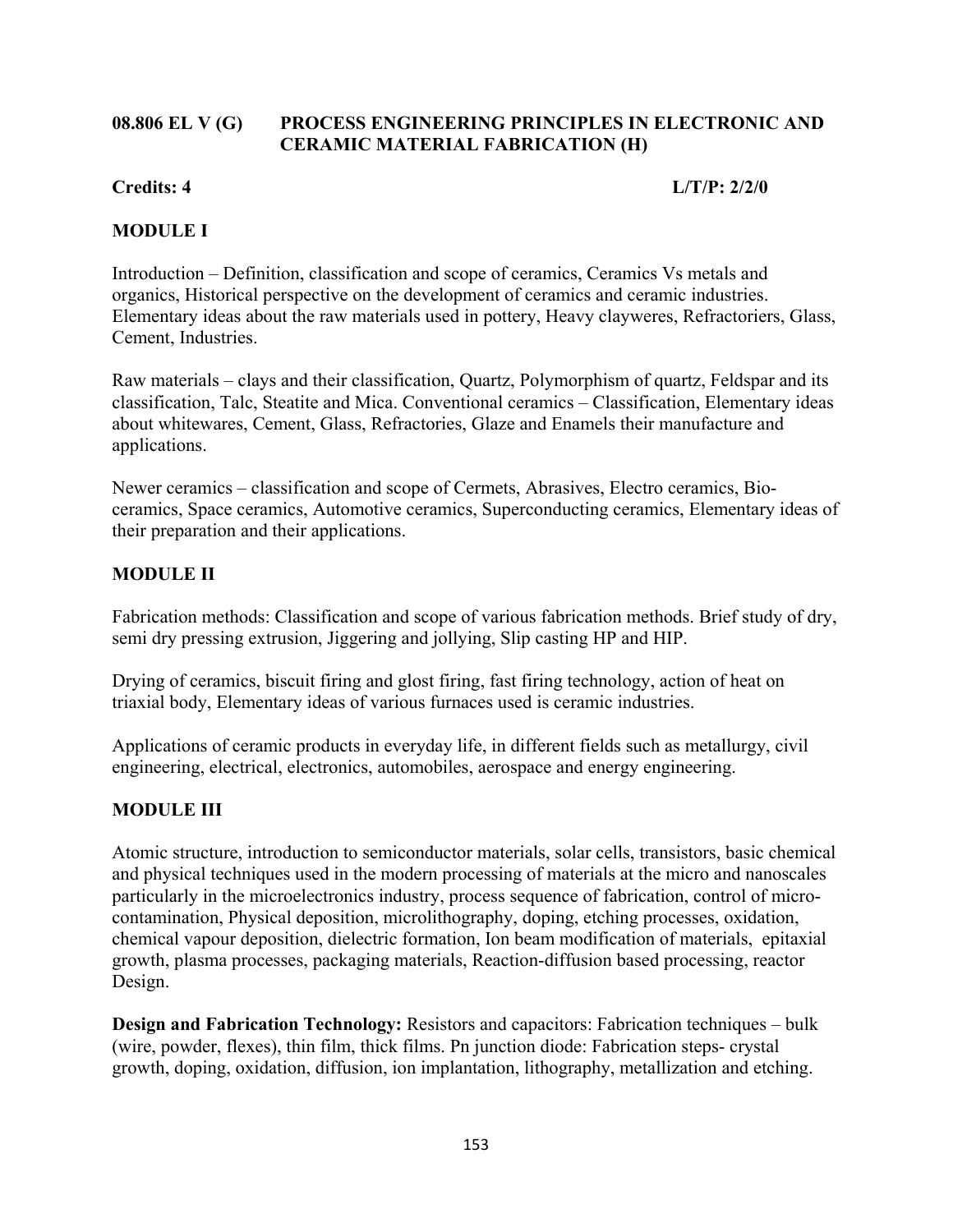#### **REFERENCES**

- 1. **Singer F. and Singer S.S,** *Industrial Ceramics*, Hal Leonard Publishing Corporation
- 2. **Norton F.H,** *Elements of Ceramics*, Addison Wesley Series
- 3. **Kingery W.D**, *Introduction to Ceramics,* John Wiley
- 4. **Hummel R.E,** *Electronic Properties of Materials,* Springer Verlag
- 5. **David Jiles,** *Electronic Properties of Materials,* Nelson Thornes
- 6. **Ghandhi S.K,** *VLSI fabrication principles*
- 7. **Middleman S. and Hochberg A.K**,*Process Engineering Analysis in Semiconductor Device Fabrication,* McGraw-Hill.
- 8. **S. M. Dhir**, *Electronic components and materials principles, manufacturing, maintenance,* Tata McGraw Hill
- 9. **Kasap S. O,** *Principle of electronic material and devices*, Tata McGraw Hill
- 10. **Reed S,** *Introduction to the Principles of Ceramic Processing*, 2nd Ed., John Wiley & Sons.
- 11. **Rahaman M. N.** *Ceramic Processing*, CRC Press, 2007.
- 12. **Richerson D. W**, *Modern Ceramic Engineering: Properties, Processing, and Use in Design*, 3rd ed, CRC Press
- 13. **Brosan D. A and Robinson G. C,** *Introduction to Drying of Ceramics*, The American Ceramic Society, Ohio, USA
- 14. **Mehrer H.,** *Diffusion in Solids: Fundamentals, Methods, Materials, Diffusion Controlled Processes*, Springer, 2007.

### **Note**

*The question paper consists of Part A and Part B. Part A is for 40 marks. Part A consists of* **10**  *compulsory short answer questions each carrying 4 marks covering the entire syllabus. Part B is for 60 marks. There will be two questions from each module. The candidate has to answer one question of 20 marks from each module.*